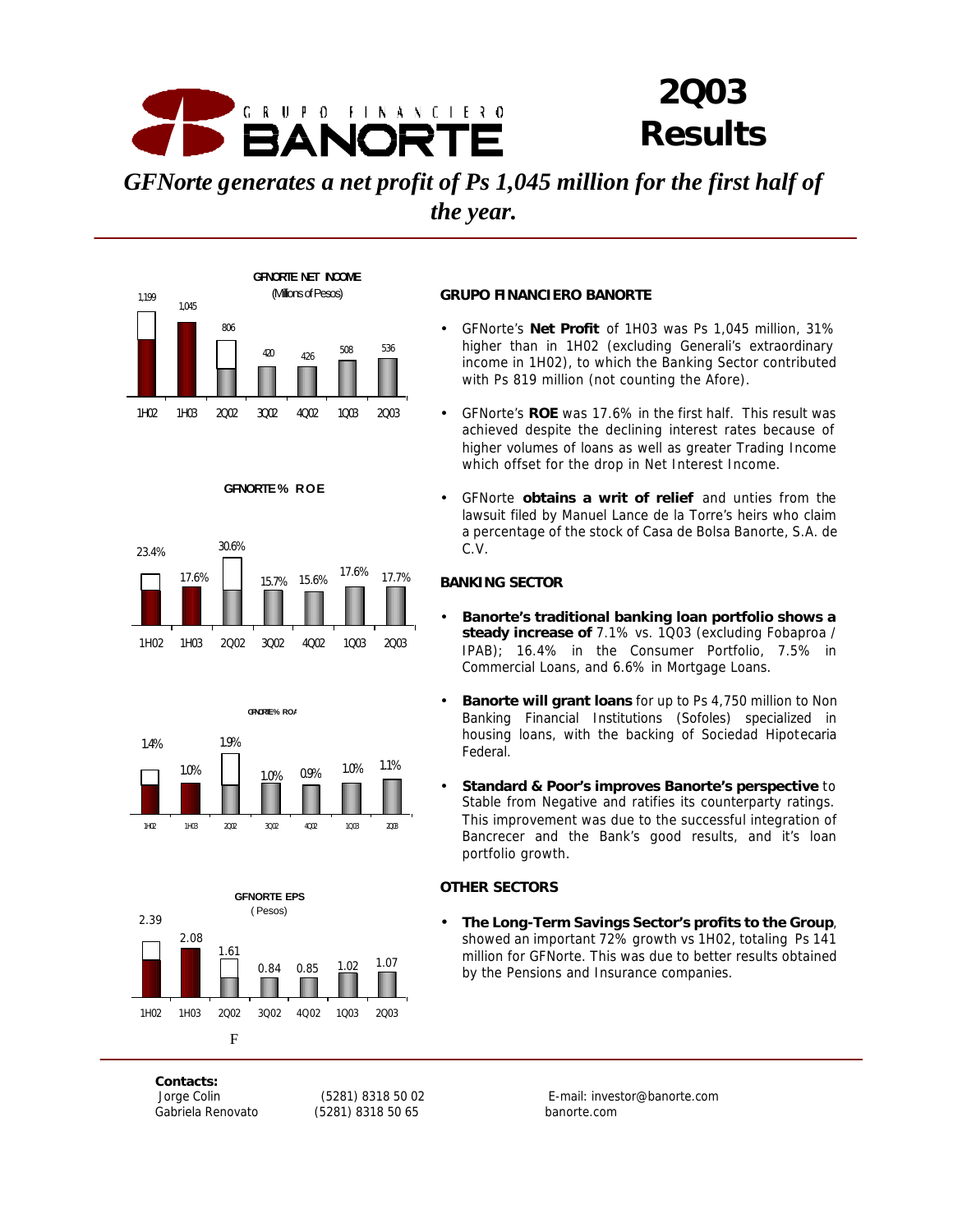

# **Highlights**



**% NIM**











### **BANKING SECTOR**

#### **Net Profit**

The accumulated profit for the first half of the year was Ps 819 million (not including the Afore), 29.4% higher than in 1H02 (excluding Generali's extraordinary income in 2002), as a result of the increase in the Net Interest Income and Non Interest Income, and a reduction in the Non Interest Expense.

### **Net Interest Margin**

The Net Interest Margin before Repomo dropped from 4.8% in 1H02 to 4.6% in 1H03, mainly because of the narrow differential between the 28-day Cetes rate and the 28-day TIIE, equivalent to 45 bp with respect to 1H02.

#### **Non Interest Income**

Higher Trading Income was one of the main factors that led to a 5.9% increase in the Non Interest Income as compared to the same period last year.

### **Non Interest Expense**

The Non Interest Expense for the first half of the year fell by 3.0% vs. last year due mainly to an 8.7% reduction in Administration and Promotion Expenses and 4.8% in Personnel Expenses.

### **Capitalization**

The Capitalization ratio closed 2Q03 at 13.6% vs. 13.4% in 1Q03. The profits generated in the period are responsible for this indicator's increase.

#### **Loan Portfolio**

At 1Q03, the Banking Sector's Loans rose by 3.7% vs. 1H02, totaling Ps 149,968 million. The traditional Banking loan portfolio grew by 41.2%.

### **Asset Quality**

The Banking Sector's past-due loans rose because two corporate loans became non performing in 2Q03. The pastdue loan portfolio closed the first half of the year with a balance of Ps 3,883 million, for a past-due loan rate of 2.6%. The Reserve Coverage reached 116%.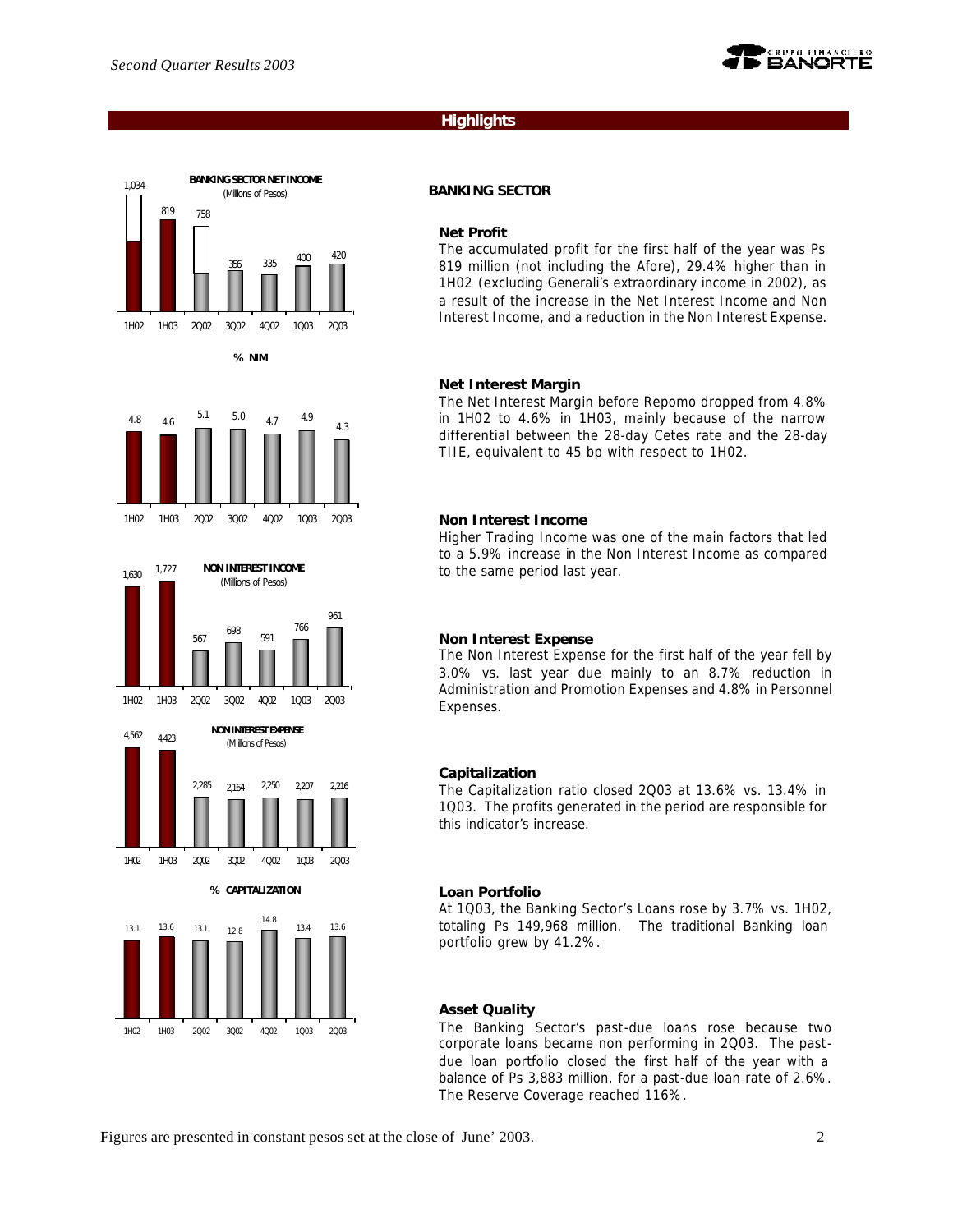

### **Executive Summary**

**Grupo Financiero Banorte (GFNORTE)** announced today its results for the second quarter of 2003. GFNorte and its subsidiaries showed a Net Profit of Ps 536 million in the quarter, 6% higher than in the previous quarter, and totaled Ps 1,045 million in the first half of the year, a 31% increase vs. the same period last year (excluding Generali's extraordinary income of Ps 400 million in 2Q02), equivalent to an annualized ROE of 17.6%.

**The Banking Sector** contributed Ps 420 million to the quarterly profits, 5% more than in the previous quarter; and a yearly total of Ps 819 million, 29% greater than in the first half of last year (excluding Generali's extraordinary income), equivalent to an annualized ROE of 15.9% for the first half. This sector contributed 78% of the Group's profits in 1H03. These important growths stem from an increase in the traditional banking business, specially in credit, the reactivation of the former Bancrecer branches, and from higher Trading Income and expense control.

The Net Interest Income fell with respect to 1Q03 because of substantial 248 base point drop in the average interest rate for the 28-day Cetes, which averaged 6.3% in the quarter.

The Non Interest Income rose 26% vs. the previous quarter and 6% compared to 1H02, mainly because of higher Trading Income as a result of an adequate management of the fixed income securities position in an interest rate downtrend environment.

The Non Interest Expense stayed the same as that of the previous quarter and fell by 3% vs. 1H02, given the optimization efforts that have rendered an improvement in the efficiency rate that went from 81% in 1H02 to 75% 1H03.

Total Deposits showed a 2% increase vs. that of 2Q02 and closed with a balance of Ps 197,052 million.

The Banking business continues to show a good increase its loan portfolio. The Traditional Banking loan portfolio (without Fobaproa / IPAB and Recovery Banking) grew by 7% vs. 1Q03 and 41% vs. 2Q02, and closed the quarter with a balance of Ps 61,542 million. Commercial and Corporate loans showed a growth in quarter of 8% and 3%, respectively, and 24% and 34% vs. 1H02, to close the period at Ps 18,444 million and Ps 13,554 million.

In order to compensate the lower interest rates impact with higher margin loans in the 2Q03, the most dynamic loans were Consumer loans. Electronic payroll loans closed with a balance of Ps 810 million, 26% vs. 1Q03 and 108% vs. 1H02. Similarly, Credit Cards and Car Loans showed quarterly growths of 17% and 14%, respectively, and both 71% in 1H03 vs. 1H02, to close with balances of Ps 2,153 million and Ps 4,016 million. Mortgage loans continued to rise steadily to end the quarter with a balance of Ps 11,704 million, a 7% increase for the quarter and 22% for the first half.

Regarding asset quality, the Banking business ended the quarter with a \$ 3,883 million balance, equivalent to a 2.6% past due loan ratio and a reserve coverage of 116%.

It worth mentioning the important growth in the Long Term Savings Sector, which includes the Afore, the Insurance and the Annuities companies, which accumulated a net income of Ps 141 million in the first half of the year, 72% higher than that of 1H02.

With the purpose of improving the corporate best practices of the Group, the Board of Directors of GFNorte approved a new policy to regulate the rotation of external auditors. The maximum term for services rendered by an auditing firm will be 6 years and 3 year for the firm's partner responsible for the auditing. The Group's Auditing Committee will evaluate the work made by the external auditors annually.

### **Lance Family Lawsuit.**

On Tuesday, July 8, the Third Three-Judge Civil Court of the Fourth Circuit in Monterrey, N.L. unanimously granted the writ of relief and protection from Federal Justice to Grupo Financiero Banorte, totally unlinking the Institution from the lawsuit proceedings started by Manual Lance de la Torre's heir against Afin Casa de Bolsa (now Casa de Bolsa Banorte). (see Exhibit 4).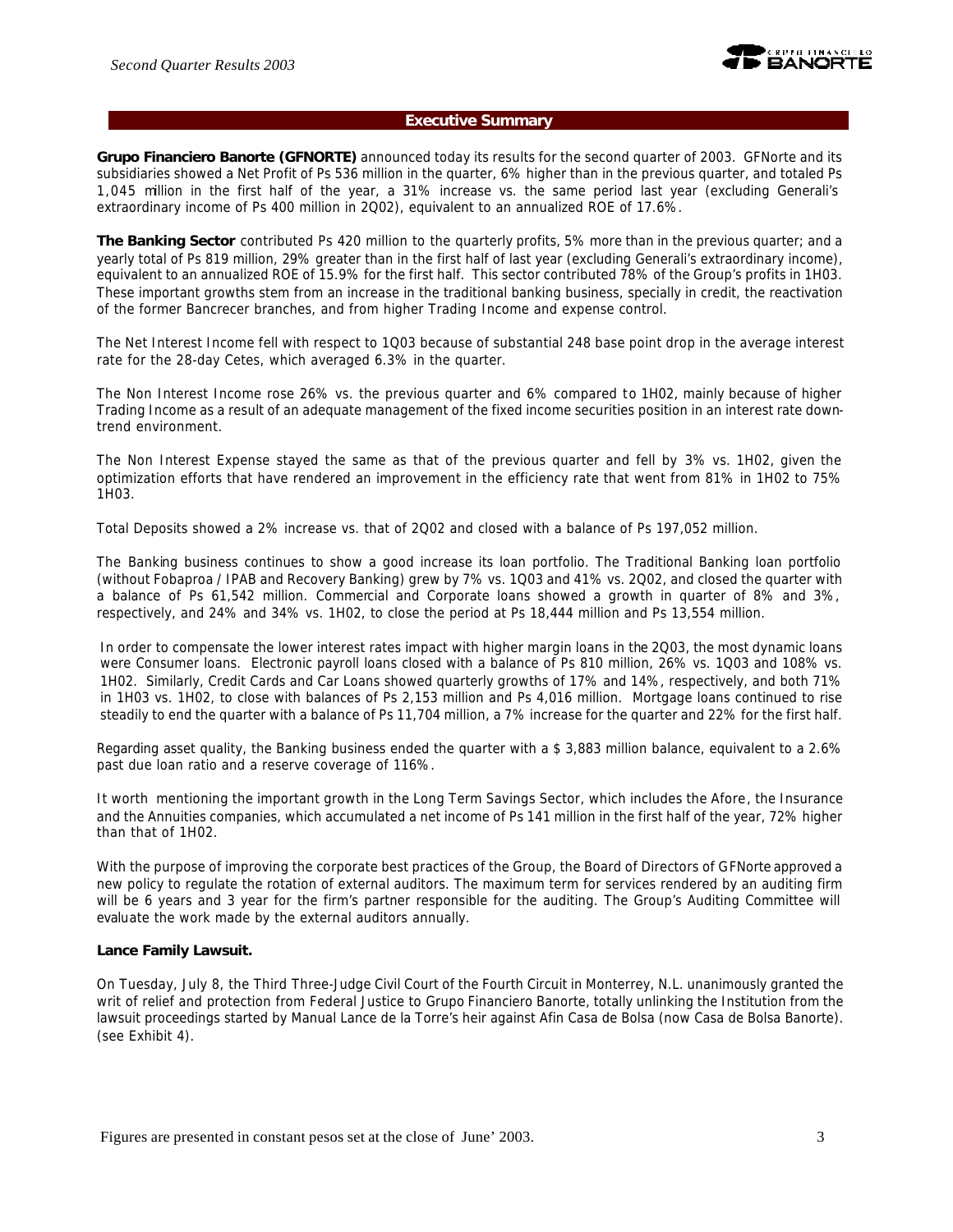# **Grupo Financiero Banorte**

| <b>Grupo Financiero Banorte Earnings</b> |       | <b>ACCUMULATE</b> |       |         |         |
|------------------------------------------|-------|-------------------|-------|---------|---------|
| (Millions of Pesos)                      | 2002  | 1003              | 2003  | 2002    | 2003    |
| G. F. Banorte [holding]                  | (4.6) | 7.4               | 2.9   | (6.5)   | 10.3    |
| Banco Mercantil del Norte (1)            | 676.4 | 284.8             | 140.8 | 840.5   | 425.6   |
| Banco del Centro                         | 81.2  | 114.8             | 278.8 | 193.0   | 393.5   |
| <b>Banking Sector</b>                    | 757.6 | 399.5             | 419.6 | 1,033.6 | 819.1   |
| Brokerage Sector (Brokerage House)       | 30.7  | 6.9               | 25.3  | 54.7    | 32.2    |
| Afore                                    | 13.4  | 36.4              | 19.9  | 58.8    | 56.3    |
| Insurance                                | (2.2) | 22.1              | 26.4  | 28.5    | 48.5    |
| Annuities                                | (5.5) | 16.5              | 20.1  | (5.3)   | 36.6    |
| <b>Long-Term Saving Sector</b>           | 2.8   | 75.0              | 66.3  | 82.0    | 141.4   |
| Leasing                                  | 7.4   | 4.7               | 5.8   | 12.7    | 10.5    |
| Factoring                                | 8.2   | 8.1               | 11.0  | 13.5    | 19.1    |
| Warehousing                              | 2.5   | 4.7               | 3.0   | 4.7     | 7.7     |
| Bonding                                  | 1.3   | 2.1               | 2.4   | 4.0     | 4.5     |
| <b>Auxiliary Organization Sector</b>     | 19.4  | 19.6              | 22.2  | 34.9    | 41.8    |
| Total                                    | 806.0 | 508.4             | 536.4 | 1,198.7 | 1,044.7 |
| 1) 96.11% owned by GFNorte.              |       |                   |       |         |         |

| <b>GFNorte Income Statement</b>          |         | <b>QUARTER</b> |         | <b>ACCUMULATE</b> |          |  |
|------------------------------------------|---------|----------------|---------|-------------------|----------|--|
| (Millions of Pesos)                      | 2002    | 1003           | 2003    | 2002              | 2003     |  |
| Net Interest Income (NII)                | 2,215.5 | 2,317.0        | 2,074.8 | 4,189.9           | 4,391.8  |  |
| + REPOMO-Margin                          | 40.5    | 15.0           | 12.4    | 68.6              | 27.4     |  |
| = NET Interest Income after Repomo       | 2,256.0 | 2,332.0        | 2,087.2 | 4,258.5           | 4,419.3  |  |
| - Loan Loss Provisions                   | 197.7   | 236.4          | 341.1   | 368.4             | 577.5    |  |
| - Loss Sharing Provisions                | 12.1    | 30.7           | 13.8    | 14.0              | 44.5     |  |
| =Net Interest Income after Provisions    | 2,046.2 | 2,065.0        | 1,732.3 | 3,876.1           | 3,797.3  |  |
| + Non Interest Income                    | 858.1   | 1,087.1        | 1,251.2 | 2,261.4           | 2,338.3  |  |
| $=$ Total Operating Income               | 2,904.3 | 3,152.2        | 2,983.4 | 6,137.4           | 6, 135.6 |  |
| - Non Interest Expense                   | 2,561.6 | 2,465.7        | 2,474.2 | 5,106.1           | 4,939.9  |  |
| $=$ Net Operating Income                 | 342.7   | 686.5          | 509.2   | 1,031.3           | 1,195.7  |  |
| + Non Operating Income (Expense) Net     | 220.7   | (137.4)        | 59.2    | 58.9              | (78.2)   |  |
| $=$ Pre-tax Income                       | 563.5   | 549.0          | 568.4   | 1,090.3           | 1,117.5  |  |
| - Income Tax & profit sharing            | 74.8    | 87.8           | 65.4    | 114.6             | 153.2    |  |
| - Tax on asset                           | 26.7    | 8.6            | 10.7    | 49.0              | 19.3     |  |
| - Deferred Income Tax & profit sharing   | 12.3    | (35.2)         | (17.6)  | 89.1              | (52.7)   |  |
| $=$ Net Income before Subsidiaries       | 449.7   | 487.7          | 509.9   | 837.6             | 997.6    |  |
| + Undistributed Earnings of Subsidiaries | (20.1)  | 67.2           | 50.7    | 35.0              | 117.9    |  |
| =Net Income-contin. Operation            | 429.6   | 555.0          | 560.6   | 872.5             | 1,115.5  |  |
| + Extraordinary Items, net               | 416.7   |                | 0.7     | 416.7             | 0.7      |  |
| - Minoritary Income                      | 40.3    | 46.6           | 24.9    | 90.5              | 71.5     |  |
| =Total Net Income                        | 806.0   | 508.4          | 536.4   | 1,198.7           | 1,044.7  |  |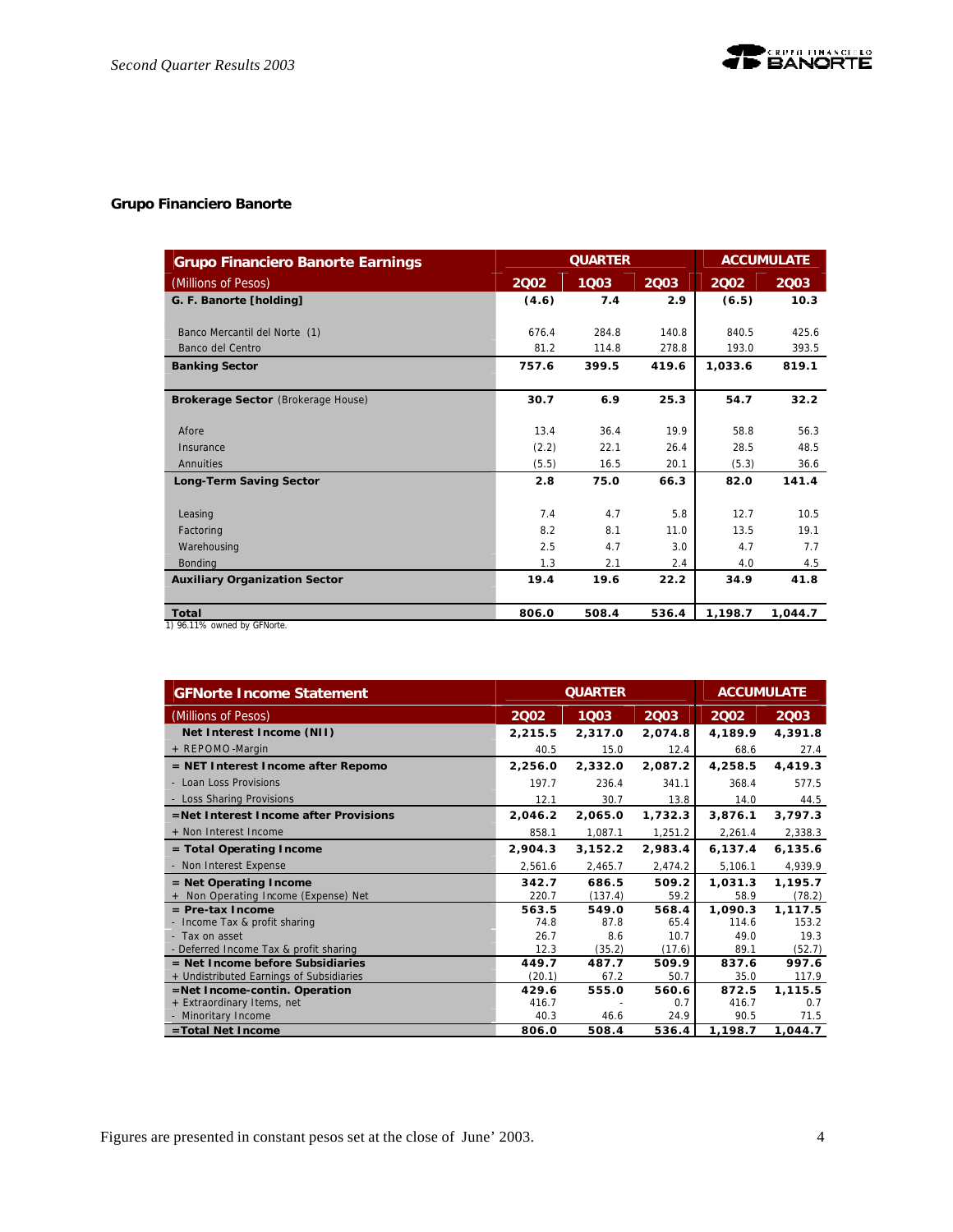| <b>Group's Balance Sheet Highlights</b>        |         |         |         |
|------------------------------------------------|---------|---------|---------|
| (Millions of Pesos)                            | 2002    | 1003    | 2003    |
| Performing loans excluding Fobaproa - IPAB (1) | 46.074  | 60.080  | 63.726  |
| <b>FOBAPROA Loans</b>                          | 95.044  | 86.071  | 84.915  |
| Past Due Loans                                 | 4.914   | 3.453   | 3.924   |
| Total Loans                                    | 146.032 | 149.604 | 152.565 |
| Loan Loss Reserves                             | 5.721   | 4.374   | 4.527   |
| <b>Total Assets</b>                            | 182.178 | 196.512 | 204.696 |
| Deposits                                       | 124.776 | 154.051 | 149.730 |
| Equity                                         | 11.812  | 12.691  | 13,377  |
| Assets under Management (2)                    | 301.909 | 335.725 | 347.263 |

1) Excludes Fobaproa-IPAB notes and loans to IPAB that are accounted in the Loans to Government Entities line.

2) Includes Deposits, On behalf of Third Parties Deposits and Mutual Funds of the Banking Sector, Assets under management of the Brokerage Sector and those of the Afore.

| <b>GFNorte Share Data</b>               |       | <b>QUARTER</b> |                          | <b>ACCUMULATE</b> |       |
|-----------------------------------------|-------|----------------|--------------------------|-------------------|-------|
|                                         | 2002  | 1003           | 2003                     | 2002              | 2003  |
| Net Income per Share (Pesos)            | 1.61  | 1.02           | 1.07                     | 2.39              | 2.08  |
| Dividends per Share (Pesos)             |       |                | $\overline{\phantom{a}}$ |                   |       |
| Book Value per Share (1) (Pesos)        | 21.73 | 23.64          | 24.80                    | 21.73             | 24.80 |
| Shares Outstanding (Millions of Shares) | 500.7 | 499.9          | 503.1                    | 500.7             | 503.1 |
| Price (Pesos)                           | 22.94 | 24.99          | 29.50                    | 22.94             | 29.50 |
| P/BV (Times)                            | 1.06  | 1.06           | 1.19                     | 1.06              | 1.19  |
| Market Cap (Millions of Dollars)        | 1.154 | 1.160          | 1.420                    | 1.154             | 1,420 |

1) Excluding Minority holdings.

| <b>Group's Financial Ratios</b>                                 |        | <b>QUARTER</b> | <b>ACCUMULATE</b> |        |        |
|-----------------------------------------------------------------|--------|----------------|-------------------|--------|--------|
|                                                                 | 2002   | 1003           | 2003              | 2002   | 2003   |
| Profitability                                                   |        |                |                   |        |        |
| ROA (1)                                                         | 1.9%   | 1.0%           | 1.1%              | 1.4%   | 1.0%   |
| ROE(2)                                                          | 30.6%  | 17.6%          | 17.7%             | 23.4%  | 17.6%  |
| Operation                                                       |        |                |                   |        |        |
| Operative Efficiency Ratio (5)                                  | 5.6%   | 4.9%           | 4.9%              | 5.5%   | 4.9%   |
| Efficiency Ratio (3)                                            | 80.9%  | 77.6%          | 85.6%             | 82.2%  | 81.4%  |
| Efficiency Ratio (w/o Depreciation & contributions to IPAB) (4) | 83.3%  | 72.4%          | 74.4%             | 79.1%  | 73.4%  |
| <b>Assets Quality</b>                                           |        |                |                   |        |        |
| Past Due Loans to Total Loans                                   | 116.4% | 126.7%         | 115.4%            | 116.4% | 115.4% |
| Loan Loss Reserves to past Due Loans                            | 3.4%   | 2.3%           | 2.6%              | 3.4%   | 2.6%   |

1) Annualized earnings as a percentage of the average of quarterly assets over the period (Excluding Minority holdings).

2) Annualized earnings as a percentage of the average of quarterly equity over the period. (Excluding Minority holdings).

3) Non Interest Expense / (Total Operating Income – Repomo Margin + Loan Loss Provisions - Trading Income)

4) (Non Interest Expense – Contributions to IPAB - Depreciation) / (Total Operating Income – Repomo Margin + Loan Loss Provisions-Trading Income)

5) Annualized Non Interest Expense of the quarter / Average Total Assets.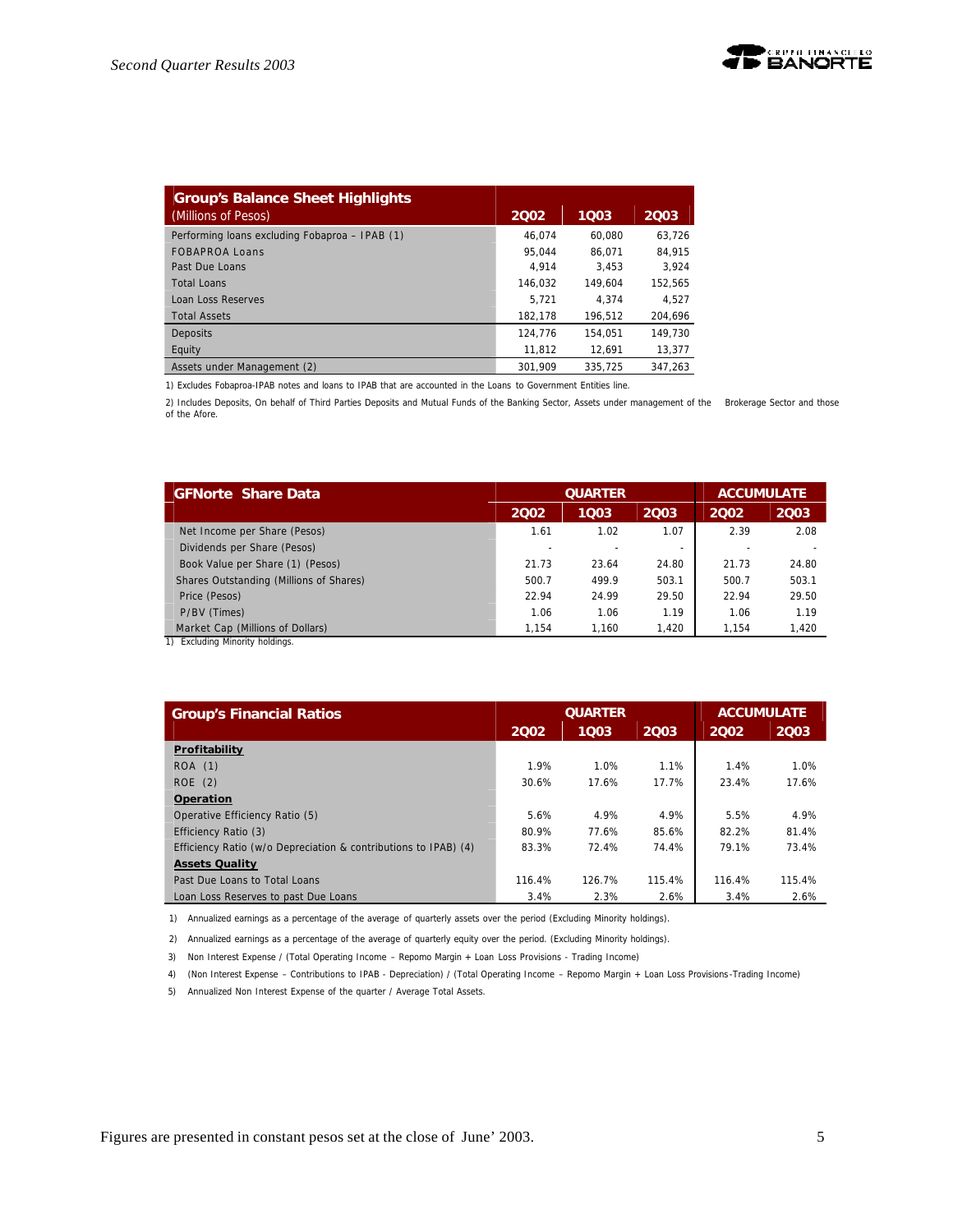

#### **Banking Sector**

| <b>Banking Sector's Financial Ratios</b> |        | <b>QUARTER</b> |        | <b>ACCUMULATE</b> |        |
|------------------------------------------|--------|----------------|--------|-------------------|--------|
|                                          | 2002   | 1003           | 2003   | 2002              | 2003   |
| Profitability                            |        |                |        |                   |        |
| NIM before Repomo (7)                    | 5.1%   | 4.9%           | 4.3%   | 4.8%              | 4.6%   |
| ROA (1)                                  | 1.8%   | 0.8%           | 0.9%   | 1.2%              | 0.9%   |
| ROE(2)                                   | 34.6%  | 16.0%          | 15.9%  | 24.1%             | 15.9%  |
| Operation                                |        |                |        |                   |        |
| Operative Efficiency Ratio (8)           | 5.1%   | 4.5%           | 4.5%   | 5.1%              | 4.5%   |
| Efficiency Ratio (3)                     | 81.3%  | 79.1%          | 87.0%  | 83.6%             | 82.9%  |
| Efficiency Ratio (4)                     | 84.7%  | 73.8%          | 75.5%  | 80.7%             | 74.7%  |
| Indice de Liquidez (9)                   | 29.1%  | 44.6%          | 40.6%  | 29.1%             | 40.6%  |
| <b>Assets Quality</b>                    |        |                |        |                   |        |
| % Past Due Loans with Fobaproa           | 3.4%   | 2.3%           | 2.6%   | 3.4%              | 2.6%   |
| % Past Due Loans w/o Fobaproa            | 9.8%   | 5.6%           | 6.0%   | 9.8%              | 6.0%   |
| Loan Loss Reserves to past Due Loans     | 117.2% | 127.2%         | 116.0% | 117.2%            | 116.0% |
| <b>Quarter Growths</b>                   |        |                |        |                   |        |
| Loans w/o Fobaproa                       | 3.1%   | $1.2\%(6)$     | 6.3%   | 46.8%             | 31.3%  |
| <b>Total Loans</b>                       | 0.4%   | $0.2\%$ (6)    | 1.8%   | 70.0%             | 3.7%   |
| <b>Traditional Deposits</b>              | (8.3)% | 6.0%           | (2.7)% | 54.0%             | 19.9%  |
| <b>Total Deposits</b>                    | (5.9)% | (8.4)%         | (1.2)% | 48.7%             | 1.9%   |
| Capitalization                           |        |                |        |                   |        |
| Net Capital/ Credit Risk Assets (5)      | 16.3%  | 17.2%          | 17.1%  | 16.3%             | 17.1%  |
| Total Capitalization Ratio (5)           | 13.1%  | 13.4%          | 13.6%  | 13.1%             | 13.6%  |

1) Annualized earnings as a percentage of the average of quarterly assets over the period.

2) Annualized earnings as a percentage of the average of quarterly equity over the period.

3) Non Interest Expense / (Total Operating Income – Repomo Margin + Loan Loss Provisions - Trading Income)

4) Non Interest Expense / (Total Operating Income – Repomo Margin + Loan Loss Provisions)

5) The Banking Sector Ratio is included for information purposes. A ratio for each bank is presented in the capitalization section.

6) Excludes the sale of loans to Sólida Administradora de Portafolios for Ps 1.9 billion and the Ps 6.5 billion payment of the loans granted to a federal government financial entity at the end of 4Q02.

7) MIN= Annualized Net Interest Margin before REPOMO / Average Earnings Assets

8) Annualized Non Interest Expense of the quarter / Average Total Assets.

9) Líquid Assets / Liquid Liabilities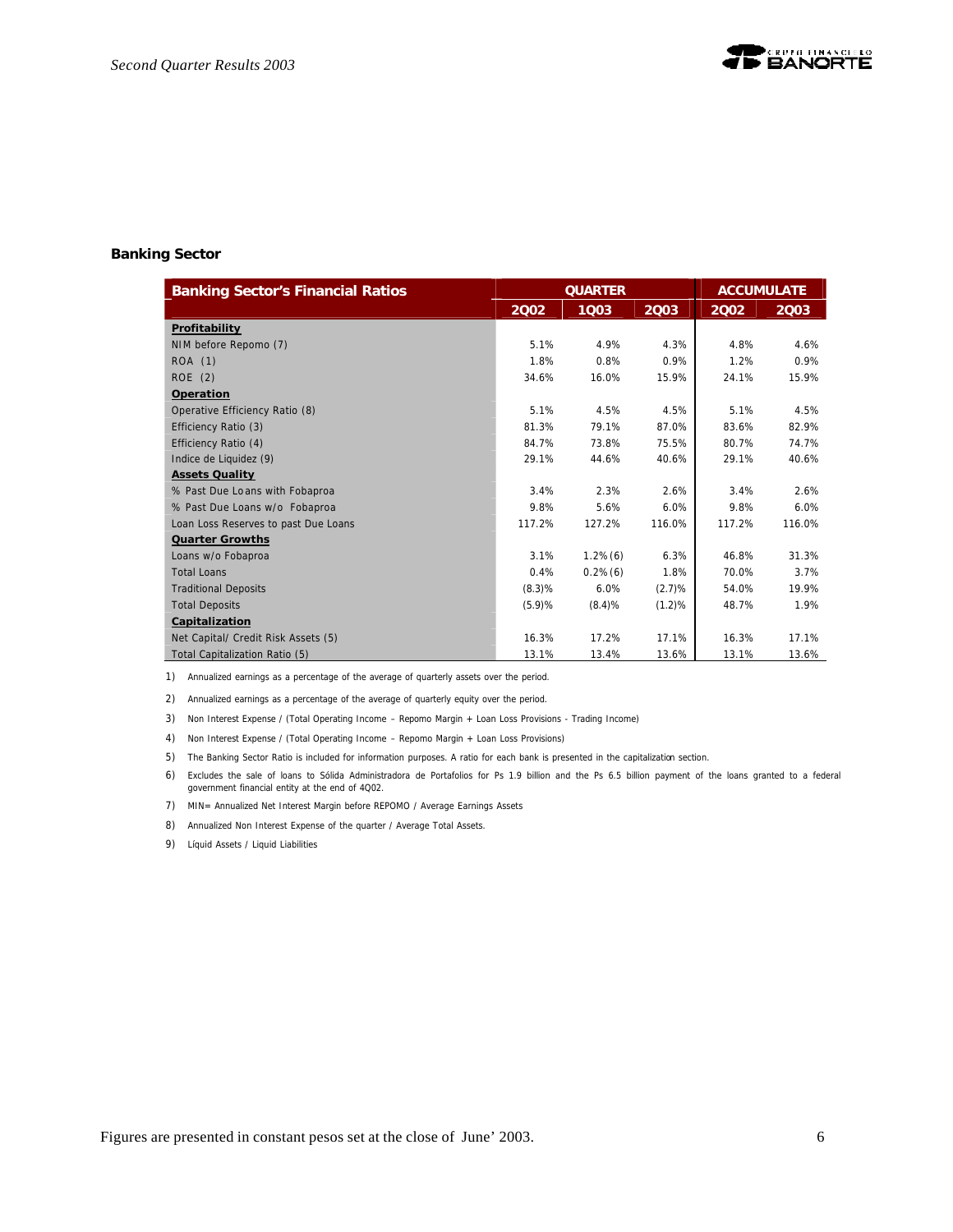

### **Information by Sectors**

### **1.- Banking Sector**

| <b>Income Statement</b>                  | <b>ACCUMULATE</b><br><b>QUARTER</b> |         |         |         |         |
|------------------------------------------|-------------------------------------|---------|---------|---------|---------|
| (Millions of Pesos)                      | 2002                                | 1003    | 2003    | 2002    | 2003    |
| <b>Net Interest Income</b>               | 2,130.8                             | 2,222.9 | 1,973.5 | 4,024.9 | 4,196.5 |
| + REPOMO-Margin                          | 49.4                                | 24.0    | 12.5    | 86.2    | 36.5    |
| = Net Interest Income after Repomo       | 2,180.2                             | 2,246.9 | 1,986.1 | 4,111.2 | 4,233.0 |
| - Loan Loss Provisions                   | 197.7                               | 234.3   | 336.7   | 368.3   | 571.0   |
| - Loss Sharing Provisions                | 12.1                                | 30.7    | 13.8    | 14.0    | 44.5    |
| = Net Interest Income after Provisions   | 1,970.4                             | 1,981.9 | 1,635.5 | 3,728.8 | 3,617.4 |
| + Non Interest Income                    | 566.8                               | 765.9   | 961.1   | 1,630.4 | 1,727.0 |
| $=$ Total Operating Income               | 2,537.2                             | 2,747.8 | 2,596.7 | 5,359.2 | 5,344.5 |
| - Non Interest Expense                   | 2,284.5                             | 2,206.8 | 2,216.0 | 4,561.5 | 4,422.8 |
| $=$ Net Operating Income                 | 252.6                               | 541.0   | 380.7   | 797.8   | 921.6   |
| + Non Operating Income (Expense) Net     | 222.3                               | (128.1) | 78.1    | 60.1    | (50.0)  |
| $=$ Pre-tax Income                       | 475.0                               | 412.9   | 458.8   | 857.9   | 871.6   |
| - Income Tax & profit sharing            | 36.7                                | 31.2    | 32.8    | 36.7    | 64.0    |
| - Tax on asset                           | 26.7                                | 8.6     | 10.7    | 49.0    | 19.3    |
| - Deferred Income Tax & profit sharing   | 17.5                                | (23.0)  | (20.5)  | 99.5    | (43.5)  |
| $=$ Net Income before Subsidiaries       | 394.1                               | 396.0   | 435.8   | 672.7   | 831.8   |
| + Undistributed Earnings of Subsidiaries | (12.3)                              | 51.6    | 8.8     | 37.0    | 60.3    |
| $=$ Net Income-continuos Operation       | 381.8                               | 447.6   | 444.6   | 709.7   | 892.1   |
| + Extraordinary Items, net (Generali)    | 416.7                               |         | 0.7     | 416.7   | 0.7     |
| - Minoritary Income                      | 0.0                                 | 0.1     | 0.1     | 0.0     | 0.1     |
| =Total Net Income                        | 798.5                               | 447.5   | 445.2   | 1,126.4 | 892.7   |

The Banking Sector's (at 100%) profits for 2Q03 (including the Afore by participation method), amounted Ps 445.2 million, similar to those in 1Q03. The net accumulated profit showed a total of Ps 892.7 million, 25.8% higher than last year's (excluding Generali's extraordinary income for Ps 416.7 million). The Net Interest Margin before Repomo increased by 4.3% during 2003, due to the substantial growth in the traditional loans portfolio. The Loan Loss Provisions increased 55.0% vs. 1H02, and closed with a past-due loan reserve coverage of 116.0%. Non Interest Income rose 5.9% with respect to last year due mainly to the higher Security Realized Gains. Non Interest Expense fell by 3.0% as a result of efficiency efforts and expense control, which are reflected in the lower Administration and Promotion Expenses and Personnel Expenses. Non Operating Income (Expense), Net up to 1H03, registered Ps 50.0 million negative due mainly to the drop in Other Income and Recoveries as compared to last year. The Deferred Income Tax & Profit Sharing were positive in 1H03 as they included Ps 43.5 million of anticipated amortization of profits expected in the following quarters. The Subsidiaries' Profits rose with respect to 1H02 because of the greater contributions of Sólida Administradora de Portafolios.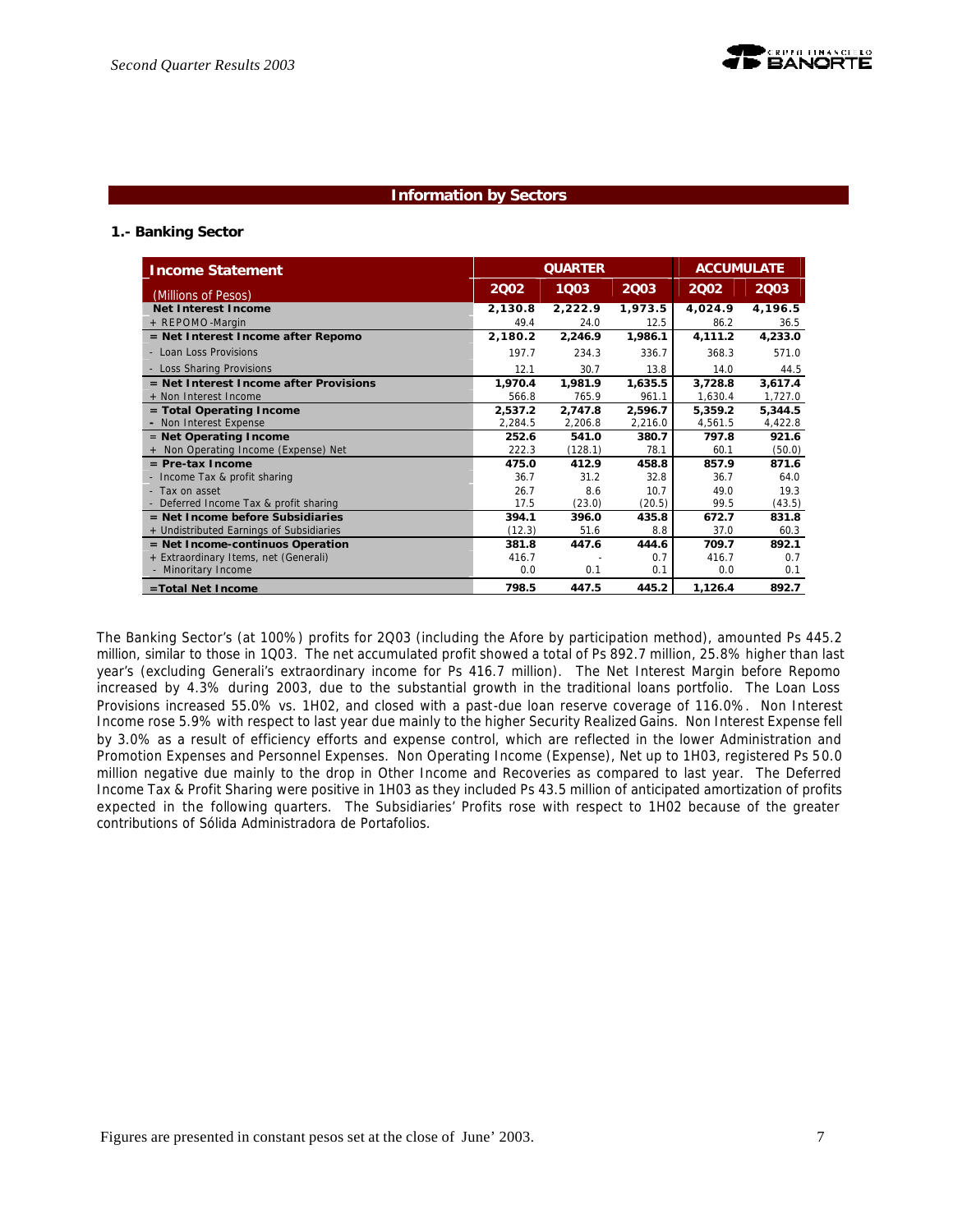# **Net Interest Income**

| <b>Banking Sector Net Interest Income</b> |         | <b>QUARTER</b> | <b>ACCUMULATE</b> |          |          |
|-------------------------------------------|---------|----------------|-------------------|----------|----------|
| (Millions of Pesos)                       | 2002    | 1003           | 2003              | 2002     | 2003     |
| Interest Income                           | 5.563.8 | 6.488.4        | 5.096.6           | 11.303.2 | 11,585.0 |
| Interest Expense                          | 3.638.2 | 4.441.5        | 3.296.6           | 7.599.2  | 7,738.2  |
| Loan Fees                                 | 214.8   | 185.6          | 187.8             | 339.1    | 373.4    |
| Fees Paid                                 | 9.7     | 9.6            | 14.2              | 18.1     | 23.8     |
| Net Interest Income before Repomo         | 2.130.8 | 2.222.9        | 1,973.5           | 4.024.9  | 4,196.5  |
| Average Earning Assets                    | 165.693 | 182.825        | 182.578           | 142.831  | 183,747  |
| MIN before REPOMO (1)                     | 5.1%    | $4.9\%(2)$     | 4.3%              | 4.8%     | 4.6%     |

(1) MIN= Annualized Net Interest Margin before REPOMO / Average Earnings Assets (2) 1Q03's percentage varied with respect to the one reported in the previous quarterly release as quarterly balances previous quarterly, are now used to calculate the average of Productive Assets instead of monthly averages.

| Net Interest Income                 | 2002           |               | 1003           |               | 2003           |               |
|-------------------------------------|----------------|---------------|----------------|---------------|----------------|---------------|
| (Millions of Pesos)                 | <b>BANORTE</b> | <b>BANCEN</b> | <b>BANORTE</b> | <b>BANCEN</b> | <b>BANORTE</b> | <b>BANCEN</b> |
| Interest Income- loans & securities | 3.623.9        | 1.261.5       | 4,579.6        | 1,418.6       | 3.853.8        | 1,227.0       |
| Interest Income-repo agreement      | 157.9          | 520.0         | 28.2           | 462.6         | 19.3           | (4.3)         |
| Foreign exchange Valuation          |                |               |                | (0.6)         |                | 0.7           |
| <b>UDI</b> valuation                | 0.5            |               |                |               |                |               |
| Interest Income                     | 3,782.3        | 1,781.4       | 4,607.8        | 1,880.6       | 3,873.1        | 1,223.5       |
| Interest Expenses-dep.& funding     | 1.905.4        | 8.9           | 2.624.6        | 6.1           | 2.140.6        | 5.2           |
| Interest expenses- repo agreement   | 1.051.8        | 659.5         | 1.108.2        | 677.4         | 713.9          | 434.9         |
| Foreign exchange Valuation          | (2.7)          | 1.6           | 10.9           |               | (1.4)          |               |
| UDI valuation                       | 12.4           | 1.2           | 13.9           | 0.6           | 3.7            | (0.2)         |
| - Interest Expense                  | 2.966.9        | 671.3         | 3,757.5        | 684.0         | 2,856.8        | 439.8         |
| Loan Fees                           | 214.7          | 0.2           | 185.6          |               | 187.8          |               |
| Fees paid                           | 9.7            |               | 9.6            |               | 14.2           |               |
| $=$ Net Interest Income             | 1,020.4        | 1,110.3       | 1,026.3        | 1,196.6       | 1,189.9        | 783.6         |

The Net Interest Margin before Repomo during the quarter fell by 11.2% vs. 1Q03, from 4.9%(2) to 4.3%, because various factors influenced its performance as follows:

### **Increased:**

• A 7.1% increase in the traditional banking loan portfolio.

### **Decreased:**

- A drop in the market rates in the quarter vs. the previous quarter, as the average 28-day Cetes rate fell from 8.78% in 1Q03 to 6.30% in 2Q03; and the 28-day TIIE went from 9.64% to 6.79% in the same period. Besides, the gap between TIIE and Cetes rates narrowed by 37 bp.
- The peso appreciation as the exchange rate moved from 10.79 pesos/dollar at the close of 1Q03 to 10.44 pesos/dollar at the end of 2Q03.

The annual accumulated Net Interest Margin before Repomo increased by 4.3% vs. 1H02 because of the following factors that influenced its performance.

### **Increased:**

- A 41.2% increase in the traditional banking loan portfolio.
- Higher collections of fees of loans granted in the period.
- Increase in the exchange rate that went from 9.95 pesos/dollar in 2T02 to 10.44 pesos/dollar at the close of 1H03.
- Higher average interest rates during 1H03, as the 28-day Cete went from 6.95% to 7.54% and the TIIE rose from 8.07% to 8.21% vs. 1H02.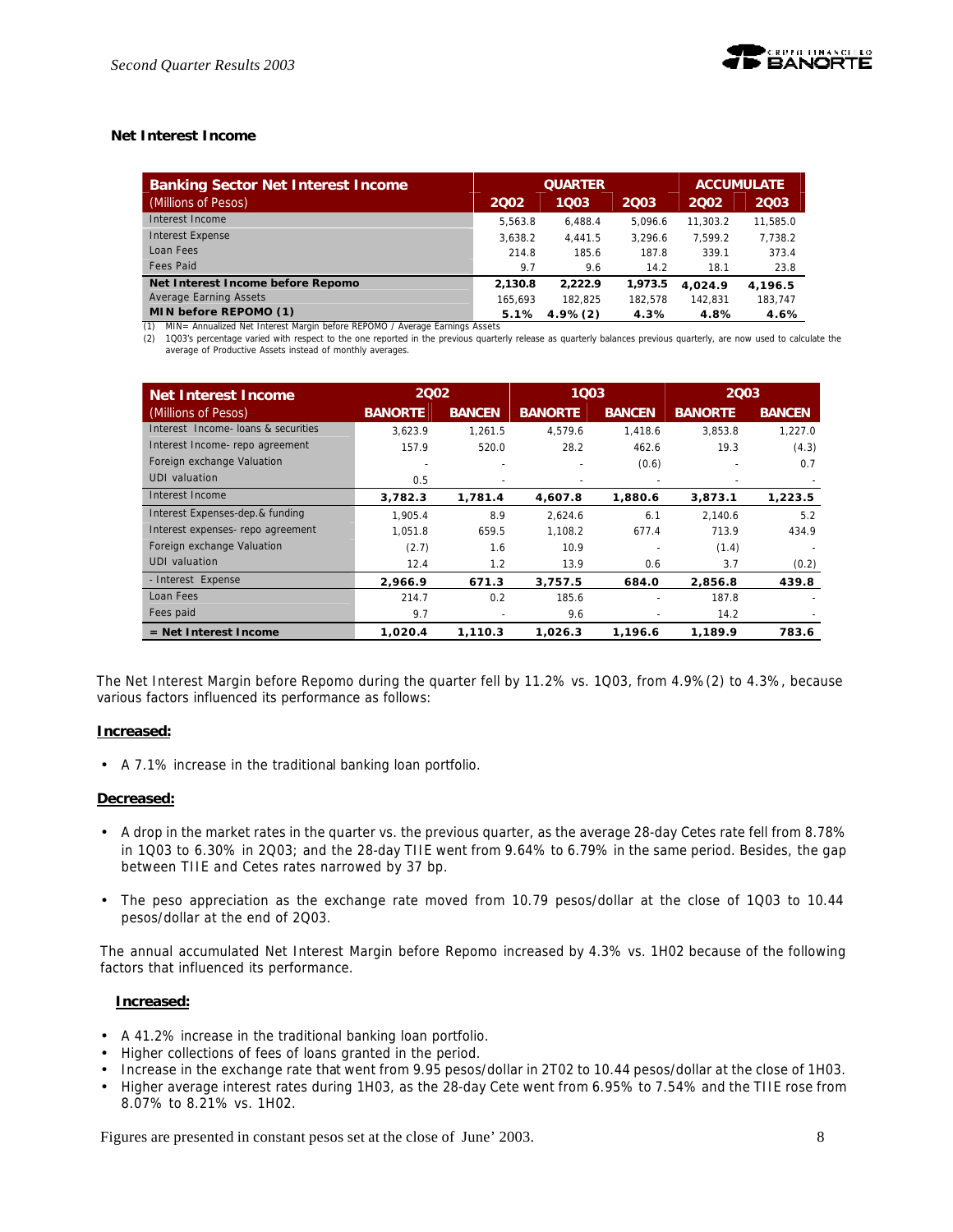

# **Decreased:**

• The 45 bp reduction in the differential between the average 28-day Cete rate and the 28-day TIIE rate, which is the reference for a large part of the loan portfolio.

The MIN before Repomo for 1H03 fell from 4.8% in 1H02 to 4.6% in 1H03 because of the factors mentioned above.

In the following chart we show the quarterly Net Interest Margin (NIM) breakdown by type of asset. The NIM from the Loan Portfolio increases from 7.3% in 1Q03 to 8.1% in 2Q03, and the NIM's of Fobaproa / IPAB Notes and Other decrease when compared to 1Q03.

|         |            |         | VAR.       |            |
|---------|------------|---------|------------|------------|
| Vol.    | <b>NIM</b> | Vol.    | <b>NIM</b> | <b>NIM</b> |
| 86.295  | 3.8%       | 85.493  | 2.7%       | $(1.1\%)$  |
| 60.863  | 7.3%       | 59.474  | 8.1%       | 0.8%       |
| 35.668  | 3.3%       | 37.611  | 2.1%       | $(1.2\%)$  |
| 182.825 | 4.9%       | 182.578 | 4.3%       | $(0.6\%)$  |
|         |            | 1003    |            | 2003       |

1) Includes: Deposits in Central Bank, and in other banks, and fixed income securities.

### **Non Interest Income**

| <b>Non Interest Income</b>              |         | <b>QUARTER</b> | <b>ACCUMULATE</b> |         |         |
|-----------------------------------------|---------|----------------|-------------------|---------|---------|
| (Millions of Pesos)                     | 2002    | 1003           | 2003              | 2002    | 2003    |
| + Fund Transfers                        | 52.2    | 43.0           | 43.2              | 95.2    | 86.2    |
| + Account Management Fees               | 174.4   | 147.6          | 163.0             | 335.8   | 310.6   |
| + Fiduciary                             | 241.8   | 158.5          | 127.6             | 435.1   | 286.0   |
| + Credit Card                           | 153.9   | 147.3          | 155.8             | 281.2   | 303.0   |
| + Income From loan portfolios acquired  | 64.6    | 50.4           | 34.2              | 175.6   | 84.6    |
| + Electronic Banking Services           | 33.3    | 63.9           | 56.0              | 123.5   | 119.9   |
| + From Fobaproa                         | 64.0    | 46.9           | 32.8              | 203.4   | 79.7    |
| + Other Fees                            | 125.3   | 121.3          | 149.3             | 248.9   | 270.5   |
| Fees on purchased services:             | 909.5   | 778.8          | 761.8             | 1,898.8 | 1,540.5 |
| + Fund Transfers                        |         |                |                   |         |         |
| + Other Fees                            | 187.4   | 170.8          | 159.4             | 359.3   | 330.2   |
| + Expense From loan portfolios acquired | 41.6    | 40.8           | 28.3              | 107.0   | 69.1    |
| <b>Fees Paid:</b>                       | 229.0   | 211.6          | 187.7             | 466.3   | 399.3   |
| $=$ Net Fees                            | 680.5   | 567.2          | 574.0             | 1,432.5 | 1,141.2 |
| + Foreign Exchange                      | 108.5   | 83.0           | 118.9             | 176.6   | 201.9   |
| + Securities- Realized gains            | (176.0) | 119.0          | 305.0             | 75.1    | 424.0   |
| + Securities- Unrealized gains          | (46.3)  | (3.2)          | (36.8)            | (53.8)  | (40.0)  |
| <b>Trading Income</b>                   | (113.7) | 198.7          | 387.1             | 197.9   | 585.8   |
| $=$ Non Interest Income                 | 566.8   | 765.9          | 961.1             | 1,630.4 | 1,727.0 |

With the purpose of identifing the different origins that integrate the Non Interest Income, we present the following table:

| Non Interest Income     |         | <b>QUARTER</b> | <b>ACCUMULATE</b> |         |         |
|-------------------------|---------|----------------|-------------------|---------|---------|
| (Millions of Pesos)     | 2002    | 1003           | 2003              | 2002    | 2003    |
| Service                 | 467.5   | 467.1          | 491.7             | 954.2   | 958.8   |
| Recovery                | 213.0   | 100.1          | 82.3              | 478.3   | 182.4   |
| Trading                 | (113.7) | 198.7          | 387.1             | 197.9   | 585.8   |
| $=$ Non Interest Income | 566.8   | 765.9          | 961.1             | 1,630.4 | 1.727.0 |

The Non Interest Income for the quarter rose by 25.5% vs. 1Q03. This variation was due to the following factors:

### **Service Fees:**

Service fees rose by 5.3% vs. 1Q03 because of the increased activity in several service areas, as it was the case of Account management fees that rose by 10.4% and Credit Card Fees by 5.8%.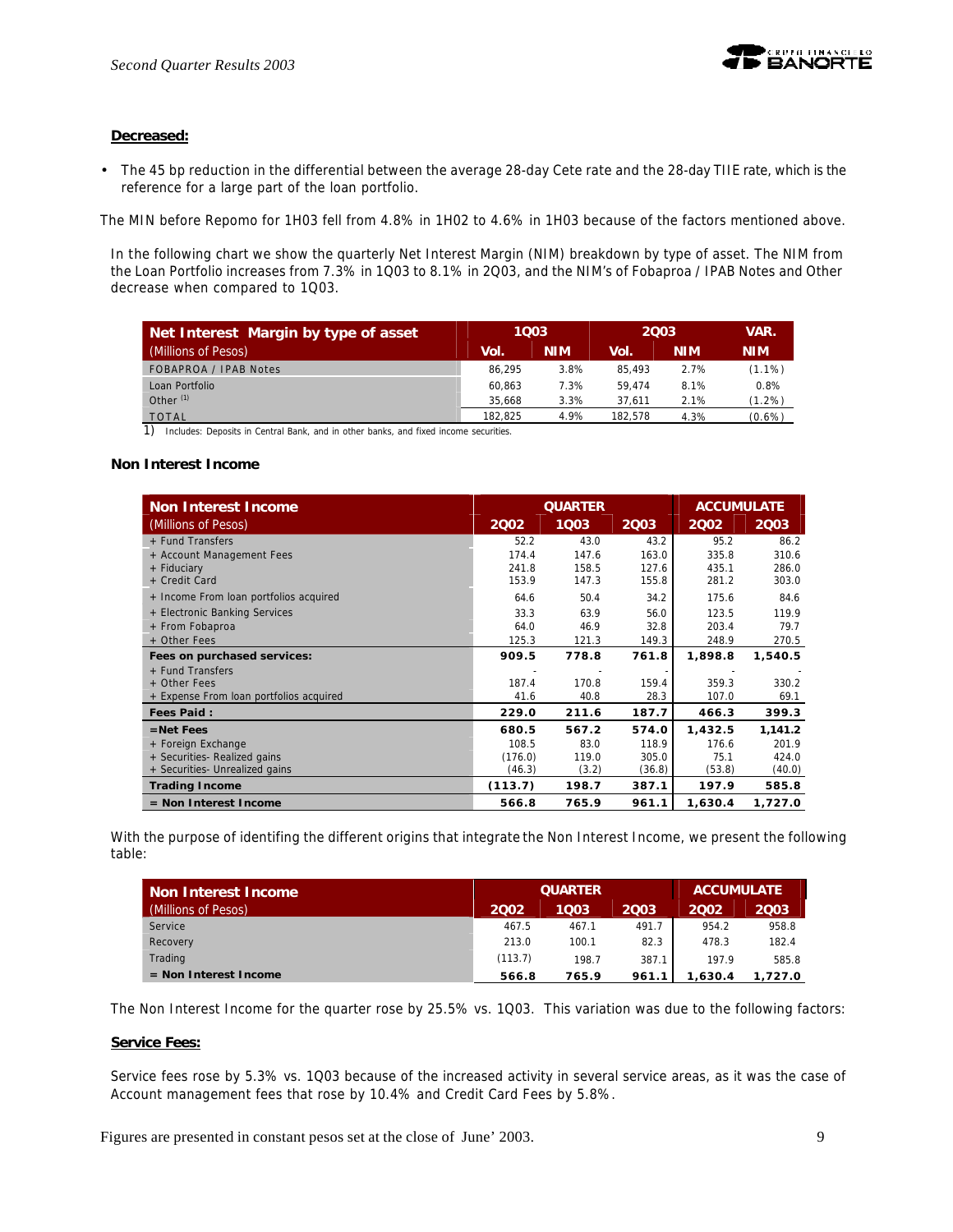The accumulated Service Fee Income increase by 0.5% vs 1H02 because of a 7.8% jump in Credit Card fees, although some areas showed lower income because clients have become more efficient in the use of banking services as a result of the new charges and increases in service fees established in 1H02.

### **Recovery:**

| <b>Non Interest Income</b>                   |       | <b>QUARTER</b> |      | <b>ACCUMULATE</b> |       |  |
|----------------------------------------------|-------|----------------|------|-------------------|-------|--|
| (Millions of Pesos)                          | 2002  | 1003           | 2003 | 2002              | 2003  |  |
| <b>SERFIN</b>                                |       |                |      |                   |       |  |
| Fee Income (Fiduciary)                       | 205.1 | 113.3          | 88.0 | 345.1             | 201.3 |  |
| - Fee Expense (Other Fees Paid)              | 79.1  | 69.7           | 44.4 | 138.8             | 114.1 |  |
| $=$ Net Fees from Serfín                     | 126.0 | 43.6           | 43.6 | 206.3             | 87.1  |  |
| <b>LOAN PORTFOLIOS ACQUIRED</b>              |       |                |      |                   |       |  |
| Income                                       | 64.6  | 50.4           | 34.2 | 175.6             | 84.6  |  |
| - Expense                                    | 41.6  | 40.8           | 28.3 | 107.0             | 69.1  |  |
| $=$ Net Income from loan portfolios acquired | 23.0  | 9.6            | 5.9  | 68.6              | 15.5  |  |
| <b>FOBAPROA FEES</b>                         |       |                |      |                   |       |  |
| From FOBAPROA                                | 64.0  | 46.9           | 32.8 | 203.4             | 79.7  |  |
| $=$ Fobaproa Fees                            | 64.0  | 46.9           | 32.8 | 203.4             | 79.7  |  |
|                                              |       |                |      |                   |       |  |
| Non Interest Income - Recovery Bank          | 213.0 | 100.1          | 82.3 | 478.3             | 182.4 |  |

The Non Interest Income from loan Recovery for the quarter fell by 17.8% vs. 1Q03, mainly because of a 30.1% drop in the Fobaproa Fees Collected as a result of the lower cash collecting in the quarter for the Bancen and Banpaís portfolios. The accumulated Non Interest Income from Recovery Banking fell by 61.9%.

The drop in the Fobaproa Fees is due largely to the fact that portfolio administration fees were no longer charged since the agreement expired in Dec 1'02. last June, this agreement was renegotiated and the fees are expected to increase again as of 3Q03 with a close to Ps 100 million retroactive positive effect.

### **Trading:**

The quarterly Trading Income rose by 94.8% mainly due to a substantial increase in the Security Realized Gains which went from Ps 119.0 million to Ps 305.0 million, as a result of the favorable fixed income positions in the investments made by the Treasury that benefited from the interest rate performance during the quarter. The Foreign Exchange income also rose significantly by 43.3%.

The overall 1H03 Trading Income rose 196.0% vs. 1H02 given the important 464.6% increase in the Security Realized Gains and 14.3% in Foreign Exchange.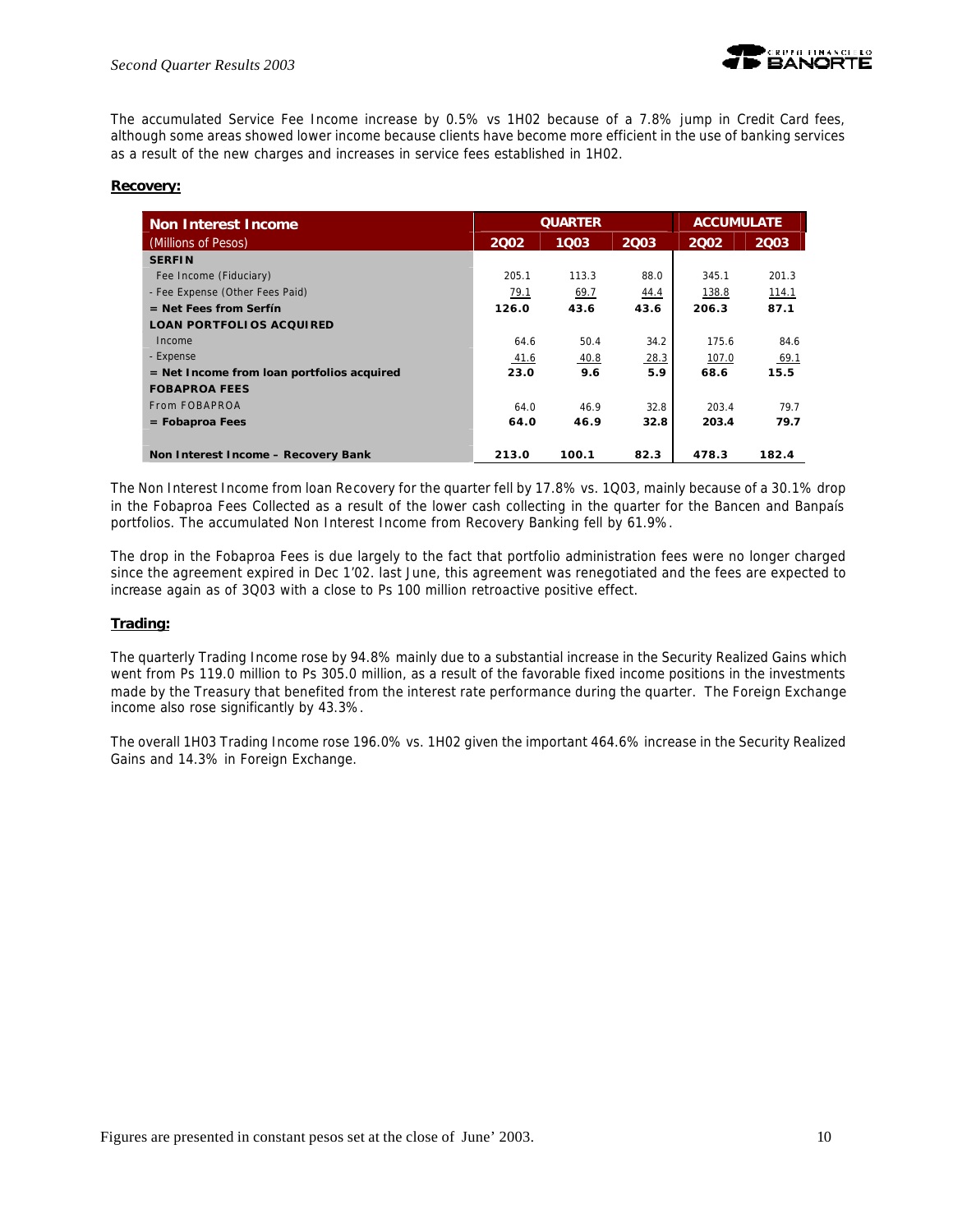

### **Non Interest Expense**

| <b>Non Interest Expense</b>          |         | <b>QUARTER</b> |         |         | <b>ACCUMULATE</b> |
|--------------------------------------|---------|----------------|---------|---------|-------------------|
| (Millions of Pesos)                  | 2002    | 1003           | 2003    | 2002    | 2003              |
| <b>Personnel Expenses</b>            | 968.0   | 990.8          | 896.3   | 1.981.9 | 1.887.0           |
| +Professional Fees                   | 104.2   | 82.1           | 111.5   | 192.4   | 193.6             |
| +Operation & Administration Expenses | 566.1   | 512.9          | 542.1   | 1.156.1 | 1,055.0           |
| +Rent, Depreciation& Amortization    | 338.9   | 305.3          | 331.2   | 637.8   | 636.5             |
| $+$ Tax other than income tax        | 140.1   | 138.5          | 157.9   | 265.5   | 296.4             |
| +Contributions to IPAB               | 167.2   | 177.2          | 177.1   | 327.7   | 354.3             |
| - Corporate Expense Recoveries       |         |                |         |         |                   |
| $=$ Non Interest Expense             | 2.284.5 | 2.206.8        | 2.216.0 | 4.561.5 | 4.422.8           |

The quarter's Non Interest Expense remained at a similar level as that of 1Q03, although there were changes in some areas. Personnel Expenses dropped by 9.5% due to the creation of fewer provisions for bonuses and compensations, as both were leveled out according to the semester estimate. Professional Fees rose Ps 29.4 million, of which nearly half were due to project start-ups in IT Systems and the rest for audit, consulting and appraisal services, among others. Administration and Promotion Expenses rose 5.7% due mainly to Advertising Expenses (within the budget) and the reserves created for the new credit and debit cards points program. The Expenses for Leases, Depreciations and Amortizations rose by Ps 25.9 million as a result of higher amortizations of the Installation Expense, for equipment and software rental, and the amortization of operating and technology integration of Bancrecer and Banorte. Other Taxes rose by Ps 19.4 million, mostly from the VAT from a client's payment in kind.

The accumulated Non Interest Expense for the first half dropped 3.0% vs. 1H02, with reductions of 4.8% in Personnel Expenses and 8.7% in Administration and Promotion Expenses as a result of the efforts targeted to controlling and reducing Operating Expenses.

### **Non Operating Income (Expense) Net**

| <b>Non Operating Income (Expense)</b>  |        | <b>QUARTER</b> | <b>ACCUMULAATE</b> |         |         |
|----------------------------------------|--------|----------------|--------------------|---------|---------|
| (Millions of Pesos)                    | 2002   | 1003           | 2003               | 2002    | 2003    |
| +Other Revenues                        | 186.2  | 90.2           | 67.7               | 265.0   | 157.9   |
| +Foreign Exchange                      |        | 0.0            | 0.0                |         | 0.0     |
| $+$ Recoveries                         | 68.4   | 8.2            | 64.6               | 124.2   | 72.7    |
| +Repomo-other revenues                 | 1.2    | 5.0            | 1.2                | 1.8     | 6.1     |
| $=$ Non Operating Income               | 255.7  | 103.3          | 133.4              | 391.0   | 236.7   |
| -Other Expenses                        | 43.5   | (148.4)        | (28.9)             | (208.4) | (177.3) |
| -Foreign Exchange                      | (4.8)  |                |                    | (6.6)   |         |
| -Repomo-other expenses                 | (72.1) | (83.0)         | (26.4)             | (115.8) | (109.4) |
| $=$ Non Operating Expense              | (33.4) | (231.4)        | (55.3)             | (330.9) | (286.7) |
| $=$ Non Operating Income (Expense) Net | 222.3  | (128.1)        | 78.1               | 60.1    | (50.0)  |

The Non Operating Income (Expense) Net for the quarter amounted Ps 78.1 million, which is an improvement over the Ps 128.1 million negative in 1Q03. This variation was due to the following:

#### **Non Operating Income:**

A Ps 22.5 million drop in Non Operating Income, as the previous quarter showed earnings for the purchase of the Quadrum loans from IPAB for Ps 35 million, and the Banorte Brokerage House collected fees also dropped. Recoveries rose by Ps 56.4 million mainly because of the Ps 24 million recoveries in VAT and Marketing expenses charged to Seguros Banorte-Generali for a sum of Ps 30 million.

#### **Non Operating Expense**

Non Operating Expense dropped by Ps 119.5 million vs. 1Q03 because in the previous quarter various provisions for Ps 111 million were created. Additionally, the Repomo-Other Expenses fell by Ps 56.6 million because of the lower inflation rate in the quarter.

The accumulated result for Non Operating Income (Expense) Net for the first half w ent from Ps 60.1 million in 1H02 to Ps 50.0 million negative in 1H03 given the reductions of 40.4% and 41.5% in Other Income and Recoveries, respectively, eventhough the 14.9% drop in Other Expenses.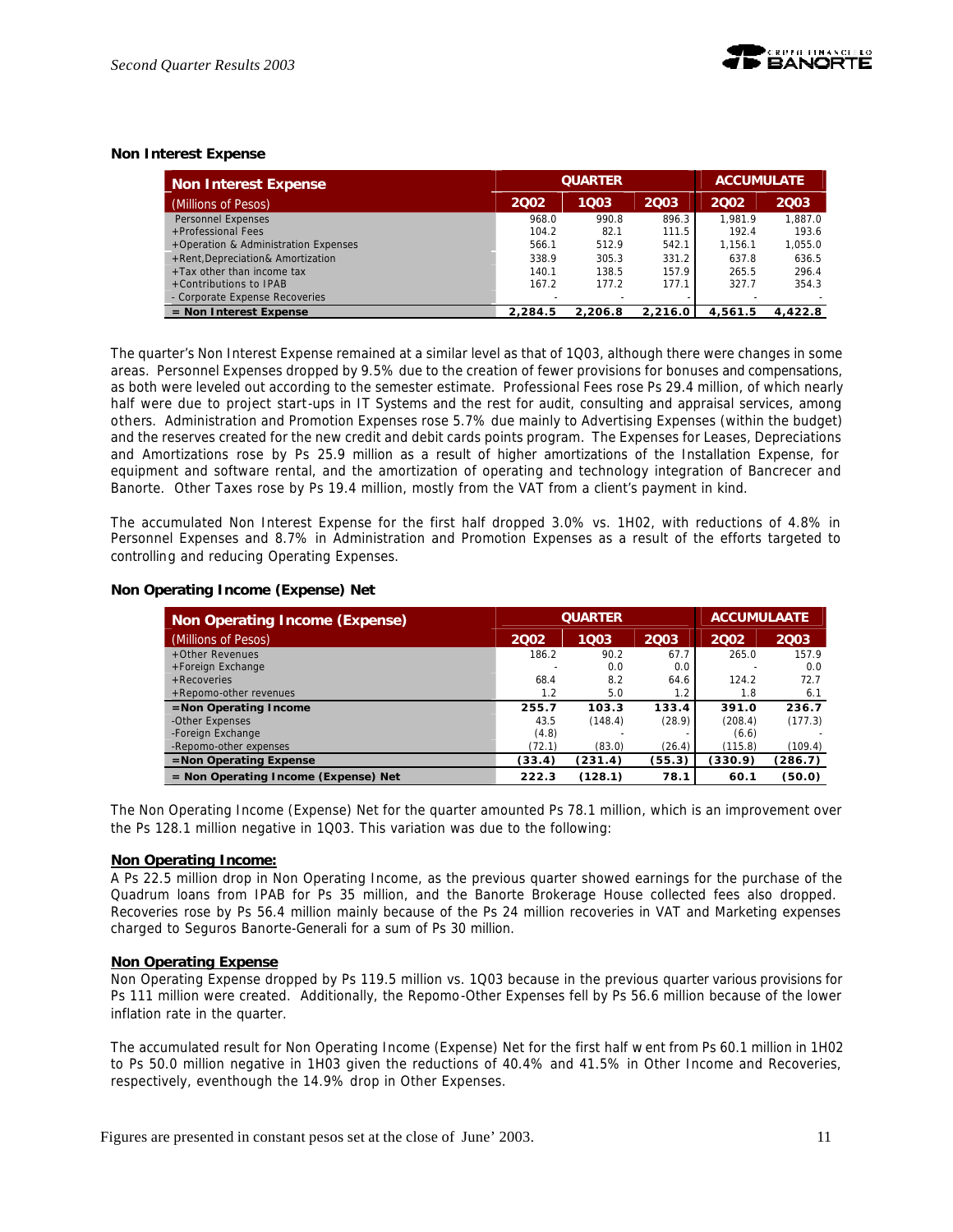### **Loan Portfolio**

| <b>Loan Portfolio</b>          | <b>TRADITIONAL</b><br><b>BANKING</b> |        | <b>RECOVERY</b><br><b>BANKING</b> |       | <b>FOBAPROA</b>          |                | <b>TOTAL</b> |         |
|--------------------------------|--------------------------------------|--------|-----------------------------------|-------|--------------------------|----------------|--------------|---------|
| (Millions of Pesos)            | 1003                                 | 2003   | 1003                              | 2003  | 1003                     | 2003           | 1003         | 2003    |
| Commercial                     | 30,275                               | 31,998 | 1,167                             | 1,075 |                          | ۰.             | 31,443       | 33,073  |
| Corporate                      | 17,150                               | 18,444 | 1,167                             | 1,075 |                          | $\blacksquare$ | 18,317       | 19,518  |
| Commercial                     | 13,125                               | 13,554 |                                   |       | $\overline{\phantom{0}}$ | $\sim$         | 13,125       | 13,554  |
| <b>Financial Entities</b>      | 3,566                                | 3,309  | ٠                                 | ٠     | ۰                        | ٠              | 3,566        | 3,309   |
| Consumer                       | 5,994                                | 6,979  | 35                                | 37    |                          | ٠              | 6,030        | 7,016   |
| Credit Card                    | 1,836                                | 2,153  |                                   |       |                          |                | 1.836        | 2,153   |
| Automobile                     | 3,518                                | 4,016  | 9                                 | 10    |                          |                | 3,527        | 4,027   |
| <b>Electronic Payroll</b>      | 641                                  | 810    | 26                                | 26    |                          |                | 667          | 836     |
| <b>Mortgages</b>               | 10,979                               | 11,704 | 2,518                             | 2,392 |                          |                | 13,497       | 14,096  |
| <b>Government Entities</b>     | 6,654                                | 7,552  | 8                                 | 8     | 79,470                   | 78,281         | 86,132       | 85,841  |
| <b>Government Entities</b>     | 6,654                                | 7,552  | 8                                 | 8     |                          |                | 6,662        | 7,560   |
| <b>IPAB</b>                    |                                      |        | $\overline{\phantom{a}}$          |       | 79,470                   | 78,281         | 79,470       | 78,281  |
| Fobaproa                       | ٠                                    |        | ٠                                 | ٠     | 6,601                    | 6,634          | 6,601        | 6,634   |
| Total                          | 57,469                               | 61,542 | 3,729                             | 3,511 | 86,071                   | 84,915         | 147,269      | 149,968 |
| Total Loans w/o Fobaproa/ IPAB |                                      |        |                                   |       |                          |                | 61,198       | 65,053  |
| Fobraproa / IPAB loans         |                                      |        |                                   |       |                          |                | 86,071       | 84,915  |
| Past Due Loans                 |                                      |        |                                   |       |                          |                | 3,421        | 3,883   |

The Total Portfolio without Fobaproa /IPAB increased by 6.3% in the quarter, going from Ps 61,198 million to Ps 65,053 million. This growth is explained below:

- Corporate Loans rose 3.3% and Commercial Loans by 6.6% as new loans were granted during the quarter as a result of the promotional efforts aimed to service companies.
- Financial Entities Loans fell by 7.2% as there was a drop in the use of credit lines of our clients.
- Consumer Loans is still very dynamic and continues to show important increases, as reflected in the Credit Card Loans that rose 17.3% due to the promotional program to attract new clients as well as to the more widespread use of our card; Car Loans rose 14.2% as a result of the 9,900 new loans granted in the quarter; and Credinómina grew 25.3% because of 33,000 new loans granted.
- Mortgage Loans rose 4.4% given the 1,870 new loans granted.
- The IPAB Portfolio dropped by 1.5% due mainly to the fact in June Ps 740 million was prepaid out of a total of Ps 2,960 million of the pre-payment announced by the IPAB, the rest will be received in 3Q03. The prepayments are on the Bancen and Banpaís portfolio with a return of TIIE + 0.85 bp.
- The exchange rate had a very minor effect on the loan portfolio as the decrease in the exchange rate that went form 10.79 pesos/dollar to 10.44 pesos/dollar from March 03 to June 03, was compensated with a 3.6% growth in dollar denominated loans.

Past-due Loans rose by 13.5% vs. 1Q03 and closed with a balance of Ps 3,883 million, and a past-due loan ratio of 2.6%, due mainly to two corporate loans that became non performing in the period. Steps are being taken to solve this situation in the short term.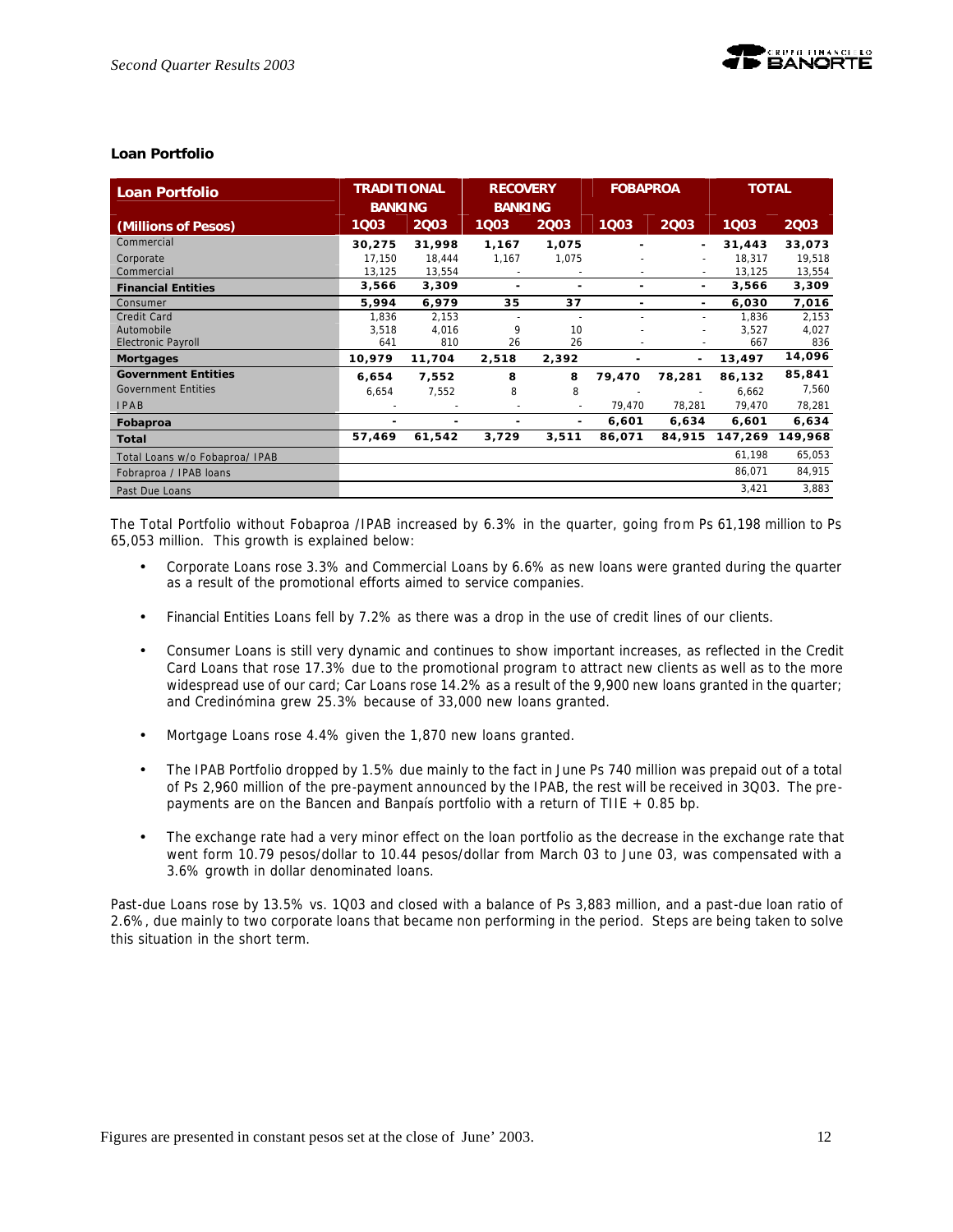| <b>TRADITIONAL BANKING LOAN PORTFOLIO</b> |        |        |        |                             |                         |
|-------------------------------------------|--------|--------|--------|-----------------------------|-------------------------|
| (Millions of Pesos)                       | 2002   | 1Q03   | 2003   | %Quarterly<br><b>Growth</b> | %Anual<br><b>Growth</b> |
| Commercial                                | 14.875 | 17.150 | 18.444 | 7.5%                        | 24.0%                   |
| Corporate                                 | 10.112 | 13.125 | 13.554 | 3.3%                        | 34.0%                   |
| Mortgages                                 | 9.632  | 10.979 | 11.704 | 6.6%                        | 21.5%                   |
| Automobile                                | 2.343  | 3.518  | 4.016  | 14.2%                       | 71.4%                   |
| Credit Card                               | 1.259  | 1.836  | 2.153  | 17.3%                       | 71.0%                   |
| <b>Electronic Payroll</b>                 | 389    | 641    | 810    | 26.4%                       | 108.3%                  |
| <b>Government Entities</b>                | 3.682  | 6.654  | 7.552  | 13.5%                       | 105.1%                  |
| <b>Financial Entities</b>                 | 1.288  | 3.566  | 3,309  | (7.2)%                      | 156.9%                  |
| Total                                     | 43,581 | 57.469 | 61.542 | 7.1%                        | 41.2%                   |

Comparing the Traditional banking loan portfolio at the close of this first half with that of 1H02, there have been substantial increases due to new loans which represented an overall growth of 41.2%. Consumer loans showed an important growth as Electronic payroll loans increased 108.3%, Automobile loans, 71.4% and Credit Cards, 71.0% Mortgage loans continued growing at a 21.5% level. Financial and Government Entities showed increases above 100% each, increasing our penetration in these segments of the market. Finally, Commercial and Corporate loans also showed good growth of 24.0% and 34.0%, respectively. These growth are the result of the aggressive promotion Banorte made to place new loans and they also reflect a very dynamic Consumer Sector as well as high loan demand among companies.

### **Classified Loans**

| Millions de Pesos  |              | <b>RESERVES</b>   |                 |                 |                 |
|--------------------|--------------|-------------------|-----------------|-----------------|-----------------|
| Category           | <b>LOANS</b> | <b>COMMERCIAL</b> | <b>CONSUMER</b> | <b>MORTGAGE</b> | <b>RESERVES</b> |
| $\mathsf{A}$       | 51,229       | 268               | 28              | 50              | 346             |
| B                  | 6,212        | 159               | 90              | 152             | 402             |
| $\mathbb C$        | 2,707        | 532               | 87              | 196             | 815             |
| D                  | 905          | 36                | 141             | 463             | 639             |
| E                  | 1.610        | 1,461             | 137             |                 | 1,598           |
| Total              | 62,664       | 2,456             | 483             | 861             | 3,800           |
| Not Classified     | 249          |                   |                 |                 |                 |
| Excempted          | 87.993       |                   |                 |                 |                 |
| Total              | 150,906      | 2,456             | 483             | 861             | 3,800           |
| Reserves           |              |                   |                 |                 | 4,502           |
| Excess / (Deficit) |              |                   |                 |                 | 702             |

Note : Consolidated with UDIS. With June'03, per application of Report 1449,1460,1480 Y 14 of the CNByV (the National Banking and Securities Commission). (\*) Includes Financial Intermediaries, Government Entities, Irrevocable Lines of Credit and Signatures Guarantees Granted. Includes Ps 938 millions of Irrevocable lines of credit

# **Loans Loss Reserves (LLR)**

| <b>Loan Loss Reserves</b>                        |                | 2003          |       |  |  |
|--------------------------------------------------|----------------|---------------|-------|--|--|
| (Millions of Pesos)                              | <b>BANORTE</b> | <b>BANCEN</b> | Total |  |  |
| PREVIOUS PERIOD END BALANCE                      | 3,908          | 442           | 4,350 |  |  |
| Provision taken in the period                    | 272            | 3             | 275   |  |  |
| UDI trusts transfers                             | 51             | 2             | 53    |  |  |
| Charge offs and discounts (1):                   |                |               |       |  |  |
| <b>Commercial Portfolio</b>                      | (21)           | (1)           | (23)  |  |  |
| Foreclosed assets                                | (4)            |               | (4)   |  |  |
| Consumer Portfolio                               | (51)           |               | (51)  |  |  |
| Mortgage Portfolio                               | (16)           |               | (16)  |  |  |
|                                                  | (92)           | (1)           | (93)  |  |  |
| Cost of debtors support programs                 | (29)           | (3)           | (31)  |  |  |
| Valuation and Others                             | (49)           | (1)           | (50)  |  |  |
| <b>LOAN LOSS RESERVES AT PERIOD END</b>          | 4.060          | 442           | 4,502 |  |  |
| (*) It does not include UDI trusts eliminations. |                |               |       |  |  |

During the quarter, Ps 275 million were provisioned through the Income Statement and Ps 93 million were taken out through Charge offs and discounts related to Collections and restructuring of loans, from which Ps 23 millions came from Commercial loans, Ps 51 millions came from Consumer loans, Ps 16 millions from Mortgage loans and Ps 4 million from Foreclosed assets. The Loan Loss Reserve balance at the end of 2Q03 was Ps 4,502 million.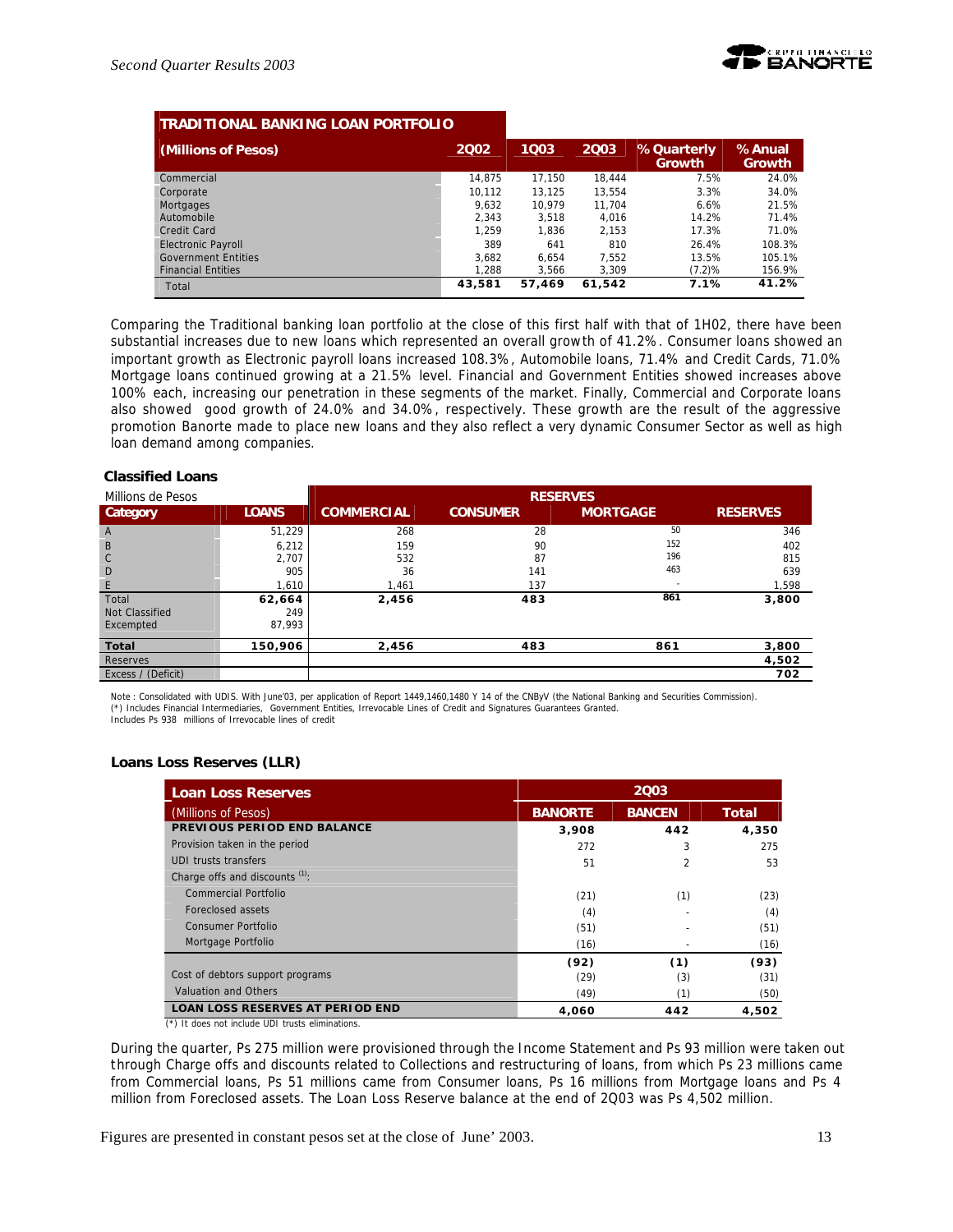### **Reserve Coverage**

| <b>Reserve Coverage</b>         |                          |                 |                                          |
|---------------------------------|--------------------------|-----------------|------------------------------------------|
| (Millions of Pesos)             | <b>Past Due</b><br>Loans | <b>Reserves</b> | <b>Reserves/Past</b><br><b>Due Loans</b> |
| <b>BANORTE</b>                  |                          |                 |                                          |
| Commercial                      | 2,157                    | 2,157           | 100.0%                                   |
| <b>Financial Intermediaries</b> |                          |                 |                                          |
| Consumer                        | 331                      | 331             | 100.0%                                   |
| Mortgage                        | 1,070                    | 1,070           | 100.0%                                   |
| <b>Goverment Entities</b>       | 8                        | 8               | 100.0%                                   |
| Surplus                         |                          | 495             |                                          |
| <b>Total Banorte</b>            | 3,565                    | 4,060           | 113.9%                                   |
| <b>BANCEN</b>                   |                          |                 |                                          |
| Commercial                      | 169                      | 169             | 100.0%                                   |
| <b>Financial Intermediaries</b> | ٠                        |                 |                                          |
| Consumer                        |                          |                 |                                          |
| Mortgage                        | 148                      | 148             | 100.0%                                   |
| <b>Goverment Entities</b>       |                          |                 |                                          |
| Surplus                         |                          | 125             |                                          |
| <b>Total Bancen</b>             | 317                      | 442             | 139.4%                                   |
| <b>Total Banking Sector</b>     | 3,883                    | 4,502           | 116.0%                                   |

The Reserve Coverage of the Banking Sector at 2Q03 was 116.0%. For Banorte the reserve coverage was 113.9% and 139.4% for Bancen. Both Banks have individual coverages of 100.0% for each type loan portfolio, with surpluses of Ps 495 million in Banorte and Ps 125 million in Bancen.

### **Deposits**

| <b>Deposits</b>                         |         |         |         |
|-----------------------------------------|---------|---------|---------|
| (Millions of Pesos)                     | 2002    | 1003    | 2003    |
| <b>Demand Deposits</b>                  | 49.436  | 52.449  | 55,435  |
| <b>Time Deposits</b>                    | 74.166  | 100.307 | 94,177  |
| <b>Bonds</b>                            | 1.357   | 1.326   | 264     |
| <b>Traditional Deposits</b>             | 124.959 | 154,083 | 149,876 |
| On behalf of Third Parties Deposits (*) | 68.438  | 45.406  | 47,176  |
| <b>Total Deposits</b>                   | 193,397 | 199,489 | 197,052 |

(\*) Accounted in Memorandum Accounts.

The quarter closed with an Total Deposit balance of Ps 197,052 million, 1.2% lower than in 1Q03. Traditional Deposits fell 2.7% vs. the previous quarter due to a 6.1% drop in Time Deposit because of greater Treasury funding through loans from Banks instead of term deposits. The Demand Deposit s increased 5.7% as new clients were attracted by the expanded branch network. The annual growth of Total Deposits was 2% vs. 1H02, with increases of 12.1% in Demand Deposits an 27.0% in Time Deposits.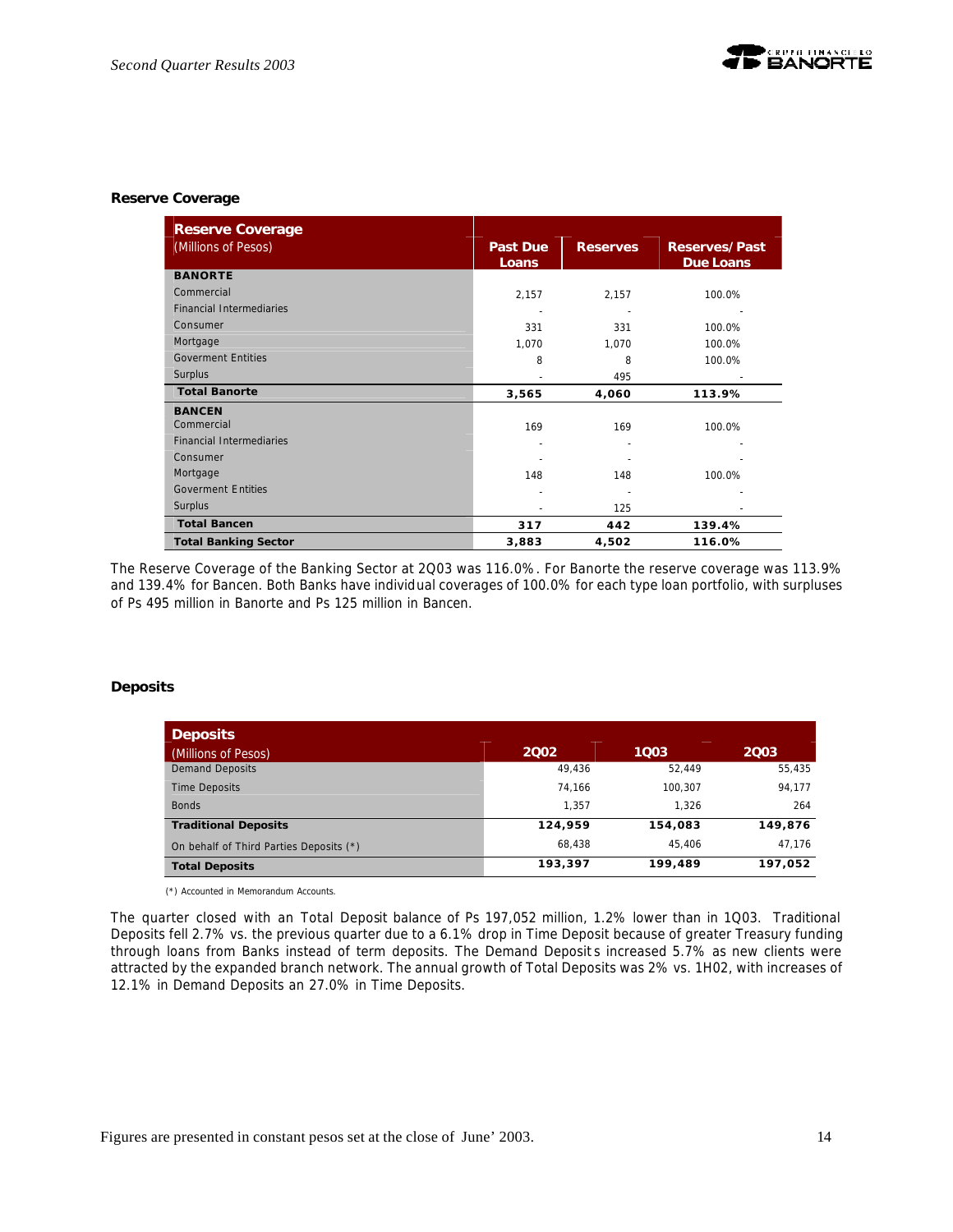

# **Capitalization**

| :apitalization                    | <b>RULES OF 2003</b> |                          |                |               |  |
|-----------------------------------|----------------------|--------------------------|----------------|---------------|--|
| (Millions of Pesos)               | 1003                 |                          | 2003           |               |  |
|                                   | <b>BANORTE</b>       | <b>BANCEN</b>            | <b>BANORTE</b> | <b>BANCEN</b> |  |
| Tier 1 Capital                    | 8.435                | 1.921                    | 8.617          | 2.200         |  |
| Tier 2 Capital                    | 2.313                | $\overline{\mathcal{L}}$ | 2.289          | 75            |  |
| <b>Net Capital</b>                | 10,748               | 1,923                    | 10,905         | 2,275         |  |
| Credit risk assets                | 67.669               | 6.184                    | 70.879         | 6.034         |  |
| Net Capital/ Credit Risk Assets   | 15.9%                | 31.1%                    | 15.4%          | 37.7%         |  |
| Total risk assets (1)             | 77,637               | 17.031                   | 81.759         | 15,109        |  |
| Tier <sub>1</sub>                 | 10.9%                | 11.3%                    | 10.5%          | 14.6%         |  |
| Tier 2                            | 3.0%                 | $0.0\%$                  | 2.8%           | 0.5%          |  |
| <b>Total Capitalization Ratio</b> | 13.8%                | 11.3%                    | 13.3%          | 15.1%         |  |

(1) Includes Market Risks. Without inter-company eliminations.

Note.- The disclosure of capital and credit risk assets is included in the Notes to Banking Sector Financial Statements section.

At the close of 2Q03, The Banking Sector's capitalization ratio was 13.6% considering both loan and market risks. Banorte ended the quarter with a credit risk capitalization ratio of 15.4%, and 13.3% considering also market risks, with 10.5% of Tier 1 and 2.8% of Tier 2. Bancen, on the other hand, closed with a 37.7% ratio with respect to the credit risk assets, and with 15.1% including market risks. Its Tier 1 ratio was 14.6% and 0.5% for Tier 2. Bancen's capitalization ratio rose with respect to 1Q03 given its lower position in fixed income investment risk. It is worth pointing out the Bancen concentrates the Group's Banking Sector risk position. In both banks, the Net Capital increased mainly as a result of the profits during the quarter.

### **US Dollar Assets and Liabilities**

| <b>US Dollar Assets and Liabilities</b> | 1003                 |               | 2003           |               |  |
|-----------------------------------------|----------------------|---------------|----------------|---------------|--|
| (Millions of Dollars)                   | <b>BANORTE</b>       | <b>BANCEN</b> | <b>BANORTE</b> | <b>BANCEN</b> |  |
| <b>Assets</b>                           |                      |               |                |               |  |
| Cash                                    | 36.6                 |               | 34.2           |               |  |
| Deposits on Foreign Banks               | 432.3                | 25.6          | 281.4          | 25.0          |  |
| <b>Intergroup Deposits</b>              |                      |               |                |               |  |
| USCP                                    | 51.5                 |               | 77.8           |               |  |
| <b>Remittances Securitization Trust</b> | 10.4                 |               | 11.2           |               |  |
| Investment portfolio                    | 505.6                |               | 591.5          |               |  |
| Loan portfolio                          | 922.6                | 1.2           | 1,020.0        | 1.2           |  |
| Fobaproa - IPAB Notes(1)                | (14.5)               |               | (25.4)         |               |  |
| <b>Cross Currency Swaps</b>             | 27.4                 |               | 27.3           |               |  |
| Foreign Exchange Derivatives            | $34.0^{(2)}$         |               | 32.5           |               |  |
| Other assets                            | 46.4                 | 1.8           | 30.6           | 1.9           |  |
| <b>Total Assets</b>                     | 2,052.2              | 28.6          | 2,081.1        | 28.1          |  |
| Liabilities                             |                      |               |                |               |  |
| <b>Retail Deposits</b>                  | 1,050.8              |               | 1,044.5        |               |  |
| Market Issues                           | 52.0                 |               | 39.0           |               |  |
| Loans from Banks                        | 78.2                 |               | 132.8          |               |  |
| Intergroup Funding                      |                      |               |                |               |  |
| <b>Development Banks</b>                | 77.7                 | 26.9          | 67.5           | 26.4          |  |
| <b>Cross Currency Swaps</b>             | 550.6                |               | 552.2          |               |  |
| Deferred payments                       |                      |               |                |               |  |
| Loan Loss Reserves                      | 142.3                | 1.7           | 118.2          | 1.7           |  |
| <b>Subordinated Debentures</b>          | 111.9 <sup>(3)</sup> |               | 111.9          |               |  |
| Foreign Exchange Derivatives            | $2.7^{(2)}$          |               | 6.1            |               |  |
| Other liabilities                       | $(13.9)^{(2)}$       |               | 8.9            |               |  |
| <b>Total Liabilities</b>                | 2,052.2              | 28.6          | 2,081.1        | 28.1          |  |

(1) The balance is net of Fobaproa checking accounts.<br>
(2) Corrections were made on the  $4002$  report figures<br>
(3) Included for comparison purposes.

(2) Corrections were made on the 4Q02 report figures. (3) Included for comparison purposes.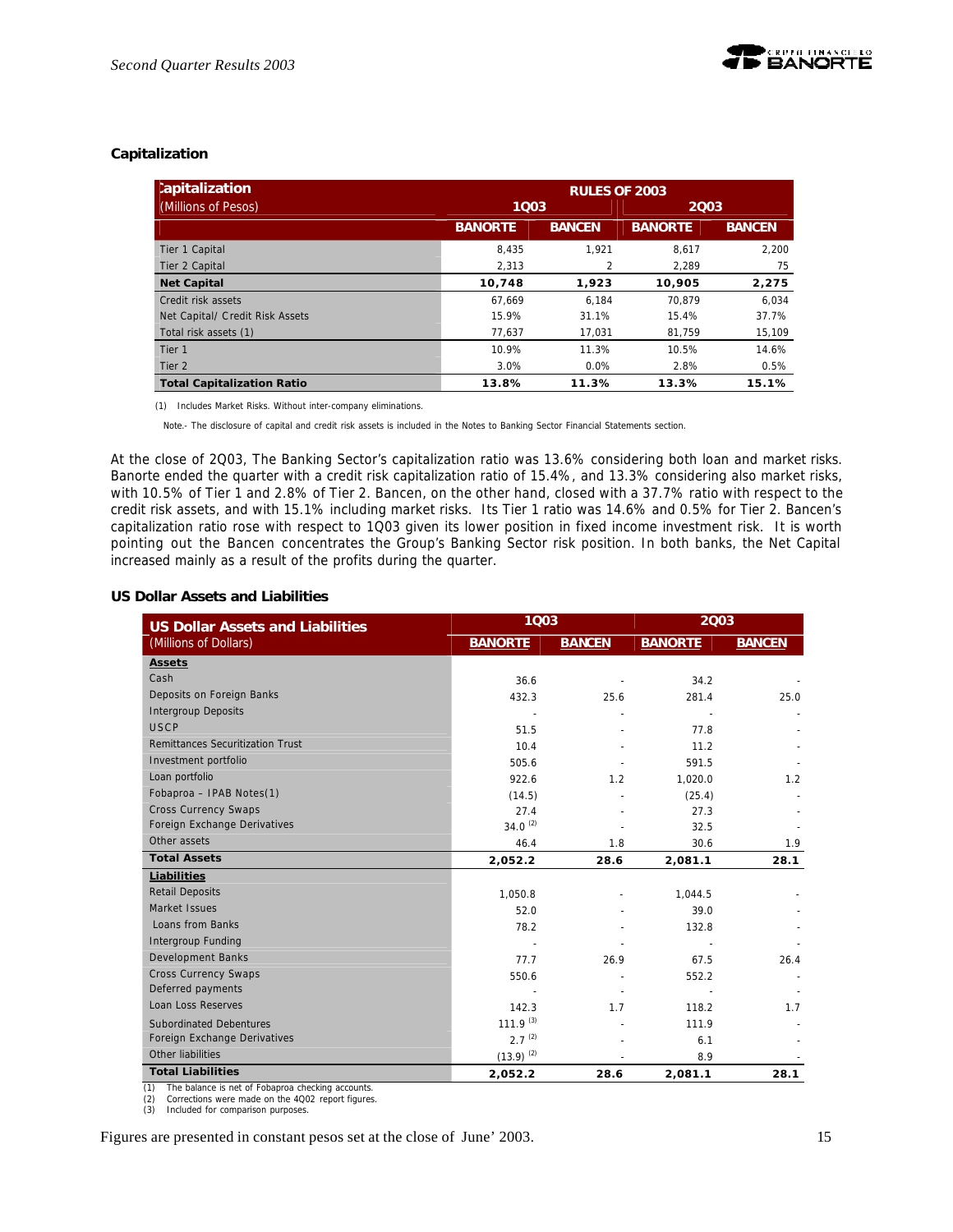

The combined balance of the total Banorte and Bancen assets at the close of 2Q03 was USD 2,108 million, 3.1% greater than in 1Q03 given the increases of 7.7% and 8.7% in the Investment Portfolio and the Loan Portfolio, respectively.

### **Recovery Banking**

| <b>Recovery Banking Income Statement</b> | <b>ACCUMULATED</b> |                   |  |
|------------------------------------------|--------------------|-------------------|--|
| (Millones de Pesos)                      | 1H <sub>02</sub>   | 1H <sub>0</sub> 3 |  |
| Net Interest Income                      | 8                  | (16)              |  |
| +REPOMO-margin                           |                    |                   |  |
| =Net Interest Income After REPOMO        | 8                  | (16)              |  |
| - Loan Loss Provisions                   | 26                 | 22                |  |
| = Net Interest Income After Provisions   | (18)               | (38)              |  |
| + Fiduciary                              | 206                | 87                |  |
| + Fobaproa Fees (1)                      | 204                | 80                |  |
| + Other Fees                             | 139                | 66                |  |
| Non Interest Income                      | 549                | 233               |  |
| = Total Operating Income                 | 531                | 195               |  |
| Non Interest Expense                     | 307                | 110               |  |
| $=$ Net Operating Income                 | 224                | 85                |  |
| - Other Revenues and Expenses            |                    | 35(4)             |  |
| $=$ Pre-tax Income                       | 224                | 121               |  |
| - Income Tax & Profit Sharing            | 46                 |                   |  |
| - Tax on Asset                           |                    |                   |  |
| - Deferred Income Tax & Profit Sharing   |                    |                   |  |
| $=$ Net Income before Subsidiaries       | 178                | 121               |  |
| + Undistributed Earnings of Subsidiaries | 82                 | 7                 |  |
| = Net Income-continuos Operation         | 259                | 128               |  |
| + Extraordinary Items, net               |                    |                   |  |
| - Minoritary Income                      |                    |                   |  |
| $=$ Total Net Income                     | 259                | 128               |  |

(1) Net Figures.

(2) Includes Net Income From Loan Portfolios.

(3) Non Interest Expense of Sólida was netted out in the Undistributed Earnings of Subsidiaries line where Solida's Net Income is shown.

(4) The Ps 35 millions registered in Other Revenues and Expenses, was registered in Other Fees at 1Q03.

The following table shows the amounts of assets managed by the Recovery Bank and the concepts where these assets are found, as well as the items where the income from each portfolio are registered

| <b>Assets Under</b><br><b>Management</b><br>(Millions of Pesos) | 2003   | <b>ACCOUNTING IN THE BALANCE</b><br><b>SHEET</b> | <b>ACCOUNTING IN THE INCOME</b><br><b>STATEMENT</b>                                   |
|-----------------------------------------------------------------|--------|--------------------------------------------------|---------------------------------------------------------------------------------------|
| Fobaproa-IPAB: Portfolios                                       |        |                                                  |                                                                                       |
| Banking Sector (1)                                              | 18.016 | Out of balance trusts                            | Fees from FOBAPROA                                                                    |
| Serfin                                                          | 12.054 | Serfin Trust                                     | Fiduciary (3)                                                                         |
| Repossesed assets                                               | 10.884 | Out of balance trusts                            | Fobaproa fees and Fiduciary                                                           |
|                                                                 | 40.954 |                                                  |                                                                                       |
| Loans purchased to IPAB(2):                                     | 12.024 | Sólida Administradora de Portafolios<br>Bancen   | Undistributed Earnings from Subsidiaries (Sólida)<br>and Non Interest Income (Bancen) |
| <b>Banking Sector Portfolio:</b>                                |        |                                                  |                                                                                       |
| Banking Sector (1)                                              | 3.385  | Banorte's Portfolio                              | Net Interest Income                                                                   |
| Repossesed assets                                               | 1.296  | Banorte's Repossesed assets                      | Other Revenues and Expenses                                                           |
|                                                                 | 4.681  |                                                  |                                                                                       |
| Total                                                           | 57,659 |                                                  |                                                                                       |

(1) Includes the loan portfolios sold to Fobaproa by Bancen and Banpaís.

(2) Includes 9 packages.<br>(3) Departing 3Q01 this trust is consolidated and affects the following accounts: Interest Expenses, Fiduciary, Other Fees Paid, and Operation & Administration Expenses.

This section is intended to dimension the Recovery Banking business contribution to the Banking Sector. Recovery Banking has contributed substantially in the last years to the Banking Sector's earnings and it's future contribution will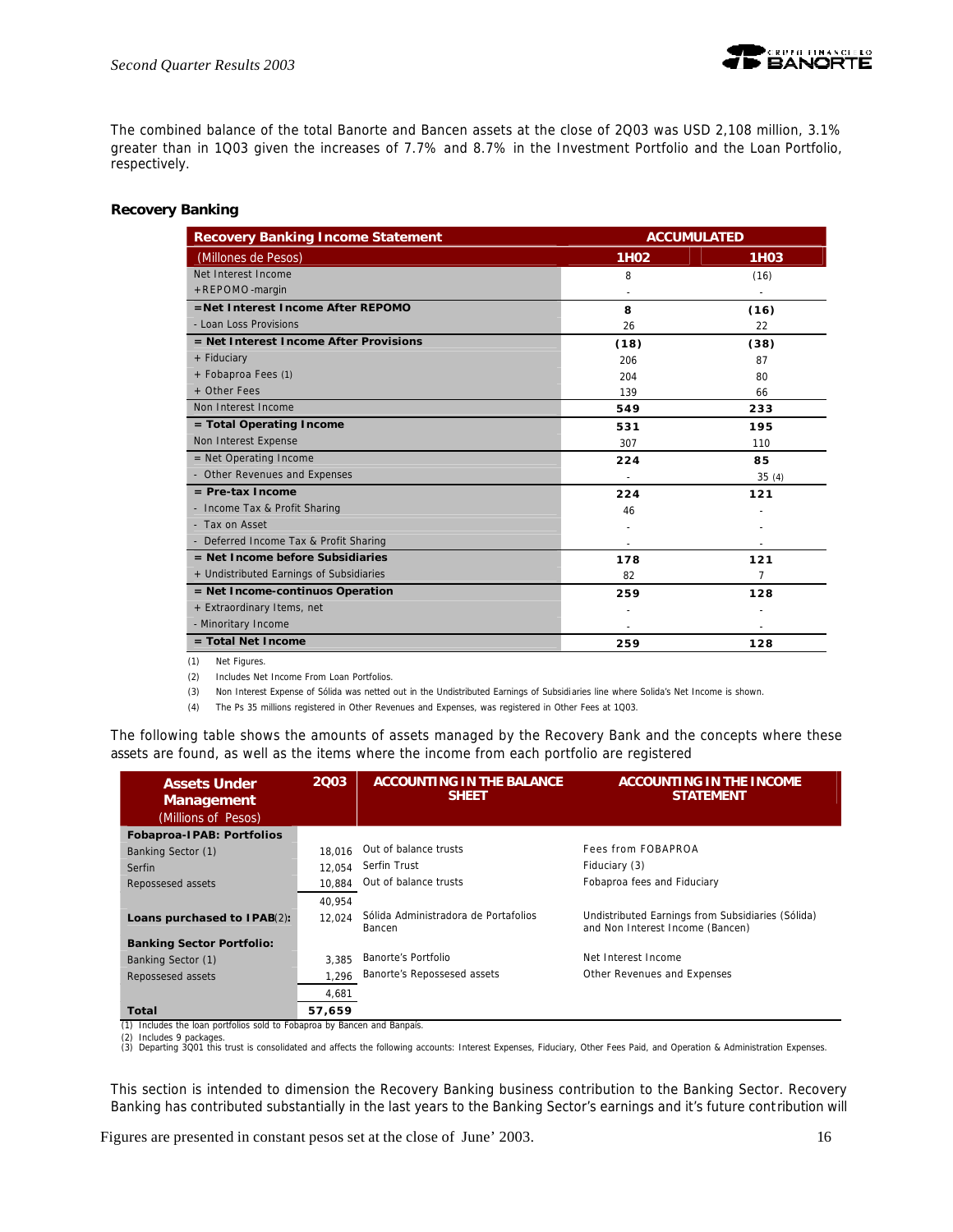

depend on the development of this business unit as well as that of the Traditional GFNorte Banking Business.

A breakdown of the Recovery Banking contribution to the earnings of said Sector is given below.

The basis to calculate these figures were the assets managed by Recovery Banking which consist of: the loan portfolios ceded to Fobaproa by Bancen and Banpaís before being sold, the purchase of collecting rights of the Serfin Portfolio, and the portfolios bought to the IPAB. Additionally, it administrates own portfolio which, given its characteristics, have been transferred to be collected through the Recovery Banking.

| <b>Recovery Banking Contribution</b>  | <b>ACCUMULATED</b> |                   |
|---------------------------------------|--------------------|-------------------|
| (Millions of Pesos)                   | 1H <sub>02</sub>   | 1H <sub>0</sub> 3 |
| <b>Traditional Banking Net Income</b> | 451                | 765               |
| Recovery Bank Net Income              | 259                | 128               |
| Banking Sector Net Income(*)          | $710^{(1)}$        | 893               |
| $=$ % of Contribution                 | 36.5%              | 14.3%             |

(\*) Banking Sector 100.0% (1) Excludes Ps 416.7 millions of a extraordinary income from Generali.

The Recovery Banking contributed with Ps 128 million to the accumulated profits of the Banking Sector, equivalent to a 14.3% participation.

We stopped receiving part of the Fobaproa fees since Dec 1'02 due to the expiration of the original agreement by which Banorte charged management fees on the Bancen and Banpaís loan portfolios, in addition to the success fees. Recently, this was renegotiated with IPAB in order to continue receiving this management fees for 2 more years and also to register them retroactively to Dec'02. These fees will be reflected in the 3Q03 results for close to Ps 100 million.

On the other hand, Banorte is negotiating with IPAB to extend the term of the Serfin loans collections agreement, that acquired in 1T00 for 4 years, in order to prolong the period of contribution of this portfolio to the Recovery Banking income.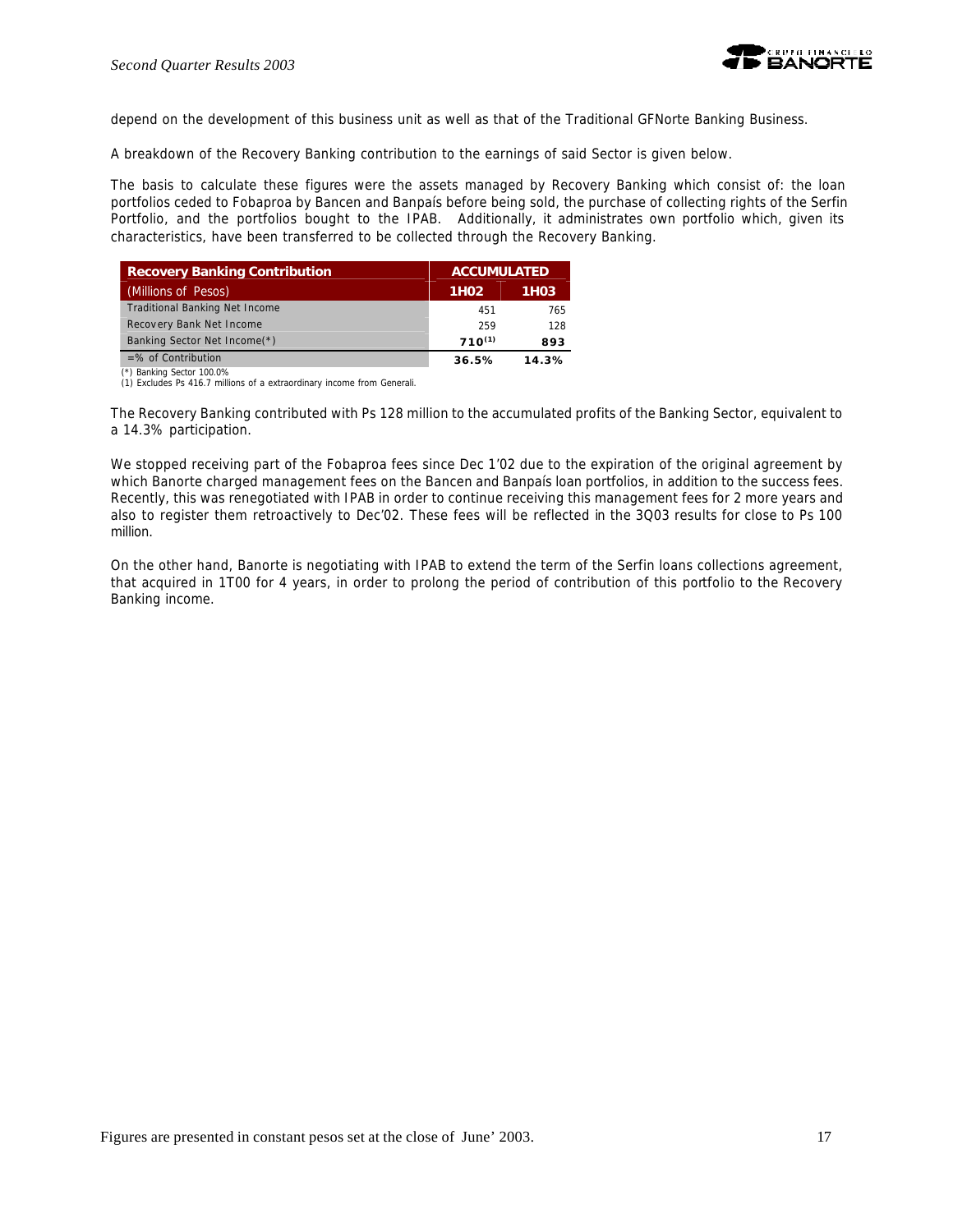

# **2.- Brokerage Sector**

| <b>Srokerage Sector</b> | <b>QUARTER</b> |           |           | <b>ACCUMULATE</b> |           |
|-------------------------|----------------|-----------|-----------|-------------------|-----------|
| (Millions of Pesos)     | 2002           | 1003      | 2003      | 2002              | 2003      |
| <b>Brokerage House</b>  |                |           |           |                   |           |
| Net Income              | 30.7           | 6.9       | 25.3      | 54.7              | 32.2      |
| Equity                  | 308.8          | 336.3     | 359.8     | 308.8             | 359.8     |
| <b>Total Assets</b>     | 472.1          | 432.4     | 454.0     | 472.1             | 454.0     |
| Assets under Management | 117.304.6      | 113.925.2 | 125.335.2 | 117.304.6         | 125.335.2 |
| ROE %                   | 41.8%          | 8.2%      | 29.1%     | 38.9%             | 18.8%     |

The *Brokerage Sector* (Borkerage House) showed a Ps 25.3 million profit during 1Q03 and Ps 32.2 million for the first half of the year. The income generated from money market operation was Ps 78.1 million so far this year. Note that the risk position structure allowed us to reverse the negative trend in Assets Under Management.

The stock brokerage income was Ps 14.9 million, 33% higher than in 1Q03. This was due to the fact that the local financial markets showed a very favorable development in the second quarter of 2003. In the second quarter, operations reached Ps 15,897 million with a 10.9% market share, ranking 2<sup>nd</sup> place, and Ps 28,666 million for an 11.98% market share for the year.

Mutual Funds grew by 31.8% during the second quarter and 19.6% in the first half of the year as compared to 1H02. On the other hand, the income of our subsidiary abroad Banorte Securities, LTD rose in 2Q03 to Ps 39.5 million and Ps 62.8 million in the first half; 63% higher than in the same period last year.

### **3.-Long Term Savings Sector**

| Long Term Savings Sector          | <b>QUARTER</b> |         |         | <b>ACCUMULATE</b> |         |
|-----------------------------------|----------------|---------|---------|-------------------|---------|
| (Millions of pesos)               | 2002           | 1003    | 2003    | 2002              | 2003    |
| Afore                             |                |         |         |                   |         |
| Net Income                        | 26.4           | 71.5    | 38.9    | 115.3             | 110.4   |
| Equity                            | 1,293.2        | 1,102.2 | 1,141.2 | 1,293.2           | 1,141.2 |
| <b>Total Assets</b>               | 1,554.5        | 1,290.8 | 1,346.5 | 1,554.5           | 1,346.5 |
| Assets under Management (SIEFORE) | 17,329         | 20,449  | 22,120  | 17,329            | 22,120  |
| ROE %                             | 8.2%           | 26.8%   | 13.9%   | 18.4%             | 20.2%   |
| <b>Insurance</b>                  |                |         |         |                   |         |
| Net Income                        | (4.3)          | 43.3    | 51.8    | 55.9              | 95.1    |
| Equity                            | 197.7          | 273.1   | 325.1   | 197.7             | 325.1   |
| <b>Total Assets</b>               | 1,811.9        | 2,239.9 | 2,358.5 | 1.811.9           | 2,358.5 |
| <b>Technical Reserves</b>         | 1,457.5        | 1,726.2 | 1,740.2 | 1,457.5           | 1,740.2 |
| Premiums sold                     | 293.5          | 536.0   | 347.0   | 648.4             | 883.0   |
| ROE %                             | (8.5)%         | 68.8%   | 69.3%   | 61.3%             | 68.9%   |
| <b>Annuities</b>                  |                |         |         |                   |         |
| Net Income                        | (16.7)         | 32.4    | 39.4    | (10.4)            | 71.7    |
| Equity                            | 118.0          | 160.7   | 200.0   | 118.0             | 200.0   |
| <b>Total Assets</b>               | 4,400.6        | 4,594.0 | 4,675.5 | 4,400.6           | 4,675.5 |
| <b>Technical Reserves</b>         | 4,269.8        | 4,424.6 | 4,467.6 | 4,269.8           | 4,467.6 |
| ROE %                             | (52.7)%        | 89.6%   | 87.3%   | (16.4)%           | 88.0%   |

The *Afore* showed a Net Quarterly Profit of Ps 38.9 million (51% from Bancen), 45.6% lower than that of 1Q03. This variation between the two quarters was due mainly to the business' cyclic nature -as employer contributions are bimonthly, two contributions are received in the first and third quarters of every year whereas as there is only one contribution in the 2nd and 4th quarters. The accumulated profit was Ps 110.4 million, 4.3% lower than in 1H03, despite the reduction in fees charged to our affiliates, because of the 27.8% growth in the Assets Managed by SIEFORE in this same period, higher than the industry, and generated the highest return for the affiliates when compared to the industry in the last 18 months with a 13.19% yield. At the close of 2Q03, there were 2,690,181 affiliates, for a 10.1% share in certified accounts. Since last January, the fees charged to our affiliates were reduced: the balance fee went from 1.0% to 0.7% and the flow fee from 1.45% to 1.40%. These reductions were made to retain competitiveness in the face of market demands.

The *Insurance Company* reached a Ps 51.8 million profit in the quarter (51% from GFNorte), 19.6% higher than in 1Q03 due principally to the substantial income from fixed income securities mark to market. The accumulated net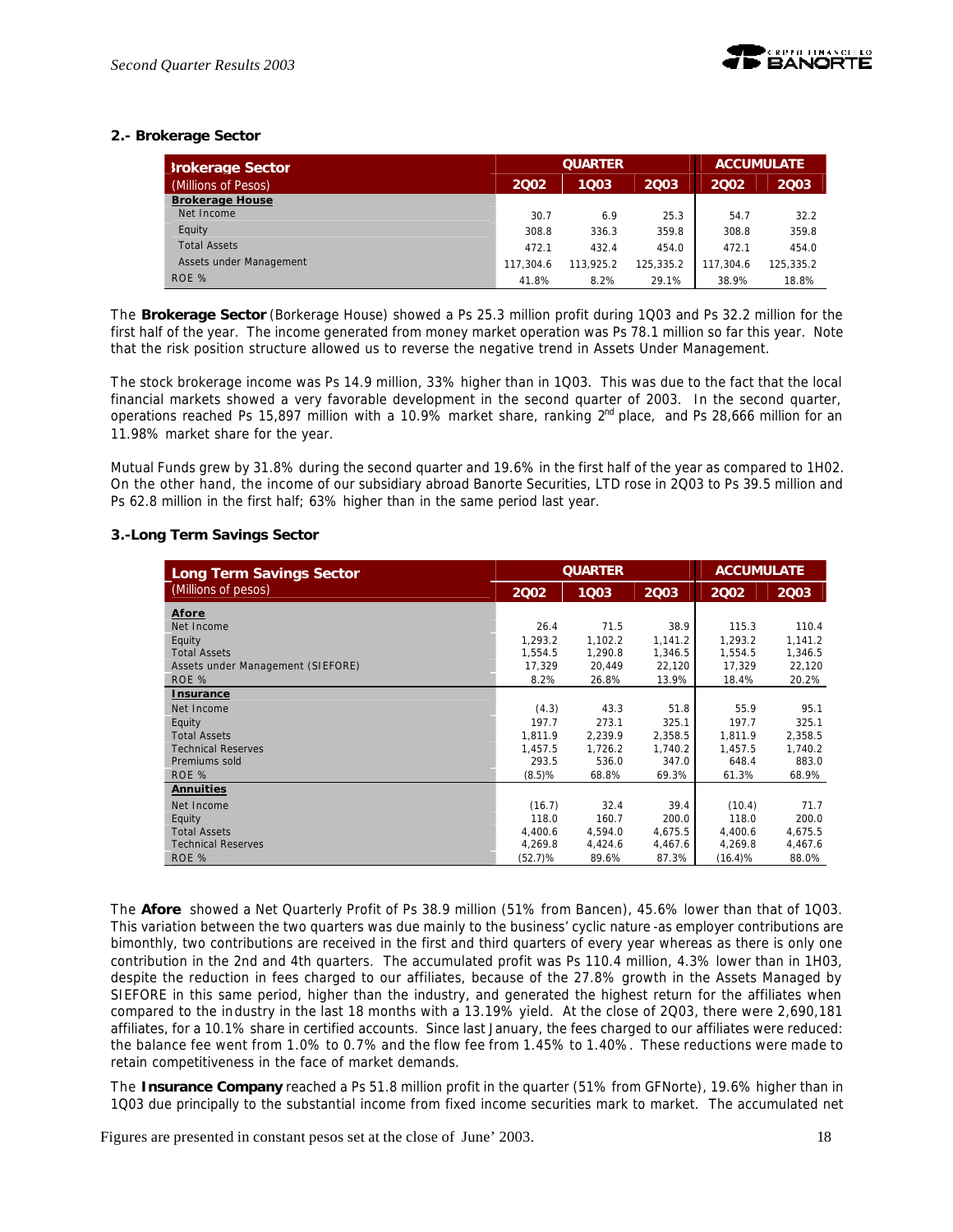

profit was 70.1% higher than that of 1H02 because of the 36.2% increase in the premiums issued from sales throughout the new integrated bank network during the year and a low damage claims level.

The *Annuities Company* quarterly profit was Ps 39.4 million (51% from GFNorte), 21.6% higher than that of 1Q03. This variation was due to the profit generated in its investment portfolio mark to market in the quarter and to lower expenses. The accumulated profit for 1H03 was Ps 71.7 million that compares favourably vs. the Ps 10.4 million loss in 1H02. This was due basically to the minimal growth of the Technical Reserves as the Instituto Mexicano del Seguro Social (IMSS) [Social Security] no longer sends pensions to the private pension companies. It currently ranks 5th in the industry and has a 9.3% market share in premiums sold and 5th in the number of pensions places, with a 10.6% market share.

| <b>Auxiliary Organizations Sector</b> | <b>QUARTER</b>  |                 |                 | <b>ACCUMULAATE</b> |                 |
|---------------------------------------|-----------------|-----------------|-----------------|--------------------|-----------------|
| (Millones de pesos)                   | 2002            | 1003            | 2003            | 2002               | 2003            |
| Leasing                               |                 |                 |                 |                    |                 |
| Net Income                            | 7.4             | 4.7             | 5.8             | 12.7               | 10.5            |
| Equity                                | 147.3           | 171.1           | 176.9           | 147.3              | 176.9           |
| Loan Portfolio                        | 835.3           | 974.8           | 1,069.6         | 835.3              | 1,069.6         |
| Past Due Loans                        | 23.2            | 19.1            | 28.3            | 23.2               | 28.3            |
| Loan Loss Reserves                    | 13.3            | 15.2            | 15.2            | 13.3               | 15.2            |
| <b>Total Assets</b>                   | 842.1           | 1,001.0         | 1,106.9         | 842.1              | 1,106.9         |
| ROE %                                 | 20.5%           | 11.0%           | 13.3%           | 18.0%              | 12.2%           |
| Factoring                             |                 |                 |                 |                    |                 |
| Net Income                            | 8.2             | 8.1             | 11.0            | 13.5               | 19.1            |
| Equity                                | 155.2           | 179.4           | 190.4           | 155.2              | 190.4           |
| Loan Portfolio<br>Past Due Loans      | 2,046.9<br>29.0 | 3,013.2<br>13.0 | 2,921.6<br>12.8 | 2,046.9<br>29.0    | 2,921.6<br>12.8 |
| Loan Loss Reserves                    | 9.0             | 8.5             | 9.5             | 9.0                | 9.5             |
| ROE %                                 | 2,047.1         | 3,026.8         | 2,951.8         | 2,047.1            | 2,951.8         |
| <b>Total Assets</b>                   | 21.8%           | 18.4%           | 23.8%           | 18.2%              | 21.1%           |
| Warehousing                           |                 |                 |                 |                    |                 |
| Net Income                            | 2.5             | 4.7             | 3.0             | 4.7                | 7.7             |
| Equity                                | 68.6            | 63.0            | 65.6            | 68.6               | 65.6            |
| Inventories $(*)$                     | 500.7           | 188.1           | 534.8           | 500.7              | 534.8           |
| <b>Total Assets</b>                   | 561.8           | 282.6           | 590.5           | 561.8              | 590.5           |
| ROE %                                 | 14.8%           | 30.7%           | 18.4%           | 14.2%              | 24.7%           |
| <b>Bonding</b>                        |                 |                 |                 |                    |                 |
| Net Income                            | 1.3             | 2.1             | 2.4             | 4.0                | 4.5             |
| Equity                                | 79.8            | 85.5            | 87.8            | 79.8               | 87.8            |
| <b>Total Assets</b>                   | 168.3           | 203.8           | 219.0           | 168.3              | 219.0           |
| <b>Technical Reserves</b>             | 59.2            | 79.0            | 86.7            | 59.2               | 86.7            |
| Premiums sold                         | 22.5            | 24.6            | 30.1            | 40.4               | 54.7            |
| ROE %                                 | 6.5%            | 10.1%           | 10.9%           | 10.2%              | 10.5%           |

New Accounting Principles : Warehousing, Leasing & Factoring= Circular 1490 (\*) Accounted in Other Assets, Deferred charges and Intangibles account.

The *Leasing Company* reported a quarterly profit of Ps 5.8 million, 23.4% greater than in 1Q03 because in the previous quarter Loan Reserves for Ps 2.5 million were created, and its loan portfolio grew by 9.7%. The accumulated Net Profit was Ps 10.5 million, 17.3% lower than in 1H02 due to greater loan provisions, lower fees collecting, and greater depreciation of leased goods. The Total portfolio grew by 28.1% vs. June 02. It currently ranks 6<sup>th</sup> among the 28 Leasing Companies.

The *Factoring Company* generated a quarterly profit of Ps 11.0 million, 35.8% greater than in 1Q03 due to an improvement in the loan mixture given the increased percentage in the Mexican pesos loan portfolio that contributes with a larger spread than the dollar portfolio. The accumulated profit was Ps 19.1 million, 41.5% higher than that of 1H02, as a result to the considerable 42.7% growth of its Loan Portfolio. The past-due loans portfolio closed with a balance of Ps 12.8 million, 55.9% lower than last year. The company at present ranks 1<sup>st</sup> among the 11 factoring companies.

The *Warehousing Company* showed a net profit of Ps 3.0 million during 2Q03, 36.2% lower than in 1Q03 due mainly to the reduction the REPOMO caused by the lower inflation rate in t he period. The accumulated profit was Ps 7.7 million, 63.8% greater than that of 1H02. This profit was attained with the support of inventory commercialization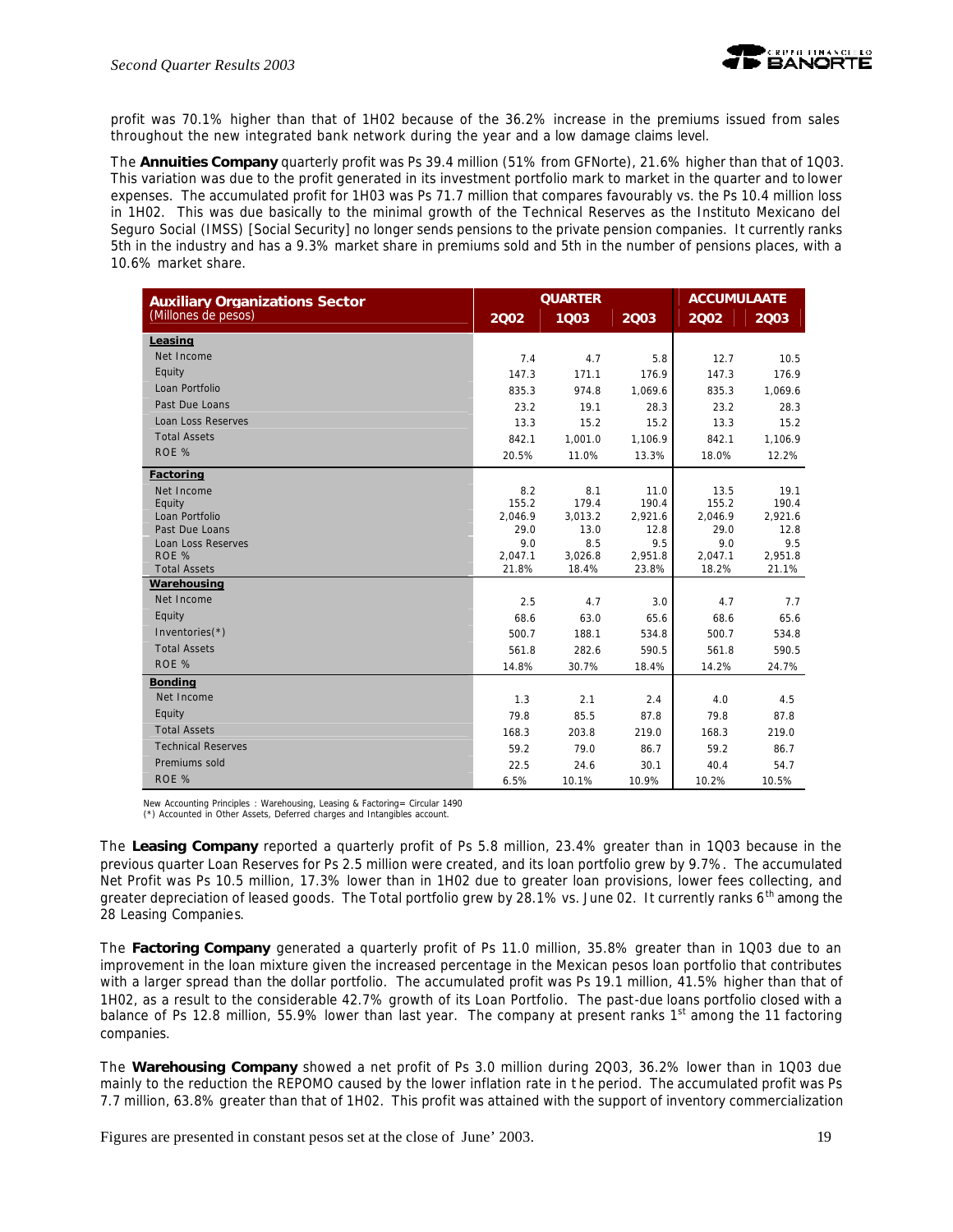

and direct domestic warehousing services that made it possible to make up for the drop in its in-bond services, which is the effect of the economic deceleration.

The *Bonding* **company** generated a net profit of Ps 2.4 million in the quarter, 14.3% higher than that of 1Q03, and an accumulated profit for the first half of Ps 4.5 million, 12.5% higher vs. 1H02. The reason was that during the first quarter of the year, the bonds granted to gasoline stations to operate with PEMEX increased substantially and this led to more stringent requirements for the creation of new technical reserves in the period, affecting the quarterly results. It showed a better behaviour in 1H03 with respect to 1H02 as premiums sold increased by 35.4%. Recently, an agreement was reached with the French company named "Scor Re" in order to re-bond up to 95% of Mexican companies bonding contracts. This opens an opportunity window to increase sales of this subsidiary.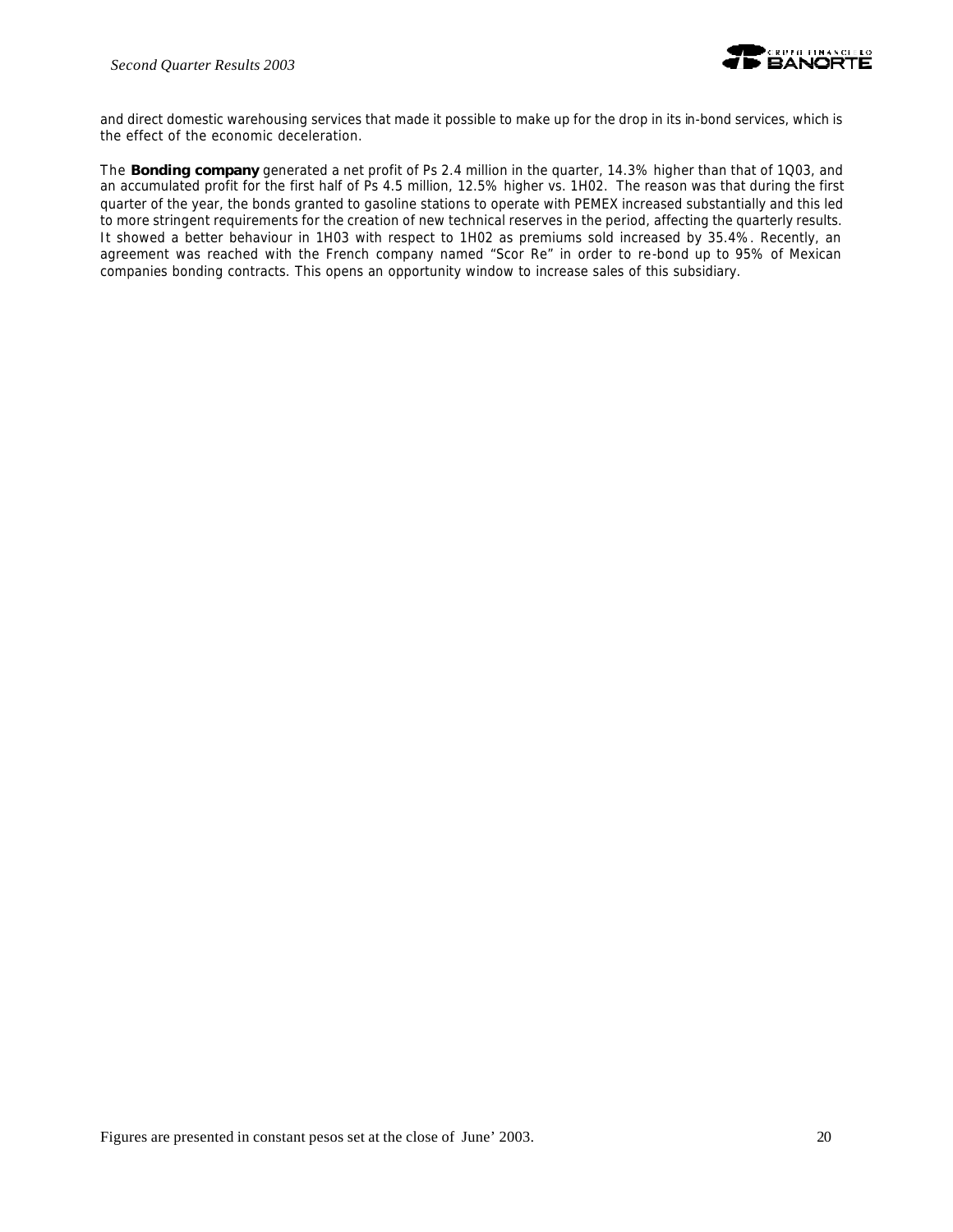

# ANNEXES

- 1. MACROECONOMIC ENVIRONMENT
- 2. GRUPO FINANCIERO GENERAL INFORMATION
- 3. ACCOUNTING CHANGES AND REGULATIONS
- 4. LANCE FAMILY LAWSUIT
- 5. FINANCIAL STATEMENTS
- 6. NOTES TO BANKING SECTOR FINANCIAL **STATEMENTS**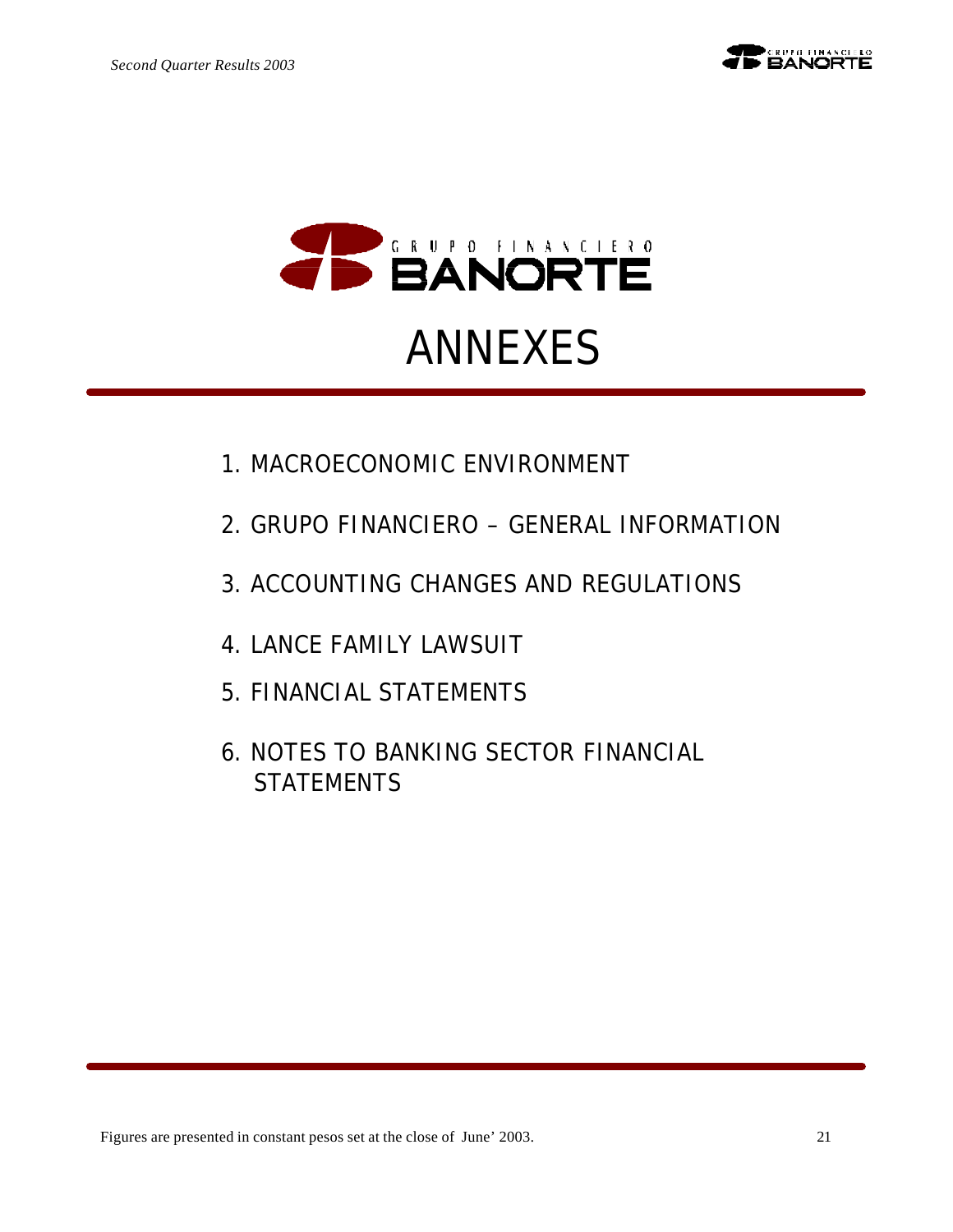

### **ANNEX 1. Macroeconomic Environment**

The second quarter of 2003 started with a great deal of nervousness worldwide given the U.S.-Iraqi war. However, its swift conclusion contributed to reverse the negative market trends, although an economic activity slow-down still prevails as a result of the conflict. In other words, the climate of uncertainty delayed investment decisions both in Mexico and the U.S.

After a 3.48% drop in the first quarter, the Mexican Stock Exchange experienced a growth of 19.29% in the second. The rise was practically vertical with only a minor fall toward the end of the quarter which was quickly overcome.

One of the most remarkable features of the April-June period was that the peso/dollar and dollar/euro parities moved in opposite directions –a striking contrast from their behavior in previous quarters. After the war, while the dollar dropped 5.61% with respect to the euro closing the quarter at 1.15 dollars per euro, the peso rose 2.55% vs. the dollar, closing on 31 June at 10.45 pesos per dollar.

Inflation started to show a strong downward trend in 2Q03, due to a still low internal demand, a moderate increase in public fees as promised by the SHCP, inter-merchant competition, decreasing salaries and a new rise in agricultural prices. All this plus less pressure on the exchange rate contributed to a reduction in the vicinity of 4% in the inflation level expectations. Therefore, the Banco de Mexico made no changes to its monetary policy.

Less uncertainty, falling international interest rates, lower inflation expectations and an unchanged monetary policy resulted in substantial drops in the interest rates in all the terms. The Cetes interest rate reached a level of 4.72% in the first auction in June.

Economic activity is what suffered most from the uncertainty of war. U.S. recovery had gathered momentum in 2002 but the invasion delayed investment and employment growth. American industrial production grew very slowly in 2Q03, restraining the industrial sector in Mexico. Consequently, although the services sector in both countries continues to grow, considerable downward revisions have been made for the 2003 GDP. The consensus among analysts is an average GDP growth of barely 2.16% for Mexico this year.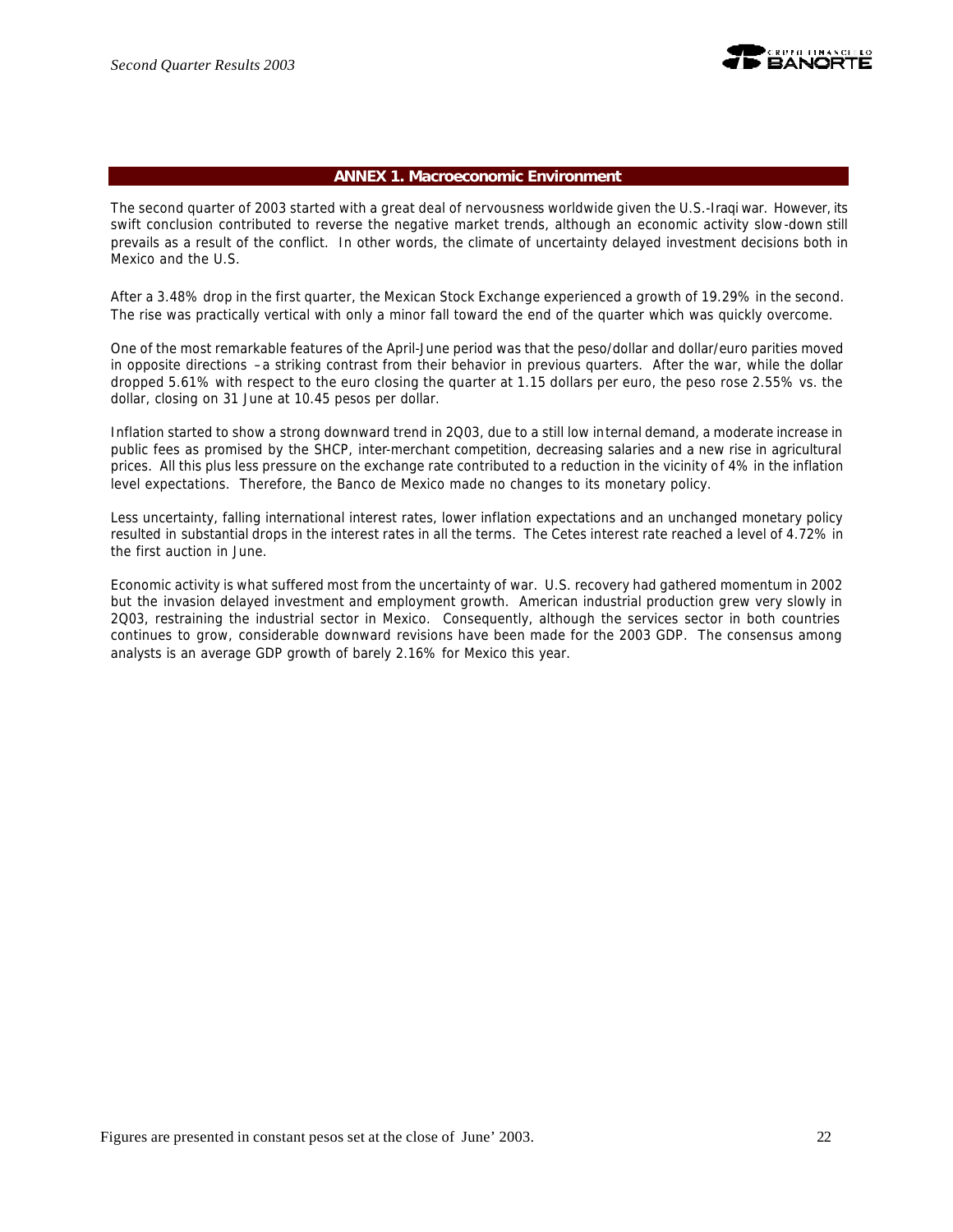

# **ANNEX 2 .-Grupo Financiero- General Information**

# **GFNorte Ownership in Subsidiaries**

|                               | 2003   |
|-------------------------------|--------|
| Banco Mercantil del Norte (1) | 96.11% |
| Banco del Centro              | 99.99% |
| <b>Brokerage House</b>        | 99 99% |
| Pension Funds Afore (2)       | 51.00% |
| Insurance                     | 51.00% |
| Annuities                     | 51.00% |
| Leasing                       | 99.99% |
| Factoring                     | 99.99% |
| Warehousing                   | 99.99% |
| <b>Bonding</b>                | 99.99% |

(1) As a result of merging Banpaís in February, 2000. (2) Subsidiary of Banco del Centro.

# **Holding Company Capital Structure**

| <b>Number of Shares</b>          | <b>SERIE O</b><br>As of June 30, 2003 |
|----------------------------------|---------------------------------------|
| Number of shares issued          | 504.586.887                           |
| - Shares held on Treasury        | 1,500,000                             |
| $=$ Number of shares outstanding | 503,086,887                           |

# **Banorte Ratings**

| <b>International Ratings</b> |                             |                |                                   |                  |  |  |
|------------------------------|-----------------------------|----------------|-----------------------------------|------------------|--|--|
| <b>Rating Agency</b>         | Rated<br><b>Institution</b> | Rating         | Category                          | <b>Date</b>      |  |  |
| Moody's Investor             | Banorte                     | Stable         | Outlook                           |                  |  |  |
|                              |                             | D+             | Modest Financial Strength         |                  |  |  |
|                              |                             | Baa2           | Foreign long - term bank deposits | March 2003       |  |  |
|                              |                             | $P-2$          | short- term bank deposits         |                  |  |  |
| Standard & Poors             | Banorte                     | Stable         | Outlook                           |                  |  |  |
|                              |                             | BB.            | Long Term foreign issuer credit   |                  |  |  |
|                              |                             | <b>BB</b>      | Long Term local currency deposits | June 2003        |  |  |
|                              |                             | B              | Short term foreign issuer credit  |                  |  |  |
|                              |                             | B              | Short tem local issuer credit     |                  |  |  |
| Fitch                        | Banorte                     | Stable         | Outlook                           |                  |  |  |
|                              |                             | BBB-           | Long Term Local currency          | <b>July 2003</b> |  |  |
|                              |                             | BBB-           | Short Term Local currency         |                  |  |  |
|                              |                             | F <sub>3</sub> | Short Term Local Currency         |                  |  |  |
|                              |                             | F <sub>3</sub> | Short Term Foreign Currency       |                  |  |  |
|                              |                             | C/D            | Individual - Foreign Currency     |                  |  |  |
|                              |                             | 3              | Support Rating                    |                  |  |  |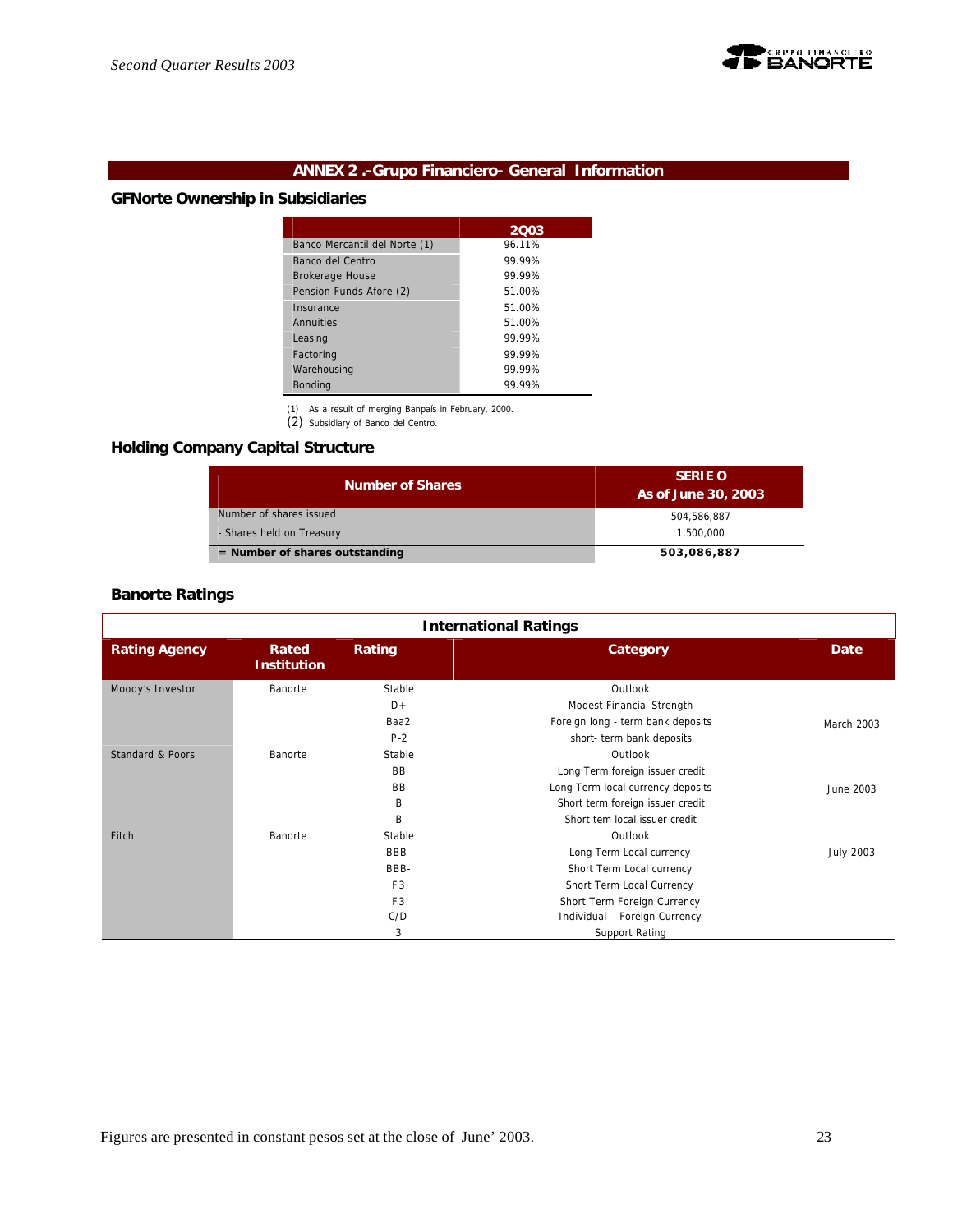

# **Banorte Ratings**

| <b>Domestics Ratings</b>  |                               |                                                                                              |                                                                                                                                                                                                           |             |  |  |  |
|---------------------------|-------------------------------|----------------------------------------------------------------------------------------------|-----------------------------------------------------------------------------------------------------------------------------------------------------------------------------------------------------------|-------------|--|--|--|
| <b>Rating Agency</b>      | Rated<br><b>Institution</b>   | Rating                                                                                       | Category                                                                                                                                                                                                  | Date        |  |  |  |
| Fitch                     | Banorte                       | $F1 + (mex)$<br>AA (mex)<br>$F1 + (mex)$<br>AA (mex)<br>AA (mex)<br>AA (mex)<br>$AA - (mex)$ | Short term counterparty risk<br>Long term counterparty risk<br>Short term CD's and Term Deposits<br>Long term CD's and Term Deposits<br>Bonds (1-00)<br>Bonds (2-00)<br>Subordinated Debt (436,000 UDI'S) | August 2002 |  |  |  |
| <b>Other Subsidiaries</b> |                               |                                                                                              |                                                                                                                                                                                                           |             |  |  |  |
| Fitch                     | Sólida                        | Average<br>High (mex)                                                                        | Financial Asset Administrator                                                                                                                                                                             | June 2002   |  |  |  |
|                           | Operadora de<br><b>Fondos</b> | AA (mex)                                                                                     | Investment Financial Assets Administrator                                                                                                                                                                 | August 2002 |  |  |  |
|                           | Seguros Banorte<br>Generali   | AA (mex)                                                                                     | Insurance Financial Strength                                                                                                                                                                              | August 2002 |  |  |  |

# **No. of Employees & Distribution Network**

| <b>EMPLOYEES</b>            | 2002   | 1003   | 2003   |
|-----------------------------|--------|--------|--------|
| Banking Sector (*)          | 12.522 | 12.861 | 13.009 |
| Other Sectors               | 2,812  | 2,173  | 2,050  |
| <b>Total Group</b>          | 15,334 | 15,034 | 15,059 |
| <b>DISTRIBUTION NETWORK</b> |        |        |        |
| Branches $(**)$             | 1.091  | 1.075  | 1.059  |
| <b>ATM</b>                  | 2.527  | 2.513  | 2.490  |

(\*) Includes Sólida Administradora de Portafolios.

(\*\*)Includes banking modules and Remote Teller Windows. Excludes 1 branch located in Cayman Island.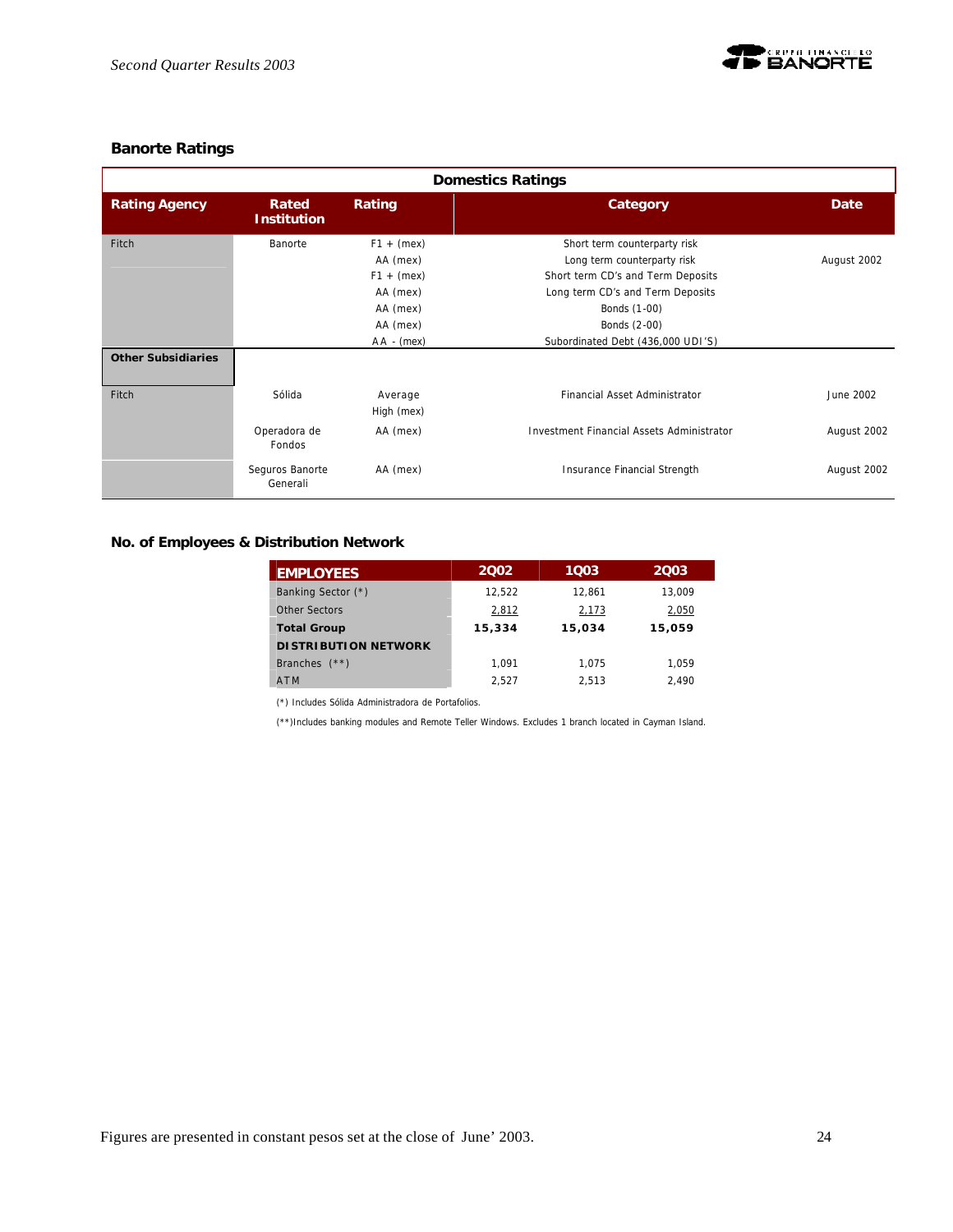

### **ANNEX 3 .-Accounting Changes and Regulations**

**New rules for disclosing financial information of banks.-** Last June 30, 2003 the CNByV issued new general rules to disclose the financial information of banks in order to standardize the way this information is presented to the general public. New, more detailed information of Banorte and Bancen can be found in our web site: banorte.com/información financiera (only in Spanish version).

### **Terms and Particular Features of the Banorte and Bancrecer Merger Process.**

The Secretaría de Hacienda y Crédito Público authorized the Banorte – Bancrecer merger, in which the latter is the merging company and Banorte is the merged company. The merging party thereby changed its name to "Banco Mercantil del Norte, S.A., Institución de Banca Múltiple, Grupo Financiero Banorte".

This merger is a reorganization or transaction between companies under common control, pursuant to the Generally Accepted Accounting Principles of the United States of America, which were complementarily applied in accordance with the Accounting Criteria for Financial Institutions referred to in Circulars 1448 and 1488, issued by the National Banking and Securities Commission.

Up to February 28, 2002, both Institutions issued separate financial statements. As of March 2002, a single financial statement is drawn up for the merged entity.

For this purpose, Banorte's book balances of assets, liabilities and stockholders' equity were transferred to Bancrecer, thereby proceeding to eliminate the inter-company operations between both Institutions.

There were no changes made to the accounting policies applicable to Financial Institutions as a result of the reorganization in question.

The following table summarizes the merger process, indicating the effect on financial statements as well as detailing the inter-company transactions that were eliminated.

| Millions of nominal<br>pesos | Banorte<br>(before<br>consolidation | Bancrecer | Total   | Intercompany<br>Operations | Intercompany<br>Operations | Balance of the<br>Merged entity |
|------------------------------|-------------------------------------|-----------|---------|----------------------------|----------------------------|---------------------------------|
|                              |                                     |           |         | <b>Debit</b>               | Credit                     |                                 |
|                              |                                     |           |         |                            |                            |                                 |
| ASSETS                       | 106,528                             | 69,681    | 176,209 |                            | 12,107                     | 164,102                         |
|                              |                                     |           |         |                            |                            |                                 |
| <b>LIABILITIES</b>           | 99,839                              | 67,838    | 167,677 | 10,264                     |                            | 157,413                         |
|                              |                                     |           |         |                            |                            |                                 |
| STOCKHOLDER'S<br>EQUITY      | 6,689                               | 1,843     | 8,532   | 1,843                      |                            | 6,689                           |

As the above table shows, the remaining stockholders' equity is that of Banorte, as it is the Holder of Bancrecer shares. The stockholders' equity of the latter Institution is eliminated against Permanent Investment in shares that Banorte kept in its assets.

The stockholders' equity of the merged company totals Ps 2,273,482,963.00 (Two billion, two hundred seventy-three million, four hundred eighty two thousand, nine hundred and sixty three Mexican pesos 00/100) (nominal pesos) represented by 22,734,829,630 ordinary nominative shares of the "O" series, for a nominal value of Ps 0.10 (ten cents Mexican Currency).

Bancrecer, S.A., as a result of the merger, cancelled the shares it had deposited in the Company Treasury which had not been paid.

The nominal value of each stockholders' equity representative shares was modified from Ps 100.00 (one hundred Mexican pesos 00/100) to Ps 0.10 (ten cents Mexican Currency).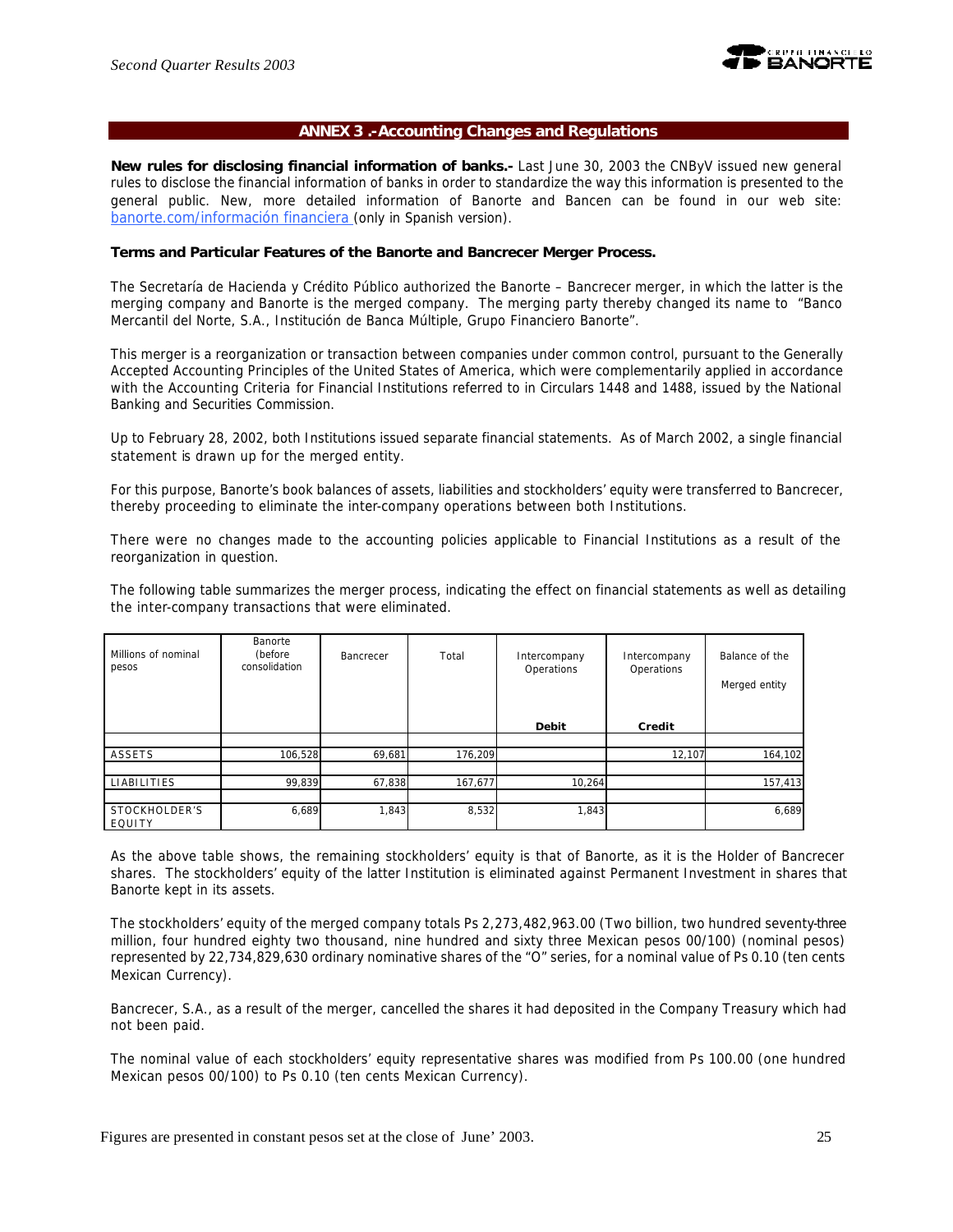

| <b>Interbank Eliminations in Balance lines</b>                                                                   |              |        |  |
|------------------------------------------------------------------------------------------------------------------|--------------|--------|--|
| (Millions of Nominal Pesos)                                                                                      | <b>Debit</b> | Credit |  |
| Stockholder's Equity                                                                                             | 1,843        |        |  |
| Investments in Subsidiaries                                                                                      |              | 1,843  |  |
| Interbank loans                                                                                                  | 10,201       |        |  |
| Cash and due from banks                                                                                          |              | 10,201 |  |
| Deferred Taxes (Liabilities)                                                                                     | 63           |        |  |
| Deferred Taxes (Assets)                                                                                          |              | 63     |  |
| (The last registers were reclassifications only, in accordance to CNBV and accounting criteria for presentation) |              |        |  |

### **Interbank Eliminations in Income lines**

| Interest Income – Expense              |              |        |
|----------------------------------------|--------------|--------|
| (Millions of Nominal Pesos)            | <b>Debit</b> | Credit |
| Interest Income. - Loans & Securities  | 39.1         |        |
| Interest Expense. - Deposits & funding |              | 39.1   |
| Interest Income. - Repo agreements     | 0.7          |        |
| Interest Expense. - Repo agreements    |              | 0.7    |
| Earnings of Subsidiaries               | 84.6         |        |
| Net Interest Income before Repomo      |              | 645.4  |
| REPOMO – margin                        | 11.1         |        |
| Loan Loss Provisions                   | 11.6         |        |
| Non Interest Income                    |              | 283.8  |
| Non Interest Expense                   | 789.0        |        |
| Non Operating Income (Expense)         | 22.9         |        |
| Tax on Asset                           | 11.8         |        |
| Deferred Income Tax & Profit Sharing   |              | 1.3    |
| Earnings of Subsidiaries               |              | 0.5    |

For comparability purposes, Bancrecer's quarterly figures appear consolidated in the corresponding accounts of Banorte's (merged) earnings statements. Therefore, to avoid duplicating figures, the profit that, by means of the participation method Banorte had registered as subsidiaries profit, is eliminated.

### **Reserves for Integration Expenses.-**

In Official Document number 60-II-105587, dated December 11, 2001, the National Banking and Securities Commission authorized the creation in December 2001 of a Reserve for Integration Expenses against Capital Reserves for a total of Ps 678.0 million. Said provision contemplates the following concepts:

### **1. Reorganization**

### **1.1 Restructuring Cost**

The amount to cover the Bancrecer personnel severance pay to those laid off because of the organizational restructuring, product of the integration.

### **1.2 Outplacement Program**

Fees to pay to specialized external advisors that will help the dismissed personnel to take on new productive activities on their own or to find new jobs.

# **1.3 Acquittance on loans made out to personnel laid off**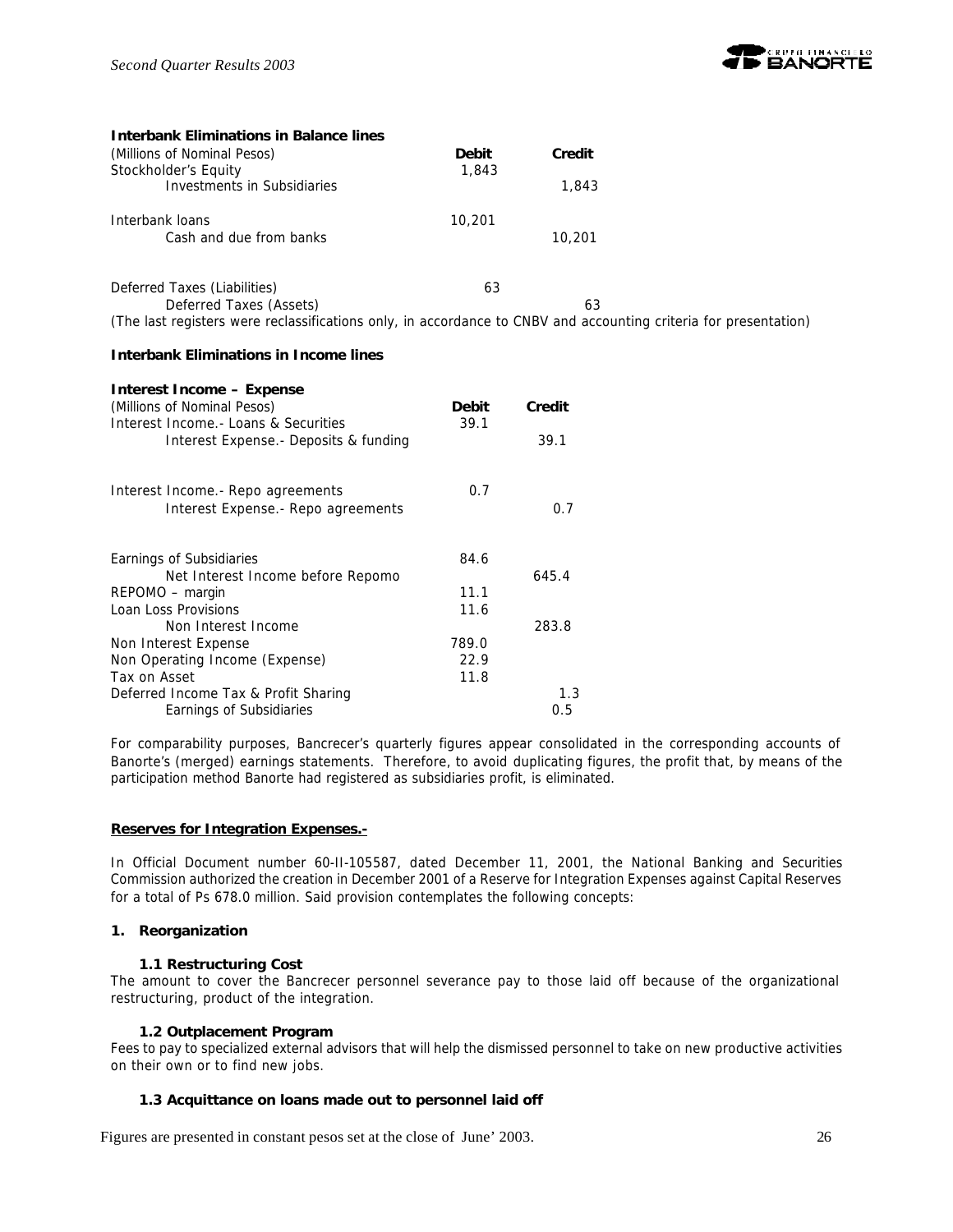

Pursuant to internal policies, the Bank will grant an acquittance on the loans granted to the personnel subject to dismissal, 30% on commercial loans and 20% on mortgage loans.

### **2. Integration**

### **2.1 Operative Integration**

The necessary expenses to integrate all the branches into a single operative framework.

### **2.2 Re-branding**

The necessary expenses to re-brand Bancrecer's branches, these expenses such concepts as indoor and outdoor painting, carpeting, sign make-over, and project coordination. Also included are the expenses needed to uniform signage and image inside the branches.

### **2.3 Amortization of Installation Expenses due to branch shutdowns**

Installation expenses incurred at the Bancrecer branches that will soon close down according to Banorte's strategic plan.

### **3. After Retirement obligations (medical service)**

The actuarial study of medical service benefits up to January 1, 2000, showed accumulated debts for retirement benefits for a total of Ps 132.3 million. Banorte does not have the corresponding detailed actuarial calculation; therefore, a conservative adjustment of Ps 80.7 million has been included.

The present actuarial calculation shows a need for Ps 49.8 million, which was reclassified as Obligations After Withdrawal. The surplus was canceled against Commercial Loans.

The amounts of each concept are:

| Total                                             | 678.0              | (595.8)              | 82.2                  |
|---------------------------------------------------|--------------------|----------------------|-----------------------|
| 3. After Retirement obligations (medical service) | 80.7               | (80.7)               | 0.0                   |
| 2. Integration                                    | 229.2              | (147.0)              | 82.2                  |
| 1. Reorganization                                 | 368.1              | (368.1)              | 0.0                   |
|                                                   | Inicial<br>Balance | June 2003<br>changes | June, 2003<br>Balance |
| (Millions of pesos)                               |                    |                      |                       |

If these reserve had not been constituted by December 2002, the movements in the present business year associated with the Banorte-Bancrecer integration would have been in assets as a goodwill for the same amount as said reserves, as per Bulletin B-8 of the Generally Accepted Accounting Principles, paragraph 22, "Acquisition and sales of subsidiaries."

### **Deferred Taxes.-**

Taxes are calculated on the fiscal income of the year, applying the fiscal regulation currently in effect. However, due to the temporary differences in acknowledging income and expense for accounting and fiscal purposes, as well as the differences in the book and fiscal balance accounts, Banorte (already merged) has acknowledged a deferred tax in its favor for Ps 835,769, that is made up as follows:

| (Millions of Nominal Pesos)         | 2002               |               |            |  |  |  |  |
|-------------------------------------|--------------------|---------------|------------|--|--|--|--|
|                                     | Temporary          | Deferred      |            |  |  |  |  |
| CONCEPT                             | <b>Differences</b> | ISR           | <u>PTU</u> |  |  |  |  |
| Loan Loss Provisions (not deducted) | 3.162.8<br>Ps.     | Ps 1.107.0 Ps | 23.1       |  |  |  |  |
| Tax loss carryforwards              | 10.3               | 3.6           |            |  |  |  |  |
| Deficit from retirement obligations | 601.4              | 210.5         | 60.1       |  |  |  |  |
| Tax on assets                       | ۰                  |               |            |  |  |  |  |
| Excess of fiscal on account value   | 171.1              | 59.9          |            |  |  |  |  |
| of foreclosed assets                |                    |               |            |  |  |  |  |
|                                     |                    |               |            |  |  |  |  |
| <b>Total Assets</b>                 | 3.945.6 Ps         | 1.381.0       | 83 S<br>Ps |  |  |  |  |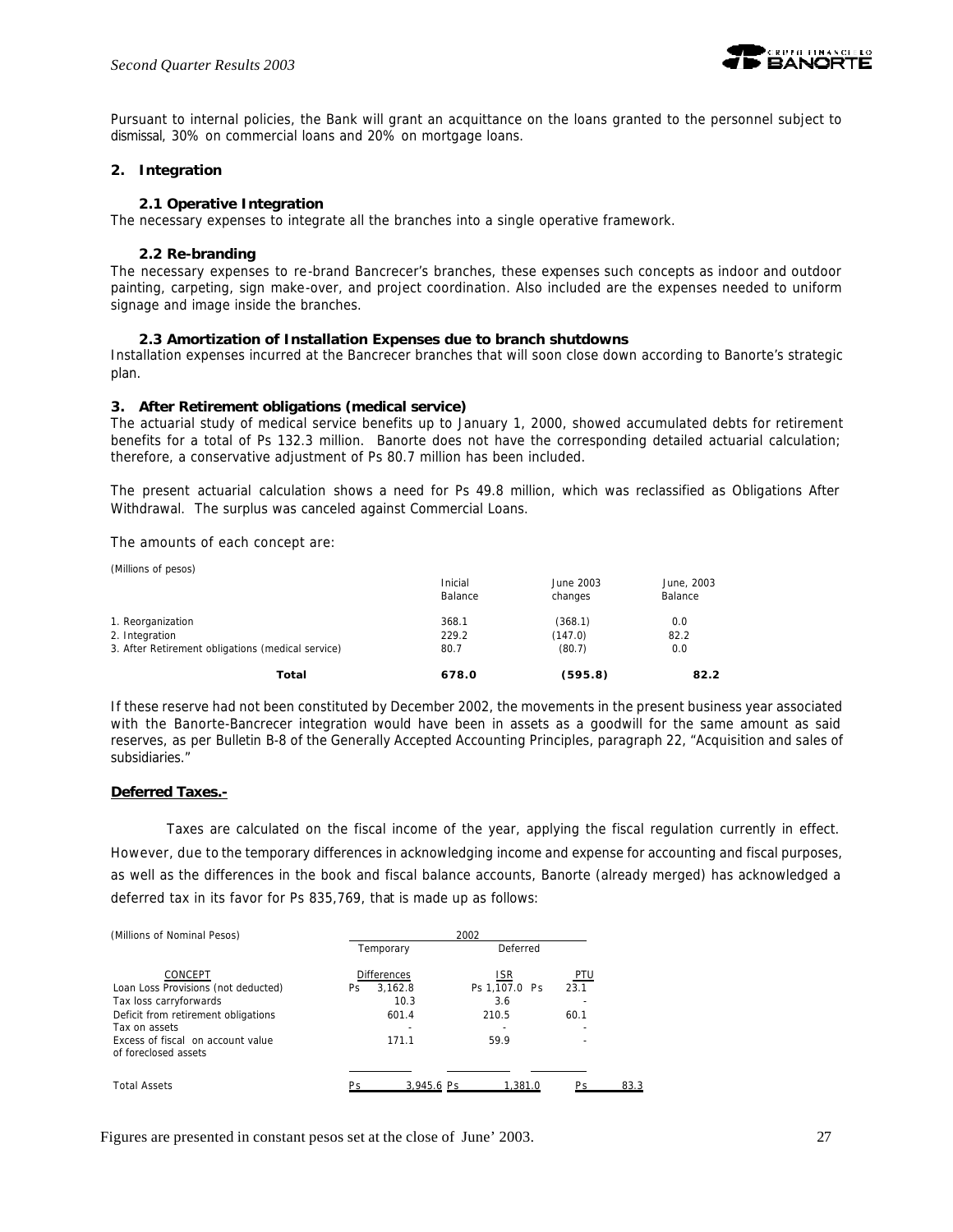

|                                                                                                                                                                                                                        | 2002      |                    |            |               |     |       |  |  |  |
|------------------------------------------------------------------------------------------------------------------------------------------------------------------------------------------------------------------------|-----------|--------------------|------------|---------------|-----|-------|--|--|--|
|                                                                                                                                                                                                                        |           | Temporary          |            | Deferred      |     |       |  |  |  |
| CONCEPT                                                                                                                                                                                                                |           | <b>Differences</b> |            | ISR           |     | PTU   |  |  |  |
| Excess of fiscal over account value<br>of fixed assets and expenses,<br>Intangible and Others<br>Accrued interest and inflationary<br>effect on special CETES<br>Value market results<br>UDI trusts payable income tax | <b>Ps</b> | 1,560.8            |            | 546.3<br>39.8 |     | 42.3  |  |  |  |
| <b>Total Liabilities</b>                                                                                                                                                                                               |           | 1.560.8            | Pς         | 586.1         | Ps. | 42.3  |  |  |  |
| <b>Accumulated Net Effect</b>                                                                                                                                                                                          | Рs        |                    | 2.384.8 Ps | 794.8         | Ps. | 40.9  |  |  |  |
| DEFERRED TAX                                                                                                                                                                                                           |           |                    |            |               |     | 835.8 |  |  |  |

As a result of the modifications to the Income Tax Law (ISR), published on January 1, 2002, the ISR rate (35%) will be reduced annually as of 2003 until the nominal rate of 32% is reached in 2005. Consequently, this gradual reduction in Income Tax, in turn, will reduce the assets from deferred taxes in the same years, thereby affecting the year's earnings.

Pursuant to paragraph 28 of Bulletin D-4 of the Generally Accepted Accounting Principles, issued by the Mexican Institute of Public Accountants, the administration has made financial and fiscal projections based on conservative economic condition scenarios. They will enable recovery of the deferred asset tax with future fiscal profit within the normal course of operations of Banorte (already merged). Additionally, as mentioned in item (b) of the aforementioned paragraph, the right to deferred tax generated by Bancrecer's fiscal loss, which totals Ps 1,596,350, will be considered when there is a greater likelihood of having sufficient future taxable profits, as contemplated in the paragraph cited above.

In regard to the updated fiscal accounts balance related to the Stockholder's Equity, based on Bulletin D-4 paragraph 75, it is convenient to highlight that the deferred tax movements of the current year were not created against Capital accounts, and that fiscal accounts (Net Income and Updated Capital Contributions) were calculated according to the current fiscal regulations.

### **Goodwill.-**

As per Bulletin B-8 of the Generally Accepted Accounting Principles, paragraph 22 "Acquisition and sales of subsidiaries," an Asset Goodwill was created in 2Q02 for the amount of Ps 69.6 million, which mostly consists of:

- Interests shown in assets derived from the Agriculture, Livestock and Fishing Support Programs that were not acknowledged by the Federal Government by 39.6 millions, and
- Integration-associated expenses not covered by the Integration Reserve, as the latter is insufficient according to the new estimate of Ps 19.9 million.

As of June 2003, the Goodwill adds up to Ps 54.5 million.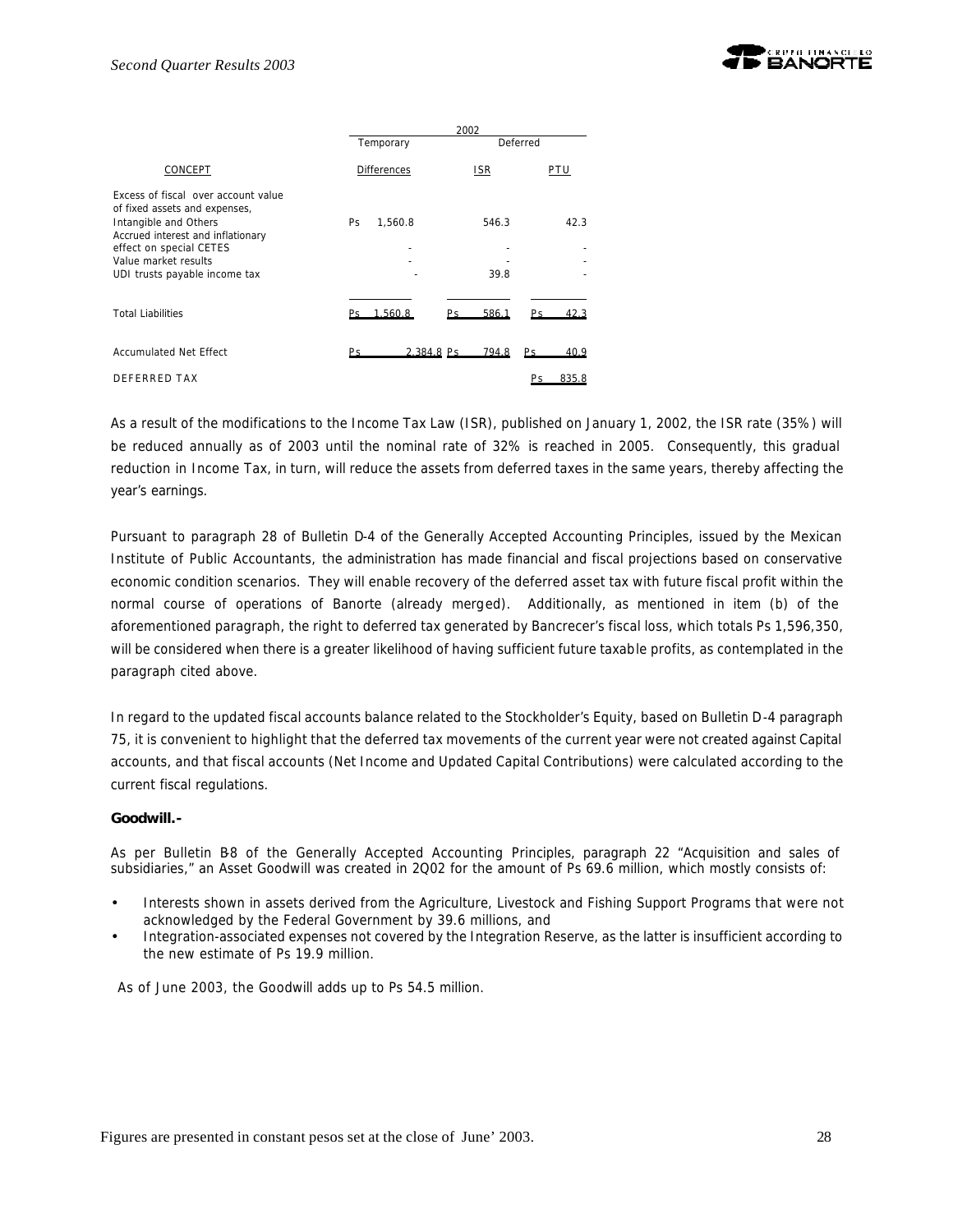

### **ANNEX 4 .-Lance Family Lawsuit**

In 1994, a lawsuit was filed against AFIN CASA DE BOLSA, (later Casa de Bolsa Banorte), by the widow and heir of Mr. Manuel Lance de la Torre, who claim the right to AFIN stockholder equity shares that were the property of the late Mr. Lance as well as the payment of the corresponding dividends on said shares generated from 1990 to 1994.

Throughout the process, the legal teams designated by AFIN CASA DE BOLSA at the time, have worked to give documented proof of several facts, pointing out that the lawsuit is groundless as the shares bequeathed by Mr. Lance de la Torre to his wife and children were handed over and later sold, through the Mexican Stock Exchange, in June 1990. four years before the lawsuit in question was filed.

There have been attempts to involve Grupo Financiero Banorte, S.A. de C.V., which was never sued nor summoned. Therefore, it has never been heard nor defeated in a court of law. For this reason, Grupo Financiero Banorte, S.A. de C.V., in the face of the conspicuous and blatant violation of its constitutional guarantees, filed last July 5, 2003, a writ of relief, as it is clear that it cannot be forced to serve a sentence of a trial of which it was never a part of. At the time, the respective suit was admitted and the institution was granted the definite suspension of the acts being claimed.

Having used the writ of relief procedure in its various stages. the third judge of the district in civil and labor court of the city of Monterrey, Nuevo León, before whom said writ of relief was substantiated, determined to dismiss said trial on the grounds that it was belatedly filed.

On July 8th, 2003, the Third Three-Judge Civil Court of the Fourth Circuit of this city unanimously granted the writ of relief and protection from the Federal Courts to GRUPO FINANCIERO BANORTE, S.A. DE C.V. thereby leaving this financial intermediary's capital stock structure unscathed.

In its resolution, such Three-Judge Court determined that CASA DE BOLSA BANORTE and GRUPO FINANCIERO BANORTE are two separate entities and that the Brokerage House (Casa de Bolsa) is a company with a legal status, activities, patrimony, rights and obligations of its own, which are different from those of GRUPO FINANCIERO BANORTE, a Controlling Corporation made up of various independently-operating financial entities.

With the trial against AFIN CASA DE BOLSA, S. A. DE C. V., later called CASA DE BOLSA BANORTE, S. A. DE C. V, GRUPO FINANCIERO BANORTE, the intention was to use any illegal and spurious means possible to conjure up a sentence to harm GRUPO FINANCIERO BANORTE, S.A. DE C.V., despite the fact that there is no juridical relationship with the latter as it is a separate company and, therefore, a third party allien to said trial.

GRUPO FINANCIERO BANORTE, S.A. DE C.V., as an affected party whose guarantees of legal defense were violated, was finally granted a writ of relief leaving all the actions to execute the sentence decreed by the eleventh Civil Court Judge of the Federal District totally without effect. Therefore, Grupo Financiero Banorte, S.A. de C.V. is no longer in any way whatsoever linked to the aforementioned trial.

Finally, thanks to this action of Mexican justice, a state of legality has prevailed and GFNorte maintains its sound capital stock structure.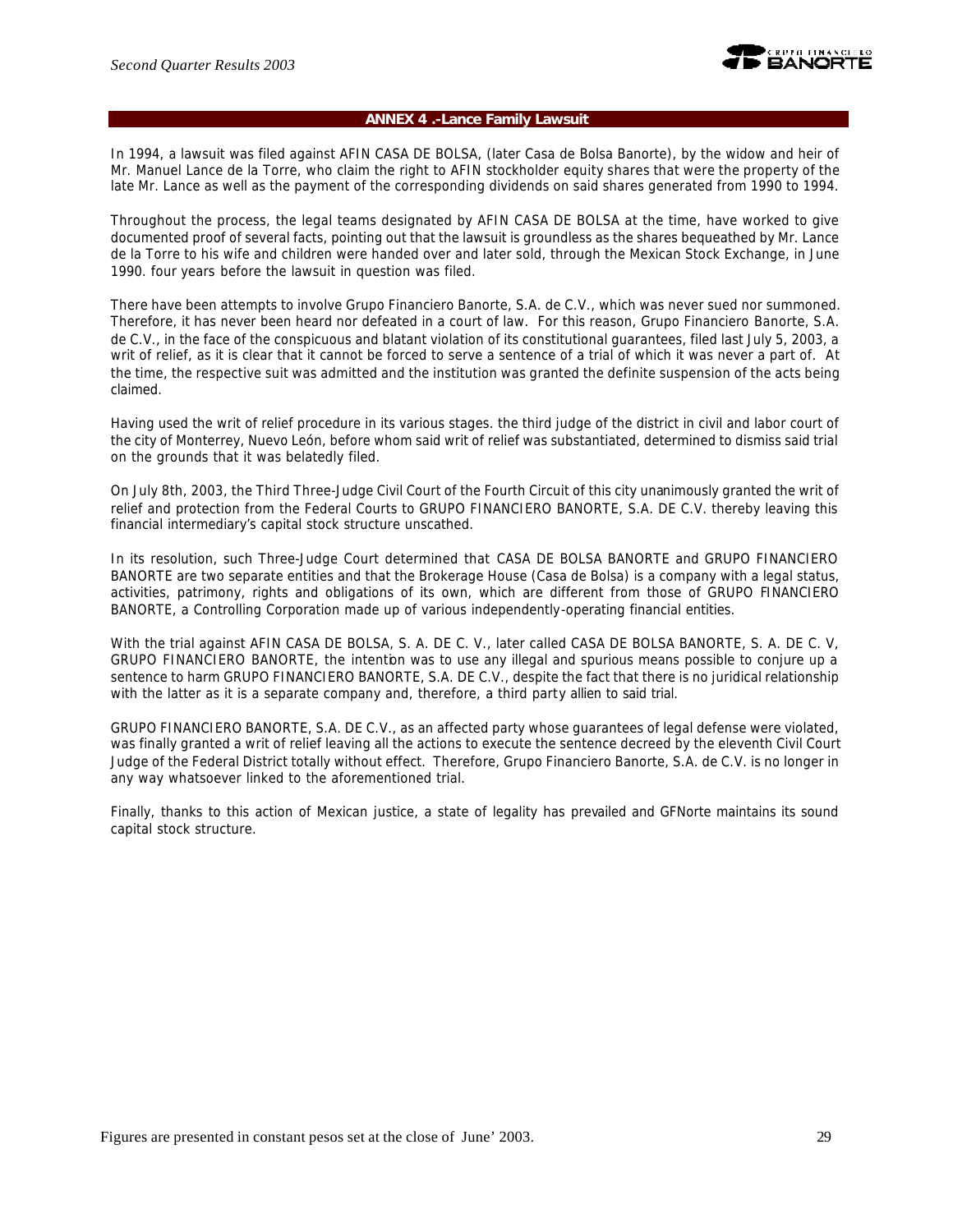

# **ANNEX 5 .- Financial Statements**

|                                         |                          |          |                                |                          | <b>HOLDING</b> - Income Statement (Millions of Pesos) |              |              |              |              |
|-----------------------------------------|--------------------------|----------|--------------------------------|--------------------------|-------------------------------------------------------|--------------|--------------|--------------|--------------|
|                                         | 1002                     | 2002     | 3002                           | 4002                     | <b>ACUM</b>                                           | 1Q03         | 2003         | 3Q03<br>4003 | <b>ACUM</b>  |
| Income from Subsidiaries and            | 398                      | 813      | 426                            | 429                      | 2,066                                                 | 501          | 534          |              | 1,035        |
| <b>Interest Expense</b>                 |                          |          | $\overline{a}$                 |                          |                                                       |              |              |              |              |
| <b>Trading Income</b>                   |                          |          |                                |                          |                                                       |              |              |              |              |
| Fees & Tarifs                           |                          |          |                                |                          |                                                       |              |              |              |              |
| <b>REPOMO</b>                           | (2)                      | (3)      | (3)                            | (2)                      | (11)                                                  | (1)          |              |              | (1)          |
|                                         |                          |          |                                |                          |                                                       |              |              |              |              |
| <b>Total Operating Income</b>           | 395                      | 810      | 424                            | 426                      | 2,055                                                 | 501          | 534          |              | 1,035        |
| Operation & Administrative expenses     | $\overline{\phantom{a}}$ | 1        | $\mathbf{1}$                   | $\mathbf{1}$             | 3                                                     | $\mathbf{1}$ | $\mathbf{1}$ |              | $\mathbf{1}$ |
| <b>Operating Income</b>                 | 395                      | 810      | 423                            | 426                      | 2,053                                                 | 500          | 533          |              | 1,033        |
| Non Operating Income                    | ä,                       | 1        | 1                              | 4                        | 5                                                     | 12           | (1)          |              | 11           |
| Non Operating Expense                   |                          |          |                                |                          |                                                       |              |              |              |              |
| <b>Non Operating Income</b>             | $\frac{1}{2}$            | 1        | 1                              | 4                        | 5                                                     | 12           | (1)          |              | (11)         |
| <b>Pre-tax Income</b>                   | 395                      | 810      | 423                            | 429                      | 2,058                                                 | 512          | 533          |              | 1,045        |
| Income Tax & Profit Sharing             | 3                        | 3        | 3                              | 3                        | 13                                                    | 4            | (4)          |              |              |
| Tax on Assets                           | ÷,                       |          |                                |                          |                                                       |              |              |              |              |
| Deferred Inc. Tax and Profit sharing    | (1)                      | 1        |                                |                          |                                                       | $\sim$       |              |              |              |
|                                         | $\overline{2}$           | 4        | 3                              | 3                        | 13                                                    | 4            | (4)          |              |              |
| Net income from Continuos               | 393                      | 806      | 420                            | 426                      | 2,045                                                 | 508          | 536          |              | 1,045        |
|                                         |                          |          |                                |                          |                                                       |              |              |              |              |
| Extraordinary Items, net                | 393                      | 806      | 420                            | 426                      | 2,045                                                 | 508          | 536          |              | 1,045        |
| <b>Total Net Income</b>                 |                          |          |                                |                          |                                                       |              |              |              |              |
|                                         |                          |          | <b>HOLDING - BALANCE SHEET</b> |                          | (Millions of Pesos)                                   |              |              |              |              |
| <b>ASSETS</b>                           |                          | 1Q02     | 2002                           | 3Q02                     | 4Q02                                                  | 1003         | 2003         | 3Q03         | 4Q03         |
| Cash and due from Banks                 |                          | 167      | 163                            | 138                      | 18                                                    | 10           |              | 88           |              |
| <b>Financial Instruments:</b>           |                          |          |                                |                          |                                                       |              |              |              |              |
| Sundry debtors and other assets, net    |                          | 46       | 52                             | 67                       | 63                                                    | 64           | 138          |              |              |
| Real Estate, Furniture & Equipment, net |                          |          | ÷,                             |                          |                                                       |              |              |              |              |
| Investments in subsidiaries             |                          | 9,990    | 10,691                         | 10,825                   | 11,290                                                | 11,766       | 12,306       |              |              |
| Deferred taxes<br>Goodwill              |                          |          |                                |                          |                                                       |              |              |              |              |
| Other Assets, Deferred charges, intang  |                          | 1        | 1                              | 1                        |                                                       | 1            |              |              |              |
| TOTAL ASSETS                            |                          | 10,205   | 10,906                         | 11,030                   | 11,370                                                | 11,841       | 12,533       |              |              |
| LIABILITIES                             |                          |          |                                |                          |                                                       |              |              |              |              |
| Due to banks and correspondents         |                          | ÷,       | Ĭ.                             | $\overline{\phantom{a}}$ |                                                       |              |              |              |              |
| Income Tax & Profit Sharing             |                          | 9        | 8                              | 11                       | 13                                                    | 3            |              | 11           |              |
| Other Payable accounts                  |                          |          | 1                              | 517                      |                                                       |              |              |              |              |
| Other payable accounts                  |                          | 9        | 9                              | 527                      | 13                                                    | 3            |              | 11           |              |
| Deferred taxes                          |                          | 16       | 18                             | 23                       | 22                                                    | 20           |              | 43           |              |
| <b>TOTAL LIABILITIES</b>                |                          | 25       | 27                             | 550                      | 35                                                    | 23           |              | 54           |              |
| STOCKHOLDER 'S EQUITY                   |                          |          |                                |                          |                                                       |              |              |              |              |
| Paid-in Capital                         |                          | 5.190    | 5,189                          | 5,187                    | 5,187                                                 | 5,186        | 5,198        |              |              |
| Share subscription premiums             |                          | 1,510    | 1,515                          | 1,519                    | 1,517                                                 | 1,516        | 1,582        |              |              |
| Subordinated Convertible Debentures     |                          |          |                                | $\sim$                   |                                                       |              |              |              |              |
| <b>Subscribed Capital</b>               |                          | 6,700    | 6,704                          | 6,706                    | 6,704                                                 | 6,702        | 6,780        |              |              |
| <b>Capital Reserves</b>                 |                          | 1,005    | 1,083                          | 1,068                    | 1,068                                                 | 1,068        | 1,289        |              |              |
| <b>Retained Earnings</b>                |                          | 10,223   | 10,143                         | 9,627                    | 9,627                                                 | 11,671       | 11,491       |              |              |
| Surplus (Deficit) from securities       |                          |          |                                | $\sim$                   |                                                       |              |              |              |              |
| Results of foreign operations exchange  |                          |          |                                |                          |                                                       |              |              |              |              |
| Excess (Insuf.) in capital restatement  |                          | (5, 312) | (5, 313)                       | (5, 312)                 | (5, 308)                                              | (5, 307)     | (5, 308)     |              |              |
| Non Mon assets results Fixed Assets     |                          |          |                                |                          |                                                       |              |              |              |              |
| Non Mon assets results Investm          |                          | (2,828)  | (2,937)                        | (3,228)                  | (2,800)                                               | (2,825)      | (2,818)      |              |              |
| Adjustment in the employees pension     |                          |          |                                |                          |                                                       |              |              |              |              |
| Accumulated Deferred tax effect         |                          |          |                                |                          |                                                       |              |              |              |              |
| Net Income                              |                          | 393      | 1,199                          | 1,619                    | 2,045                                                 | 508          | 1,045        |              |              |
| <b>Earned Capital</b>                   |                          | 3,480    | 4,175                          | 3,774                    | 4,632                                                 | 5,115        | 5,699        |              |              |
| Total Stockholder 's Equity             |                          | 10,180   | 10,879                         | 10,480                   | 11,335                                                | 11,818       | 12,479       |              |              |
| TOTAL LIABILITIES & STOCKHOLDER'S       |                          | 10,205   | 10,906                         | 11,030                   | 11,370                                                | 11,841       | 12,533       |              |              |
|                                         |                          |          |                                |                          | MEMORANDUM ACCOUNTS OF HOLDING (Millions of Pesos)    |              |              |              |              |
|                                         |                          | 1002     | 2002                           | 3Q02                     | 4002                                                  | 1Q03         | 2003         | 3Q03         | 4Q03         |
| Client securities held in custody       |                          | 3,088    | 3,621                          | 3,578                    | 3,512                                                 | 3,472        | 3,463        |              |              |
| Other trust account items               |                          | 118      | 116                            | 115                      | 113                                                   | 111          | 111          |              |              |
|                                         |                          | 3,206    | 3,737                          | 3,693                    | 3,625                                                 | 3,583        | 3,574        |              |              |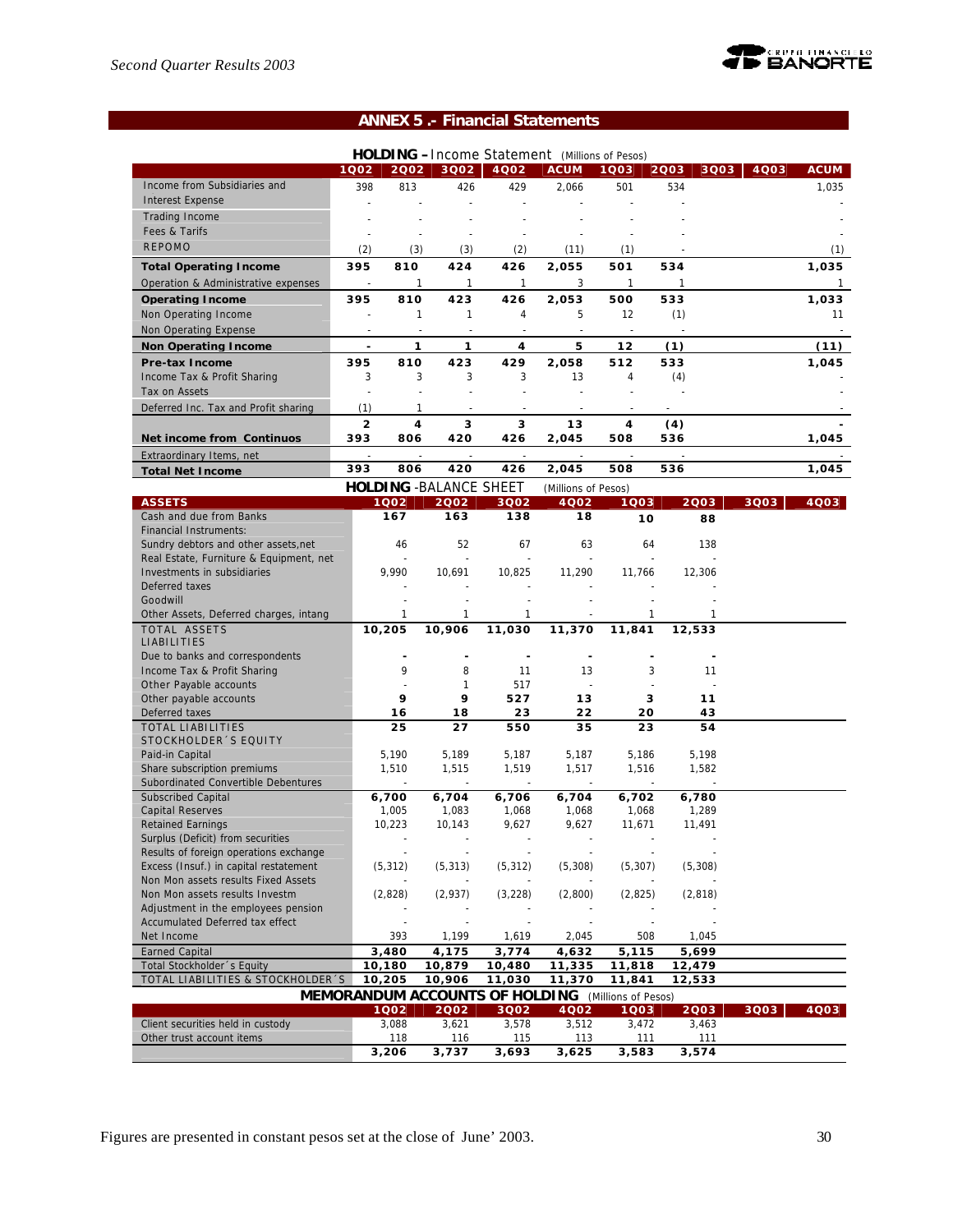

# **GRUPO FINANCIERO BANORTE–CONSOLIDATED INCOME STATEMENT** *(Millions of Pesos)*

| <b>NET INTEREST INCOME</b>                                       | 1Q02           | 2002           | 3Q02           | 4Q02           | <b>ACUM</b>     | 1Q03           | 2003         | 3Q03<br>4Q03 | <b>ACUM</b>    |
|------------------------------------------------------------------|----------------|----------------|----------------|----------------|-----------------|----------------|--------------|--------------|----------------|
| Interest Income                                                  | 5,844          | 5,661          | 6,042          | 6,444          | 23,991          | 6,623          | 5,237        |              | 11,860         |
| <b>Interest Expense</b>                                          | 3,985          | 3,651          | 4,004          | 4,416          | 16,056          | 4,482          | 3,336        |              | 7,817          |
| Loan Fees                                                        | 124            | 215            | 161            | 173            | 673             | 186            | 188          |              | 373            |
| <b>Fees Paid</b>                                                 | 8              | 10             | 11             | 11             | 40              | 10             | 14           |              | 24             |
| Net Interest Income (NII)                                        | 1,974          | 2,216          | 2,188          | 2,191          | 8,569           | 2,317          | 2,075        |              | 4,392          |
| Repomo-Margin                                                    | 28             | 40             | (23)           | 33             | 78              | 15             | 12           |              | 27             |
| <b>NII after Repomo</b>                                          | 2,003          | 2,256          | 2,165          | 2,224          | 8,647           | 2,332          | 2,087        |              | 4,419          |
| Loan Loss Provisions                                             | 171            | 198            | 180            | 251            | 799             | 236            | 341          |              | 577            |
| Loss Sharing Provisions                                          | $\overline{2}$ | 12             | 8              | 15             | 36              | 31             | 14           |              | 44             |
| <b>NII after Provisions</b>                                      | 1,830          | 2,046          | 1,977          | 1.958          | 7,812           | 2,065          | 1,732        |              | 3,797          |
| Fund transfers                                                   | 43             | 52             | 48             | 46             | 189             | 43             | 43           |              | 86             |
| Account management                                               | 161            | 174            | 165            | 150            | 650             | 148            | 163          |              | 311            |
| Fiduciary                                                        | 193            | 242            | 192            | 177            | 803             | 158            | 128          |              | 286            |
| Income from Loan Portfolios Acquired                             | 111            | 65             | 269            | (44)           | 401             | 50             | 34           |              | 85             |
| <b>Electronic Banking Services</b>                               | 90             | 33             | 64             | 61             | 248             | 64             | 56           |              | 120            |
| Credit Card                                                      | 127            | 154            | 149            | 147            | 577             | 147            | 156          |              | 303            |
| <b>Fees from FOBAPROA</b>                                        | 139            | 64             | 52             | 117            | 372             | 47             | 33           |              | 80             |
| Other fees                                                       | 449            | 403            | 504            | 395            | 1,751           | 423            | 398          |              | 821            |
| Fees on services,                                                | 1,315          | 1,187          | 1,442          | 1,049          | 4,993           | 1,081          | 1,010        |              | 2,091          |
| <b>Fund transfers</b>                                            |                |                |                |                |                 |                |              |              |                |
| Other fees                                                       | 179            | 193            | 216            | 282            | 870             | 179            | 165          |              | 344            |
| Expenses from Loan Portfolios Acquired                           | 65             | 42             | 156            | 26             | 289             | 41             | 28           |              | 69             |
| Fees paid,                                                       | 245            | 234            | 371            | 308            | 1,159           | 219            | 193          |              | 413            |
| Foreign exchange                                                 | 68<br>269      | 109            | 71             | 85<br>35       | 332<br>85       | 83<br>146      | 119<br>352   |              | 202<br>498     |
| Securities -Realized gains<br>Securities- Unrealized gains       | (4)            | (154)<br>(49)  | (65)<br>(13)   | 19             | (47)            | (3)            | (36)         |              | (40)           |
|                                                                  | 333            |                |                | 138            | 369             |                | 434          |              | 660            |
| <b>Market-related Income</b><br><b>Total Non Interest Income</b> | 1,403          | (94)<br>858    | (7)<br>1,064   | 878            | 4,204           | 226<br>1,087   | 1,251        |              | 2,338          |
| <b>Total Operating Income</b>                                    |                |                |                |                |                 |                |              |              |                |
| Personnel                                                        | 3,233<br>1,106 | 2,904<br>1,059 | 3,041<br>989   | 2,836<br>1,008 | 12,015<br>4,162 | 3,152<br>1,078 | 2,983<br>989 |              | 6,136<br>2,067 |
| <b>Professional Fees</b>                                         | 90             | 105            | 113            | 106            | 414             | 83             | 114          |              | 197            |
| Operation & Administrative expenses                              | 721            | 709            | 700            | 734            | 2,864           | 635            | 661          |              | 1,297          |
| Rents, depreciation and amortization                             | 339            | 379            | 322            | 330            | 1,370           | 350            | 377          |              | 727            |
| Taxes, other than income tax                                     | 129            | 142            | 157            | 191            | 619             | 142            | 156          |              | 298            |
| Contributions to IPAB                                            | 161            | 167            | 161            | 173            | 662             | 177            | 177          |              | 354            |
| Corporate expenses Recoveries                                    | ÷,             |                | L,             | ÷,             |                 |                |              |              |                |
| <b>Non-Interest Expense</b>                                      | 2,544          | 2,562          | 2,442          | 2,542          | 10,091          | 2,466          | 2,474        |              | 4,940          |
| <b>Operating Income</b>                                          | 689            | 343            | 599            | 294            | 1,924           | 686            | 509          |              | 1,196          |
| <b>Other Revenues</b>                                            | 262            | 485            | 753            | 601            | 2,101           | 561            | 346          |              | 906            |
| Foreign exchange                                                 |                |                | ÷,             |                |                 |                |              |              |                |
| Recoveries                                                       | 57             | 69             | 135            | 92             | 352             | 9              | 66           |              | 75             |
| Repomo-other revenues                                            | $\mathbf{1}$   | 2              | $\overline{2}$ | 15             | 21              | 5              | 1            |              | 7              |
| <b>Non Operating Income</b>                                      | 320            | 556            | 889            | 708            | 2,474           | 575            | 413          |              | 988            |
| Other Expense                                                    | (435)          | (256)          | (817)          | (537)          | (2,046)         | (629)          | (325)        |              | (955)          |
| Foreign exchange                                                 | (2)            | (5)            |                |                | (7)             |                |              |              |                |
| Repomo-other Expenses                                            | (46)           | (75)           | (81)           | (143)          | (344)           | (83)           | (28)         |              | (112)          |
| <b>Non Operating Expense</b>                                     | (482)          | (336)          | (899)          | (680)          | (2, 397)        | (712)          | (354)        |              | (1,066)        |
| Non Operating Income (Expense), net<br><b>Pre-tax Income</b>     | (162)          | 221            | (10)           | 28             | 77              | (137)          | 59           |              | (78)           |
| Income Tax                                                       | 527            | 563            | 590            | 322            | 2,002           | 549            | 568          |              | 1,117          |
| Profit sharing                                                   | 38             | 35             | 64             | (6)            | 130             | 64             | 41           |              | 105            |
| Tax on Assets                                                    | $\overline{2}$ | 40             | 28             | 32             | 103             | 24             | 24           |              | 48             |
| Deferred Inc. Tax and Profit sharing                             | 22<br>77       | 27<br>12       | 27<br>22       | 37<br>(104)    | 113<br>7        | 9<br>(35)      | 11<br>(18)   |              | 19<br>(53)     |
|                                                                  |                |                |                |                |                 |                |              |              | 120            |
| Net Income before subsidiaries                                   | 139<br>388     | 114<br>450     | 142<br>448     | (41)<br>363    | 353<br>1,648    | 61<br>488      | 59<br>510    |              | 998            |
| Subsidiaries 'net income                                         | 55             | (20)           | 22             | 102            | 159             | 67             | 51           |              | 118            |
| Net Income from continuos operations                             | 443            | 430            | 470            | 465            | 1,808           | 555            | 561          |              | 1,116          |
| Extraodinary items, net                                          |                | 417            | 3              | (2)            | 417             |                | $\mathbf{1}$ |              | 1              |
| Minority Interest                                                | 50             | 40             | 53             | 36             | 180             | 47             | 25           |              | 71             |
| <b>TOTAL NET INCOME</b>                                          | 393            | 806            | 420            | 426            | 2,045           | 508            | 536          |              | 1,045          |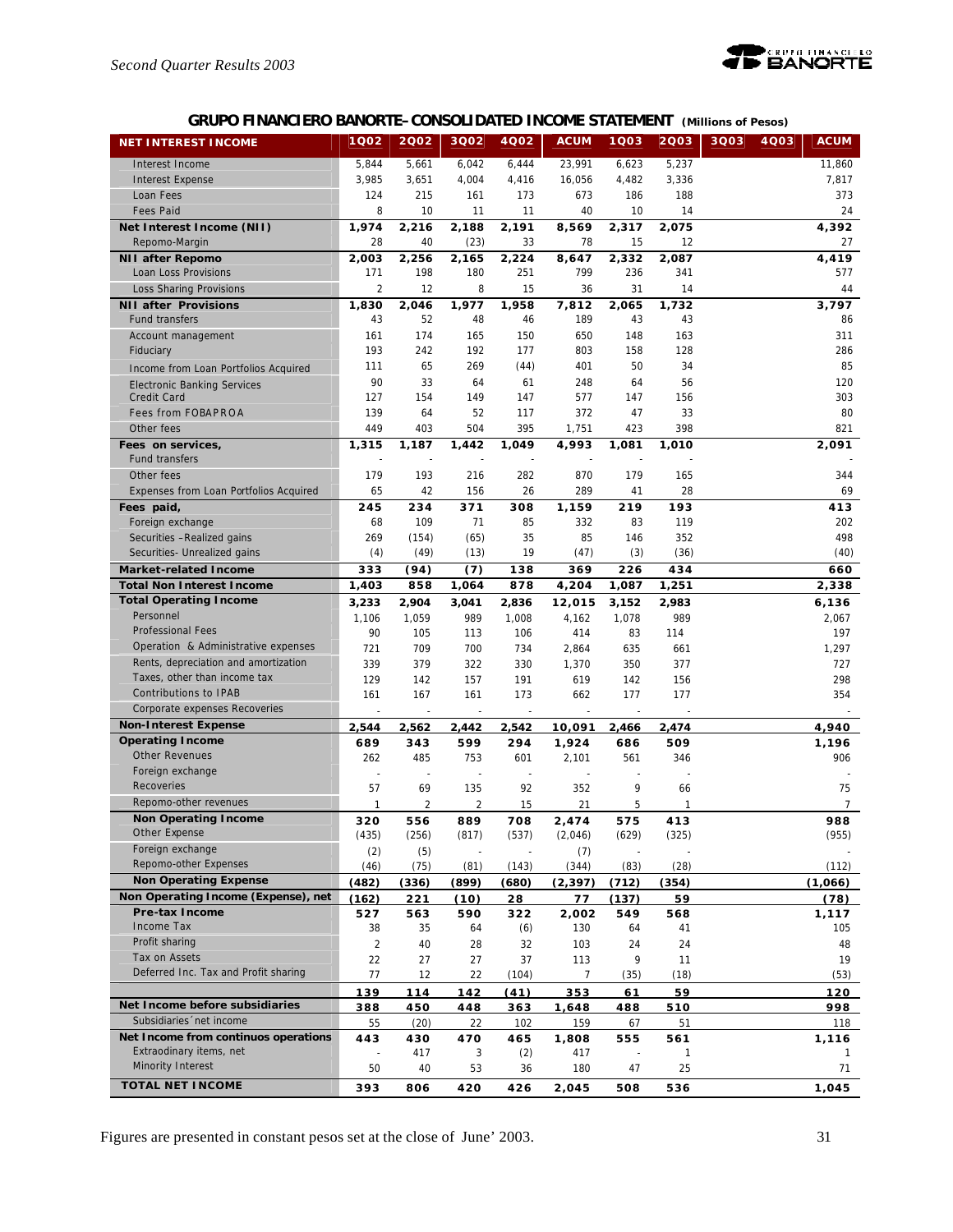

| <b>GRUPO FINANCIERO BANORTE- CONSOLIDATED BALANCE SHEET</b> |                |                          |                          |                          |         | (Millions of Pesos) |      |      |
|-------------------------------------------------------------|----------------|--------------------------|--------------------------|--------------------------|---------|---------------------|------|------|
| <b>ASSETS</b>                                               | 1002           | 2002                     | 3Q02                     | 4002                     | 1003    | 2003                | 3Q03 | 4003 |
| <b>Cash and due from Banks</b>                              | 17,761         | 18,073                   | 20,189                   | 23,862                   | 22,343  | 25,674              |      |      |
| Negotiable Instruments                                      | 3,882          | 3,348                    | 2,412                    | 3,027                    | 4,026   | 3,946               |      |      |
| Securities held for sale                                    | 971            | 1,086                    | 869                      | 1,328                    | 1,324   | 1,323               |      |      |
| Securities held to maturity                                 | 4,085          | 4,209                    | 6,550                    | 7,803                    | 8,428   | 9,155               |      |      |
| <b>Financial Instruments:</b>                               | 8,938          | 8,643                    | 9,831                    | 12,158                   | 13,778  | 14,424              |      |      |
| Non-assigned securities to pay                              |                | $\overline{\phantom{a}}$ |                          | $\overline{\phantom{a}}$ |         | 1                   |      |      |
| Repurchase agreements, net                                  | 155            | 146                      | 192                      | 76                       | 158     | 44                  |      |      |
| Operations with collateral                                  |                |                          | $\overline{\phantom{a}}$ |                          |         |                     |      |      |
| Futures receivable, net                                     |                |                          |                          |                          |         |                     |      |      |
| Options and derivatives, net                                | 27             | ÷,                       | $\sim$                   | 10                       | 14      | 1                   |      |      |
| Repos & Derivatives :                                       | 181            | 146                      | 192                      | 86                       | 172     | 45                  |      |      |
| Commercial                                                  | 23,358         | 26,697                   | 30,289                   | 35,456                   | 33,016  | 34,356              |      |      |
| <b>Financial Intermediaries</b>                             | 74             | 61                       | 55                       | 6,657                    | 2,146   | 2,196               |      |      |
| Consumer                                                    | 3,388          | 4,037                    | 4,622                    | 5,233                    | 5,945   | 6,744               |      |      |
| Mortgage                                                    | 11,172         | 11,588                   | 11,978                   | 12,326                   | 12,318  | 12,878              |      |      |
| <b>Goverment Entities</b>                                   | 42,579         | 89,084                   | 85,752                   | 86,215                   | 86,126  | 85,833              |      |      |
| Fobaproa                                                    | 58,449         | 9,652                    | 10,189                   | 6,216                    | 6,601   | 6,634               |      |      |
| Fiduciary collection rights                                 |                | $\sim$                   | $\sim$                   | $\sim$                   | $\sim$  |                     |      |      |
| <b>Performing Loans</b>                                     |                | 141,021 141,118          | 142,885                  | 152,103                  | 146,151 | 148,641             |      |      |
| Commercial                                                  | 2,608          | 2,715                    | 2,654                    | 2,552                    | 1,934   | 2,358               |      |      |
| <b>Financial Intermediaries</b>                             |                | $\sim$                   | $\sim$                   |                          |         |                     |      |      |
| Consumer                                                    | 379            | 297                      | 342                      | 341                      | 331     | 340                 |      |      |
| Mortgage                                                    | 1,925          | 1,900                    | 1,914                    | 1,947                    | 1,180   | 1,218               |      |      |
| <b>Goverment Entities</b>                                   | ä,             | 2                        | $\omega$                 | $\sim$                   | 8       | 8                   |      |      |
| <b>Past Due Loans</b>                                       | 4,912          | 4,914                    | 4,909                    | 4,840                    | 3,453   | 3,924               |      |      |
| <b>Total Loans</b>                                          |                | 145,934 146,032          | 147,794                  | 156,943                  | 149,604 | 152,565             |      |      |
| Preventive Ioan loss reserves                               | 5,655          | 5,721                    | 5,803                    | 5,689                    | 4,374   | 4,527               |      |      |
| <b>Net Loan Portfolio</b>                                   |                | 140,279 140,311          | 141,991                  | 151,254                  | 145,230 | 148,038             |      |      |
| Credit Assets Portfolio                                     | 2,530          | 2,376                    | 2,126                    | 1,882                    | 1,751   | 1,670               |      |      |
| Sundry debtors and other assets, net                        | 1,829          | 1,714                    | 1,839                    | 2,674                    | 2,533   | 3,860               |      |      |
| Foreclosed assets, net                                      | 1,417          | 1,356                    | 1,304                    | 1,234                    | 1,168   | 1,198               |      |      |
| Real Estate, Furniture & Equipment, net                     | 5,887          | 5,825                    | 5,814                    | 5,803                    | 5,707   | 5,638               |      |      |
| Investments in subsidiaries                                 | 1,207          | 1,338                    | 1,358                    | 1,039                    | 1,475   | 1,510               |      |      |
| Deferred taxes                                              | 609            | 619                      | 632                      | 821                      | 874     | 854                 |      |      |
| Goodwill                                                    |                | L.                       | $\mathbf{r}$             |                          |         |                     |      |      |
| Deferred charges & Intangibles                              | 1,520          | 1,776                    | 1,386                    | 1,561                    | 1,480   | 1.784               |      |      |
| UDIS Mortgage loans reserve coverage                        | $\overline{a}$ | $\sim$                   | $\sim$                   | $\sim$                   | $\sim$  |                     |      |      |
| <b>Other Assets</b>                                         | 14,999         | 15,004                   | 14,460                   | 15,014                   | 14,988  | 16,514              |      |      |
| <b>TOTAL ASSETS</b>                                         |                | 182, 157 182, 178        | 186,663                  | 202,374                  | 196,512 | 204,696             |      |      |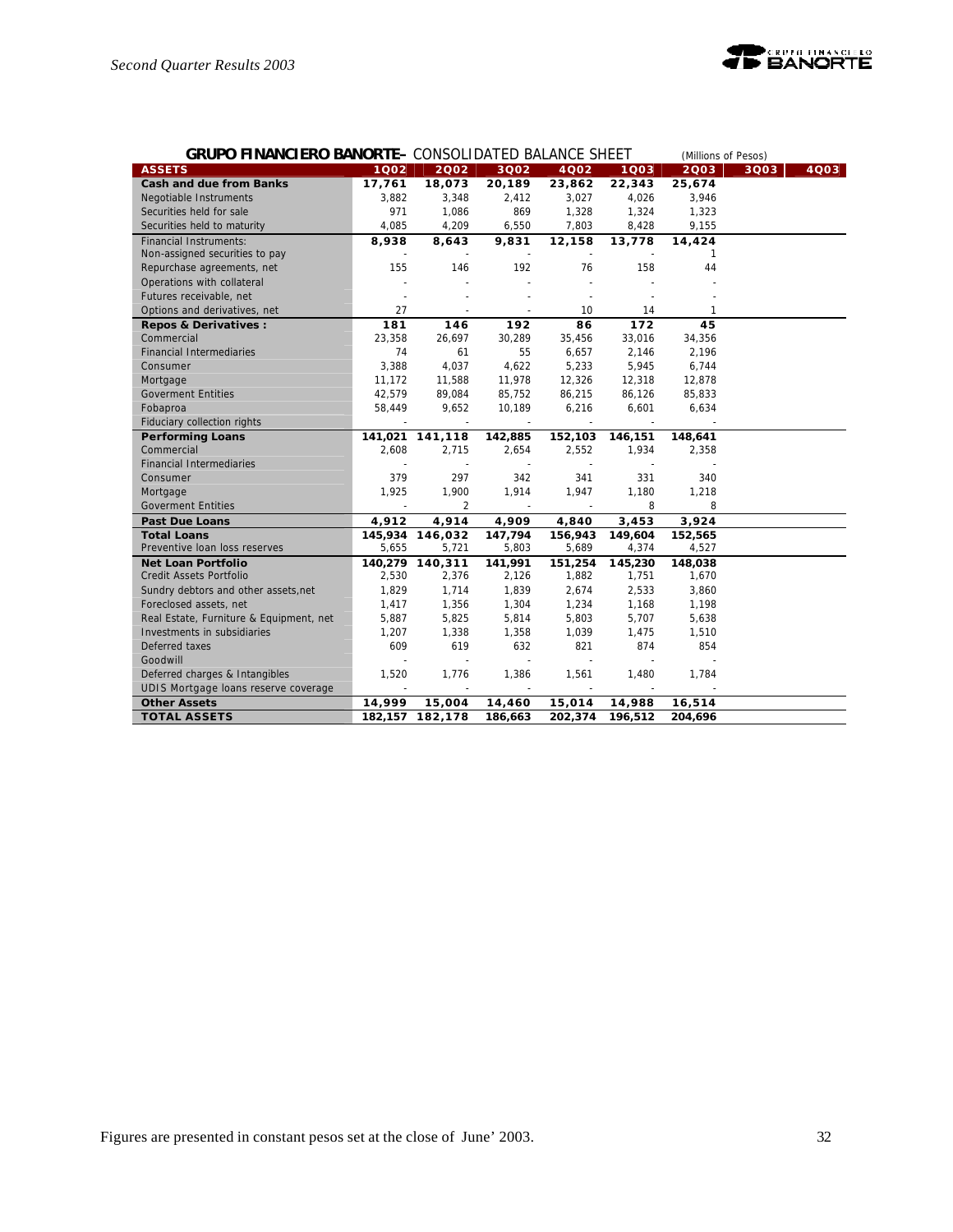

| <b>GRUPO FINANCIERO BANORTE - CONSOLIDATED BALANCE SHEET</b> |          |                 |                          | (Millions of Pesos) |          |              |      |      |
|--------------------------------------------------------------|----------|-----------------|--------------------------|---------------------|----------|--------------|------|------|
| <b>LIABILITIES</b>                                           | 1002     | 2002            | 3Q02                     | 4002                | 1Q03     | 2003         | 3Q03 | 4Q03 |
| <b>Demand Deposits</b>                                       | 51,494   | 49,416          | 49,037                   | 53,417              | 52,427   | 55,377       |      |      |
| <b>Time Deposits</b>                                         | 83,156   | 74,003          | 83,360                   | 90,600              | 100,298  | 94,089       |      |      |
| <b>Bonds</b>                                                 | 1,409    | 1,357           | 1,370                    | 1,313               | 1,326    | 264          |      |      |
| <b>Deposits</b>                                              | 136,059  | 124,776         | 133,767                  | 145,330             | 154,051  | 149,730      |      |      |
| Demand                                                       | 1,516    | 12,185          | 636                      | 13,659              | 5,679    | 13,115       |      |      |
| Short term                                                   | 14,557   | 15,237          | 23,337                   | 13,646              | 4,696    | 8,765        |      |      |
| Long term                                                    | 13,282   | 12,920          | 11,064                   | 10,794              | 11,859   | 11,322       |      |      |
| Due to banks and correspondents                              | 29,355   | 40,342          | 35,036                   | 38,098              | 22,233   | 33,202       |      |      |
| Non-assigned securities to pay                               |          |                 |                          |                     |          | $\mathbf{1}$ |      |      |
| Repurchase agreements, net                                   | 70       | 169             | 246                      | 33                  | 50       | 24           |      |      |
| Operations with collateral                                   |          |                 |                          | 829                 |          |              |      |      |
| Futures receivable, net                                      |          | $\overline{a}$  |                          |                     |          |              |      |      |
| Options and derivatives, net                                 |          | 86              | 533                      |                     | 936      | 908          |      |      |
| <b>Repos &amp; Derivatives:</b>                              | 70       | 255             | 779                      | 862                 | 986      | 933          |      |      |
| Income Tax & Profit Sharing                                  | 45       | 146             | 315                      | 384                 | 247      | 165          |      |      |
| Other Payable accounts                                       | 4,026    | 3,405           | 3,835                    | 2,891               | 3,554    | 4,614        |      |      |
| Other payable accounts                                       | 4,071    | 3,551           | 4,150                    | 3,275               | 3,801    | 4,779        |      |      |
| Subordinated non Convertible Debenture                       | 1,459    | 1,430           | 1,459                    | 2,623               | 2,702    | 2,605        |      |      |
| <b>Deferred Taxes</b>                                        | ä,       |                 | $\overline{\phantom{a}}$ |                     | ÷,       |              |      |      |
| Deferred credits                                             | 64       | 13              | 13                       | 23                  | 48       | 70           |      |      |
| TOTAL LIABILITIES                                            |          | 171,078 170,366 | 175,204                  | 190,212             | 183,821  | 191,319      |      |      |
| <b>STOCKHOLDER 'S EQUITY</b>                                 |          |                 |                          |                     |          |              |      |      |
| Paid-in Capital                                              | 5,190    | 5,189           | 5,187                    | 5,187               | 5,186    | 5,198        |      |      |
| Share subscription premiums                                  | 1,510    | 1,515           | 1,519                    | 1,517               | 1,516    | 1,582        |      |      |
| Subordinated Convertible Debentures                          |          | $\sim$          |                          |                     |          |              |      |      |
| <b>Subscribed Capital</b>                                    | 6,700    | 6,704           | 6,706                    | 6,704               | 6,702    | 6,780        |      |      |
| <b>Capital Reserves</b>                                      | 1,005    | 1,083           | 1,068                    | 1,068               | 1,068    | 1,289        |      |      |
| <b>Retained Earnings</b>                                     | 10,223   | 10,143          | 9,627                    | 9,627               | 11,671   | 11,491       |      |      |
| Surplus (Deficit) from securities                            |          |                 |                          |                     |          |              |      |      |
| Results of foreign operations exchange                       |          |                 |                          |                     |          |              |      |      |
| Excess (Insuf.) in capital restatement                       | (5, 312) | (5, 313)        | (5, 312)                 | (5, 308)            | (5, 307) | (5, 308)     |      |      |
| Non Mon assets results Fixed Assets                          |          |                 |                          |                     |          |              |      |      |
| Non Mon assets results Investm                               | (2,828)  | (2,937)         | (3, 228)                 | (2,800)             | (2,825)  | (2,818)      |      |      |
| Adjustment in the employees pension                          |          |                 |                          |                     |          |              |      |      |
| Accumulated Deferred tax effect                              |          |                 |                          |                     |          |              |      |      |
| Net Income                                                   | 393      | 1,199           | 1,619                    | 2,045               | 508      | 1,045        |      |      |
| <b>Earned Capital</b>                                        | 3,480    | 4,175           | 3,774                    | 4,632               | 5,115    | 5,699        |      |      |
| <b>Minority Holdings</b>                                     | 899      | 933             | 979                      | 827                 | 873      | 898          |      |      |
| Total Stockholder's Equity                                   | 11,079   | 11,812          | 11,459                   | 12,162              | 12,691   | 13,377       |      |      |
| <b>TOTAL LIABILITIES &amp;</b>                               | 182,157  | 182,178         | 186,663                  | 202,374             | 196,512  | 204,696      |      |      |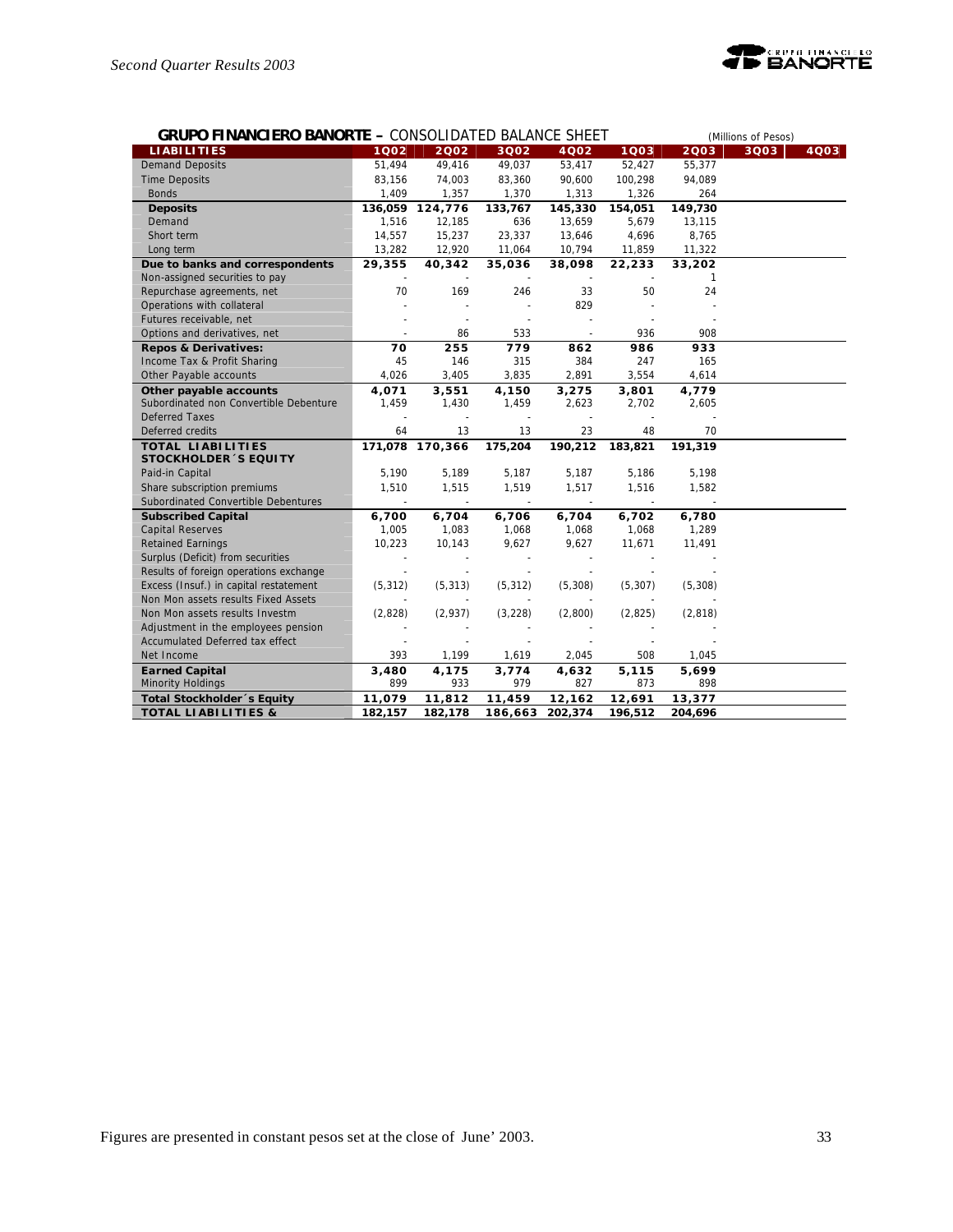

# **MEMORANDUM ACCOUNTS OF GRUPO FINANCIERO BANORTE CONSOLIDATED**

| (Millions of Pesos)                         | 1Q02       | 2002       | 3002           | 4002           | 1Q03           | 2003           | 3Q03 | 4Q03 |
|---------------------------------------------|------------|------------|----------------|----------------|----------------|----------------|------|------|
| ONBEHALF OF THIRD PARTY                     |            |            |                |                |                |                |      |      |
| Customers' banks                            | 4          | 3          | $\overline{2}$ | $\overline{2}$ | 1              | 16             |      |      |
| Dividends receivable from customers         |            |            | $\sim$         | $\sim$         |                |                |      |      |
| Interest receivable from customers          |            |            |                |                |                |                |      |      |
| Liquidation of customer transactions        | 18,152     | 18,222     | 14,223         | 13,771         | 13,886         | (22)           |      |      |
| Customer Ioans                              |            |            |                |                |                |                |      |      |
| Liquidation with foreign currencies of      |            |            |                |                |                |                |      |      |
| Margin accounts in futures operations       |            |            |                |                |                |                |      |      |
| Other current accounts                      |            |            |                |                |                |                |      |      |
| <b>CUSTOMERS CURRENT ACCOUNT</b>            | 18,156     | 18,225     | 14,225         | 13,773         | 13,887         | (6)            |      |      |
| Client securities held in custody           | 110,171    | 116,016    | 126,609        | 126,892        | 113,728        | 125,151        |      |      |
| Securities and documents received in        |            | 1          |                |                | 1              |                |      |      |
| Client securities abroad                    |            | $\sim$     | $\overline{a}$ | $\overline{a}$ | $\overline{a}$ | $\overline{a}$ |      |      |
| <b>CLIENT SECURITIES</b>                    | 110,171    | 116,017    | 126,609        | 126,892        | 113,728        | 125,151        |      |      |
| Repurchase operations for customers         | 26,316     | 26,274     | 24,491         | 25,977         | 22,812         | 25,051         |      |      |
| Clients securities loans                    |            |            |                |                | 1              |                |      |      |
| Purchase of Futures & forward contracts     |            |            |                |                | $\overline{a}$ |                |      |      |
| Sale of futures and forward contracts       |            | ÷,         |                |                |                |                |      |      |
| Purchasing operations (option price)        | 48         | 27         | 73             | 56             | 48             | 44             |      |      |
| Sales operations (option price)             |            |            |                |                |                |                |      |      |
| Purchase of derivative packages             |            |            |                |                |                |                |      |      |
| Sale of derivative packages                 |            |            |                |                |                |                |      |      |
| Administration trusts                       | 1,111      | 1,102      | 1,284          | 1,537          | 2,302          | 2,454          |      |      |
| <b>TRANSACTIONS ON BEHALF CLIENT</b>        | 27,476     | 27,403     | 25,847         | 27,570         | 25,163         | 27,548         |      |      |
| TOTAL ON BEHALF OF THIRD PARTY              | 155,803    | 161,644    | 166,681        | 168,235        | 152,779        | 152,693        |      |      |
| Signature guarantees granted                | 15         |            |                |                |                |                |      |      |
| Issuing of irrevocable letters of credit    | 707        | 977        | 946            | 853            | 878            | 938            |      |      |
| Property in trust and guardianship          | 82,056     | 77,300     | 83,170         | 82,830         | 79,732         | 81,223         |      |      |
| Assets held in custody or in administration | 127,857    | 119,962    | 128,871        | 129,392        | 134,924        | 129,365        |      |      |
| Amounts committed to operations with        | 55,164     | 54,379     | 5,843          | 5,832          | 5,763          | 6,140          |      |      |
| In Transit drafts                           |            |            |                |                |                |                |      |      |
| Certificates of Deposit in circulation      | 87         | 87         | 186            | 471            | 441            | 565            |      |      |
| Secured Credit Cards from the company       |            |            |                |                |                |                |      |      |
| Securities given to the company in custody  | 89         | 126        | 145            | 190            | 99             | 186            |      |      |
| Government securities in custody of the     |            | 85         | 75             |                |                | 7              |      |      |
| Securities given to the company on          |            |            |                |                |                |                |      |      |
| Securities outside the country              |            |            |                |                |                |                |      |      |
| Liquidations with foreign currencies abroad |            |            |                |                |                |                |      |      |
| Debits to the contingency fund              |            |            |                |                |                |                |      |      |
| Other contingent obligations                | 14,286     | 18,812     | 14,828         | 14,380         | 16,026         | 16,259         |      |      |
| Banking transactions on behalf of third-    | 113,881    | 147,199    | 156,185        | 74,583         | 47,814         | 48,091         |      |      |
| Investments in funds for the retirem.saving | 2,477      | 2,491      | 2,459          | 1,572          | 224            | 234            |      |      |
| Integration of the credit portfolio         |            |            |                |                |                |                |      |      |
| Amounts contracted in derivative            | 4,262      | 3,219      | 2,634          | 4,841          | 6,316          | 6,585          |      |      |
| Other trust account items                   | 359,616    | 360,548    | 330,471        | 419,205        | 415,162        | 394,754        |      |      |
| OWN ACCOUNT OPERATIONS                      | 760,498    | 785,184    | 725,812        | 734,150        | 707,379        | 684,347        |      |      |
| Repurchase agreements                       |            |            |                |                |                |                |      |      |
| Securities to be received                   | 183,409    | 182,402    | 204,258        | 209,524        | 141,108        | 149,322        |      |      |
| (Less) Securities to be delivered           | (183, 365) | (182, 546) | (204, 484)     | (209, 487)     | (140, 936)     | (149, 321)     |      |      |
| <b>REPURCHASE TRANSACTIONS-</b>             | 44         | (144)      | (226)          | 37             | 172            | $\mathbf{1}$   |      |      |
| Securities to be received                   | 121,091    | 133,315    | 140,050        | 143,311        | 76,478         | 80,753         |      |      |
| (Less) securities to be delivered           | (121, 051) | (133, 193) | (139, 878)     | (143, 304)     | (76, 542)      | (80, 734)      |      |      |
| REPURCHASE TRANSACTIONS-SOLD                | 40         | 122        | 172            | 7              | (65)           | 19             |      |      |
| <b>TOTAL ON OWN ACCOUNT</b>                 | 760,582    | 785,162    | 725,758        | 734,193        | 707,487        | 684,367        |      |      |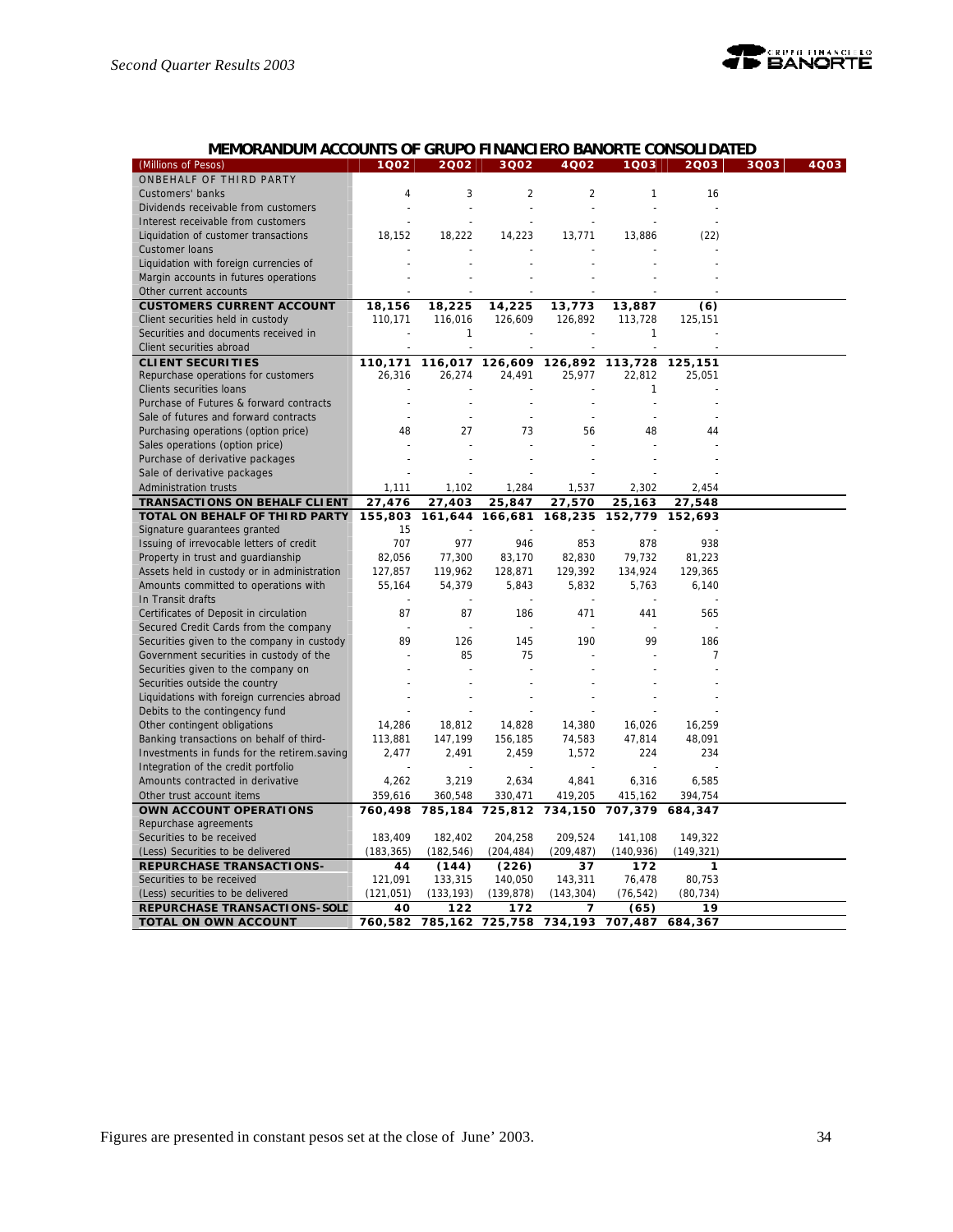

# **GRUPO FINANCIERO BANORTE CONSOLIDATED STATEMENT OF CASH FLOW**

JANUARY 1, 2003 –JUNE 30,2003  *(Millions of Pesos)*

| <b>CASH FLOW FROM OPERATING ACTIVITIES:</b>                             |          |
|-------------------------------------------------------------------------|----------|
| <b>Net Income</b>                                                       | 1.045    |
| Adjustments to Reconcile Net Income to Net Cash by Operating Activities |          |
| Mark to Market Valuation Results                                        | 40       |
| Provisions for loan losses                                              | 622      |
| Depreciation and amortization                                           | 391      |
| Defferred Taxes                                                         | (53)     |
| Provisions for Obligations                                              | 208      |
| Minoritary Interest                                                     | (71)     |
| Undistribuated Earnings of Subsidiaries                                 | 118      |
|                                                                         | 1,254    |
| <b>Cash Flows From Investing Activities:</b>                            |          |
| <b>Banks Deposits</b>                                                   | 4,405    |
| Decrease (Increase) loan portfolio                                      | 2,589    |
| Decrease (Increase) credit assets portfolio                             | 212      |
| Decrease (Increase) treasury operations                                 | (2, 307) |
| Decrease (Increase) financial instruments                               | 113      |
| Loans from banks and other entities                                     | (4,895)  |
| Decrease (Increase) Deferred taxes                                      | 20       |
| Decrease (Increase) in accounts receivable and payable                  | 109      |
| Net Resources provided by operations                                    | 245      |
|                                                                         |          |
| <b>Financial Activities:</b>                                            |          |
| Subordinated Debentures Issue and Interest                              | (18)     |
| Dividends Declared                                                      |          |
| Issuance of stock                                                       | 117      |
|                                                                         |          |
| Net Resources provided by Investing activities                          | 99       |
| <b>CASH FLOW FROM FINANCING ACTIVITIES:</b>                             |          |
| Proceeds from issuance of common stock                                  | (494)    |
| Decrease (Increase) Deferred charges or credits                         | (372)    |
| Decrease (Increase) Foreclosed assets                                   | 36       |
| Net Cash provided by financing activities                               | (830)    |
| Decrease (increase) in cash and due from banks                          | 1,813    |
| Cash and due from banks at the beginning of the year                    | 23,861   |
| Cash and due from banks at the end of the year                          | 25,674   |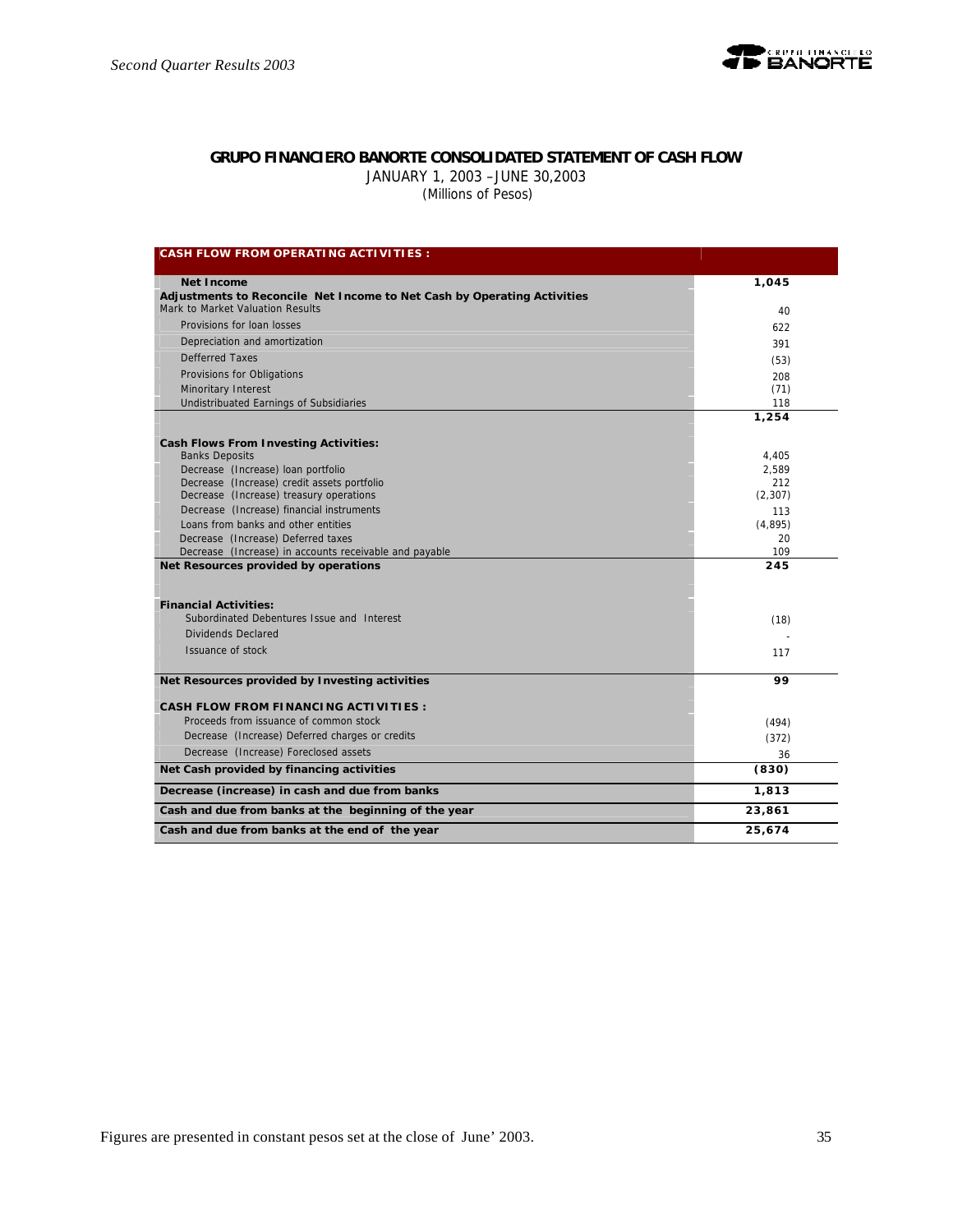# **GRUPO FINANCIERO BANORTE CONSOLIDATED STATEMENTS OF CHANGES IN STOCKHOLDERS´ EQUITY JANUARY 1, 2003- JUNE 30, 2003.**

(Millions of Pesos)

|                                | <b>CONTRIBUATED CAPITAL</b> |                 |                   |  |  |  |  |  |
|--------------------------------|-----------------------------|-----------------|-------------------|--|--|--|--|--|
|                                | <b>Fixed Paid-in</b>        | Paid-in Capital | & oth. Securities |  |  |  |  |  |
|                                | Capital                     | Premium         |                   |  |  |  |  |  |
| Balance as of December 31,2002 | 3,102                       | 2,085           | 1,517             |  |  |  |  |  |
| <b>Stock Changes</b>           |                             |                 |                   |  |  |  |  |  |
| Issuance of stock              |                             | 11              | 65                |  |  |  |  |  |
| Profits Capitalization         | -                           |                 |                   |  |  |  |  |  |
| <b>Total</b>                   | -                           |                 |                   |  |  |  |  |  |
|                                |                             | 11              | 65                |  |  |  |  |  |
| <b>Total Income</b>            |                             |                 |                   |  |  |  |  |  |
| Total Income:                  |                             |                 |                   |  |  |  |  |  |
| Net Income                     |                             |                 |                   |  |  |  |  |  |
| Results of assets holdings     |                             |                 |                   |  |  |  |  |  |
| Minority Interest              |                             |                 |                   |  |  |  |  |  |
| Total                          |                             |                 |                   |  |  |  |  |  |
|                                | ۰                           |                 |                   |  |  |  |  |  |
| Balance as of June 30,2003     |                             |                 |                   |  |  |  |  |  |
|                                | 3,102                       | 2,096           | 1,582             |  |  |  |  |  |

|                                | <b>EARNED CAPITAL</b>              |                          |                                               |                                                       |                                     |                                 |                                                      |  |  |
|--------------------------------|------------------------------------|--------------------------|-----------------------------------------------|-------------------------------------------------------|-------------------------------------|---------------------------------|------------------------------------------------------|--|--|
|                                | Capital<br>Reserve<br><sub>S</sub> | Retained<br>earnings     | Excess if<br>Insuf.<br>Capital<br>Restatement | Non Monetary<br><b>Assets Results</b><br>(Investment) | <b>Net</b><br>Income<br>of the year | Minorit<br>ary<br>Intere<br>-ct | <b>Total</b><br>Stockholder<br>s <sup>2</sup> Equity |  |  |
| Balance as of December 31,2002 | 1,068                              | 9,627                    | (5,308)                                       | (2,800)                                               | 2,045                               | 827                             | 12,162                                               |  |  |
| <b>Stock Changes</b>           |                                    |                          |                                               |                                                       |                                     |                                 |                                                      |  |  |
| Issuance of stock              | 120                                | (80)                     |                                               |                                                       |                                     |                                 | 117                                                  |  |  |
| Profits Capitalization         |                                    | 2,045                    |                                               |                                                       | (2,045)                             |                                 |                                                      |  |  |
| <b>Provisions Created</b>      | 101                                | (101)                    |                                               |                                                       |                                     |                                 |                                                      |  |  |
| Dividends Declared             |                                    |                          |                                               |                                                       |                                     |                                 |                                                      |  |  |
| Total                          | 221                                | 1,864                    |                                               |                                                       | (2,045)                             | $\overline{\phantom{a}}$        | 117                                                  |  |  |
|                                |                                    |                          |                                               |                                                       |                                     |                                 |                                                      |  |  |
| <b>Total Income</b>            |                                    |                          |                                               |                                                       |                                     |                                 |                                                      |  |  |
| Total Income:                  |                                    |                          |                                               |                                                       |                                     |                                 |                                                      |  |  |
| Net Income                     | $\overline{\phantom{a}}$           |                          |                                               |                                                       | 1,045                               | $\sim$                          | 1,045                                                |  |  |
| Results of assets holdings     |                                    |                          |                                               | (18)                                                  |                                     |                                 | (18)                                                 |  |  |
| Minority Interest              |                                    |                          |                                               |                                                       |                                     | 71                              | 71                                                   |  |  |
| Total                          | $\overline{\phantom{a}}$           | $\overline{\phantom{a}}$ | $\overline{\phantom{a}}$                      | (18)                                                  | 1,045                               | 71                              | 1,098                                                |  |  |
| Balance as of June 30,2003     | 1,289                              | 11,491                   | (5,308)                                       | (2,818)                                               | 1,045                               | 898                             | 13,377                                               |  |  |
|                                |                                    |                          |                                               |                                                       |                                     |                                 |                                                      |  |  |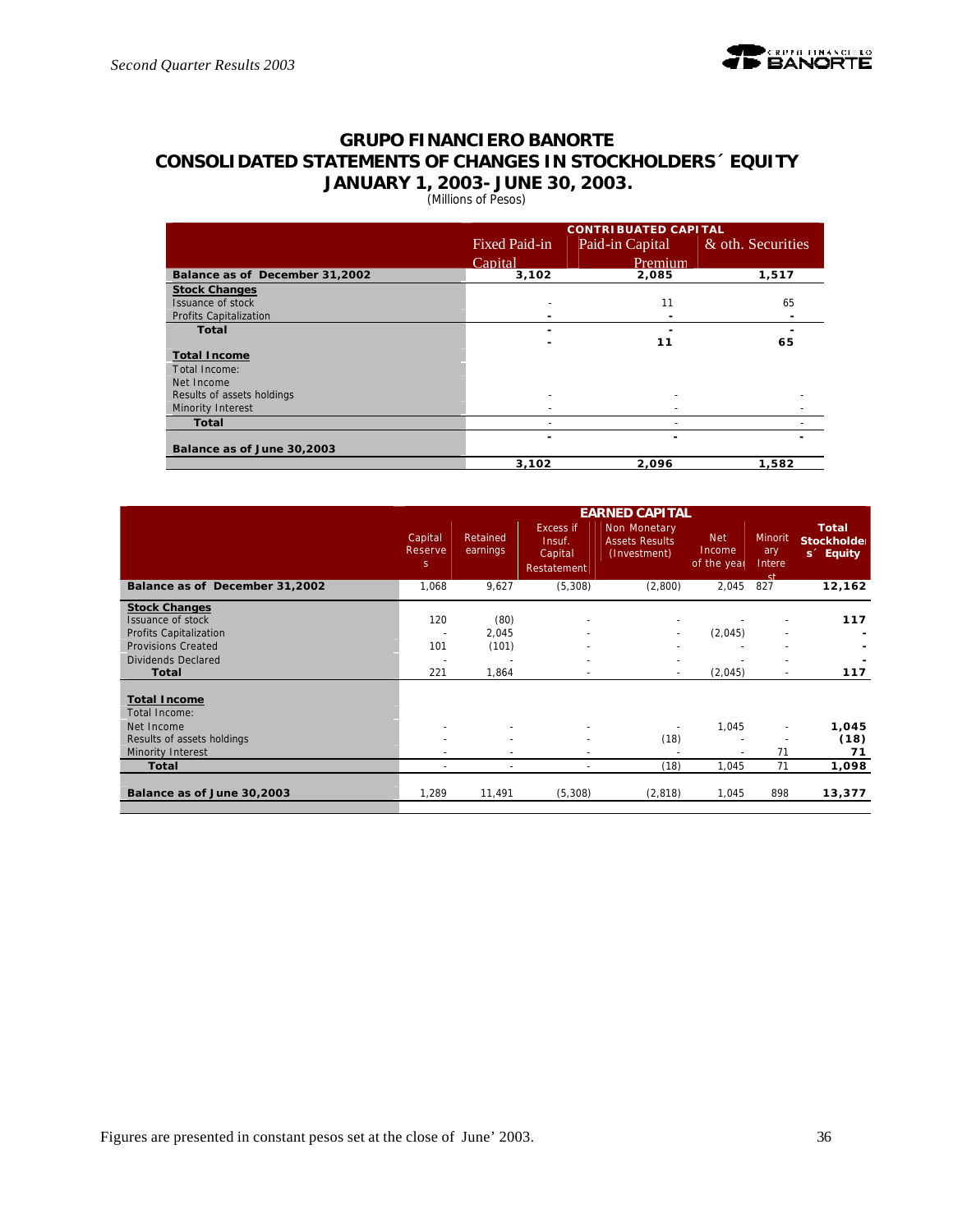

# **BANKING SECTOR-** INCOME STATEMENT (\*) *(Millions of Pesos)*

| <b>NET INTEREST INCOME</b>                                                  | 1Q02                  | 2002        | 3Q02       | 4Q02         | <b>ACUM</b>    | 1Q03         | 2003         | 3Q03 | <b>ACUM</b><br>4Q03 |
|-----------------------------------------------------------------------------|-----------------------|-------------|------------|--------------|----------------|--------------|--------------|------|---------------------|
| Interest Income                                                             | 5,739                 | 5,564       | 5,951      | 6,356        | 23,611         | 6,488        | 5,097        |      | 11,585              |
| <b>Interest Expense</b>                                                     | 3,961                 | 3,638       | 3,996      | 4,430        | 16,025         | 4,442        | 3,297        |      | 7,738               |
| Loan Fees                                                                   | 124                   | 215         | 161        | 173          | 673            | 186          | 188          |      | 373                 |
| <b>Fees Paid</b>                                                            | 8                     | 10          | 11         | 11           | 40             | 10           | 14           |      | 24                  |
| Net Interest Income (NII)                                                   | 1,894                 | 2,131       | 2,105      | 2,089        | 8,219          | 2,223        | 1,974        |      | 4,196               |
| Repomo-Margin                                                               | 37                    | 49          | (11)       | 42           | 117            | 24           | 13           |      | 37                  |
| <b>NII after Repomo</b>                                                     | 1,931                 | 2,180       | 2,093      | 2,131        | 8,336          | 2,247        | 1,986        |      | 4,233               |
| Loan Loss Provisions<br>Loss Sharing Provisions                             | 171<br>$\overline{2}$ | 198<br>12   | 180<br>8   | 250<br>15    | 799<br>36      | 234<br>31    | 337<br>14    |      | 571<br>44           |
| <b>NII after Provisions</b>                                                 | 1,758                 | 1,970       | 1,906      | 1,866        | 7,501          | 1,982        | 1,636        |      | 3,617               |
| <b>Fund transfers</b>                                                       | 43                    | 52          | 48         | 46           | 189            | 43           | 43           |      | 86                  |
| Account management                                                          | 161                   | 174         | 165        | 150          | 650            | 148          | 163          |      | 311                 |
| Fiduciary                                                                   | 193                   | 242         | 192        | 177          | 803            | 158          | 128          |      | 286                 |
| Income from Loan Portfolios Acquired                                        | 111                   | 65          | 269        | (44)         | 401            | 50           | 34           |      | 85                  |
| Electronic Banking Services                                                 | 90                    | 33          | 64         | 61           | 248            | 64           | 56           |      | 120                 |
| Credit Card                                                                 | 127                   | 154         | 149        | 147          | 577            | 147          | 156          |      | 303                 |
| <b>Fees from FOBAPROA</b>                                                   | 139                   | 64          | 52         | 117          | 372            | 47           | 33           |      | 80                  |
| Other fees                                                                  | 124                   | 125         | 152        | 129          | 530            | 121          | 149          |      | 271                 |
| Fees on services,                                                           | 989                   | 910         | 1,090      | 782          | 3,772          | 779          | 762          |      | 1,541               |
| <b>Fund transfers</b><br>Other fees                                         | 172                   | 187         | 208        | 277          | 844            | 171          | 159          |      | 330                 |
| Expenses from Loan Portfolios Acquired                                      | 65                    | 42          | 156        | 26           | 289            | 41           | 28           |      | 69                  |
| Fees paid,                                                                  | 237                   | 229         | 363        | 303          | 1,132          | 212          | 188          |      | 399                 |
| Foreign exchange                                                            | 68                    | 109         | 71         | 85           | 332            | 83           | 119          |      | 202                 |
| Securities -Realized gains                                                  | 251                   | (176)       | (90)       | 11           | (4)            | 119          | 305          |      | 424                 |
| Securities- Unrealized gains                                                | (8)                   | (46)        | (10)       | 16           | (47)           | (3)          | (37)         |      | (40)                |
| <b>Market-related Income</b>                                                | 312                   | (114)       | (29)       | 112          | 281            | 199          | 387          |      | 586                 |
| <b>Total Non Interest Income</b>                                            | 1.064                 | 567         | 698        | 591          | 2,920          | 766          | 961          |      | 1,727               |
| <b>Total Operating Income</b>                                               | 2,822                 | 2,537       | 2,604      | 2,457        | 10,421         | 2,748        | 2,597        |      | 5,344               |
| Personnel                                                                   | 1,014                 | 968         | 912        | 929          | 3,823          | 991          | 896          |      | 1,887               |
| <b>Professional Fees</b>                                                    | 88                    | 104         | 111        | 102          | 406            | 82           | 112          |      | 194                 |
| Operation & Administrative expenses<br>Rents, depreciation and amortization | 590<br>299            | 566<br>339  | 546<br>280 | 583<br>274   | 2,286<br>1,192 | 513<br>305   | 542<br>331   |      | 1,055<br>637        |
| Taxes, other than income tax                                                | 125                   | 140         | 153        | 188          | 606            | 139          | 158          |      | 296                 |
| Contributions to IPAB                                                       | 161                   | 167         | 161        | 173          | 662            | 177          | 177          |      | 354                 |
| Corporate expenses Recoveries                                               | L,                    | ÷,          | ÷,         | ÷,           | J.             | ÷,           |              |      |                     |
| <b>Non-Interest Expense</b>                                                 | 2,277                 | 2,285       | 2,164      | 2,250        | 8,975          | 2,207        | 2,216        |      | 4,423               |
| <b>Operating Income</b>                                                     | 545                   | 253         | 440        | 207          | 1,445          | 541          | 381          |      | 922                 |
| <b>Other Revenues</b>                                                       | 79                    | 186         | 80         | 173          | 519            | 90           | 68           |      | 158                 |
| Foreign exchange                                                            |                       |             |            |              |                |              |              |      |                     |
| Recoveries                                                                  | 56                    | 68          | 134        | 91           | 349            | 8            | 65           |      | 73                  |
| Repomo-other revenues                                                       | 1                     | 1           | 1          | 11           | 14             | 5            | $\mathbf{1}$ |      | 6                   |
| <b>Non Operating Income</b>                                                 | 135<br>(252)          | 256<br>44   | 216        | 275<br>(101) | 882<br>(451)   | 103<br>(148) | 133<br>(29)  |      | 237<br>(177)        |
| Other Expense<br>Foreign exchange                                           | (2)                   | (5)         | (142)      |              | (7)            |              |              |      |                     |
| Repomo-other Expenses                                                       | (44)                  | (72)        | (81)       | (141)        | (338)          | (83)         | (26)         |      | (109)               |
| <b>Non Operating Expense</b>                                                | (297)                 | (33)        | (222)      | (242)        | (796)          | (231)        | (55)         |      | (287)               |
| Non Operating Income (Expense), net                                         | (162)                 | 222         | (7)        | 33           | 87             | (128)        | 78           |      | (50)                |
| Pre-tax Income                                                              | 383                   | 475         | 434        | 240          | 1,532          | 413          | 459          |      | 872                 |
| Income Tax                                                                  |                       |             |            |              |                | 7            | 9            |      | 16                  |
| Profit sharing                                                              | $\sim$                | 37          | 28         | 32           | 97             | 24           | 24           |      | 48                  |
| Tax on Assets                                                               | 22                    | 27          | 27         | 37           | 113            | 9            | 11           |      | 19                  |
| Deferred Inc. Tax and Profit sharing                                        | 82                    | 17          | 24         | (113)        | 10             | (23)         | (21)         |      | (43)                |
|                                                                             | 104                   | 81          | 79         | (45)         | 219            | 17           | 23           |      | 40                  |
| Net Income before subsidiaries<br>Subsidiaries 'net income                  | 279<br>49             | 394<br>(12) | 354<br>54  | 285<br>89    | 1,312<br>180   | 396<br>52    | 436<br>9     |      | 832<br>60           |
| Net Income from continuos operations                                        | 328                   | 382         | 408        | 374          | 1,493          | 448          | 445          |      | 892                 |
| Extraodinary items, net                                                     | ÷,                    | 417         | 3          | (2)          | 417            |              | 1            |      | 1                   |
| Minority Interest                                                           | ä,                    |             |            |              |                | $\sim$       | ÷,           |      |                     |
| <b>TOTAL NET INCOME</b>                                                     | 328                   | 799         | 411        | 372          | 1,909          | 448          | 445          |      | 893                 |

(\*)Afore is included in the Subsidiaries' net income.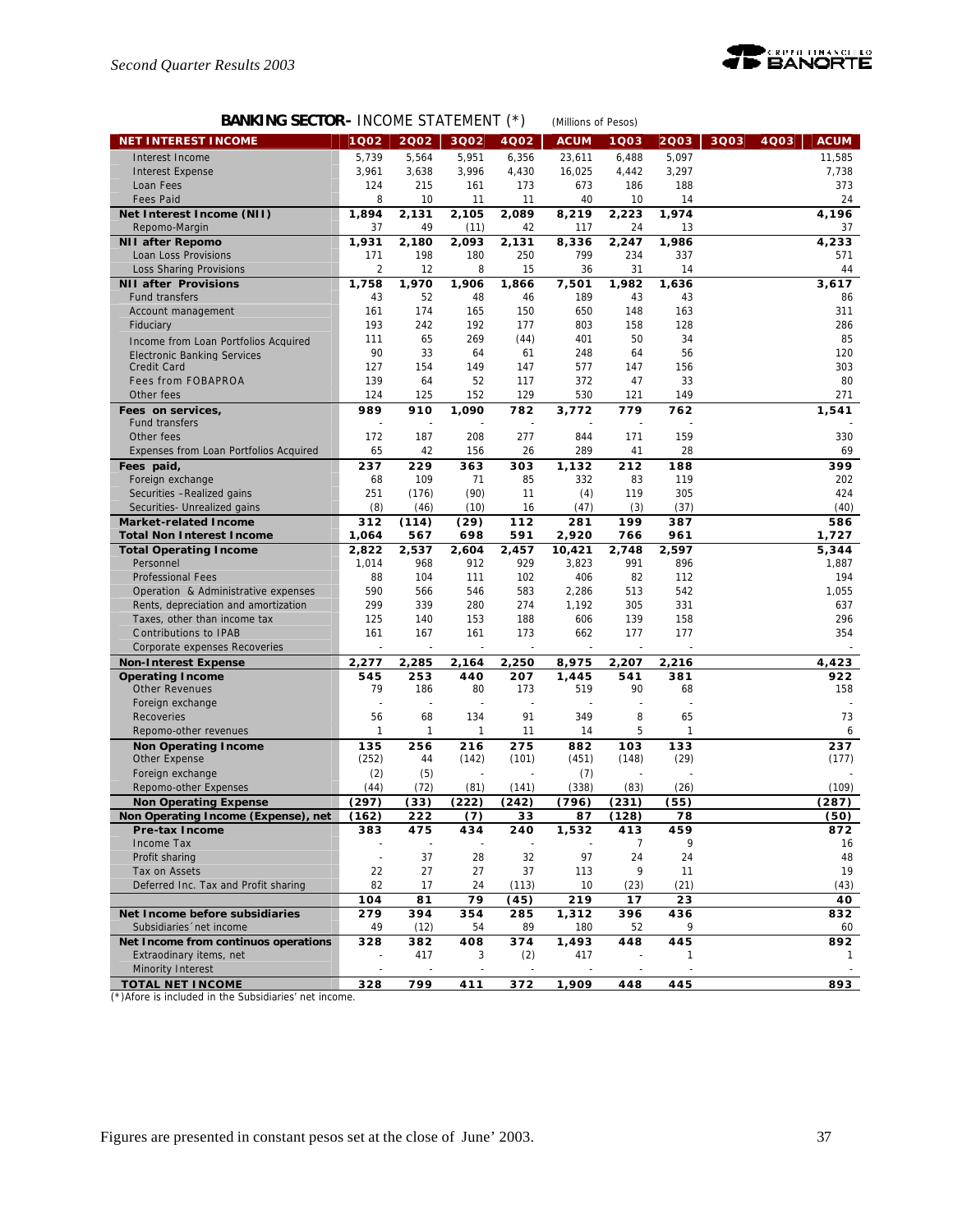| <b>ASSETS</b>                           | 1002                     | 2002                     | 3Q02                     | 4Q02    | 1Q03    | 2003    | 3Q03 | 4003 |
|-----------------------------------------|--------------------------|--------------------------|--------------------------|---------|---------|---------|------|------|
| <b>Cash and due from Banks</b>          | 17,316                   | 17,749                   | 19,724                   | 23,608  | 21,981  | 25,251  |      |      |
| Negotiable Instruments                  | 3,730                    | 3,136                    | 2,191                    | 2,835   | 3,842   | 3,752   |      |      |
| Securities held for sale                | 971                      | 1,086                    | 869                      | 1,328   | 1,324   | 1,323   |      |      |
| Securities held to maturity             | 4,085                    | 4,209                    | 6,550                    | 7,803   | 8,428   | 9,155   |      |      |
| <b>Financial Instruments:</b>           | 8,786                    | 8,431                    | 9,610                    | 11,966  | 13,593  | 14,229  |      |      |
| Non-assigned securities to pay          |                          | $\overline{\phantom{a}}$ | $\overline{\phantom{a}}$ | $\sim$  | $\sim$  |         |      |      |
| Repurchase agreements, net              | 111                      | 102                      | 165                      | 37      | 125     | 27      |      |      |
| Operations with collateral              |                          |                          |                          |         |         |         |      |      |
| Futures receivable, net                 |                          |                          |                          |         |         |         |      |      |
| Options and derivatives, net            | 27                       |                          |                          | 9       | 14      |         |      |      |
| <b>Repos &amp; Derivatives:</b>         | 138                      | 102                      | 165                      | 46      | 140     | 27      |      |      |
| Commercial                              | 23,002                   | 24,183                   | 27,801                   | 32,686  | 29,532  | 30,747  |      |      |
| <b>Financial Intermediaries</b>         | 637                      | 1,289                    | 1,546                    | 7,970   | 3,566   | 3,309   |      |      |
| Consumer                                | 3,315                    | 3,920                    | 4,476                    | 5,056   | 5,708   | 6,685   |      |      |
| Mortgage                                | 11,172                   | 11,588                   | 11,978                   | 12,326  | 12,318  | 12,878  |      |      |
| <b>Goverment Entities</b>               | 42,576                   | 89,080                   | 85,749                   | 86,213  | 86,124  | 85,833  |      |      |
| Fobaproa                                | 58,449                   | 9,652                    | 10,189                   | 6,216   | 6,601   | 6,634   |      |      |
| Fiduciary collection rights             | $\overline{\phantom{a}}$ | $\mathbf{r}$             | $\blacksquare$           | $\sim$  | $\sim$  |         |      |      |
| <b>Performing Loans</b>                 |                          | 139,151 139,712          | 141,740                  | 150,467 | 143,848 | 146,086 |      |      |
| Commercial                              | 2,557                    | 2,673                    | 2,627                    | 2,526   | 1,911   | 2,325   |      |      |
| <b>Financial Intermediaries</b>         |                          |                          |                          |         |         |         |      |      |
| Consumer                                | 369                      | 287                      | 332                      | 332     | 322     | 331     |      |      |
| Mortgage                                | 1,925                    | 1,900                    | 1,914                    | 1,947   | 1,180   | 1,218   |      |      |
| <b>Goverment Entities</b>               |                          | $\overline{2}$           |                          |         | 8       | 8       |      |      |
| <b>Past Due Loans</b>                   | 4,851                    | 4,862                    | 4,873                    | 4,804   | 3,421   | 3,883   |      |      |
| <b>Total Loans</b>                      |                          | 144,002 144,574          | 146,613                  | 155,271 | 147,269 | 149,968 |      |      |
| Preventive Ioan loss reserves           | 5,632                    | 5,699                    | 5,781                    | 5,668   | 4,350   | 4,502   |      |      |
| <b>Net Loan Portfolio</b>               |                          | 138,370 138,875          | 140,832                  | 149,603 | 142,919 | 145,467 |      |      |
| Credit Assets Portfolio                 | 2,530                    | 2,376                    | 2,126                    | 1,882   | 1,751   | 1,670   |      |      |
| Sundry debtors and other assets, net    | 1,682                    | 1,530                    | 1,629                    | 2,266   | 2,263   | 3,489   |      |      |
| Foreclosed assets, net                  | 1,409                    | 1,349                    | 1,298                    | 1,228   | 1,163   | 1,193   |      |      |
| Real Estate, Furniture & Equipment, net | 5,634                    | 5,554                    | 5,516                    | 5,432   | 5,348   | 5,267   |      |      |
| Investments in subsidiaries             | 1,098                    | 1,098                    | 1,153                    | 994     | 1,420   | 1,415   |      |      |
| Deferred taxes                          | 795                      | 765                      | 778                      | 949     | 987     | 991     |      |      |
| Deferred charges & Intangibles          | 670                      | 708                      | 585                      | 752     | 775     | 752     |      |      |
| UDIS Mortgage Ioans reserve coverage    |                          |                          |                          |         |         |         |      |      |
| <b>Other Assets</b>                     | 13,819                   | 13,380                   | 13,085                   | 13,503  | 13,707  | 14,778  |      |      |
| <b>TOTAL ASSETS</b>                     |                          | 178,428 178,536          | 183,417                  | 198,727 | 192,340 | 199,752 |      |      |

# **BANKING SECTOR -BALANCE SHEET** (\*)*(Millions of Pesos)*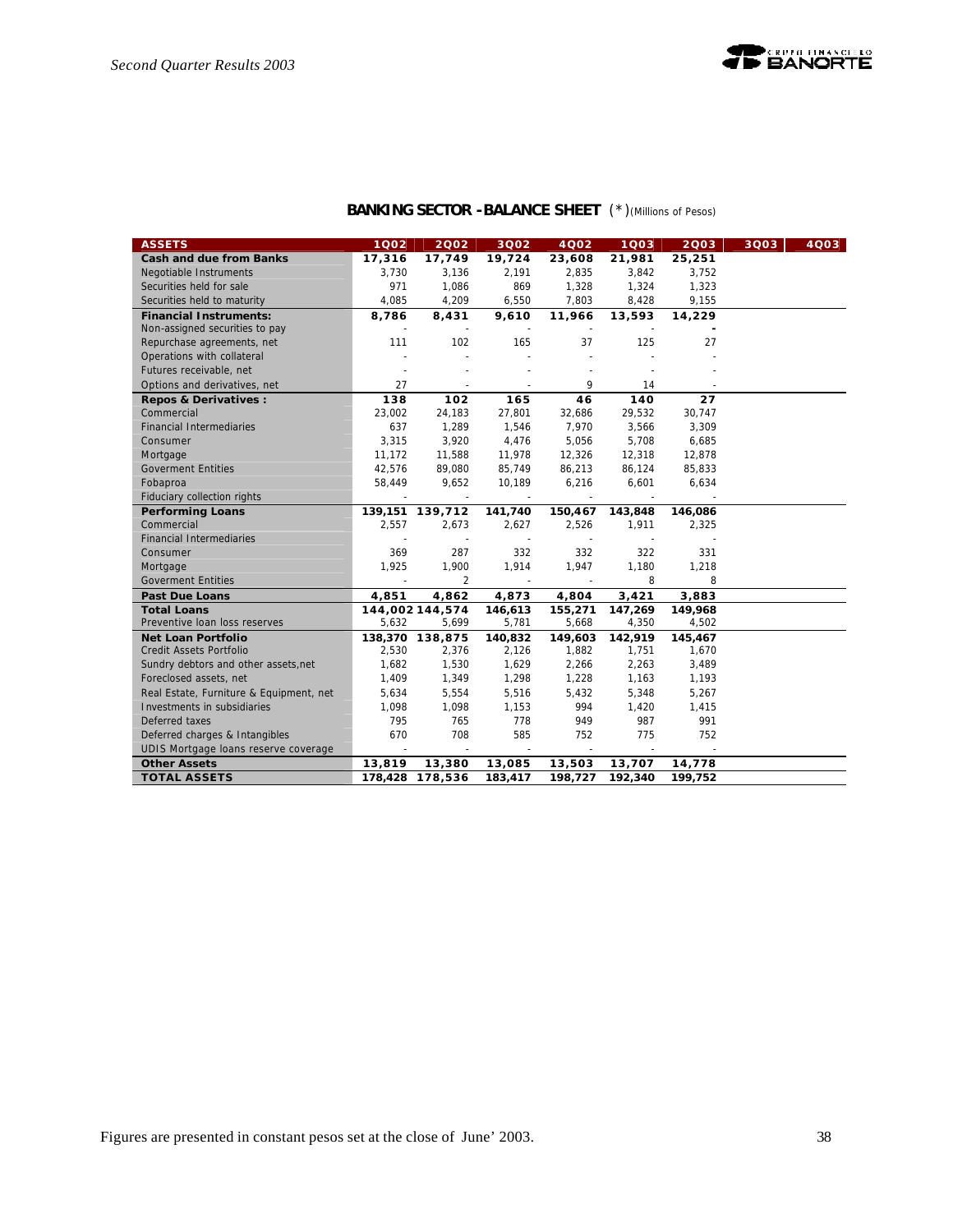

|                                        |                          | <b>BANKING SECTOR-BALANCE SHEET</b> |                          |          | $(*)$ (Millions of Pesos) |          |      |      |
|----------------------------------------|--------------------------|-------------------------------------|--------------------------|----------|---------------------------|----------|------|------|
| <b>LIABILITIES</b>                     | 1002                     | 2002                                | 3Q02                     | 4Q02     | $1003$                    | 2003     | 3Q03 | 4003 |
| <b>Demand Deposits</b>                 | 51,532                   | 49,436                              | 49,062                   | 53,431   | 52,449                    | 55,435   |      |      |
| <b>Time Deposits</b>                   | 83,323                   | 74,166                              | 83,497                   | 90,618   | 100,307                   | 94,177   |      |      |
| <b>Bonds</b>                           | 1,409                    | 1,357                               | 1,370                    | 1,313    | 1,326                     | 264      |      |      |
| <b>Deposits</b>                        | 136,264                  | 124,959                             | 133,930                  | 145,362  | 154,083                   | 149,876  |      |      |
| Demand                                 | 1,516                    | 12,185                              | 636                      | 13,659   | 5,679                     | 13,115   |      |      |
| Short term                             | 12,870                   | 13,773                              | 22,390                   | 12,121   | 2,732                     | 6,168    |      |      |
| Long term                              | 12,972                   | 12,631                              | 10,787                   | 10,514   | 11,469                    | 10,993   |      |      |
| Due to banks and correspondents        | 27,357                   | 38,589                              | 33,812                   | 36,295   | 19,879                    | 30,276   |      |      |
| Non-assigned securities to pay         |                          |                                     |                          |          |                           |          |      |      |
| Repurchase agreements, net             | 35                       | 128                                 | 223                      | 30       | 56                        | 11       |      |      |
| Operations with collateral             |                          |                                     |                          |          |                           |          |      |      |
| Futures receivable, net                |                          |                                     |                          |          |                           |          |      |      |
| Options and derivatives, net           | $\overline{\phantom{a}}$ | 86                                  | 532                      | 829      | 936                       | 908      |      |      |
| <b>Repos &amp; Derivatives:</b>        | 35                       | 214                                 | 755                      | 859      | 992                       | 920      |      |      |
| Income Tax & Profit Sharing            | 10                       | 99                                  | 121                      | 168      | 170                       | 64       |      |      |
| Other Payable accounts                 | 3,845                    | 3,158                               | 3,137                    | 2,765    | 3,413                     | 4,438    |      |      |
| Other payable accounts                 | 3,855                    | 3,257                               | 3,257                    | 2,934    | 3,583                     | 4,502    |      |      |
| Subordinated non Convertible Debenture | 1,459                    | 1,430                               | 1,459                    | 2,623    | 2,702                     | 2,605    |      |      |
| <b>Deferred Taxes</b>                  |                          |                                     |                          |          |                           |          |      |      |
| Deferred credits                       | 75                       | 18                                  | 16                       | 37       | 59                        | 77       |      |      |
| <b>TOTAL LIABILITIES</b>               | 169,045                  | 168,467                             | 173,229                  | 188,110  | 181,298                   | 188,255  |      |      |
| STOCKHOLDER 'S EQUITY                  |                          |                                     |                          |          |                           |          |      |      |
| Paid-in Capital                        | 5,521                    | 5,521                               | 5,522                    | 5,521    | 5,521                     | 5,521    |      |      |
| Share subscription premiums            | 959                      | 959                                 | 959                      | 959      | 959                       | 959      |      |      |
| Subordinated Convertible Debentures    |                          | $\sim$                              | $\sim$                   |          |                           |          |      |      |
| <b>Subscribed Capital</b>              | 6,481                    | 6,481                               | 6,481                    | 6,481    | 6,480                     | 6,480    |      |      |
| <b>Capital Reserves</b>                | 2,484                    | 2,484                               | 2,484                    | 2,484    | 2,435                     | 2,623    |      |      |
| <b>Retained Earnings</b>               | 3,314                    | 2,700                               | 2,295                    | 2,295    | 4,204                     | 4,016    |      |      |
| Surplus (Deficit) from securities      | (568)                    | (42)                                | 59                       | 168      | 206                       | 219      |      |      |
| Results of foreign operations exchange | ÷,                       | $\overline{a}$                      | $\sim$                   | $\sim$   | $\sim$                    |          |      |      |
| Excess (Insuf.) in capital restatement | (2, 318)                 | (2, 319)                            | (2, 318)                 | (2, 315) | (2, 314)                  | (2, 315) |      |      |
| Non Mon assets results Fixed Assets    |                          |                                     | 11                       | 11       | 11                        | 11       |      |      |
| Non Mon assets results Investm         | (68)                     | (90)                                | (91)                     | (146)    | (158)                     | (162)    |      |      |
| Adjustment in the employees pension    |                          |                                     |                          |          |                           |          |      |      |
| Accumulated Deferred tax effect        | (270)                    | (270)                               | (270)                    | (270)    | (270)                     | (270)    |      |      |
| Net Income                             | 328                      | 1,126                               | 1,537                    | 1,909    | 447                       | 893      |      |      |
| <b>Earned Capital</b>                  | 2,902                    | 3,588                               | 3,706                    | 4,136    | 4,561                     | 5,016    |      |      |
| Minority Holdings                      |                          | $\overline{\phantom{a}}$            | $\overline{\phantom{a}}$ |          |                           |          |      |      |
| Total Stockholder's Equity             | 9,383                    | 10,069                              | 10,188                   | 10,617   | 11,042                    | 11,497   |      |      |
| <b>TOTAL LIABILITIES &amp;</b>         | 178,428                  | 178,536                             | 183,417                  | 198,727  | 192,340                   | 199.752  |      |      |

| <b>MEMORANDUM ACCOUNTS OF BANKING SECTOR (Millions of Pesos)</b> |  |  |
|------------------------------------------------------------------|--|--|
|------------------------------------------------------------------|--|--|

|                                             | 1Q02      | 2002       | 3002       | 4Q02            | 1Q03       | 2003       | 3Q03 | 4Q03 |
|---------------------------------------------|-----------|------------|------------|-----------------|------------|------------|------|------|
| Signature guarantees granted                | 15        |            |            |                 |            |            |      |      |
| Other contingent obligations                | 14,286    | 18,812     | 14.828     | 14,380          | 16,026     | 16.259     |      |      |
| Irrevocable lines of credit                 | 707       | 977        | 946        | 853             | 878        | 938        |      |      |
| Assets held in trust and mandate            | 82.056    | 77.300     | 83.170     | 82,830          | 79.732     | 81.223     |      |      |
| Assets held in custody or in administration | 122.915   | 114,301    | 123,271    | 123.606         | 128,441    | 122,984    |      |      |
| Investment banking transactions for third   | 113,881   | 147,199    | 156,185    | 74,583          | 47,814     | 48,091     |      |      |
| Engaged amounts in fobaproa operations      | 55,164    | 54,379     | 5,843      | 5,832           | 5,763      | 6,140      |      |      |
| Investment of retirement saving funds       | 2,477     | 2,491      | 2,459      | 1,572           | 224        | 234        |      |      |
| Integration of loan portfolio               |           |            |            |                 |            |            |      |      |
| Received amounts in derivative instruments  | 4,262     | 3,219      | 2,634      | 4,841           | 6,316      | 6,585      |      |      |
| Fobaproa trusts                             |           |            |            |                 |            |            |      |      |
| Securities to be received                   | 157.093   | 156.128    | 179.767    | 181.204         | 117.183    | 124,233    |      |      |
| (Less) payable for reversal                 | (157,056) | (156, 256) | (179,990)  | (181, 181)      | (117, 058) | (124, 243) |      |      |
| Receivables for reversal                    | 95.326    | 107,020    | 115,552    | 115,000         | 52,594     | 59,104     |      |      |
| (Less) securities to be delivered           | (95, 287) | (106, 918) | (115, 386) | (115, 016)      | (52, 649)  | (59,078)   |      |      |
| Other control accounts                      | 347,524   | 348,845    | 318,390    | 405,833         | 399,732    | 380,042    |      |      |
|                                             | 743,363   | 767.495    |            | 707,667 714,338 | 684,996    | 662.513    |      |      |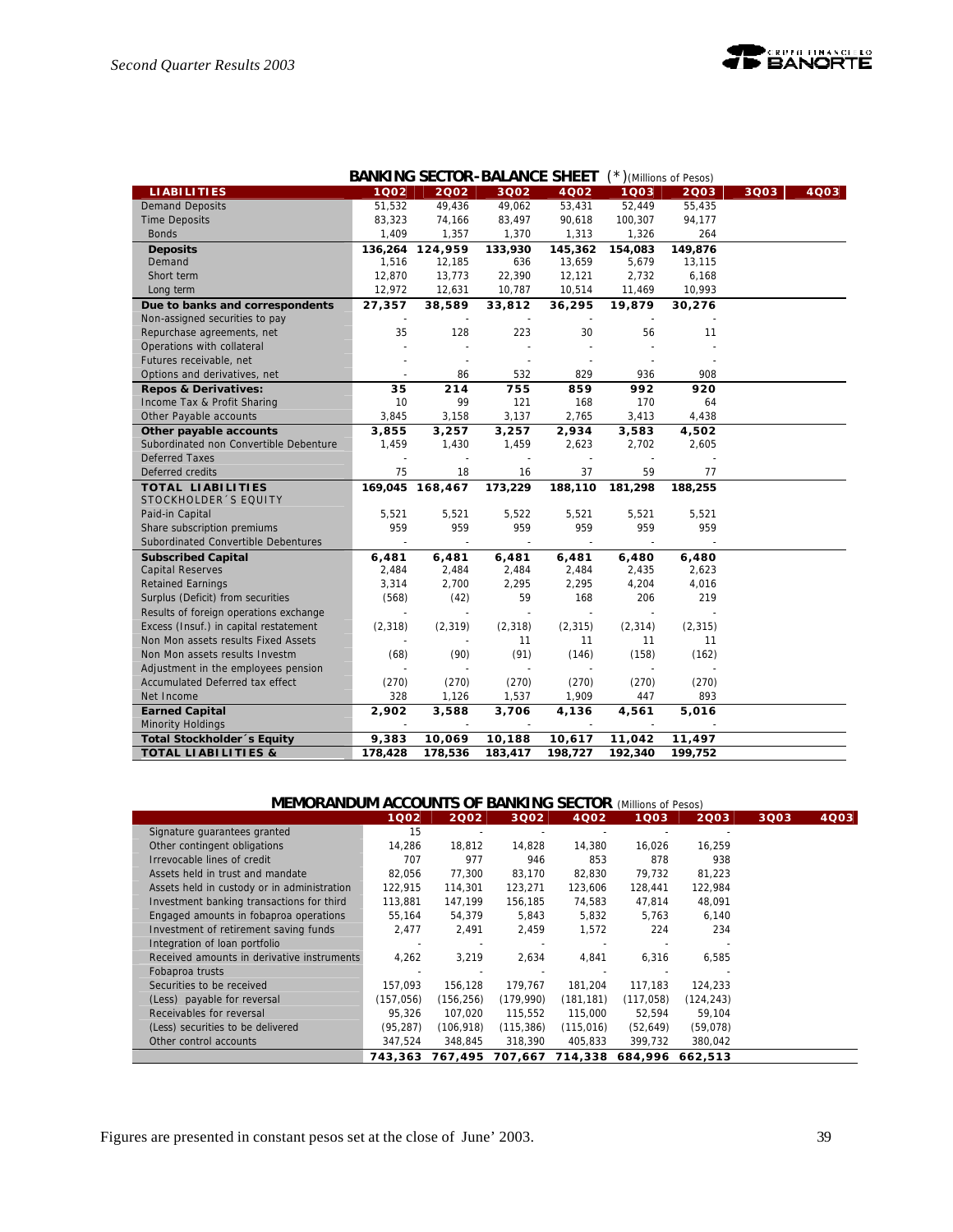

# **BANCO MERCANTIL DEL NORTE-** INCOME STATEMENT (\*) *(Millions of Pesos)*

| NET INTEREST INCOME                    | 1Q02           | 2002  | 3Q02  | 4Q02  | <b>ACUM</b> | 1Q03                 | 2Q03         | 3Q03 | <b>ACUM</b><br>4Q03 |
|----------------------------------------|----------------|-------|-------|-------|-------------|----------------------|--------------|------|---------------------|
| Interest Income                        | 5,061          | 4,853 | 5,242 | 5,680 | 20,836      | 5,835                | 4,671        |      | 10.505              |
| <b>Interest Expense</b>                | 3,299          | 2,995 | 3,342 | 3,832 | 13,468      | 3,797                | 2,881        |      | 6,678               |
| Loan Fees                              | 124            | 215   | 161   | 173   | 673         | 186                  | 188          |      | 373                 |
| <b>Fees Paid</b>                       | 8              | 10    | 11    | 11    | 40          | 10                   | 14           |      | 24                  |
| Net Interest Income (NII)              | 1,877          | 2,063 | 2.049 | 2.011 | 8,000       | 2,213                | 1,964        |      | 4,177               |
| Repomo-Margin                          | 26             | 43    | (13)  | 44    | 101         | 24                   | 13           |      | 36                  |
| <b>NII after Repomo</b>                | 1,903          | 2,106 | 2,037 | 2.055 | 8,101       | 2,237                | 1,977        |      | 4,213               |
| Loan Loss Provisions                   | 157            | 191   | 179   | 232   | 758         | 225                  | 331          |      | 557                 |
| Loss Sharing Provisions                | $\overline{2}$ | 12    | 8     | 15    | 36          | 31                   | 14           |      | 44                  |
| <b>NII after Provisions</b>            | 1,744          | 1,903 | 1,850 | 1,808 | 7,306       | 1,981                | 1,631        |      | 3,612               |
| <b>Fund transfers</b>                  | 43             | 52    | 48    | 46    | 189         | 43                   | 43           |      | 86                  |
| Account management                     | 161            | 174   | 165   | 150   | 650         | 148                  | 163          |      | 311                 |
| Fiduciary                              | 55             | 37    | 38    | 30    | 160         | 40                   | 35           |      | 75                  |
| Income from Loan Portfolios Acquired   |                | ä,    | ÷,    |       | $\sim$      | ä,                   |              |      |                     |
| <b>Electronic Banking Services</b>     | 90             | 33    | 64    | 61    | 248         | 64                   | 56           |      | 120                 |
| Credit Card                            | 127            | 154   | 149   | 147   | 577         | 147                  | 156          |      | 303                 |
| <b>Fees from FOBAPROA</b>              | 136            | 63    | 46    | 114   | 358         | 45                   | 32           |      | 76                  |
| Other fees                             | 124            | 125   | 152   | 129   | 530         | 121                  | 149          |      | 271                 |
| Fees on services,                      | 737            | 638   | 661   | 676   | 2,712       | 608                  | 633          |      | 1,241               |
| <b>Fund transfers</b>                  |                |       | ÷,    |       |             |                      |              |      |                     |
| Other fees                             | 113            | 107   | 112   | 114   | 446         | 95                   | 111          |      | 206                 |
| Expenses from Loan Portfolios Acquired |                |       |       |       |             |                      |              |      |                     |
| Fees paid,                             | 113            | 107   | 112   | 114   | 446         | 95                   | 111          |      | 206                 |
| Foreign exchange                       | 68             | 109   | 71    | 85    | 332         | 83                   | 119          |      | 202                 |
| Securities - Realized gains            | 140            | (11)  | 15    | (18)  | 126         | (11)                 | 3            |      | (7)                 |
| Securities- Unrealized gains           | 5              | (35)  | (7)   | 5     | (32)        | (2)                  | (6)          |      | (8)                 |
| <b>Market-related Income</b>           | 214            | 62    | 80    | 71    | 427         | 70                   | 116          |      | 186                 |
| <b>Total Non Interest Income</b>       | 838            | 594   | 629   | 633   | 2,693       | 583                  | 639          |      | 1,221               |
| <b>Total Operating Income</b>          | 2,582          | 2,497 | 2.479 | 2,442 | 10,000      | 2,563                | 2,270        |      | 4,833               |
| Personnel                              | 1,014          | 968   | 912   | 929   | 3,823       | 991                  | 896          |      | 1,887               |
| <b>Professional Fees</b>               | 80             | 98    | 104   | 95    | 377         | 75                   | 88           |      | 163                 |
| Operation & Administrative expenses    | 587            | 574   | 551   | 589   | 2,302       | 522                  | 545          |      | 1,068               |
| Rents, depreciation and amortization   | 299            | 339   | 280   | 274   | 1,192       | 305                  | 331          |      | 637                 |
| Taxes, other than income tax           | 121            | 136   | 150   | 183   | 590         | 135                  | 152          |      | 286                 |
| Contributions to IPAB                  | 158            | 165   | 159   | 171   | 653         | 176                  | 176          |      | 351                 |
| Corporate expenses Recoveries          | (16)           | (27)  | (22)  | (24)  | (89)        | (26)                 | (17)         |      | (43)                |
| <b>Non-Interest Expense</b>            | 2,242          | 2,253 | 2,134 | 2,219 | 8,848       | 2,177                | 2,171        |      | 4,349               |
| Operating Income                       | 340            | 244   | 345   | 223   | 1,151       | 386                  | 98           |      | 485                 |
| <b>Other Revenues</b>                  | 55             | 157   | 56    | 152   | 421         | 90                   | 68           |      | 158                 |
| Foreign exchange                       | ÷,             | ä,    | ÷,    | ÷,    |             | $\ddot{\phantom{1}}$ |              |      |                     |
| Recoveries                             | 55             | 68    | 134   | 43    | 299         | 7                    | 64           |      | 71                  |
| Repomo-other revenues                  | 1              | 1     | 1     | 11    | 14          | 5                    | 1            |      | 6                   |
| <b>Non Operating Income</b>            | 110            | 226   | 191   | 206   | 734         | 102                  | 133          |      | 235                 |
| Other Expense                          | (172)          | (35)  | (135) | (94)  | (436)       | (127)                | (29)         |      | (156)               |
| Foreign exchange                       | (2)            | (5)   |       |       | (7)         |                      |              |      |                     |
| Repomo-other Expenses                  | (18)           | (43)  | (57)  | (110) | (229)       | (63)                 | (22)         |      | (85)                |
| <b>Non Operating Expense</b>           | (192)          | (83)  | (192) | (205) | (672)       | (190)                | (51)         |      | (240)               |
| Non Operating Income (Expense), net    | (82)           | 143   | (1)   | 1     | 62          | (88)                 | 82           |      | (5)                 |
| Pre-tax Income                         | 258            | 387   | 344   | 224   | 1,213       | 299                  | 181          |      | 479                 |
| Income tax                             |                |       |       |       |             | 7                    | 9            |      | 16                  |
| Profit sharing                         | $\bar{z}$      | 37    | 28    | 32    | 97          | 24                   | 24           |      | 48                  |
| Tax on Assets                          | 22             | 27    | 27    | 37    | 113         | 9                    | 11           |      | 19                  |
| Deferred Inc. Tax and Profit sharing   | 70             | 8     | 11    | (110) | (20)        | (23)                 | (21)         |      | (45)                |
|                                        | 93             | 72    | 66    | (41)  | 189         | 16                   | 22           |      | 38                  |
| Net income before subsidiaries         | 165            | 316   | 278   | 265   | 1,024       | 282                  | 159          |      | 441                 |
| Subsidiaries 'net income               | 6              | (28)  | 11    | 62    | 50          | 14                   | (13)         |      | 1                   |
| Net Income from continuos operations   | 171            | 287   | 289   | 327   | 1,074       | 296                  | 146          |      | 442                 |
| Extraodinary items, net                |                | 417   | 3     | (2)   | 417         |                      | $\mathbf{1}$ |      | 1                   |
| Minority Interest                      |                |       |       |       |             |                      |              |      |                     |
| <b>TOTAL NET INCOME</b>                | 171            | 704   | 291   | 325   | 1,491       | 296                  | 147          |      | 443                 |
|                                        |                |       |       |       |             |                      |              |      |                     |

(\*) Consoldiate Subsidiaries.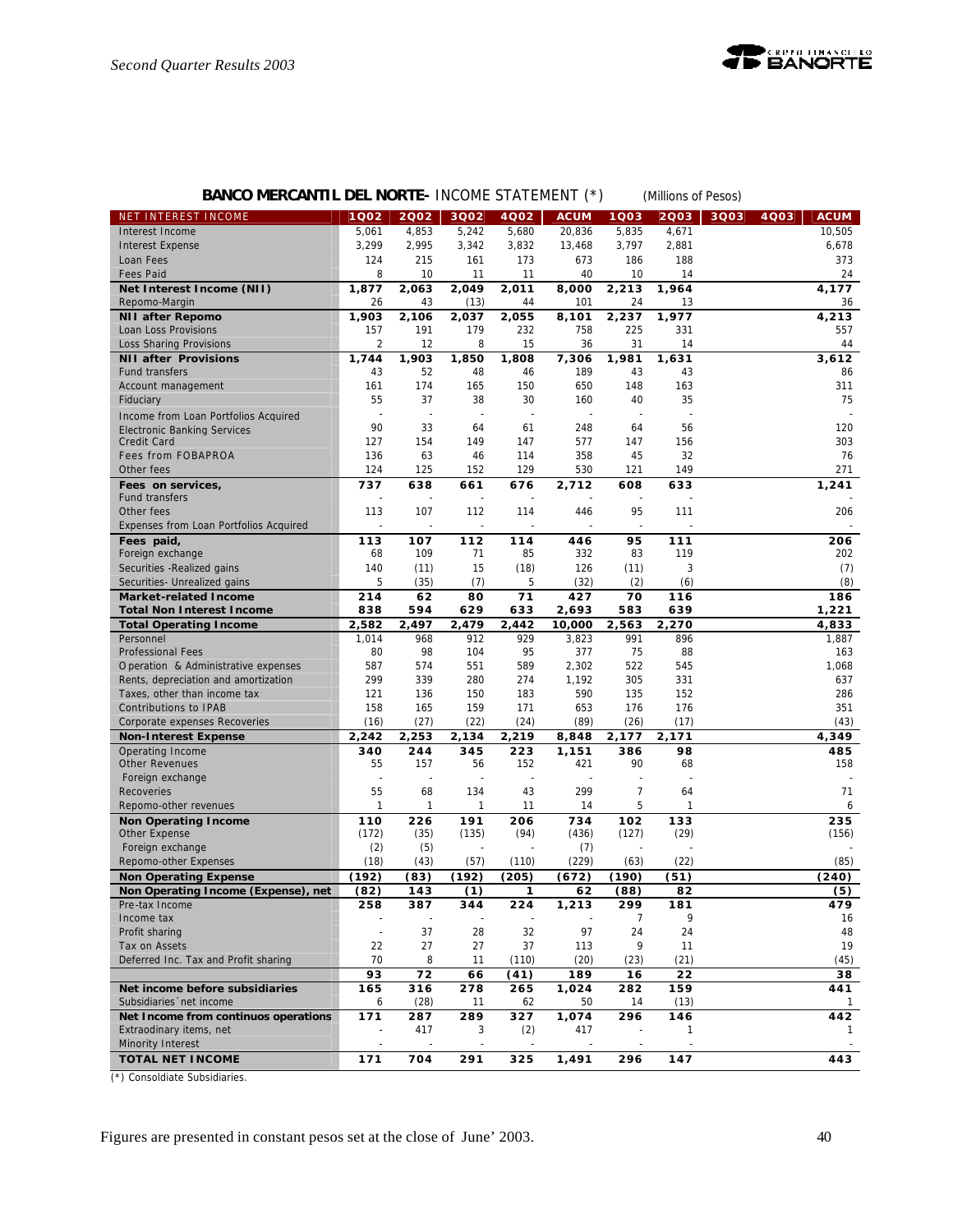

# **BANCO MERCANTIL DEL NORTE-BALANCE SHEET** (\*) *(Millions of Pesos)*

| <b>ASSETS</b>                           | 1002                     | 2002            | 3002                     | 4002    | 1003    | 2003    | 3Q03 | 4Q03 |
|-----------------------------------------|--------------------------|-----------------|--------------------------|---------|---------|---------|------|------|
| <b>Cash and due from Banks</b>          | 16,777                   | 17,632          | 19,483                   | 23,272  | 21,991  | 25,154  |      |      |
| Negotiable Instruments                  | 3,455                    | 4,093           | 3,020                    | 3,404   | 4,406   | 4,246   |      |      |
| Securities held for sale                | 971                      | 1,086           | 869                      | 1,328   | 1,324   | 1,323   |      |      |
| Securities held to maturity             | 3,759                    | 3,882           | 6,221                    | 7,485   | 8,100   | 8,841   |      |      |
| <b>Financial Instruments:</b>           | 8,185                    | 9,060           | 10,111                   | 12,216  | 13,829  | 14,410  |      |      |
| Non-assigned securities to pay          |                          |                 |                          |         |         |         |      |      |
| Repurchase agreements, net              | 56                       | 67              | 119                      | 37      | 64      | 13      |      |      |
| Operations with collateral              |                          |                 |                          |         |         |         |      |      |
| Futures receivable, net                 |                          |                 |                          |         |         |         |      |      |
| Options and derivatives, net            | 27                       |                 |                          | 9       | 14      |         |      |      |
| Repos & Derivatives :                   | 83                       | 67              | 119                      | 46      | 78      | 13      |      |      |
| Commercial                              | 22,728                   | 23,872          | 27,493                   | 32,361  | 29,245  | 30,535  |      |      |
| <b>Financial Intermediaries</b>         | 746                      | 1,289           | 1,546                    | 7,970   | 3,566   | 3,112   |      |      |
| Consumer                                | 3,315                    | 3,920           | 4,476                    | 5,056   | 5,708   | 6,685   |      |      |
| Mortgage                                | 10,863                   | 11,291          | 11,689                   | 12,041  | 12,052  | 12,618  |      |      |
| <b>Goverment Entities</b>               | 42,533                   | 89,070          | 85,736                   | 86,199  | 86,107  | 85,827  |      |      |
| Fobaproa                                | 58,722                   | 9,943           | 10,557                   | 6,620   | 6,601   | 6,634   |      |      |
| Fiduciary collection rights             |                          |                 |                          |         |         |         |      |      |
| <b>Performing Loans</b>                 |                          | 138,907 139,384 | 141,497                  | 150,247 | 143,278 | 145,411 |      |      |
| Commercial                              | 2,360                    | 2,478           | 2,451                    | 2,354   | 1,735   | 2,157   |      |      |
| <b>Financial Intermediaries</b>         |                          |                 | $\sim$                   |         |         |         |      |      |
| Consumer                                | 369                      | 287             | 332                      | 331     | 322     | 331     |      |      |
| Mortgage                                | 1,780                    | 1,760           | 1,775                    | 1,809   | 1,032   | 1,070   |      |      |
| <b>Goverment Entities</b>               |                          | $\overline{2}$  |                          |         | 8       | 8       |      |      |
| <b>Past Due Loans</b>                   | 4,510                    | 4,527           | 4,557                    | 4,495   | 3,097   | 3,565   |      |      |
| <b>Total Loans</b>                      |                          | 143,417 143,911 | 146,054                  | 154,741 | 146,375 | 148,976 |      |      |
| Preventive Ioan loss reserves           | 5,187                    | 5,255           | 5,341                    | 5,227   | 3,908   | 4,060   |      |      |
| <b>Net Loan Portfolio</b>               |                          | 138,230 138,656 | 140,713                  | 149,515 | 142,468 | 144,916 |      |      |
| Credit Assets Portfolio                 |                          |                 |                          |         |         |         |      |      |
| Sundry debtors and other assets, net    | 1,603                    | 1,430           | 1,577                    | 2,208   | 2,198   | 3,450   |      |      |
| Foreclosed assets, net                  | 1,390                    | 1,329           | 1,278                    | 1,207   | 1,141   | 1,172   |      |      |
| Real Estate, Furniture & Equipment, net | 5,634                    | 5,554           | 5,516                    | 5,432   | 5,348   | 5,267   |      |      |
| Investments in subsidiaries             | 436                      | 425             | 440                      | 455     | 845     | 820     |      |      |
| Deferred taxes                          | 886                      | 865             | 890                      | 1,017   | 996     | 1,001   |      |      |
| Deferred charges & Intangibles          | 665                      | 705             | 583                      | 750     | 774     | 751     |      |      |
| UDIS Mortgage loans reserve coverage    | $\overline{\phantom{a}}$ |                 | $\overline{\phantom{a}}$ | $\sim$  |         |         |      |      |
| <b>Other Assets</b>                     | 10,614                   | 10,309          | 10,285                   | 11,069  | 11,302  | 12,462  |      |      |
| <b>TOTAL ASSETS</b>                     | 173,889                  | 175,725         | 180,711                  | 196,118 | 189,669 | 196,955 |      |      |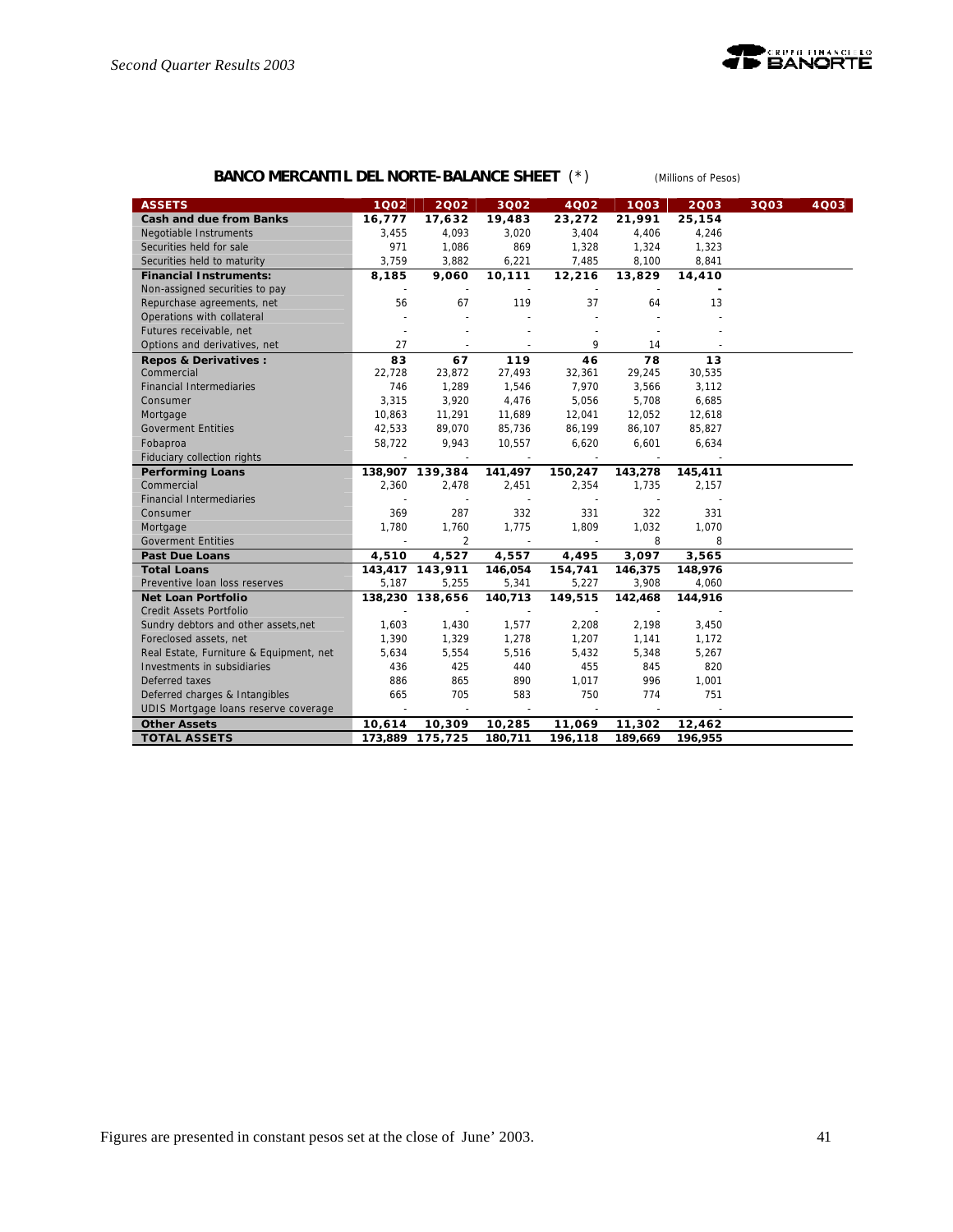| BANCO MERCANTIL DEL NORTE-BALANCE SHEET (*) |          |                 |          |          |          | (Millions of Pesos) |      |      |
|---------------------------------------------|----------|-----------------|----------|----------|----------|---------------------|------|------|
| <b>LIABILITIES</b>                          | 1002     | 2002            | 3Q02     | 4Q02     | 1003     | 2003                | 3Q03 | 4003 |
| <b>Demand Deposits</b>                      | 51,554   | 49,457          | 49,349   | 53,536   | 52,676   | 55,796              |      |      |
| <b>Time Deposits</b>                        | 81,979   | 74,166          | 83,497   | 90,618   | 100,307  | 94,177              |      |      |
| <b>Bonds</b>                                | 1,409    | 1,357           | 1,370    | 1,313    | 1,326    | 264                 |      |      |
| <b>Deposits</b>                             | 134,941  | 124,979         | 134,217  | 145,466  | 154,309  | 150,237             |      |      |
| Demand                                      | 986      | 12,185          | 646      | 13,659   | 5,679    | 13,115              |      |      |
| Short term                                  | 12,870   | 13,772          | 22,389   | 12,121   | 2,732    | 6,168               |      |      |
| Long term                                   | 12,674   | 12,308          | 10,465   | 10,205   | 11,160   | 10,704              |      |      |
| Due to banks and correspondents             | 26,530   | 38,265          | 33,501   | 35,985   | 19,571   | 29,986              |      |      |
| Non-assigned securities to pay              |          |                 |          |          |          |                     |      |      |
| Repurchase agreements, net                  | 35       | 41              | 90       | 15       | 47       |                     |      |      |
| Operations with collateral                  |          |                 |          |          |          |                     |      |      |
| Futures receivable, net                     |          |                 |          |          |          |                     |      |      |
| Options and derivatives, net                |          | 86              | 532      | 829      | 936      | 908                 |      |      |
| <b>Repos &amp; Derivatives:</b>             | 35       | 128             | 622      | 844      | 983      | 908                 |      |      |
| Income Tax & Profit Sharing                 | 10       | 99              | 121      | 168      | 170      | 64                  |      |      |
| Other Payable accounts                      | 3,751    | 3,126           | 2,895    | 2,723    | 3,329    | 4,376               |      |      |
| Other payable accounts                      | 3,761    | 3,225           | 3,016    | 2,891    | 3,499    | 4,439               |      |      |
| Subordinated non Convertible Debenture      | 1,459    | 1,430           | 1,459    | 2,623    | 2,702    | 2,605               |      |      |
| <b>Deferred Taxes</b>                       |          |                 | ÷,       |          | ÷,       |                     |      |      |
| Deferred credits                            | 74       | 18              | 16       | 37       | 59       | 77                  |      |      |
| <b>TOTAL LIABILITIES</b>                    |          | 166,801 168,045 | 172,830  | 187,847  | 181,123  | 188,253             |      |      |
| STOCKHOLDER 'S EQUITY                       |          |                 |          |          |          |                     |      |      |
| Paid-in Capital                             | 4,469    | 4,469           | 4,469    | 4,469    | 4,469    | 4,469               |      |      |
| Share subscription premiums                 | 959      | 959             | 959      | 959      | 959      | 959                 |      |      |
| Subordinated Convertible Debentures         |          |                 |          |          |          |                     |      |      |
| <b>Subscribed Capital</b>                   | 5,428    | 5,428           | 5,429    | 5,428    | 5,428    | 5,428               |      |      |
| <b>Capital Reserves</b>                     | 2,319    | 2,319           | 2,319    | 2,319    | 2,270    | 2,417               |      |      |
| <b>Retained Earnings</b>                    | 2,338    | 1,723           | 1,517    | 1,517    | 3,007    | 2,860               |      |      |
| Surplus (Deficit) from securities           | (554)    | (28)            | 73       | 181      | 218      | 232                 |      |      |
| Results of foreign operations exchange      |          |                 | ä,       |          | ÷,       |                     |      |      |
| Excess (Insuf.) in capital restatement      | (2, 323) | (2, 327)        | (2, 325) | (2, 315) | (2, 315) | (2, 315)            |      |      |
| Non Mon assets results Fixed Assets         |          |                 | 11       | 11       | 11       | 11                  |      |      |
| Non Mon assets results Investm              | (21)     | (40)            | (38)     | (90)     | (101)    | (105)               |      |      |
| Adjustment in the employees pension         |          |                 |          |          |          |                     |      |      |
| Accumulated Deferred tax effect             | (270)    | (270)           | (270)    | (270)    | (270)    | (270)               |      |      |
| Net Income                                  | 171      | 875             | 1,166    | 1,491    | 296      | 443                 |      |      |
| <b>Earned Capital</b>                       | 1,659    | 2,251           | 2,452    | 2,843    | 3,117    | 3,273               |      |      |
| Minority Holdings                           |          |                 | $\sim$   |          |          |                     |      |      |
| Total Stockholder's Equity                  | 7,088    | 7,680           | 7,881    | 8,271    | 8,546    | 8,702               |      |      |
| <b>TOTAL LIABILITIES &amp;</b>              | 173,889  | 175,725         | 180,711  | 196,118  | 189,669  | 196,955             |      |      |

(\*) Consoldiate Subsidiaries.

# **MEMORANDUM ACCOUNTS OF BANORTE**

| (Millions of Pesos)                    | 1Q02      | 2002      | 3Q02      | 4Q02      | 1Q03      | 2003      | 3Q03 | 4003 |
|----------------------------------------|-----------|-----------|-----------|-----------|-----------|-----------|------|------|
| Signature guarantees granted           |           |           |           |           |           |           |      |      |
| Other contingent obligations           | 8,908     | 16,123    | 12,502    | 12,747    | 14,418    | 14,676    |      |      |
| Irrevocable lines of credit            | 704       | 977       | 946       | 853       | 878       | 938       |      |      |
| Assets held in trust and mandate       | 18.461    | 53.712    | 59,850    | 60.006    | 56,316    | 54,866    |      |      |
| Assets held in custody or in           | 80,775    | 113,055   | 122,258   | 122,871   | 127,714   | 122,259   |      |      |
| Investment banking transactions for    | 111,415   | 147,199   | 156,185   | 74,583    | 47,814    | 48,091    |      |      |
| Engaged amounts in fobaproa operations | 5,839     | 54,091    | 5,475     | 5,429     | 5,763     | 6,140     |      |      |
| Investment of retirement saving funds  | 2,477     | 2,491     | 2,459     | 1,572     | 224       | 234       |      |      |
| Integration of loan portfolio          |           |           |           |           |           |           |      |      |
| Received amounts in derivative         | 4,262     | 3,219     | 2,634     | 4,841     | 6,316     | 6,585     |      |      |
| Fobaproa trusts                        |           |           |           |           |           |           |      |      |
| Securities to be received              | 48,711    | 64.074    | 75,282    | 72,710    | 45,209    | 48.692    |      |      |
| (Less) payable for reversal            | (48, 674) | (64, 116) | (75, 372) | (72, 673) | (45, 145) | (48, 691) |      |      |
| Receivables for reversal               | 47,341    | 64,131    | 75,389    | 72,695    | 45,148    | 48,639    |      |      |
| (Less) securities to be delivered      | (47, 365) | (64,064)  | (75, 270) | (72, 710) | (45, 195) | (48, 628) |      |      |
| Other control accounts                 | 134,585   | 305,585   | 275,702   | 363,849   | 358,008   | 338,461   |      |      |
|                                        | 367.440   | 696.477   | 638,039   | 646.773   | 617.467   | 592.262   |      |      |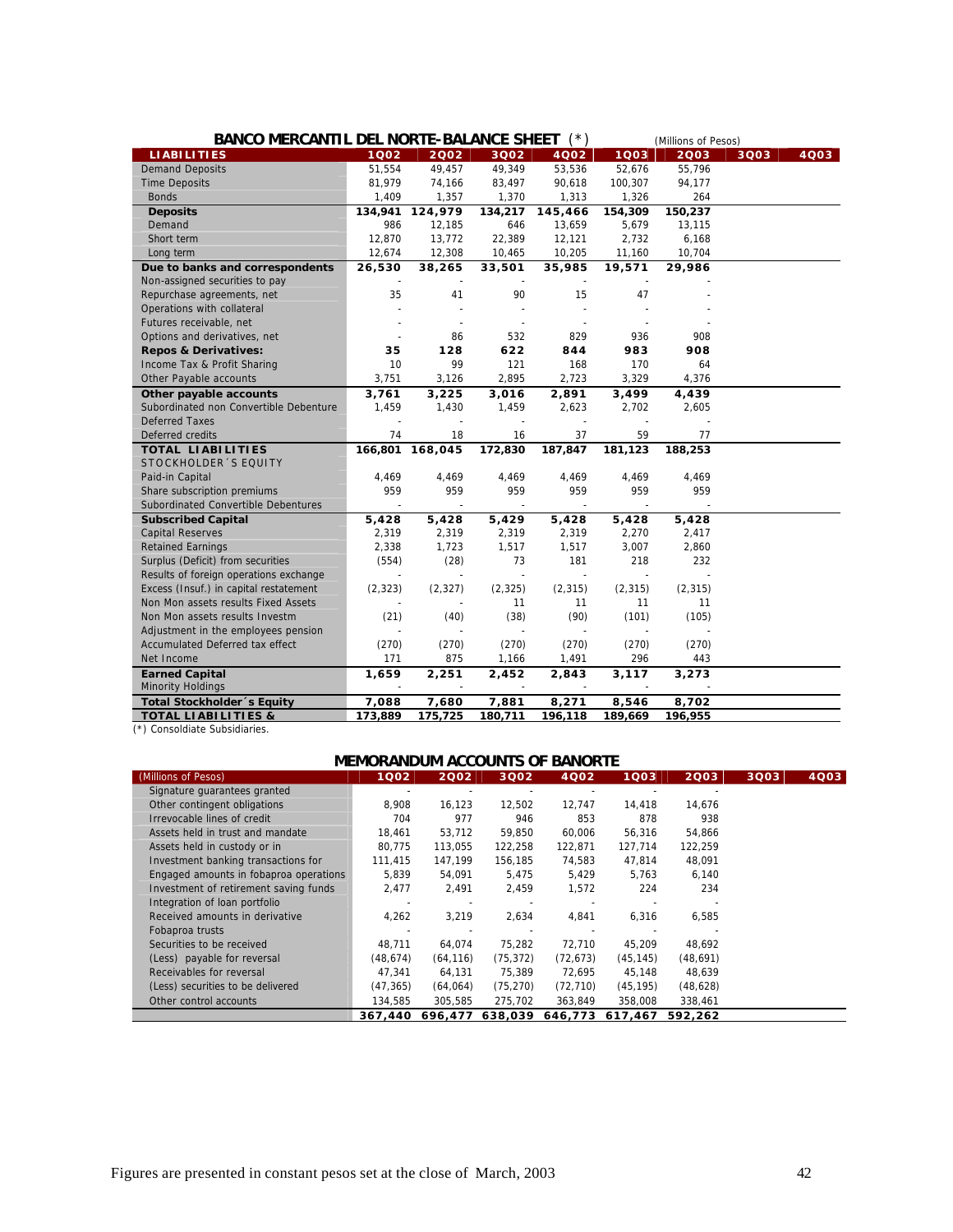

# **BANCO DEL CENTRO (Bancen)-** INCOME STATEMENT (\*)*(Millions of Pesos)*

| 1,750<br>1,816<br>2,032<br>2,215<br>7,813<br>1,259<br>Interest Income<br>1,926                             | 3,185<br>3,148 |
|------------------------------------------------------------------------------------------------------------|----------------|
|                                                                                                            |                |
| 1,724<br>1,742<br>1,968<br>2,132<br>7,566<br>1,911<br>1,238<br><b>Interest Expense</b>                     |                |
| $\mathbf{1}$<br>Loan Fees                                                                                  |                |
| <b>Fees Paid</b>                                                                                           |                |
| 74<br>15<br>Net Interest Income (NII)<br>26<br>63<br>84<br>247<br>21                                       | 36             |
| $\overline{2}$<br>(3)<br>(18)<br>(12)<br>(2)<br>Repomo-Margin<br>6<br>(6)                                  | (8)            |
| 76<br>19<br><b>NII after Repomo</b><br>32<br>61<br>66<br>235<br>10                                         | 29             |
| 18<br>40<br>9<br>5<br>Loan Loss Provisions<br>14<br>7<br>$\mathbf{1}$                                      | 14             |
| Loss Sharing Provisions                                                                                    |                |
| <b>NII after Provisions</b><br>18<br>69<br>59<br>48<br>194<br>1<br>14                                      | 14             |
| <b>Fund transfers</b>                                                                                      |                |
| Account management<br>$\sim$                                                                               |                |
| 139<br>205<br>93<br>Fiduciary<br>153<br>146<br>644<br>118                                                  | 211            |
| 65<br>269<br>401<br>50<br>111<br>(44)<br>34<br>Income from Loan Portfolios Acquired                        | 85             |
|                                                                                                            |                |
| <b>Electronic Banking Services</b><br>Credit Card                                                          |                |
| 3<br>$\overline{2}$<br>2<br><b>Fees from FOBAPROA</b><br>6<br>14<br>4<br>-1                                | 3              |
| 231<br>230<br>253<br>172<br>818<br>159<br>Other fees<br>164                                                | 390            |
|                                                                                                            |                |
| 435<br>482<br>682<br>278<br>1,878<br>402<br>288<br>Fees on services,<br><b>Fund transfers</b>              | 690            |
| 168<br>422<br>83                                                                                           |                |
| 85<br>103<br>53<br>Other fees<br>66                                                                        | 136            |
| 289<br>28<br>65<br>42<br>156<br>26<br>41<br>Expenses from Loan Portfolios Acquired                         | 69             |
| 132<br>127<br>259<br>194<br>82<br>Fees paid,<br>711<br>123                                                 | 205            |
| Foreign exchange                                                                                           |                |
| 29<br>130<br>302<br>Securities - Realized gains<br>111<br>(165)<br>(106)<br>(130)                          | 431            |
| (13)<br>12<br>(16)<br>(31)<br>Securities- Unrealized gains<br>(11)<br>(3)<br>(1)                           | (32)           |
| 98<br>(176)<br>(108)<br>40<br>(146)<br>129<br>271<br><b>Market-related Income</b>                          | 400            |
| 449<br><b>Total Non Interest Income</b><br>132<br>124<br>1,020<br>407<br>477<br>315                        | 884            |
| 202<br>172<br>491<br><b>Total Operating Income</b><br>466<br>374<br>1,215<br>408                           | 898            |
| $\overline{2}$<br>Personnel<br>1<br>8<br>1<br>1<br>4<br>-1                                                 | 3              |
| 9<br>8<br>9<br>24<br>6<br>33<br>8<br><b>Professional Fees</b>                                              | 32             |
| 98<br>115<br>107<br>100<br>437<br>110<br>Operation & Administrative expenses<br>114                        | 207            |
| 27<br>124<br>28<br>28<br>42<br>27<br>27<br>Rents, depreciation and amortization                            | 54             |
| 5<br>5<br>3<br>6<br>21<br>Taxes, other than income tax<br>6<br>4                                           | 8              |
| 3<br>3<br>$\overline{2}$<br>$\overline{2}$<br>9<br>$\overline{2}$<br>$\mathbf{1}$<br>Contributions to IPAB | 3              |
| Corporate expenses Recoveries<br>÷,                                                                        |                |
| 158<br>160<br>150<br>163<br>631<br>152<br>154<br><b>Non-Interest Expense</b>                               | 306            |
| <b>Operating Income</b><br>306<br>44<br>224<br>9<br>584<br>256<br>336                                      | 592            |
| 24<br>29<br>24<br>21<br>98<br><b>Other Revenues</b>                                                        |                |
| Foreign exchange                                                                                           |                |
| $\mathbf{1}$<br>48<br>50<br>Recoveries<br>1<br>1<br>1                                                      | 1              |
| Repomo-other revenues<br>÷,<br>÷,                                                                          |                |
| <b>Non Operating Income</b><br>25<br>30<br>25<br>69<br>148<br>1                                            | $\overline{2}$ |
| (21)<br>(79)<br>78<br>(7)<br>(7)<br>(14)<br>Other Expense                                                  | (22)           |
| Foreign exchange                                                                                           |                |
| (26)<br>(29)<br>(24)<br>(31)<br>(20)<br>Repomo-other Expenses<br>(109)<br>(4)                              | (25)           |
| (105)<br>50<br>(42)<br>(5)<br>(31)<br>(37)<br>(124)<br><b>Non Operating Expense</b>                        | (46)           |
| (80)<br>79<br>32<br>Non Operating Income (Expense), net<br>(6)<br>25<br>(41)<br>(4)                        | (45)           |
| 123<br>608<br>226<br>218<br>41<br>216<br>332<br>Pre-tax Income                                             | 548            |
| 29<br>Income tax<br>26<br>16<br>54<br>(11)<br>85<br>47                                                     | 76             |
| Profit sharing<br>÷,                                                                                       |                |
| Tax on Assets<br>$\overline{\phantom{a}}$                                                                  |                |
| Deferred Inc. Tax and Profit sharing<br>12<br>9<br>13<br>(4)<br>30<br>(10)                                 | (10)           |
| 38<br>25<br>67<br>(15)<br>115<br>37<br>29                                                                  | 66             |
| Net income before subsidiaries<br>188<br>98<br>151<br>56<br>493<br>179<br>303                              | 482            |
| Subsidiaries 'net income<br>15<br>12<br>10<br>10<br>15<br>47<br>8                                          | 22             |
| 108<br>71<br>540<br>318<br>Net Income from continuos operations<br>201<br>161<br>186                       | 504            |
| Extraodinary items, net                                                                                    |                |
| 19<br>Minority Interest<br>44<br>122<br>35<br>13<br>41<br>24                                               | 54             |
| 95<br>299<br><b>TOTAL NET INCOME</b><br>157<br>120<br>47<br>418<br>151                                     | 450            |

(\*) Consolidate Afore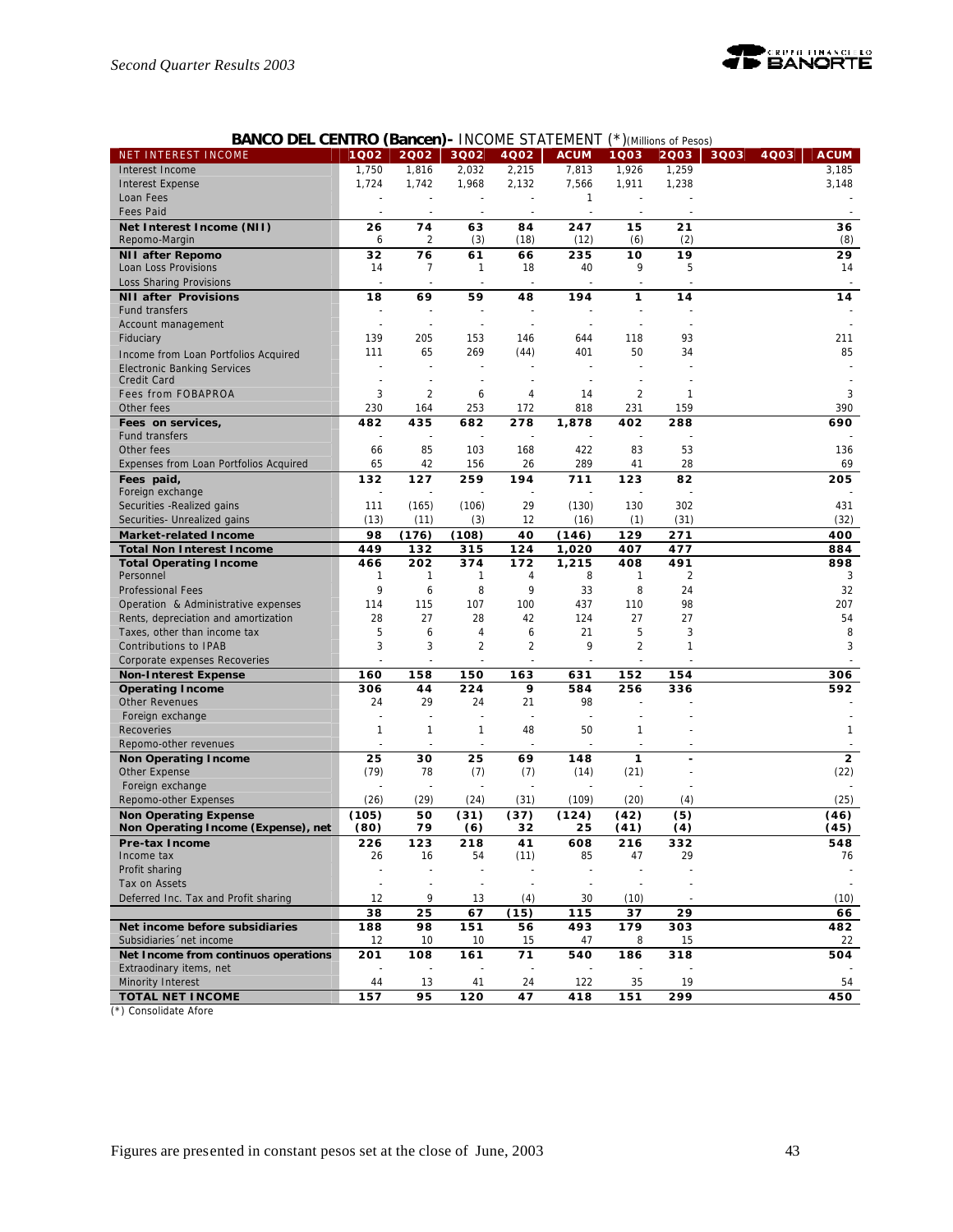# **BANCO DEL CENTRO (Bancen)-BALANCE SHEET** *(Millions of Pesos)*

| <b>ASSETS</b>                           | 1002                     | 2002                     | 3Q02                     | 4Q02                     | 1003                     | 2003  | 3Q03 | 4003 |
|-----------------------------------------|--------------------------|--------------------------|--------------------------|--------------------------|--------------------------|-------|------|------|
| <b>Cash and due from Banks</b>          | 1,372                    | 1,866                    | 1,157                    | 855                      | 1,063                    | 1,300 |      |      |
| Negotiable Instruments                  | 275                      | 291                      | 184                      | 167                      | 164                      | 231   |      |      |
| Securities held for sale                | ÷.                       | $\sim$                   | $\sim$                   | $\sim$                   |                          |       |      |      |
| Securities held to maturity             | 326                      | 327                      | 329                      | 318                      | 328                      | 314   |      |      |
| <b>Financial Instruments:</b>           | 601                      | 617                      | 513                      | 485                      | 492                      | 545   |      |      |
| Valores no asignados por liquidar       |                          |                          | $\overline{a}$           |                          |                          |       |      |      |
| Repurchase agreements, net              | 55                       | 35                       | 46                       |                          | 61                       | 15    |      |      |
| Operations with collateral              |                          |                          |                          |                          |                          |       |      |      |
| Futures receivable, net                 |                          |                          |                          |                          |                          |       |      |      |
| Options and derivatives, net            |                          |                          | $\overline{\phantom{a}}$ |                          |                          |       |      |      |
| Repos & Derivatives :                   | 55                       | 35                       | 46                       | $\overline{\phantom{a}}$ | 61                       | 15    |      |      |
| Commercial                              | 274                      | 312                      | 308                      | 326                      | 287                      | 212   |      |      |
| <b>Financial Intermediaries</b>         | $\overline{\phantom{a}}$ | $\sim$                   | $\sim$                   | ä,                       | $\overline{a}$           | 197   |      |      |
| Consumer                                |                          |                          | ä,                       |                          |                          |       |      |      |
| Mortgage                                | 309                      | 297                      | 290                      | 284                      | 265                      | 260   |      |      |
| <b>Goverment Entities</b>               | 43                       | 10                       | 13                       | 14                       | 18                       | 6     |      |      |
| Fobaproa                                |                          |                          | ÷,                       |                          |                          |       |      |      |
| Fiduciary collection rights             | $\sim$                   | $\overline{\phantom{a}}$ | $\blacksquare$           | $\overline{\phantom{a}}$ | $\sim$                   |       |      |      |
| <b>Performing Loans</b>                 | 626                      | 619                      | 611                      | 624                      | 570                      | 675   |      |      |
| Commercial                              | 197                      | 194                      | 177                      | 171                      | 176                      | 169   |      |      |
| <b>Financial Intermediaries</b>         |                          |                          |                          |                          |                          |       |      |      |
| Consumer                                |                          |                          |                          | ä,                       |                          |       |      |      |
| Mortgage                                |                          | $\overline{a}$           | 139                      | 138                      | 147                      | 148   |      |      |
| <b>Goverment Entities</b>               | 145                      | 140                      | ä,                       | $\blacksquare$           | $\overline{\phantom{a}}$ |       |      |      |
| <b>Past Due Loans</b>                   | 342                      | 335                      | 316                      | 310                      | 323                      | 317   |      |      |
| <b>Total Loans</b>                      | 968                      | 953                      | 927                      | 934                      | 894                      | 992   |      |      |
| Preventive Ioan loss reserves           | 445                      | 444                      | 439                      | 441                      | 442                      | 442   |      |      |
| <b>Net Loan Portfolio</b>               | 522                      | 509                      | 488                      | 493                      | 451                      | 551   |      |      |
| Credit Assets Portfolio                 | 2,530                    | 2,376                    | 2,126                    | 1,882                    | 1,751                    | 1,670 |      |      |
| Sundry debtors and other assets, net    | 104                      | 153                      | 119                      | 319                      | 213                      | 185   |      |      |
| Foreclosed assets, net                  | 20                       | 20                       | 20                       | 21                       | 21                       | 21    |      |      |
| Real Estate, Furniture & Equipment, net | 57                       | 58                       | 59                       | 112                      | 112                      | 113   |      |      |
| Investments in subsidiaries             | 496                      | 648                      | 651                      | 293                      | 296                      | 309   |      |      |
| Deferred taxes                          |                          |                          | $\sim$                   |                          |                          |       |      |      |
| Deferred charges & Intangibles          | 511                      | 489                      | 464                      | 419                      | 395                      | 369   |      |      |
| UDIS Mortgage loans reserve coverage    | $\overline{\phantom{a}}$ | $\overline{\phantom{a}}$ | $\sim$                   | $\sim$                   | $\sim$                   |       |      |      |
| <b>Other Assets</b>                     | 3,718                    | 3,744                    | 3,437                    | 3,047                    | 2,787                    | 2,667 |      |      |
| <b>TOTAL ASSETS</b>                     | 6,268                    | 6,771                    | 5,642                    | 4,879                    | 4,855                    | 5,077 |      |      |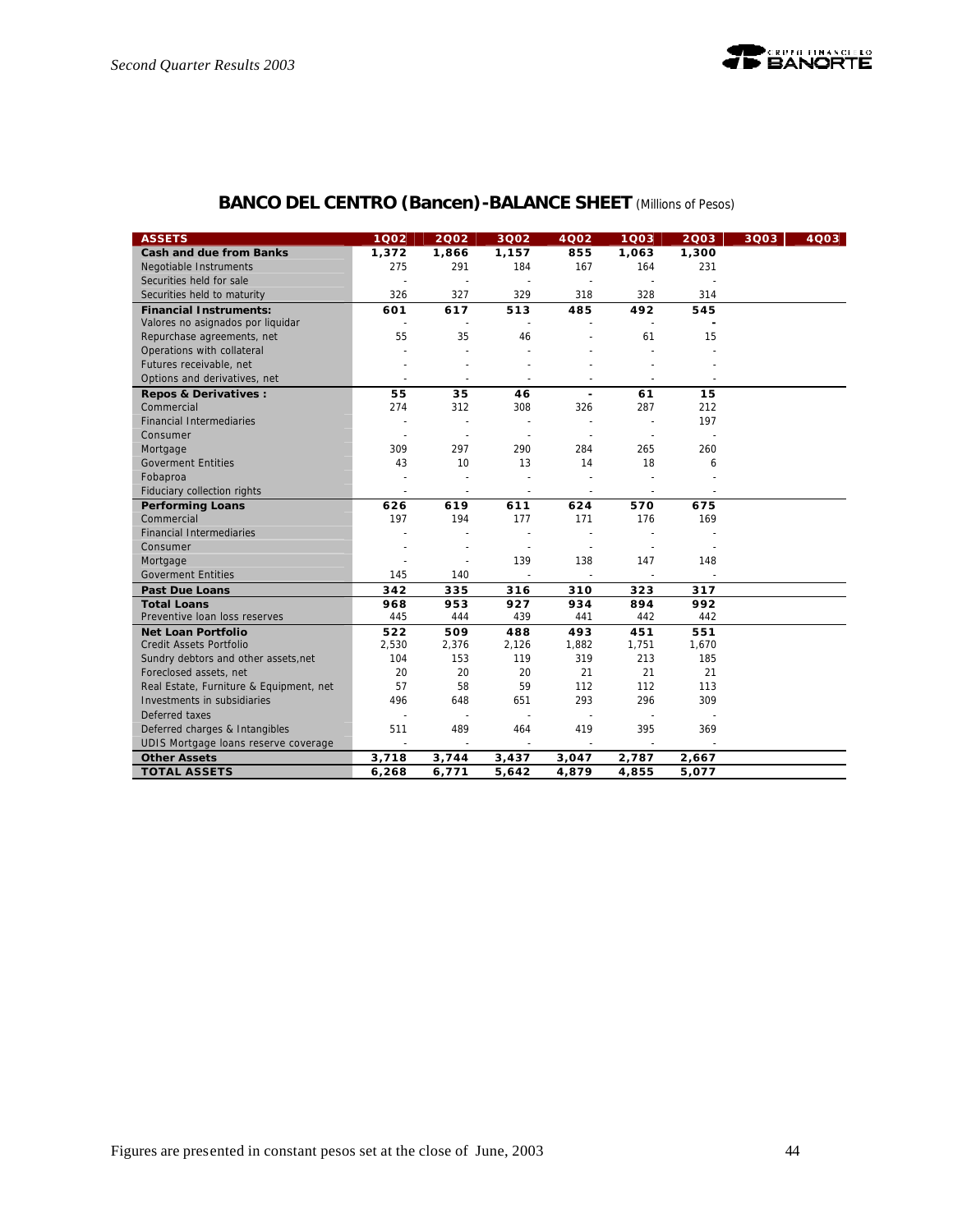

|  | <b>BANCO DEL CENTRO (Bancen)-BALANCE SHEET</b> (Millions of Pesos) |  |
|--|--------------------------------------------------------------------|--|
|--|--------------------------------------------------------------------|--|

| <b>LIABILITIES</b>                     | 1002                 | 2002                     | 3Q02                     | 4002   | 1Q03                     | 2003  | 3Q03 | 4003 |
|----------------------------------------|----------------------|--------------------------|--------------------------|--------|--------------------------|-------|------|------|
| <b>Demand Deposits</b>                 | 273                  | 291                      | 368                      | 404    |                          |       |      |      |
| <b>Time Deposits</b>                   | 1,344                | 1,247                    | 1,014                    | 736    | 728                      | 725   |      |      |
| <b>Bonds</b>                           |                      | $\sim$                   | $\overline{\phantom{a}}$ | $\sim$ | $\overline{\phantom{a}}$ |       |      |      |
| <b>Deposits</b>                        | 1,617                | 1,538                    | 1,382                    | 1,140  | 728                      | 725   |      |      |
| Demand                                 | 901                  | 1,407                    | 155                      | 167    | 491                      | 419   |      |      |
| Short term                             |                      |                          | $\ddot{\phantom{a}}$     |        |                          |       |      |      |
| Long term                              | 406                  | 323                      | 321                      | 309    | 309                      | 289   |      |      |
| Due to banks and correspondents        | 1,307                | 1,730                    | 477                      | 477    | 800                      | 709   |      |      |
| Non-assigned securities to pay         |                      |                          | $\sim$                   |        |                          |       |      |      |
| Repurchase agreements, net             |                      | 87                       | 133                      | 15     | 8                        | 11    |      |      |
| Operations with collateral             |                      |                          |                          |        |                          |       |      |      |
| Futures receivable, net                |                      |                          |                          |        |                          |       |      |      |
| Options and derivatives, net           |                      |                          |                          |        |                          |       |      |      |
| <b>Repos &amp; Derivatives:</b>        | ٠                    | 87                       | 133                      | 15     | 8                        | 11    |      |      |
| Income Tax & Profit Sharing            |                      | $\overline{\phantom{a}}$ | 142                      | 154    | 51                       | 72    |      |      |
| Other Payable accounts                 | 163                  | 156                      | 285                      | 65     | 123                      | 98    |      |      |
| Other payable accounts                 | 163                  | 156                      | 426                      | 219    | 174                      | 170   |      |      |
| Subordinated non Convertible Debenture |                      |                          |                          |        |                          |       |      |      |
| <b>Deferred Taxes</b>                  | 262                  | 237                      | 244                      | 178    | 108                      | 108   |      |      |
| Deferred credits                       |                      |                          |                          |        |                          |       |      |      |
| <b>TOTAL LIABILITIES</b>               | 3,350                | 3,748                    | 2,663                    | 2,028  | 1,818                    | 1,723 |      |      |
| STOCKHOLDER'S EQUITY                   |                      |                          |                          |        |                          |       |      |      |
| Paid-in Capital                        | 1,052                | 1,052                    | 1,052                    | 1,052  | 1,052                    | 1,052 |      |      |
| Share subscription premiums            |                      |                          |                          |        |                          |       |      |      |
| Subordinated Convertible Debentures    |                      |                          |                          |        |                          |       |      |      |
| <b>Subscribed Capital</b>              | 1,052                | 1,052                    | 1,052                    | 1,052  | 1,052                    | 1,052 |      |      |
| <b>Capital Reserves</b>                | 165                  | 165                      | 165                      | 165    | 165                      | 206   |      |      |
| <b>Retained Earnings</b>               | 976                  | 976                      | 779                      | 779    | 1,197                    | 1,156 |      |      |
| Surplus (Deficit) from securities      | (14)                 | (14)                     | (14)                     | (13)   | (13)                     | (13)  |      |      |
| Results of foreign operations exchange | $\ddot{\phantom{1}}$ |                          |                          |        |                          |       |      |      |
| Excess (Insuf.) in capital restatement | 5                    | 8                        | $\overline{7}$           |        |                          |       |      |      |
| Non Mon assets results Fixed Assets    |                      |                          |                          |        |                          |       |      |      |
| Non Mon assets results Investm         | (47)                 | (50)                     | (53)                     | (56)   | (57)                     | (57)  |      |      |
| Adjustment in the employees pension    |                      |                          | $\sim$                   |        |                          |       |      |      |
| Accumulated Deferred tax effect        |                      |                          | ä,                       |        |                          |       |      |      |
| Net Income                             | 157                  | 252                      | 371                      | 418    | 151                      | 450   |      |      |
| <b>Earned Capital</b>                  | 1,243                | 1,337                    | 1,255                    | 1,294  | 1,444                    | 1,743 |      |      |
| Minority Holdings                      | 623                  | 634                      | 672                      | 505    | 540                      | 559   |      |      |
| Total Stockholder's Equity             | 2,918                | 3,023                    | 2,979                    | 2,851  | 3,036                    | 3,354 |      |      |
| <b>TOTAL LIABILITIES &amp;</b>         | 6,268                | 6,771                    | 5,642                    | 4,879  | 4,855                    | 5,077 |      |      |

(\*) Consolidate Afore

### **MEMORANDUM ACCOUNTS OF BANCEN**

|                                        | 1Q02      | 2002      | 3Q02       | 4Q02      | 1Q03      | 2003      | 3Q03 | 4Q03 |
|----------------------------------------|-----------|-----------|------------|-----------|-----------|-----------|------|------|
| Signature guarantees granted           |           |           |            |           |           |           |      |      |
| Other contingent obligations           | 1,796     | 2,689     | 2,326      | 1,633     | 1,608     | 1,584     |      |      |
| Irrevocable lines of credit            |           |           |            |           |           |           |      |      |
| Assets held in trust and mandate       | 23,166    | 23,588    | 23,320     | 22,823    | 23,417    | 26,357    |      |      |
| Assets held in custody or in           | 1,341     | 1,246     | 1,013      | 735       | 727       | 725       |      |      |
| Investment banking transactions for    |           |           |            |           |           |           |      |      |
| Engaged amounts in fobaproa operations | 273       | 288       | 368        | 403       |           |           |      |      |
| Investment of retirement saving funds  |           |           |            |           |           |           |      |      |
| Integration of loan portfolio          |           |           |            |           |           |           |      |      |
| Received amounts in derivative         |           |           |            |           |           |           |      |      |
| Fobaproa trusts                        |           |           |            |           |           |           |      |      |
| Securities to be received              | 90,858    | 92.053    | 104,485    | 108.495   | 71,973    | 75,541    |      |      |
| (Less) payable for reversal            | (90, 847) | (92, 140) | (104, 619) | (108,509) | (71, 912) | (75, 552) |      |      |
| Receivables for reversal               | 30,449    | 42,889    | 40,163     | 42,305    | 7,446     | 10,465    |      |      |
| (Less) securities to be delivered      | (30, 405) | (42, 854) | (40, 116)  | (42, 306) | (7, 454)  | (10, 450) |      |      |
| Other control accounts                 | 43,826    | 43,260    | 42,688     | 41,985    | 41,723    | 41,581    |      |      |
|                                        | 70.456    | 71.019    | 69.629     | 67.566    | 67.528    | 70,251    |      |      |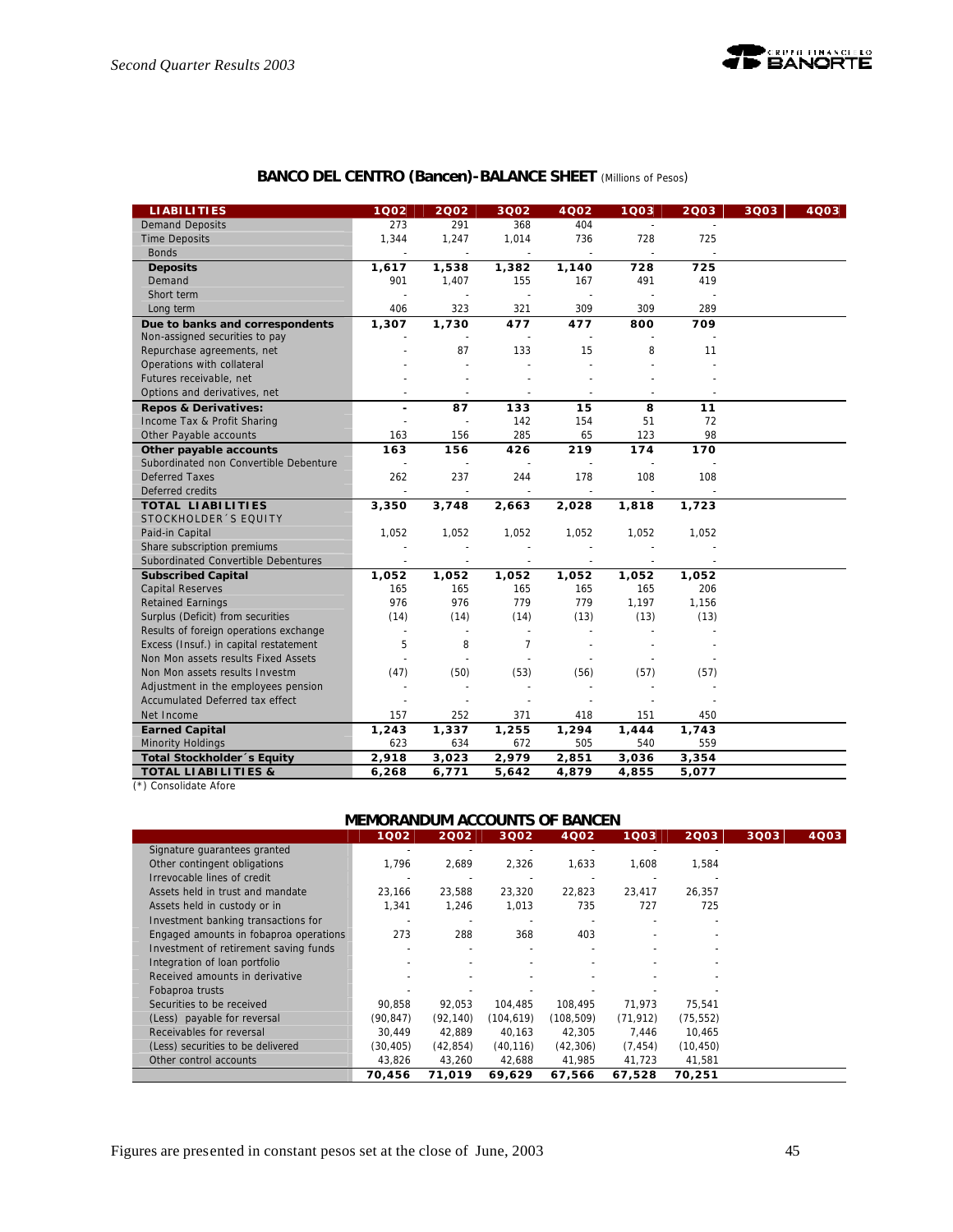

# **Annex 6. Notes to Banking Sector Financial Statements**

# **Financial Instruments and Valuation Effects 2Q03**

*(Millions of Pesos)*

*BANORTE*

|                                                  | <b>BOOK</b>  | <b>MARKET</b> | <b>UNREALIZED GAIN</b> |
|--------------------------------------------------|--------------|---------------|------------------------|
| <b>NEGOTIABLE INSTRUMENTS</b>                    | <b>VALUE</b> | <b>VALUE</b>  | (Loss)                 |
| <b>Goverment Securities</b>                      | 1,217        | 1,233         | 16                     |
| <b>Banking Securities</b>                        | 1,407        | 1,408         |                        |
| Private                                          | 64           | 66            | $\overline{2}$         |
| <b>Commercial Paper</b>                          | 812          | 814           | 2                      |
| <b>Total</b>                                     | 3,500        | 3,521         | 21                     |
| <b>SECURITIES HELD FOR SALE</b>                  |              |               |                        |
| <b>Goverment Securities</b>                      |              |               |                        |
| Mexican Government Securities (UMS)              | 1,132        | 1,209         | 76                     |
| Bonds public company                             | 23           | 23            |                        |
| Eurobonds                                        | 749          | 91            | (657)                  |
| <b>Total</b>                                     | 1,904        | 1,323         | (581)                  |
| <b>SECURITIES HELD TO MATURITY</b>               |              |               |                        |
| <b>Special Cetes</b>                             | 3,214        | 3,214         |                        |
| <b>Trust Bonds</b>                               |              |               |                        |
| <b>Fiduciary Rights</b>                          | 33           | 25            | (8)                    |
| <b>Bonds</b>                                     | 247          | 247           |                        |
| Mexican Government Securities (UMS) (US Dollars) | 4,609        | 4,609         |                        |
| Mexican Government Securities (UMS) (Euros)      | 338          | 338           |                        |
| <b>US Clearing Master Trust</b>                  | 117          | 117           |                        |
| Swap Private company                             | 147          | 147           |                        |
| Swap Public company                              | 145          | 145           |                        |
| <b>Total</b>                                     | 8,849        | 8,841         | (8)                    |
| <b>TOTAL</b>                                     | 14,253       | 13,685        | (568)                  |

### *BANCEN*

|                                                  | <b>BOOK</b>  | <b>MARKET</b> | <b>UNREALIZED GAIN</b> |
|--------------------------------------------------|--------------|---------------|------------------------|
| <b>NEGOTIABLE INSTRUMENTS</b>                    | <b>VALUE</b> | <b>VALUE</b>  | (Loss)                 |
| <b>Goverment Securities</b>                      | $\mathbf{1}$ |               |                        |
| <b>Banking Securities</b>                        | 194          | 194           |                        |
| Private                                          |              |               |                        |
| <b>Commercial Paper</b>                          | 36           | 36            |                        |
| <b>Total</b>                                     | 230          | 231           |                        |
| <b>SECURITIES HELD FOR SALE</b>                  |              |               |                        |
| <b>Goverment Securities</b>                      |              |               |                        |
| Mexican Government Securities (UMS) (US Dollars) |              |               |                        |
| Eurobonds                                        |              |               |                        |
| Total                                            | ٠            |               |                        |
| <b>SECURITIES HELD TO MATURITY</b>               |              |               |                        |
| <b>Special Cetes</b>                             | 314          | 314           |                        |
| <b>Trust Bonds</b>                               |              |               |                        |
| <b>Fiduciary Rights</b>                          |              |               |                        |
| <b>Bonds</b>                                     |              |               |                        |
| Mexican Government Securities (UMS)              |              |               |                        |
| <b>US Clearing Master Trust</b>                  |              |               |                        |
| Total                                            |              |               |                        |
| <b>TOTAL</b>                                     | 314          | 314           |                        |
|                                                  | 544          | 544           |                        |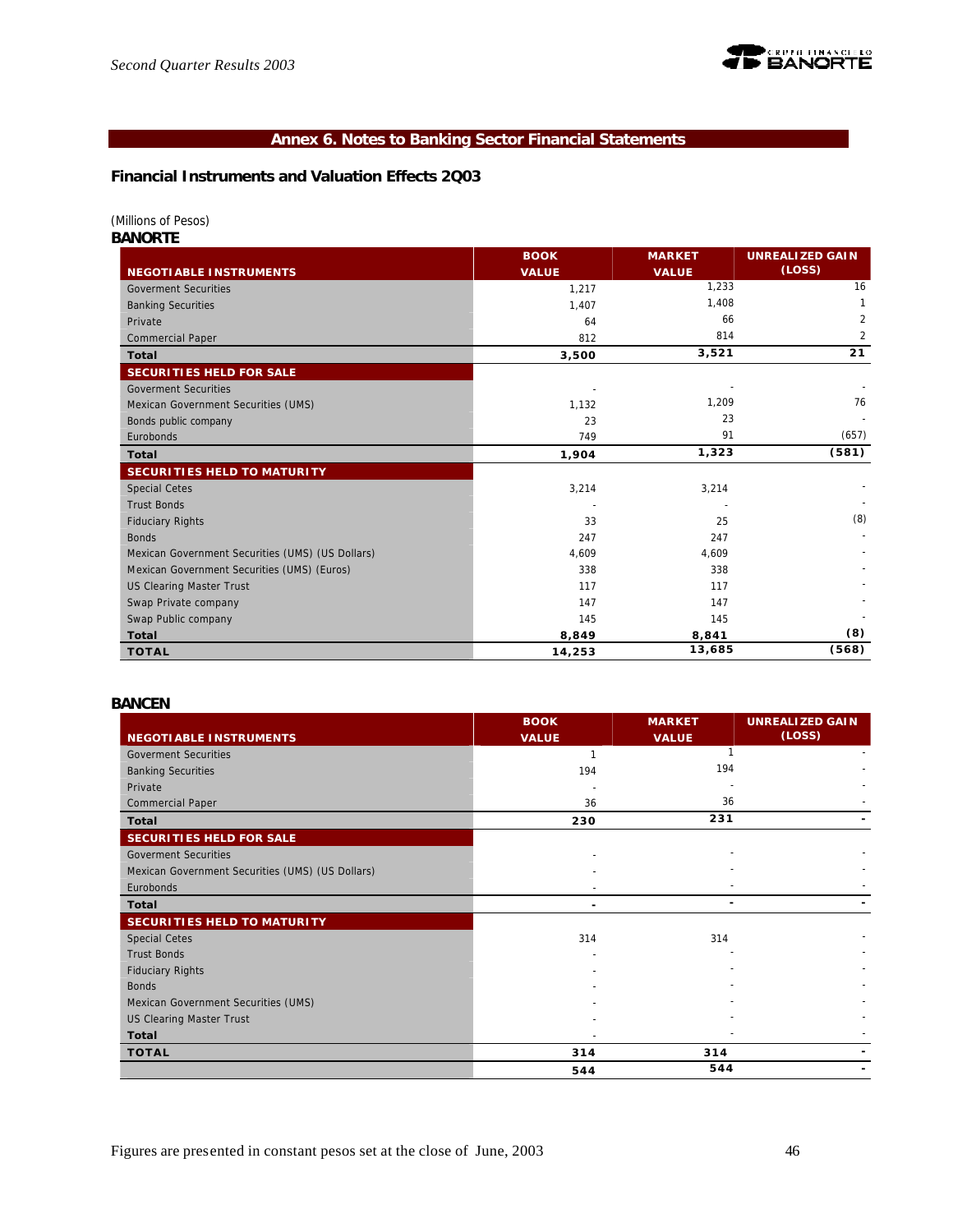

# *BANKING SECTOR*

|                                                  | <b>BOOK</b>  | <b>MARKET</b> | <b>UNREALIZED GAIN</b> |
|--------------------------------------------------|--------------|---------------|------------------------|
| <b>NEGOTIABLE INSTRUMENTS</b>                    | <b>VALUE</b> | <b>VALUE</b>  | (Loss)                 |
| <b>Goverment Securities</b>                      | 1,218        | 1,234         | 16                     |
| <b>Banking Securities</b>                        | 1,601        | 1,602         | $\overline{2}$         |
| Private                                          | 64           | 66            | $\overline{2}$         |
| <b>Commercial Paper</b>                          | 848          | 850           | $\overline{2}$         |
| <b>Total</b>                                     | 3,730        | 3,752         | 22                     |
| <b>SECURITIES HELD FOR SALE</b>                  |              |               |                        |
| <b>Goverment Securities</b>                      |              |               |                        |
| Mexican Government Securities (UMS)              | 1,132        | 1,209         | 76                     |
| Bonds public company                             | 23           | 23            |                        |
| Eurobonds                                        | 749          | 91            | (657)                  |
| Total                                            | 1,904        | 1,323         | (581)                  |
| <b>SECURITIES HELD TO MATURITY</b>               |              |               |                        |
| <b>Special Cetes</b>                             | 3,527        | 3,527         |                        |
| <b>Trust Bonds</b>                               |              |               |                        |
| <b>Fiduciary Rights</b>                          | 33           | 25            | (8)                    |
| <b>Bonds</b>                                     | 247          | 247           |                        |
| Mexican Government Securities (UMS) (US Dollars) | 4,609        | 4,609         |                        |
| Mexican Government Securities (UMS) (Euros)      | 338          | 338           |                        |
| <b>US Clearing Master Trust</b>                  | 117          | 117           |                        |
| Swap Private company                             | 147          | 147           |                        |
| Swap Public company                              | 145          | 145           |                        |
| <b>Total</b>                                     | 9,163        | 9,155         | (8)                    |
| <b>TOTAL</b>                                     | 14,797       | 14,230        | (567)                  |

# **Repurchase Agreement Operations 2Q03**

*(Millions of Pesos)*

### *BANORTE*

| <b>REPURCHASE AGREEMENT DEBTORS</b>        | <b>MARKET VALUE</b><br>(1) | <b>ASSET BALANCE</b>     |
|--------------------------------------------|----------------------------|--------------------------|
| <b>Goverment Securities</b>                | 41.518                     |                          |
| <b>Banking Securities</b>                  | 7.175                      | 1                        |
| Total                                      | 48.692                     | $\mathcal{P}$            |
| <b>REPURCHASE AGREEMENT CREDITORS</b>      | <b>MARKET VALUE</b><br>(2) | <b>LIABILITY BALANCE</b> |
| <b>Goverment Securities</b>                | 41.453                     | (12)                     |
| <b>Banking Securities</b>                  | 7.175                      |                          |
| Total                                      | 48.628                     | (11)                     |
| <b>DECEIVARLES ON DEDUDCHASE ACDEEMENT</b> |                            |                          |

1) RECEIVABLES ON REPURCHASE AGREEMENT 2) PAYABLES ON REPURCHASE AGREEMENT

# *BANCEN*

| <b>REPURCHASE AGREEMENT DEBTORS</b>   | <b>MARKET VALUE</b><br>(1) | <b>ASSET BALANCE</b>     |
|---------------------------------------|----------------------------|--------------------------|
| <b>Goverment Securities</b>           | 61.258                     | (13)                     |
| <b>Banking Securities</b>             | 14.283                     |                          |
| Total                                 | 75.541                     | (11)                     |
| <b>REPURCHASE AGREEMENT CREDITORS</b> | <b>MARKET VALUE</b>        | <b>LIABILITY BALANCE</b> |
|                                       | (2)                        |                          |
| <b>Goverment Securities</b>           | 10.446                     | (15)                     |
| <b>Banking Securities</b>             | 4                          |                          |
| Total                                 | 10.450                     | (15)                     |

1) RECEIVABLES ON REPURCHASE AGREEMENT 2) PAYABLES ON REPURCHASE AGREEMENT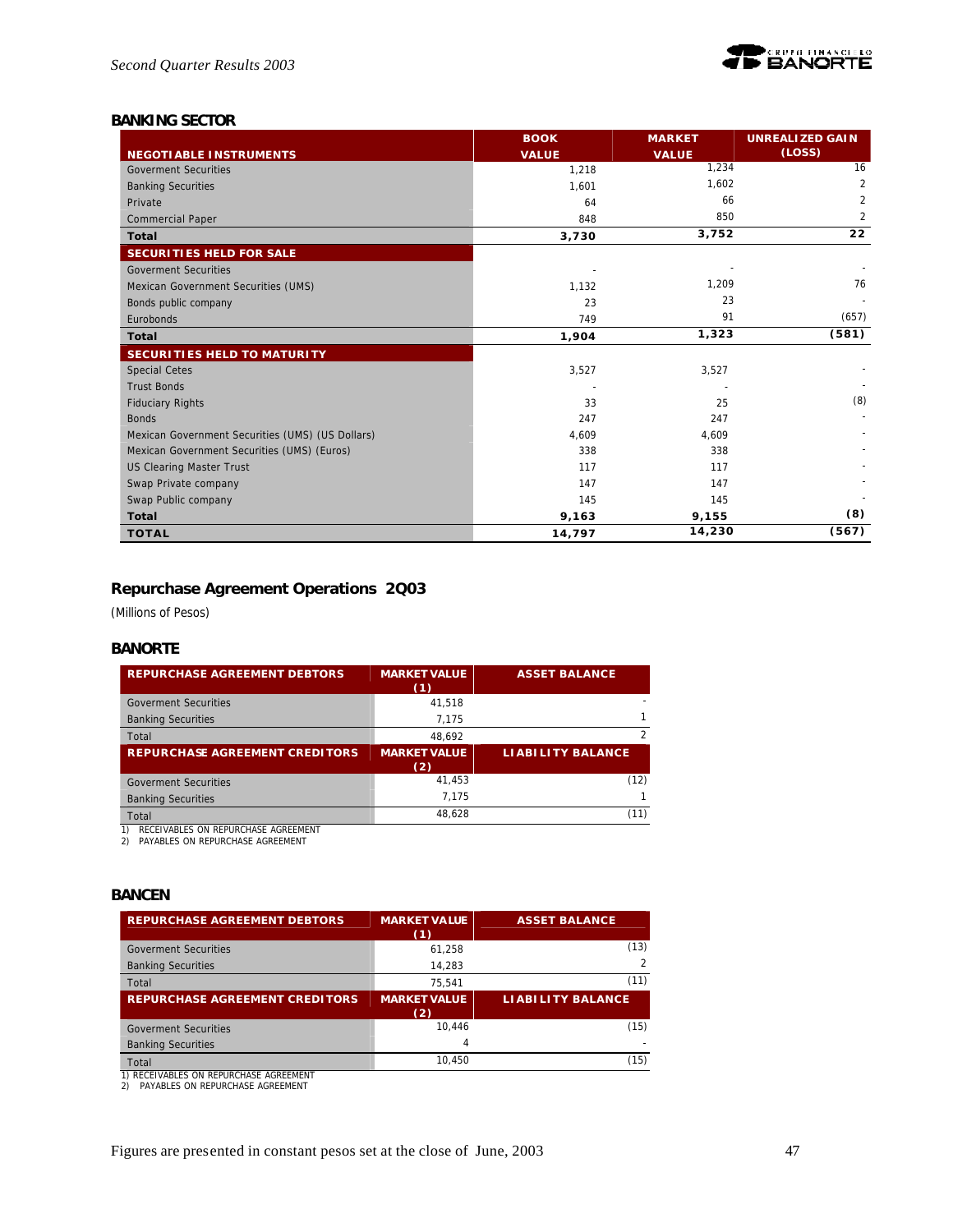

# *BANKING SECTOR*

| <b>REPURCHASE AGREEMENT DEBTORS</b>   | <b>MARKET VALUE</b><br>(1) | <b>ASSET BALANCE</b>     |
|---------------------------------------|----------------------------|--------------------------|
| <b>Goverment Securities</b>           | 102.776                    | (13)                     |
| <b>Banking Securities</b>             | 21,457                     | 3                        |
| Total                                 | 124.233                    | (10)                     |
| <b>REPURCHASE AGREEMENT CREDITORS</b> | <b>MARKET VALUE</b><br>(2) | <b>LIABILITY BALANCE</b> |
| <b>Goverment Securities</b>           | 51.899                     | (27)                     |
| <b>Banking Securities</b>             | 7.179                      |                          |
| Total                                 | 59.078                     | (26)                     |

1) RECEIVABLES ON REPURCHASE AGREEMENT 2) PAYABLES ON REPURCHASE AGREEMENT

# **Derivate Financial Instruments 2Q03**

### *(Millions of Pesos)*

#### *BANORTE*

| <b>NEGOTIABLE INSTRUMENTS</b>    |            |             |            |
|----------------------------------|------------|-------------|------------|
| <b>FOREIGN CURRENCY FUTURES</b>  | <b>BUY</b> | <b>SELL</b> | <b>NET</b> |
| Market Value                     |            |             |            |
| <b>Agreed Price</b>              |            |             |            |
| Total                            |            | -           |            |
| <b>FOREIGN CURRENCY FORWARDS</b> |            |             |            |
| Market Value (Nominal Amount)    | 352        | (64)        | 287        |
| <b>Agreed Price</b>              | (358)      | 65          | (293)      |
| Total                            | (6)        |             | (5)        |
| <b>DEBTOR BALANCE NOTE</b>       |            |             | (5)        |

| <b>COVERAGE INSTRUMENTS</b>                                        |                                                   |                                                        |                                  |                                  |                  |
|--------------------------------------------------------------------|---------------------------------------------------|--------------------------------------------------------|----------------------------------|----------------------------------|------------------|
| <b>SWAPS</b>                                                       | <b>NOTIONAL</b><br><b>AMOUNT</b><br><b>ASSETS</b> | <b>NOTIONAL</b><br><b>AMOUNT</b><br><b>LIABILITIES</b> | <b>FLOW</b><br><b>PAYABLE</b>    | <b>FLOW</b><br><b>RECEIVABLE</b> | <b>NET FLOWS</b> |
| Cross Currency (Cover Financial Instruments<br>and Loan Portfolio) | 5.453                                             | (6, 217)                                               | (150)                            | 22                               | (892)            |
| Interest Rate (Cover Financial Instruments and<br>Loan Portfolio)  | 6.585                                             | (6, 585)                                               | (33)                             | 20                               | (12)             |
| Total                                                              |                                                   |                                                        | (183)                            | 42                               | (904)            |
| <b>FOREIGN CURRENCY OPTIONS</b>                                    |                                                   |                                                        | <b>OPENING</b><br><b>PREMIUM</b> | <b>VALUED</b><br><b>PREMIUM</b>  | <b>VALUATION</b> |
| <b>Foreign Currency Options</b>                                    |                                                   |                                                        | (1)                              |                                  |                  |
| Total                                                              |                                                   |                                                        | (1)                              |                                  |                  |
| <b>BALANCE NOTE</b>                                                |                                                   |                                                        |                                  |                                  | (904)            |

# **Non-governmental Financial Instruments above by 5% of Net Capital 2Q03**

*(Millions of Pesos)*

# **BANORTE**

| <b>INDUSTRY</b> | <b>INVESTMENT INSTRUMENT</b> | <b>AMOUNT</b> | % NET<br><b>CAPITAL</b> |
|-----------------|------------------------------|---------------|-------------------------|
| <b>BANCEN</b>   | Term Deposits                | 725           | $6.6\%$                 |
| <b>BANCOMER</b> | Term Deposits                | 1.003         | 9.2%                    |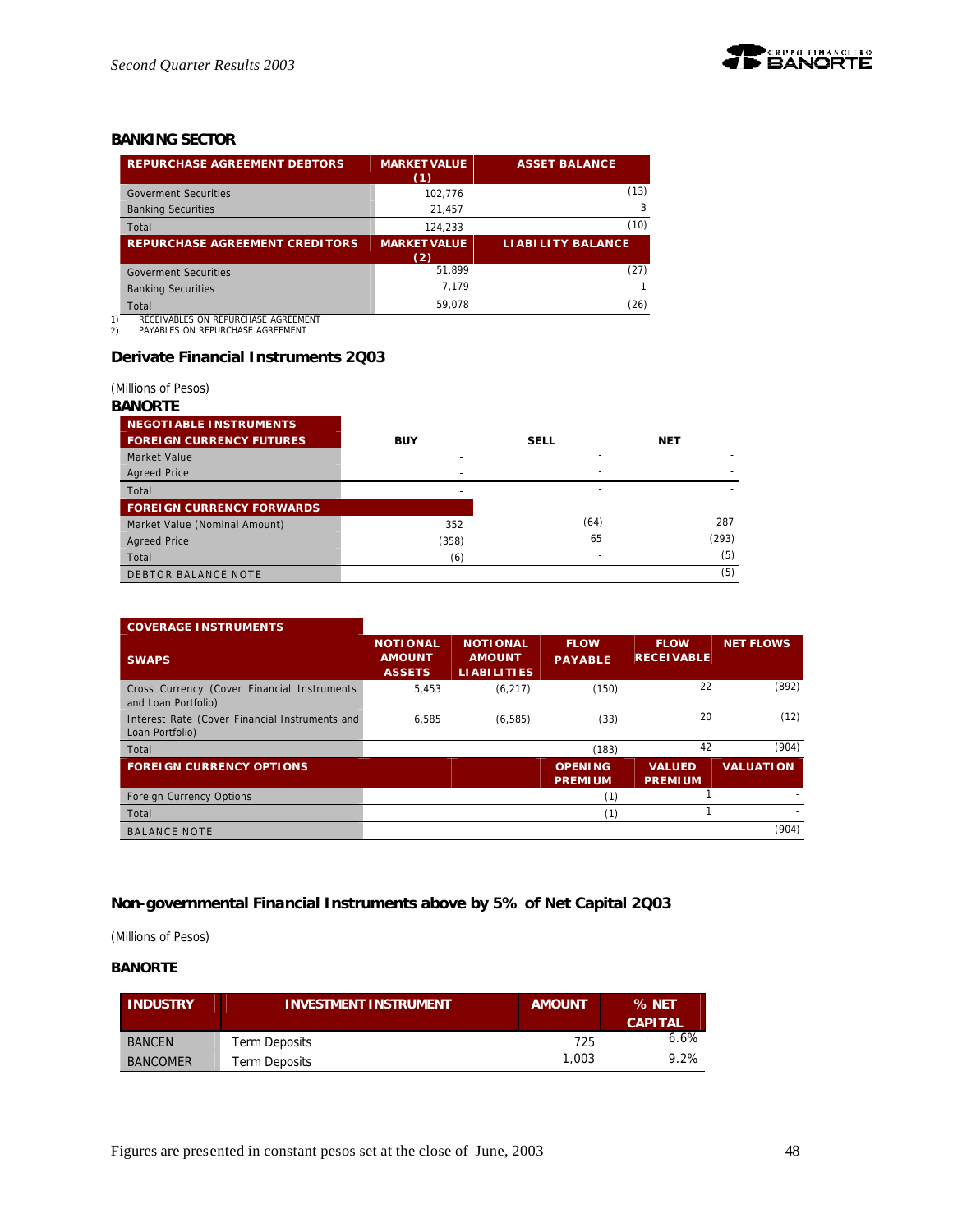

### **BANCEN**

| <b>INDUSTRY</b> | <b>INVESTMENT INSTRUMENT</b> | <b>AMOUNT</b> | % NET<br><b>CAPITAL</b> |
|-----------------|------------------------------|---------------|-------------------------|
| <b>BANAMEX</b>  | Term Deposits                | 118           | 5.2%                    |

# **Loan Portfolio**

| (Million of Pesos)              |                          | <b>LOCAL CURRENCY</b> |         | <b>FOREIGN CURRENCY</b>  |                |                          | <b>TOTAL</b>  |         |         |
|---------------------------------|--------------------------|-----------------------|---------|--------------------------|----------------|--------------------------|---------------|---------|---------|
|                                 | 2002                     | 1003                  | 2003    | 2002                     | 1003           | 2003                     | 2002          | 1003    | 2003    |
| <b>Performing Loans</b>         |                          |                       |         |                          |                |                          |               |         |         |
| Commercial                      | 18.120                   | 21,471                | 22,449  | 6,063                    | 8,061          | 8,298                    | 24,183        | 29,532  | 30,747  |
| <b>Financial Intermediaries</b> | 778                      | 3,138                 | 2,864   | 511                      | 428            | 445                      | 1,289         | 3,566   | 3,309   |
| Consumer                        | 3,916                    | 5,701                 | 6,679   | 4                        | $\overline{7}$ | 6                        | 3,920         | 5,708   | 6,685   |
| Mortgages                       | 11.588                   | 12,318                | 12,878  | $\overline{\phantom{a}}$ |                | $\blacksquare$           | 11,588        | 12,318  | 12,878  |
| <b>Goverment Entities</b>       | 89,072                   | 85,377                | 85,112  | 8                        | 747            | 721                      | 89,080        | 86,124  | 85,833  |
| Fobaproa                        | 4,490                    | 6,771                 | 6,816   | 5,162                    | (170)          | (182)                    | 9,652         | 6,601   | 6,634   |
| Total                           | 127,964                  | 134.774               | 136.798 | 11,748                   | 9,074          |                          | 9,288 139,712 | 143,848 | 146.086 |
| <b>Past Due Loans</b>           |                          |                       |         |                          |                |                          |               |         |         |
| Commercial                      | 1,421                    | 870                   | 1,138   | 1,252                    | 1,041          | 1,187                    | 2,673         | 1,911   | 2,325   |
| <b>Financial Intermediaries</b> | $\overline{\phantom{a}}$ | $\sim$                |         |                          |                |                          |               |         |         |
| Consumer                        | 287                      | 322                   | 331     | ٠                        |                | $\overline{\phantom{a}}$ | 287           | 322     | 331     |
| Mortgages                       | 1,900                    | 1,180                 | 1,218   |                          |                | $\overline{\phantom{a}}$ | 1,900         | 1,180   | 1,218   |
| <b>Goverment Entities</b>       |                          | 8                     | 8       | $\overline{2}$           |                |                          | 2             | 8       | 8       |
| <b>Total</b>                    | 3,608                    | 2,380                 | 2,695   | 1,254                    | 1,041          | 1,187                    | 4,862         | 3,421   | 3,883   |
| <b>Total Propietary Loans</b>   | 131.572                  | 137,154               | 139,494 | 13,002                   | 10,115         | 10,475                   | 144,574       | 147,269 | 149.968 |
| % Past Due Loans                | 2.7%                     | 1.7%                  | 1.9%    | 9.6%                     | 10.3%          | 11.3%                    | 3.4%          | 2.3%    | 2.6%    |
| (*) Includes valued UDIS        |                          |                       |         |                          |                |                          |               |         |         |

(\*) Includes valued UDIS<br>(1)Excludes Fobaproa-IPAB notes and loan to IPAB that are accounted in the Loans to Government Entities line.<br>(2) Includes Fobaproa promissory notes and loans to IPAB registered in Government Entit

# **Cost and Balances of FINAPE, FOPIME, Mortgage UDIS and Mortgage FOVI loan portfolios as of 2Q03**

|                     | <b>BANORTE</b> |                  | <b>BANCEN</b>            |                  | <b>TOTAL</b>  |                  |  |
|---------------------|----------------|------------------|--------------------------|------------------|---------------|------------------|--|
| (Millions of Pesos) | <b>PERIOD</b>  | <b>BALANCE</b>   | <b>PERIOD</b>            | <b>BALANCE</b>   | <b>PERIOD</b> | <b>BALANCE</b>   |  |
|                     | <b>COST</b>    | <b>LOAN</b>      | <b>COST</b>              | <b>LOAN</b>      | <b>COST</b>   | <b>LOAN</b>      |  |
|                     |                | <b>PORTFOLIO</b> |                          | <b>PORTFOLIO</b> |               | <b>PORTFOLIO</b> |  |
| <b>FINAPE</b>       | 1.1            | 1.8              | $\overline{\phantom{a}}$ | 3.2              | 1.1           | 4.9              |  |
| <b>FOPYME</b>       | 3.2            | 3.2              | $\overline{\phantom{a}}$ | 0.1              | 3.2           | 3.4              |  |
| Mortgage UDIS       | 25.9           | 47.1             | 4.3                      | 27.6             | 30.2          | 74.7             |  |
| Mortgage FOVI       | 31.0           | 33.1             | $\overline{\phantom{a}}$ | 9.7              | 31.0          | 42.8             |  |
|                     | 56.2           | 85.2             | 4.4                      | 40.6             | 65.5          | 125.8            |  |

The quarter ending with a balance of Ps 125.8 million pesos in debtors support programs with a cost of the period of Ps 65.5 million. The 99% of this portfolio are concentrated in Banorte.

# **Past Due Loans Variations as of 2Q03**

| <b>Past Due Loans</b>     |                                              |          |
|---------------------------|----------------------------------------------|----------|
| Balance as of March 31,03 |                                              | 3,412    |
|                           | Performing loans to Past due loans transfers | 2,539    |
|                           | Renewals                                     | (11)     |
|                           | <b>Cash Collections</b>                      | (1, 119) |
|                           | Charge Offs                                  | (41)     |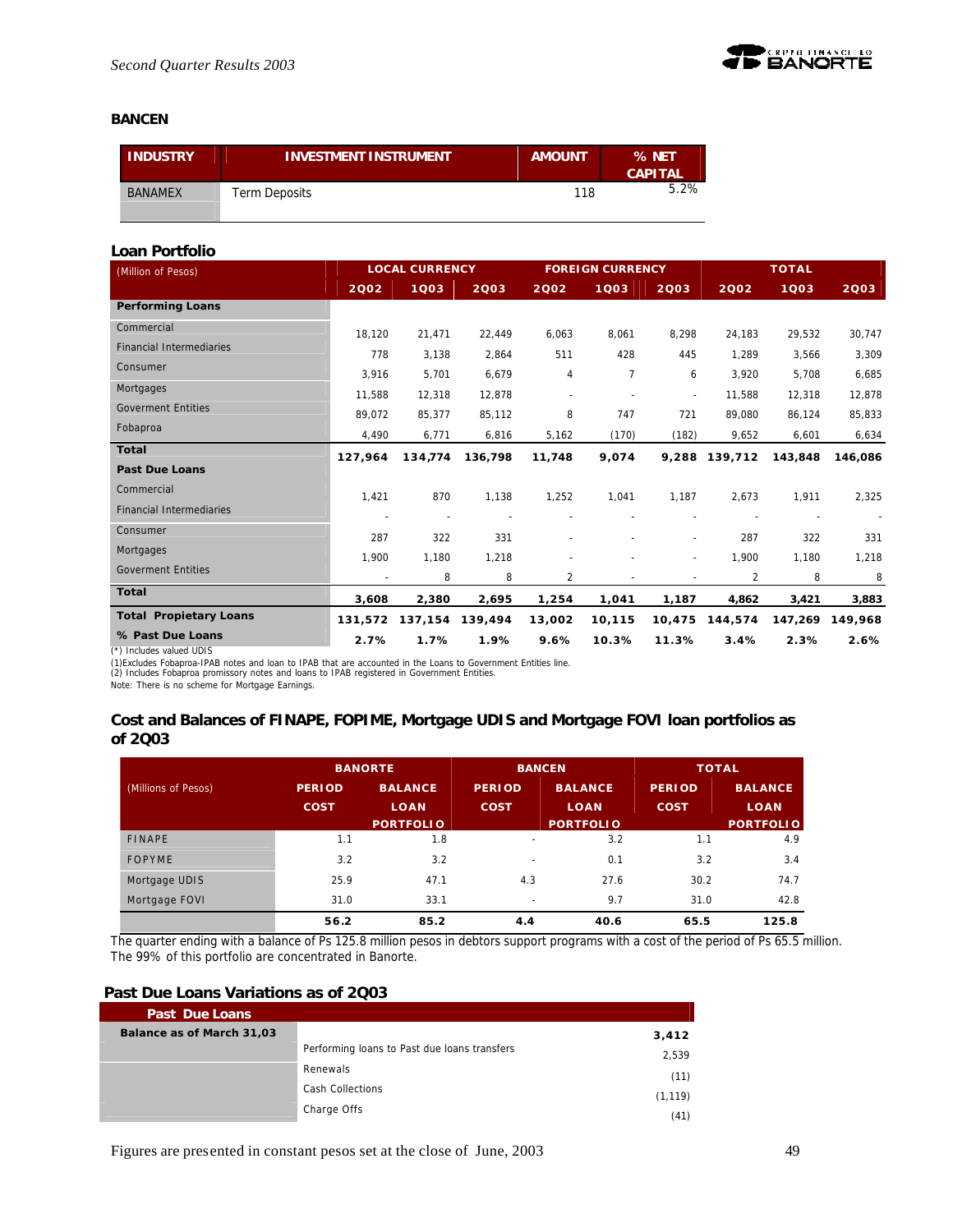

|                          | Foreclosures                                 | (54)  |
|--------------------------|----------------------------------------------|-------|
|                          | Past due loans to Performing loans transfers | (818) |
|                          | Portfolio Sales                              |       |
|                          | Exchange Adjustment                          | (26)  |
| Balance as of June 30,03 |                                              | 3,883 |

### **Troubled Portfolio 2Q03**

The National Banking and Securities Commission (CNByV) accepted the Proposal of the Bankers Association of Mexico (ABM), to consider as a Troubled Portfolio the D and E risk grades of the portfolio classification. The following table shows the troubled portfolio.

| (Millions of Pesos)              | <b>TOTAL</b> |
|----------------------------------|--------------|
| <b>Troubled Portfolio</b>        | 2,237        |
| <b>Total Loans</b>               | 149.968      |
| Troubled Portfolio / Total Loans | 1.5%         |

### **Fobaproa-IPAB**

| (Millions of Pesos)                  | LOS(1)<br><b>SHARING</b> | <b>REMAINING CONTINGENCIES</b><br>INCENTIVE(1)<br><b>SCHEME</b> |
|--------------------------------------|--------------------------|-----------------------------------------------------------------|
| Gross Fobaproa notes balance         | 10.891                   | $6,537$ <sup>(2)</sup>                                          |
| - Cash recoveries                    | 3,018                    | $1.913^{(2)}$                                                   |
| - Repossesed assets                  |                          | Ξ                                                               |
| $=$ Balance net of recoveries        | 7,873                    | 4,624                                                           |
| Contingency before reserves          | 2.098                    | 351                                                             |
| - Reserves                           | 2,098                    | 351                                                             |
| $=$ Remaining contingencies          |                          | ۰                                                               |
| Includes only cash recoveries.<br>1) |                          |                                                                 |

2) Included in Loss Sharing program.

Banorte provisioned Ps 30.6 million through the Income Statement during the quarter to keep 100% provisioned on the FOBAPROA-IPAB Loss Sharing program and Incentive Scheme. Cash recoveries in the Loss Sharing program represented 27.2% of Banorte's Gross FOBAPROA-IPAB notes balance.

### **Fobaproa - IPAB Notes Integration 2Q03**

| (Millions of Pesos)        |                                                                  | <b>BANORTE</b>                                  |                               |                     | <b>BANCEN</b>                   | <b>BANPAIS</b>                  |                          | <b>BANKING</b><br><b>SECTOR</b> |  |
|----------------------------|------------------------------------------------------------------|-------------------------------------------------|-------------------------------|---------------------|---------------------------------|---------------------------------|--------------------------|---------------------------------|--|
|                            | <b>LOSS</b><br><b>SHARING</b><br><b>LOCAL</b><br><b>CURRENCY</b> | <b>LOSS</b><br><b>SHARING</b><br><b>DOLLARS</b> | <b>WITHOUT</b><br><b>RISK</b> | <b>CENTIVE SCHE</b> | <b>LOCAL</b><br><b>CURRENCY</b> | <b>LOCAL</b><br><b>CURRENCY</b> | <b>DOLLARS</b>           | <b>TOTAL</b>                    |  |
| Gross Balance              | 10.770                                                           | 121                                             | 1,376                         | (1)                 | ٠                               | ٠                               | ۰                        | 12,267                          |  |
| - Checking account balance | 2,715                                                            | 303                                             | 166                           | (1)                 |                                 | ٠                               |                          | 3,184                           |  |
| - Reserves                 | 2.098                                                            |                                                 |                               | 351                 | $\overline{\phantom{a}}$        | -                               |                          | 2,449                           |  |
| $=$ Net Balance            | 5,957                                                            | (182)                                           | 1.210                         | (351)               | (7)                             | -                               |                          | 6,634                           |  |
| Interest Rate              | CETES 91-1.35                                                    | $LIBOR + 5$                                     | CETES 91                      | N.A.                | N.A.                            | ٠                               | $\overline{\phantom{a}}$ |                                 |  |
| Maturity                   | 2005                                                             | 2006                                            | 2006                          | 2005/2006           | N.A.                            | $\overline{\phantom{a}}$        | ۰                        |                                 |  |
| Remaining Contingencies    | -0-                                                              | -0-                                             | No exist                      | -0-                 | No exist                        |                                 |                          |                                 |  |

1) Ps 6,458y Ps 1,844 , Gross Balance and Checking account balance of Incentive Scheme are included in Loss Sharing.

2) Is included in Government Entities, has a rate of TIIE 28+0.86 and it's maturity is in 2010.

3) Interest rate of TIIE 28 days +0.40 and maturity in 2009, with a single capital payment at maturity.

N.A.- Not Applicable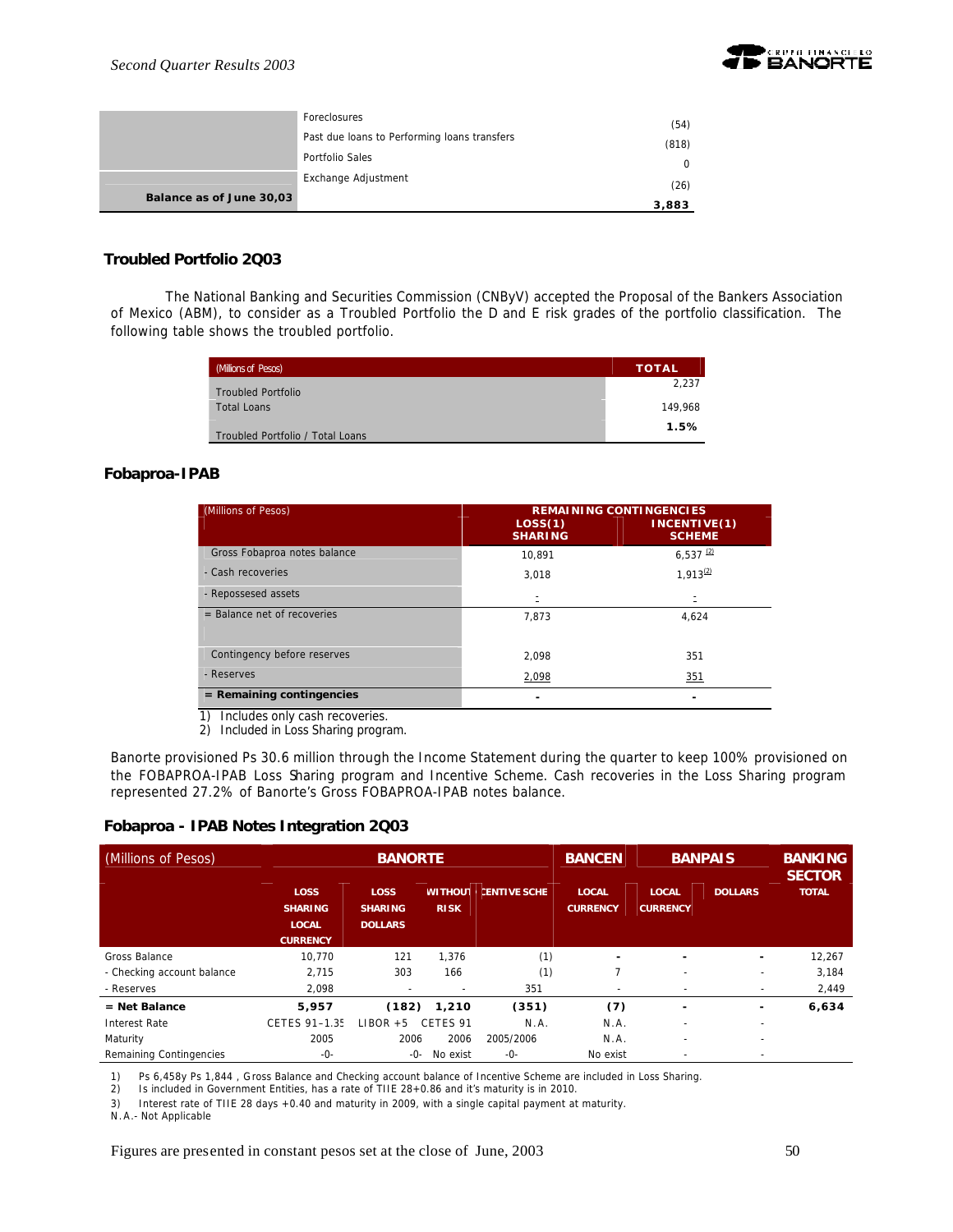

# **ORIGIN OF THE NOTES**

The source of the Fobaproa-IPAB notes is different as each was given for different objectives, according to the following list:

| <b>FOBAPROA NOTES</b> | YEAR      | ORIGIN                    |
|-----------------------|-----------|---------------------------|
| <b>BANORTE</b>        |           |                           |
| LOSS SHARING          | 1995-1996 | Sale of Loans to Fobaproa |
| WITHOUT RISK          | 1996      | Sale of Loans to Fobaproa |
| <b>BANPAIS</b>        | 1996-1997 | Reorganization            |
| SIMPLE CREDIT         | 2000      | Reorganization            |
| <b>BANCRECER</b>      | 1999      | Reorganization            |

### **SIGNIFICANCE IN BANORTE BALANCE**

|                | 1997  | 1998          | 1999  | 2000      | 2001  | 2002  | 2003         |
|----------------|-------|---------------|-------|-----------|-------|-------|--------------|
| % Total Loans  | 70.9% | $.6\%$<br>64. | 53.5% | 58.<br>7% | 55.5% | 55.7% | 56.6%        |
| % Total Assets | 60.6% | 53.5%         | 43.7% | 7%<br>46. | 44.5% | 43.5% | 12.5%<br>4,7 |

# **Deferred Taxes 2Q03**

| (Millions of Pesos)                                          |            |            |            |
|--------------------------------------------------------------|------------|------------|------------|
| <b>ASSETS</b>                                                | <b>ISR</b> | <b>PTU</b> | <b>NET</b> |
| Allowance for loan losses (not deducted)                     |            |            |            |
| Tax loss carryforwards                                       | 360        |            | 360        |
| Deficit from retirement obligations                          | 209        | 62         | 271        |
| Reserves for BN+BCR integration expenses                     | 35         | 10         | 45         |
| Obligations FOBAPROA, Net                                    | 667        |            | 667        |
| <b>Others</b>                                                |            |            |            |
| <b>Total Assets</b>                                          | 1,271      | 72         | 1.343      |
| <b>LIABILITIES</b>                                           |            |            |            |
| Accrued interest and inflationary component of Fixed Assets, | (305)      | (47)       | (352)      |
| Foreclosed, Intangible & Others                              |            |            |            |
| <b>Total liabilities</b>                                     | (304)      | (47)       | (352)      |
| Assets (Liabilities) Accumulated Net                         | 966        | 25         | 991        |

# **Long term debt as of 2Q03**

| <b>TYPE OF DEBT</b>                                | <b>CURRE</b><br><b>NCY</b> | <b>DATE</b><br><b>OF</b><br><b>ISSUE</b> | <b>AMOUNT</b><br>(Millons Ps o<br>DI <sub>s</sub> | <b>ORIGINAL</b><br><b>AMOUNT</b><br>(Millons Ps,<br>DIs o UDIS) | <b>TERM</b> | <b>INTEREST</b><br><b>RATE</b> | <b>MATURI</b> | <b>INTEREST</b><br><b>PAYMENT</b> |
|----------------------------------------------------|----------------------------|------------------------------------------|---------------------------------------------------|-----------------------------------------------------------------|-------------|--------------------------------|---------------|-----------------------------------|
| <b>BANORTE</b>                                     |                            |                                          |                                                   |                                                                 |             |                                |               |                                   |
| Bank Bonds - Banorte 2-00                          | <b>Ps</b>                  | 27-Jul-00                                | 250                                               | 250                                                             | 3 years     | 16.00%                         | $4-Sep-03$    | $E/189$ days                      |
| CD's-Banorte U01001                                | <b>UDIS</b>                | 11-Ene-01                                | 90                                                | 90                                                              | 10 years    | 8.13%                          | 30-Dic-10     | $E/182$ days                      |
| CD's -Banorte U01002                               | Ps                         | 29-May-01                                | 20                                                | 20                                                              | 3 years     | TIIE-0.25%                     | 25-May-04     | $E/28$ days                       |
| Non Convertible Subordinate Bonds-<br>Obanorte 01U | <b>UDIS</b>                | 21-Jun-01                                | 436                                               | 436                                                             | 8 years     | 8.00%                          | 21-Jun-09     | $E/182$ days                      |
| CD's -Banorte M7001                                | Ps                         | 30-Sep-97                                | 16                                                | 16                                                              | 7 years     | 17.65%                         | 21-Sep-04     | $E/182$ days                      |
| Non Convertible Subordinate Bonds<br>-QBanorte 02D | Ps.                        | 28-Nov-02                                | 1,136                                             | 1,136                                                           | 10 years    | 8.00%                          | 28-Nov-12     | $E/182$ days                      |
| Certificados - Banorte M7001                       | Ps                         | 27-Ene-03                                | 100                                               | 100                                                             | 3 years     | TIIE-0.25%                     | 10-Jul-06     | $E/28$ days                       |
| CD's 1999-2A                                       | Dis                        | 15-Jul-99                                | 23.0                                              | 75                                                              | 5 years     | 8.94%                          | 15-Jul-04     | Monthly                           |
| CD's Serie 1999-2B                                 | <b>DIS</b>                 | 15-Jul-99                                | 16.7                                              | 25                                                              | 7 years     | 9.49%                          | 15-Jul-06     | Monthly                           |

BANCEN. does not present balance as of June 30, 2003.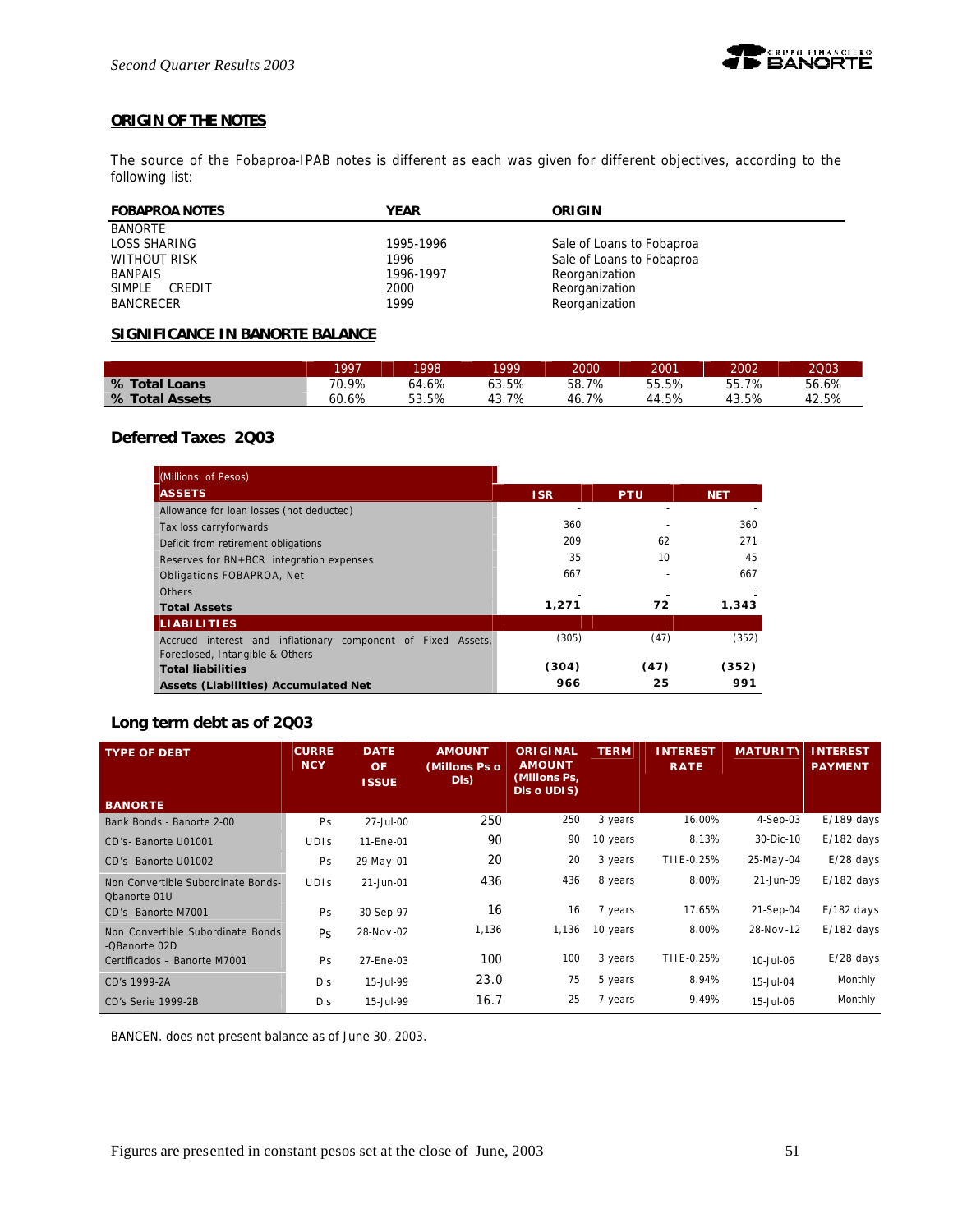# **Bank and Other entities loans as of 2Q03**

| (Millions of Pesos)                                   | <b>LOCAL</b><br><b>CURRENCY</b> | <b>INTERE</b><br><b>ST RATE</b> | <b>TERM</b><br>(DAYS) | <b>FOREIGN</b><br><b>CURRENCY</b> | <b>INTEREST</b><br><b>RATE</b> | <b>TERM</b><br>(DAYS) | <b>TOTAL</b> |
|-------------------------------------------------------|---------------------------------|---------------------------------|-----------------------|-----------------------------------|--------------------------------|-----------------------|--------------|
| <b>LOANS FROM LOCAL BANKS</b>                         |                                 |                                 |                       | 638                               | $L+6$                          | 334                   | 638          |
| LOANS FROM FOREIGN BANK CONCERTED FROM<br>THE COUNTRY |                                 |                                 |                       | 4                                 | 1.95                           | 75                    | 4            |
| LOANS FROM FOREIGN BANK CONCERTED FROM<br>CAYMAN      |                                 |                                 |                       | 736                               | 2.33                           | 624                   | 736          |
| <b>SECURITIZATION</b>                                 |                                 |                                 |                       | 415                               | 9.17                           | 370                   | 415          |
| LOANS FROM DEVELOPING BANKS                           | 404                             | 11.43                           | 715                   | 825                               | 2.75                           | 876                   | 1,229        |
| <b>LOANS FROM PUBLIC FUNDS</b>                        | 4,763                           | 5.89                            | 672                   | 145                               | 2.72                           | 535                   | 4,908        |
| <b>LOANS FROM BANKS</b>                               | 17,817                          | 5.14                            | 4                     |                                   |                                |                       | 17,817       |
| <b>CALL MONEY</b>                                     | 4                               | 4.25                            |                       |                                   |                                |                       | 4            |
| LOANS FROM FIDUCIARY FUNDS                            | 4,471                           | 5.63                            | 8,905                 |                                   |                                |                       | 4,471        |
| PROVISIONS FOR INTEREST                               | 52                              | N.A.                            | N.A.                  |                                   |                                |                       | 52           |
|                                                       | 27,511                          |                                 |                       | 2,763                             |                                |                       | 30,275       |

# **Trading Income 2Q03**

*(Millones de Pesos)*

| <b>VALUATION EFFECTS</b>                       | <b>NET</b>     |
|------------------------------------------------|----------------|
| Negotiable Instruments                         | 15             |
| Repurchase                                     | (12)           |
| <b>Futures</b>                                 |                |
| Foreign Currency Forwards                      | (43)           |
| Options                                        |                |
| Inflation Adjustment                           |                |
| Total                                          | (40)           |
| <b>RESULTS FROM BUYING AND SELLING</b>         |                |
| Negotiable Instruments                         | 434            |
| Securities Held for Sell                       | (10)           |
| Inflation Adjustment                           |                |
| <b>Total of Buying and Selling Instruments</b> | 424            |
| <b>FX Spot</b>                                 | 198            |
| <b>FX Forwards</b>                             | $\mathfrak{D}$ |
| <b>FX Futures</b>                              |                |
| <b>FX Futures TIIF</b>                         |                |
| <b>Forwards</b>                                | 1              |
| <b>Total of Foreign Exchange</b>               | 201            |
| Inflation Adjustment                           |                |
| <b>Total of Buying and Selling</b>             | 626            |
| <b>TOTAL TRADING INCOME</b>                    | 586            |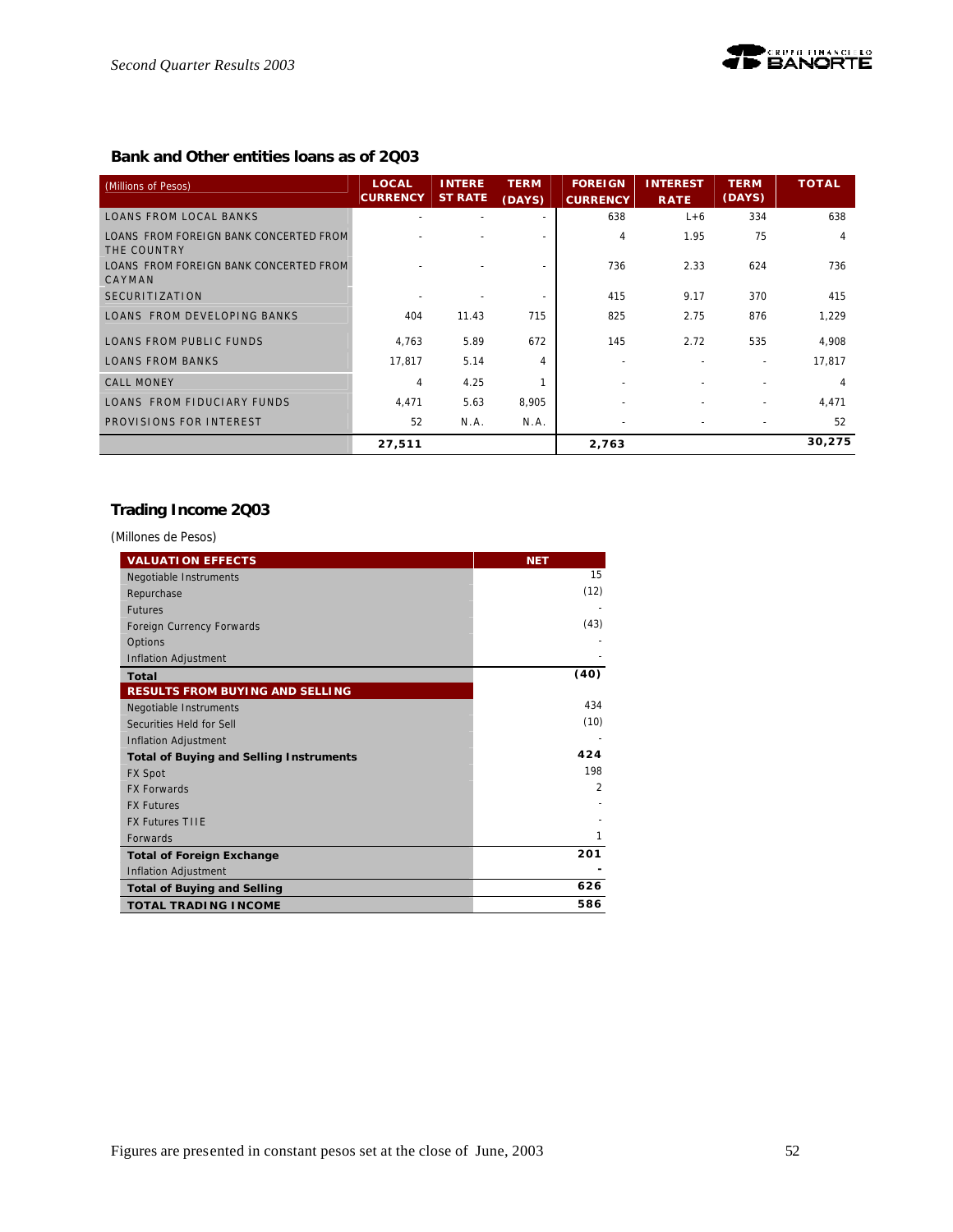

# **Banco Mercantil del Norte, S.A.**

### **AD1.- CAPITALIZATION RATIO**

Breakdown of capitalization ratio for credit risk assets as well as assets subject to credit and market risk.

Net Capital to Credit Risk Assets: 15.39

Net Capital to Assets subject to Credit and Market Risk: 13.34

# **AD2.- CAPITAL INTEGRATION**

The net capital, divided by the basic and supplementary capital, as well as a brief integration of both broken down with the most important elements that make them up. The following should be incorporated as the minimum concepts relative to capital integration:

| Net Capital: 10,905                                             |       |                                   |       |
|-----------------------------------------------------------------|-------|-----------------------------------|-------|
| <b>Tier 1 Capital</b>                                           | 8,617 | <b>Tier 2 Capital</b>             | 2,289 |
| Stockholders Equity                                             | 8.701 | <b>Capitalization Instruments</b> | 1.470 |
| Subordinated debt and Capitalization Instruments                | 1,124 | (+)General Preventive Reserves    | 818   |
| Deferred for Tier 1                                             | 1.024 |                                   |       |
| (-) Investment in Subordinated debt                             |       |                                   |       |
| (-) Investment in Financial Institutions                        | 89    |                                   |       |
| (-) Investment in Non-Financial Institutions                    | 451   |                                   |       |
| (-) Financing granted for the acquisition of shares of the bank |       |                                   |       |
| or other Group subsidiaries                                     |       |                                   |       |
| (-) Excess on deferred taxes                                    | 1.024 |                                   |       |
| (-) Restructuring Charges and others intangibles                | 668   |                                   |       |
| (-) Others Assets                                               |       |                                   |       |

# **AD3.- RISK ASSETS**

Amount of weighted assets with market risk and credit risk.

| Market risk weighted assets: 10,881                               | <b>Weighted Assets</b> | <b>Required</b><br>Capital |
|-------------------------------------------------------------------|------------------------|----------------------------|
| Peso Nominal interest rate operations                             | 7.252                  | 580                        |
| Peso or UDI real interest rate operations                         | 1.207                  | 97                         |
| Interest rate operations in foreign currency with<br>nominal rate | 2.224                  | 178                        |
| Position in UDIS or with a return indexed to inflation            | 9                      |                            |
| Positions in foreign currency or indexed to the FX                | 188                    | 15                         |
| rate                                                              |                        |                            |
| Positions in share or index to the price of securities            |                        |                            |

| <b>Credit Risk-Weighted Assets: 70,879</b> | <b>Weighted Assets</b> | <b>Required</b><br>Capital |
|--------------------------------------------|------------------------|----------------------------|
| Group 1 (risk weight 0%)                   |                        |                            |
| Others (risk weight 2.5%)                  |                        |                            |
| Others (risk weight 10%)                   | 618                    | 49                         |
| Group 2 (risk weight I 20%)                | 1.094                  | 87                         |
| Others (risk weight 50%)                   | 1.092                  | 87                         |
| Others (risk weight 75%)                   |                        |                            |
| Group 3 (risk weight 100%)                 | 60.563                 | 4.845                      |
| Others (risk weight 112%)                  |                        |                            |
| Others (risk weight 115%)                  | 7.041                  | 563                        |
| Others (risk weight 150%)                  |                        |                            |
| <b>Others</b>                              | 471                    | 38                         |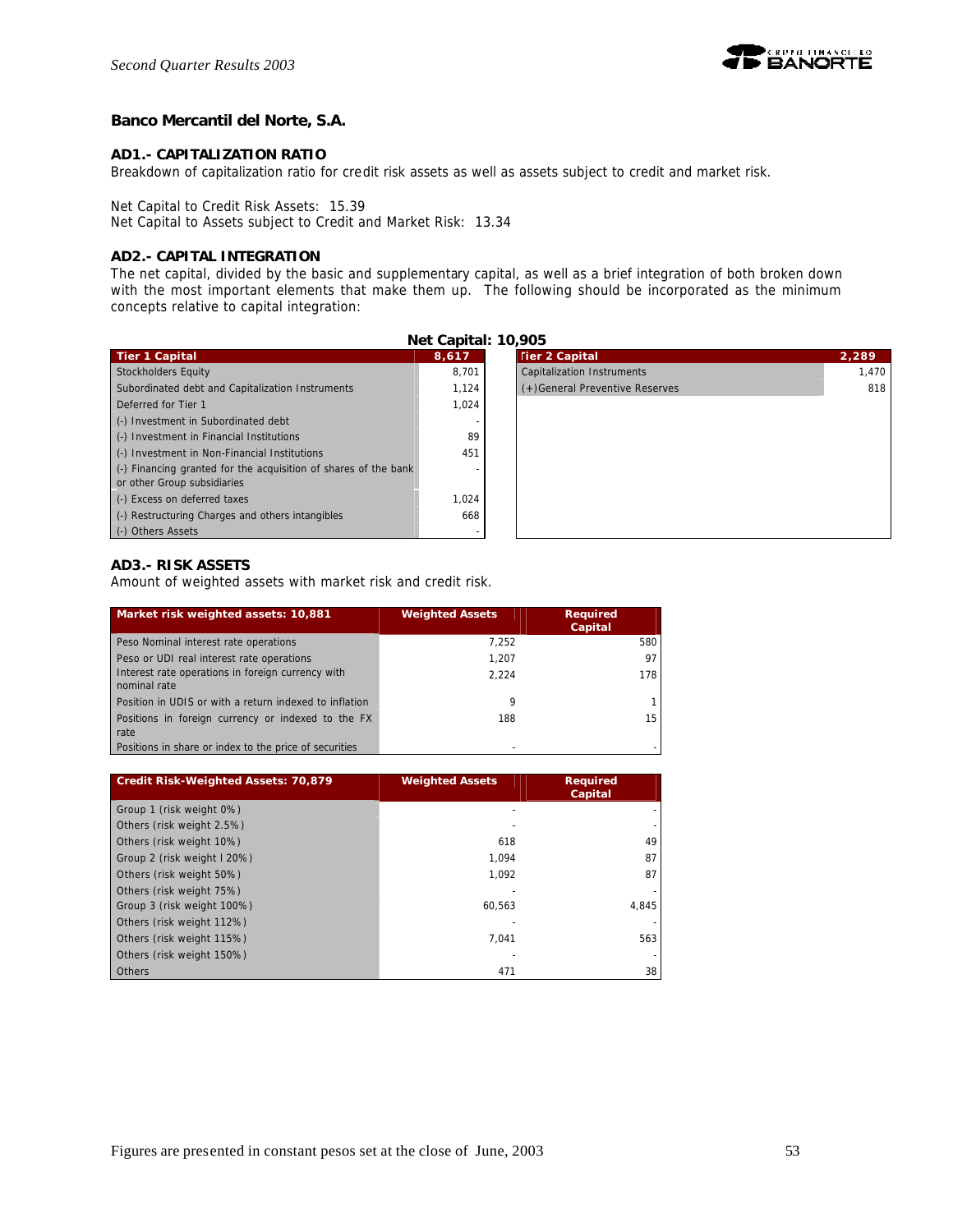

# **Banco del Centro, S.A.**

### **AD1.- CAPITALIZATION RATIO**

Breakdown of capitalization ratio for credit risk assets as well as assets subject to credit and market risk.

Net Capital to Credit Risk Assets: 37.70

Net Capital to Assets subject to Credit and Market Risk: 15.06

# **AD2.- CAPITAL INTEGRATION**

The net capital, divided by the basic and supplementary capital, as well as a brief integration of both broken down with the most important elements that make them up. The following should be incorporated as the minimum concepts relative to capit al integration:

| Net Capital: 2,275                                                         |       |                                |    |  |  |
|----------------------------------------------------------------------------|-------|--------------------------------|----|--|--|
| Tier 1 Capital                                                             | 2,200 | <b>Tier 2 Capital</b>          | 75 |  |  |
| Stockholders Equity                                                        | 2.795 | Capitalization Instruments     |    |  |  |
| Subordinated debt and Capitalization Instruments                           |       | (+)General Preventive Reserves | 75 |  |  |
| Deferred for Tier 1                                                        |       |                                |    |  |  |
| (-) Investment in Subordinated debt                                        |       |                                |    |  |  |
| (-) Investment in Financial Institutions                                   | 595   |                                |    |  |  |
| (-) Investment in Non-Financial Institutions                               |       |                                |    |  |  |
| $\left($ .) Financing granted for the acquisition of shares of the bank or |       |                                |    |  |  |
| other Group subsidiaries                                                   |       |                                |    |  |  |
| (-) Excess on deferred taxes                                               |       |                                |    |  |  |
| (-) Restructuring Charges and others intangibles                           |       |                                |    |  |  |
| (-) Others Assets                                                          |       |                                |    |  |  |

# **AD3.- RISK ASSETS**

Amount of weighted assets with market risk and credit risk.

| Market risk Weighted Assets: 9,075                                | <b>Weighted Assets</b> | <b>Required</b><br>Capital |
|-------------------------------------------------------------------|------------------------|----------------------------|
| Peso Nominal interest rate operations                             | 8.912                  | 713                        |
| Peso or UDI real interest rate operations                         | 41                     |                            |
| Interest rate operations in foreign currency with<br>nominal rate | 10                     |                            |
| Position in UDIS or with a return indexed to inflation            |                        |                            |
| Positions in foreign currency or indexed to the FX<br>rate        |                        |                            |
| Positions in share or index to the price of securities            | 112                    |                            |

| <b>Credit Risk-Weighted Assets: 6,034</b> | <b>Weighted Assets</b> | <b>Required</b><br>Capital |
|-------------------------------------------|------------------------|----------------------------|
| Group 1 (risk weight 0%)                  |                        |                            |
| Others (risk weight 2.5%)                 |                        |                            |
| Others (risk weight 10%)                  | 50                     |                            |
| Group 2 (risk weight I 20%)               | 2,909                  | 233                        |
| Others (risk weight 50%)                  |                        |                            |
| Others (risk weight 75%)                  |                        |                            |
| Group 3 (risk weight 100%)                | 3.000                  | 240                        |
| Others (risk weight 112%)                 |                        |                            |
| Others (risk weight 115%)                 |                        |                            |
| Others (risk weight 150%)                 |                        |                            |
| <b>Others</b>                             | 77                     |                            |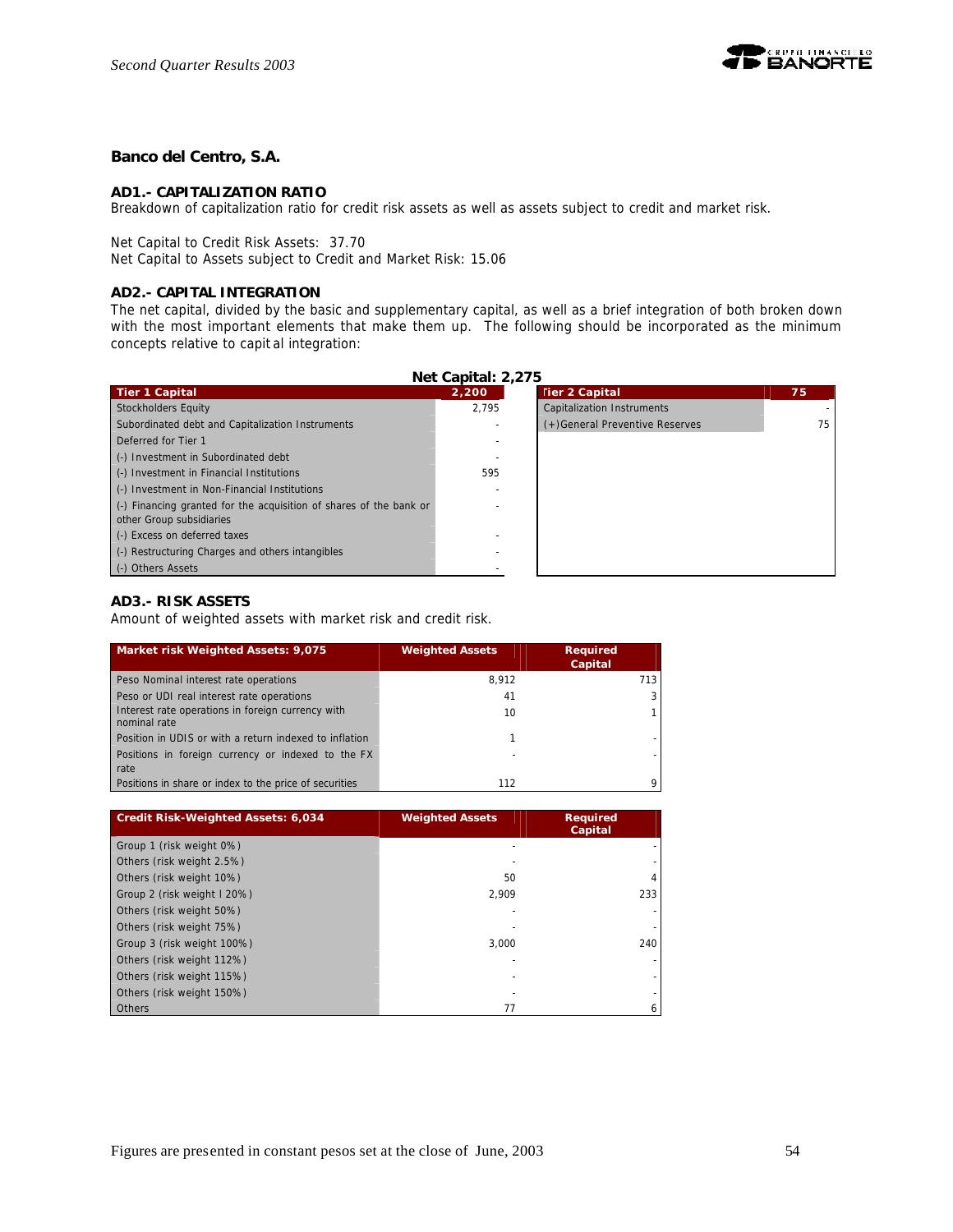# **Risk Management**

### **Market Risk**

In January 2003, the Board of Directors approved for the Value at Risk (VaR) calculation the non-parametric historical simulation method, thereby replacing the previous parametric historical simulation method that had been applied until December 2002. This modification was approve to apply the best international practices in measuring the VaR.

This new methodology is used both to calculate the market risk as well as to set and control internal limits, considering a 99% reliability level, besides being multiplied by a safety factor that depends on the behavior of the main risk factors that affect the appraisal of the Banking Sector's (BANORTE & BANCEN) current portfolios.

This method is applied to all the Group's portfolios that are exposed to variations in risk factors that can have a direct effect on their valuation (domestic interest rates, foreign interest rates, exchange rates, among others).

The VaR under this method means the potential loss for one day that could affect the loan portfolio valuation at a certain date, with a 99% reliability level assuming that the 500 immediate historical scenarios repeat in the future, multiplying said result by a safety factor that guarantees coverage of all the unforeseen volatility in the main risk factors that affect such portfolios.

The average Value at Risk (VaR) for the January-March 2003 quarter for the Group's (Banking and Brokerage Sectors) financial instrument portfolios, including bonds, shares, money market transactions, swaps, forwards, futures, and others derived within and out of the balance, is Ps 163 million.

The VaR for other periods are as follows:

| Millions of nominal pesos                 | $2002**$ | $3002**$ | $4002**$ | 1003   | 2003   |
|-------------------------------------------|----------|----------|----------|--------|--------|
| Banorte VaR *                             | 115      | 107      | 173      | 161    | 126    |
| Banorte's Net Capital ***                 | 8,726    | 9,058    | 10.743   | 10,720 | 10,905 |
| VaR / Banorte's Net Capital               | 1.32%    | 1.18%    | 1.61%    | 1.50%  | 1.16%  |
|                                           |          |          |          |        |        |
| Bancen VaR *                              | 125      | 133      | 117      | 153    | 133    |
| $***$<br>Bancen's Net Capital             | 1.644    | 1.544    | 1.790    | 1.918  | 2,275  |
| VaR / Bancen's Net Capital                | 7.60%    | 8.61%    | 6.53%    | 7.98%  | 5.85%  |
|                                           |          |          |          |        |        |
| Banking Sector's VaR <sup>*</sup>         | 130      | 139      | 204      | 184    | 163    |
| ****<br><b>Banking Sector Net Capital</b> | 10,370   | 10,602   | 12,533   | 12,638 | 13,180 |
| VaR / Banking Sector Net Capital          | 1.25%    | 1.31%    | 1.63%    | 1.46%  | 1.24%  |

\* Quarterly Average<br>\*\* The VaR figures for

The VaR figures for these periods were estimated using the parametric historical simulation method considering a 10-day term to break up the portfolios.

\*\*\* Net Capital at the end of the period.

\*\*\*\* Banking Sector Net Capital is the sum of Banorte and Bancen's Net Capital.

The consolidated Value at Risk for the Banking Sector (BANORTE & BANCEN) takes into consideration the correlations between all the risk factors that influence portfolio appraisal, which explains the difference in the arithmetic sum of the Value at Risk per Institution.

Additionally, the Value at Risk per risk factor of the instruments portfolio described for Grupo Financiero Banorte as a whole, was as follows for the second quarter of 2003:

| (Millios of pesos)     |            |
|------------------------|------------|
| <b>RISK FACTOR</b>     | <b>VaR</b> |
| Domestic interest rate | 144        |
| Foreign interest rate  | 68         |
| Exchange rate          | 51         |
| <b>Stock Exchange</b>  |            |
| Eurobonds Price        | 164        |
| Total                  | 163        |

The VaR for each of the risk factors presented is determined by simulating 500 historical scenarios of the variables that make up each one of said factors, while keeping the variables that affect the rest of the indicated risk factors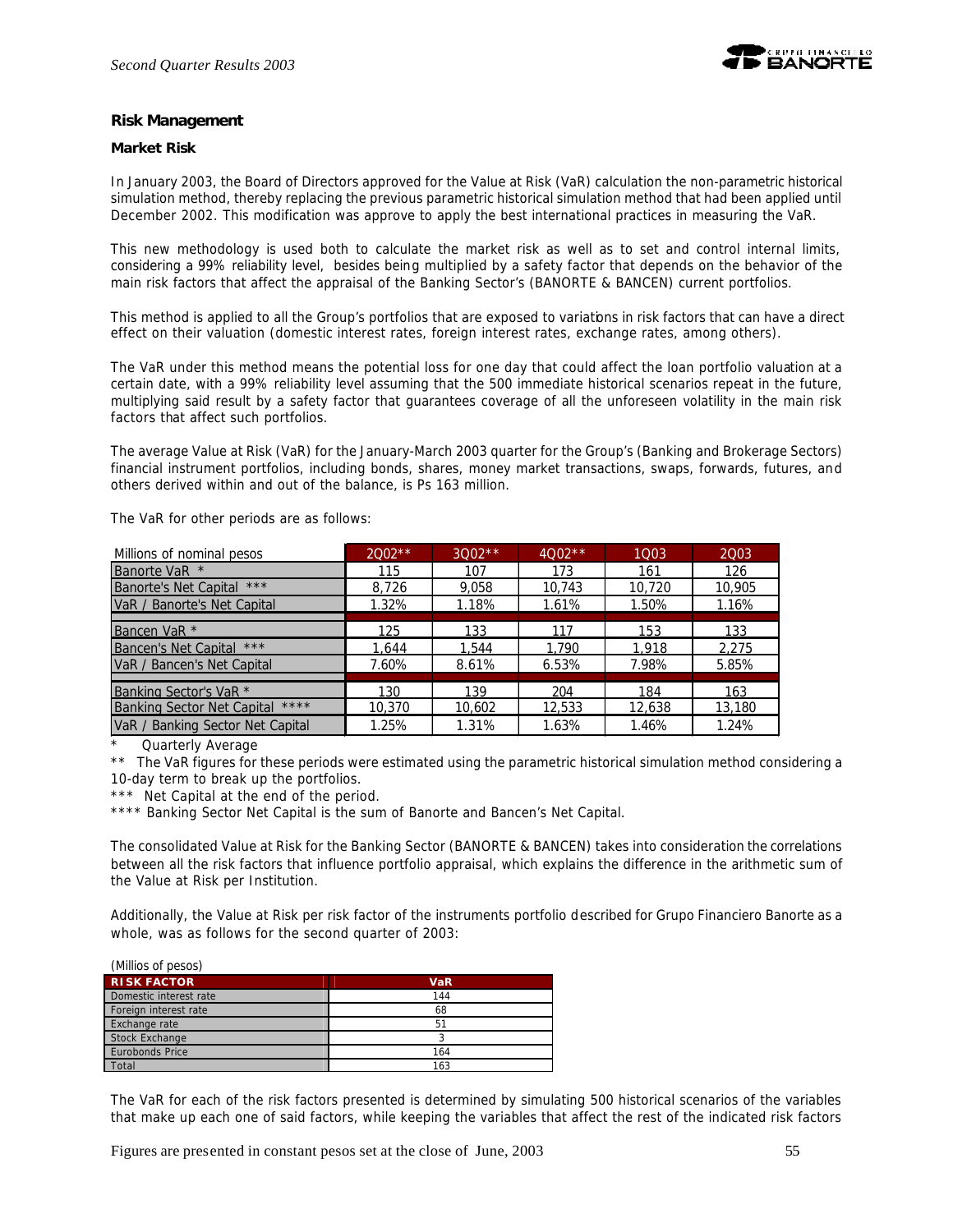

constant. The consolidated Value at Risk both for the Banking sector as well as for the Financial Group takes into consideration the correlations of all the risk factors affecting the portfolio appraisal, which is why the sum of the Value at Risk per Institution does not match.

### **Loan Risk**

Loan Risk is the risk of clients failing to meet their payments. Therefore, it is essential to correctly manage such a risk in order to maintain a quality loan portfolio.

The objectives of loan risk management at GFNorte are:

- To develop and carry out loan risk policies that are compatible with the strategic objectives of the institution.
- To support strategic decision-making, maximizing the creation of value for the stockholders and guaranteeing security for our clients.
- To set specific policies and procedures to identify the level of risk of the debtor, using said procedures as a basis for granting loans as well as for their follow-up.
- To calculate the exposure of loan risk in time, considering and evaluating the concentration of exposure by qualifying risk, geographical regions, economic activities, currency and type of product.
- To create diversification strategies of the loan portfolio, setting down its limits.
- To implement a global loan risk management supervising all the operations and aspects related to loan risk.

### **Individual Loan Risk**

Individual risk is identified and measured at GFNorte by Qualifying Loan Risk, per Target Markets and pursuant to the Risk Acceptance Criteria.

Regarding the commercial loans credit risk classification, departing 1Q01, this process carried out based on Circular 1480 of the CNBV, using Banorte's Risk Internatl Classification (RIC) in order to calculate debtor rank and circualr 1480 to calculate credit ranking. For small credits, a parametric system is used. Mortgage loans, Consumer loans and Credit Cards are classified using their specific CNBV circulars.

The Target Markets and the Risk Acceptance Criteria are tools that are part of GFNorte's loan strategy which help in determining individual loan risk levels. The Target Markets are activities selected by region and economic activity, backed up by economic and quality studies of the portfolio in which Banorte is interested in placing loans. The Risk Acceptance Criteria are parameters that describe the identified risks per industry, making it possible to identify the risk implied for the bank in granting a loan to a client depending on the economic activity involved. The types of risk considered in the Risk Acceptance Criteria are financial, operation, market, company life cycle, legal and regulatory, loan experience and management quality.

### **Portfolio Loan Risk**

GFNorte has designed a portfolio loan risk method that, besides contemplating the major and latest international practices in identification, measurement, control and follow-up, has been adapted to work within the context of the Mexican Financial System.

This loan risk methodology makes it possible to know the current value of the portfolio loans (of Banco Mercantil del Norte and Banco del Centro), that is, *the loan exposure*, allowing surveillance of the risk concentration levels per risk qualification, geographical regions, economic activities, currency and type of product in order to know the portfolio's profile and take action to direct it toward a diversification which will maximize profitability with the lowest risk.

Calculating loan exposure implies generating a cash flow of each one of the loans, of both capital and interest to discount it later. This exposure is sensible to changes in the market, thereby facilitating calculations under different economic scenarios.

The method, in addition to contemplating loan exposure, takes into consideration the probability of non-compliance, the recovery level associated to each client and the classification of the debtor based on the Merton model. The *probability of non-compliance* is the probability that the debtor will not meet his/her debt obligation with the bank according to the originally agreed terms and conditions. The probability of non-compliance is based on the transition matrixes that GFNorte calculates from the migration of the debtor through different risk qualification levels. The *recovery ratio* is the percentage of total exposure that is estimated to be recovered in the debtor fails t o comply. The *classification of the debtor*, based on the Merton model, associated the debtor's future behavior to loan and market factors on which his "credit health" depends, as determined by statistical techniques.

The results are risk measures such as the expected and unexpected loss at a one-year horizon. The expected loss is the credit portfolio's loss distribution average. The unexpected loss is the maximum loss at a specific confidence level (95% in this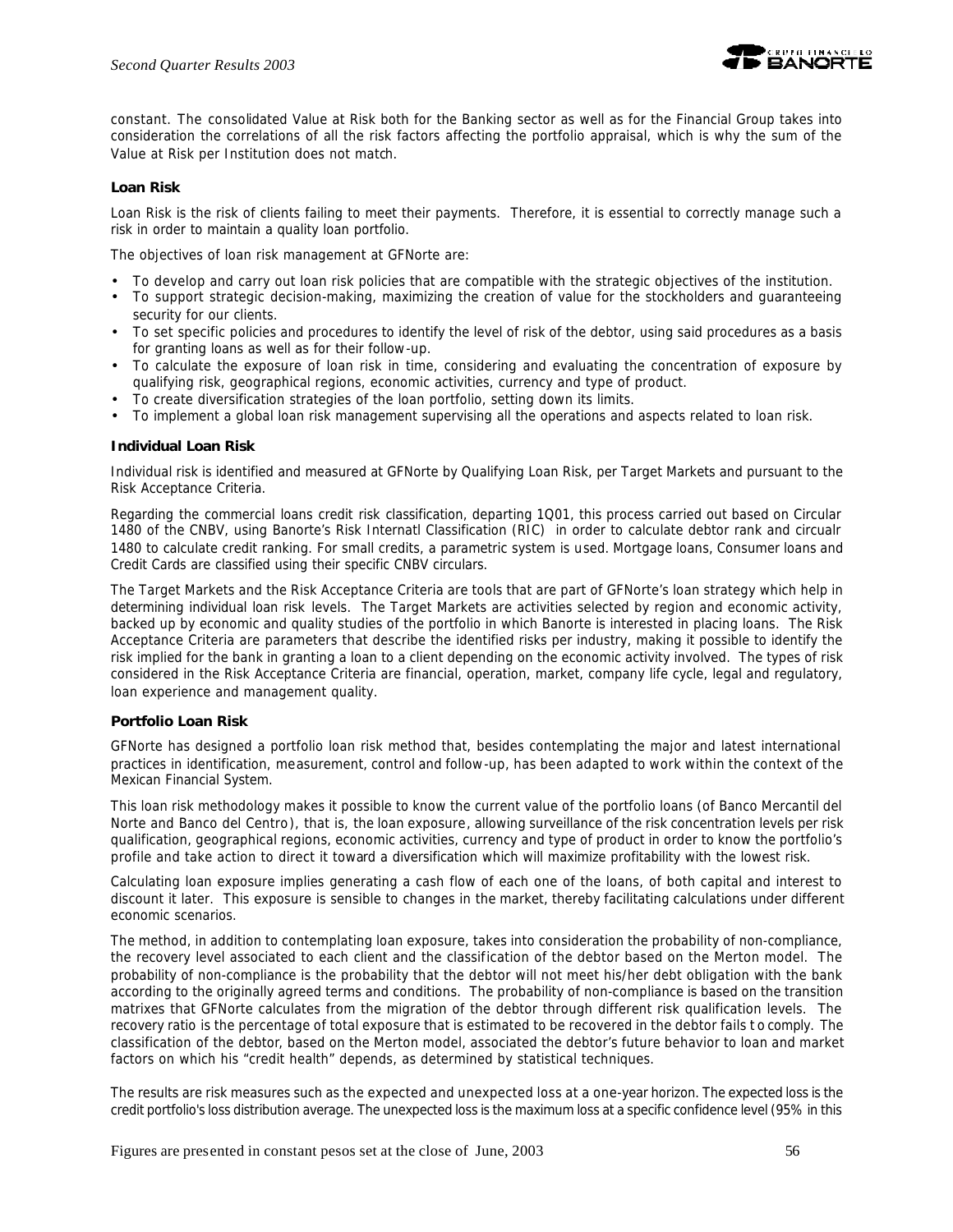case) given the loss distribution.

The results obtained are used as a tool for better decision-making in granting loans and in the diversification of the portfolio, according to GFNorte's global strategy. The individual risk identification tools and the portfolio loan risk methodology are periodically checked and updated to allow the application of new techniques that may support or strengthen them. As a result, GFNorte has tools and methods of the highest quality on an international scale to identify, measure, control and follow up loan risks.

The implementation of Circular 1423 of the CNBV for the portfolio loan risk was finished and includes Banco Mercantil del Norte and Bancen Portfolio, additionally we are working in the implementation of a methodology that includes the financial instruments, it will be concluded in this year.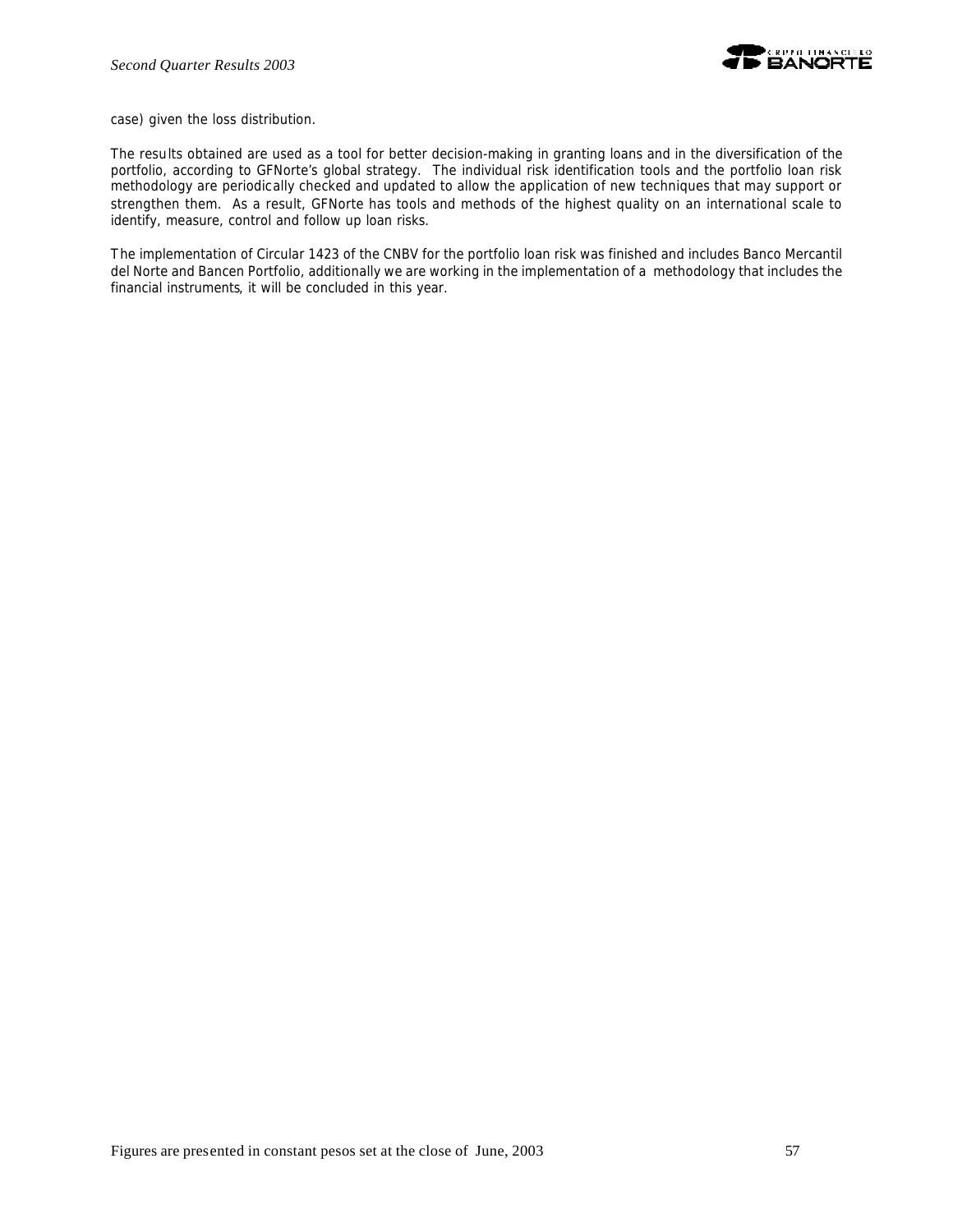

### **Information by Segments**

With the ultimate goal of improving the understanding of information of the Group and given the importance of the 2 banks (Banorte and Bancen) within the Financial Group, (together representing more than 90% each of the Shares, Deposits, and Profits of the Group), we have included their financial statements and combined indicators proforma together under the "Banking Sector" heading. The Banking Sector is defined as the 2 banks with their respective subsidiaries, except the Afore unit (a subsidiary of Bancen), which is not considered part of this Sector for management reasons (as of the end of 1998). We have also grouped companies corresponding to other Sectors, which are defined in accordance with the orientation of the companies. These Sectors are as follows: The Brokerage Sector which is made up of the Brokerage House; the Long-Term Savings Sector, made up of the Annuities, Insurance and Afore companies, and the Auxiliary Organizations Sector which includes the Leasing, the Brokerage, the Warehousing, and the Bonding companies. For purposes of the Reconciliation Table by Sector, these sectors are all put under the heading "Other Sectors" as they each represent only a very small participation in the group. This segmentation was done on the basis of the International Accounting Normative (NIC 14) and the Statement of Financial and Accounting Standards N° 131 that refers to the rules for presenting financial information by segment.

# **Proforma Consolidated Data-2Q03**

| (Millions of pesos)                | <b>BANORTE</b> (1) | BANCEN (3) | <b>TOTAL</b> |
|------------------------------------|--------------------|------------|--------------|
| <b>Income Statement</b>            |                    |            |              |
| Net Interest Income                | 1,023.9            | 1,193.4    | 2,217.3      |
| Non Interest Income                | 585.6              | 182.9      | 768.4        |
| Non Interest Expense               | 2,175.9            | 29.4       | 2,205.3      |
| Other income (expense)             | (87.7)             | (40.4)     | (128.1)      |
| Extraordinary items, net           |                    |            |              |
| Net Income                         | (888.1)            | 1,334.7    | 446.6        |
| <b>Balance Sheet</b>               |                    |            |              |
| Assets                             | 187,942            | 3,880      | 191,822      |
| Loans                              | 145.981            | 891        | 146,872      |
| Deposits                           | 153,668            |            | 153,668      |
| Equity                             | 8,523              | 2,490      | 11,012       |
| Past Due Loans                     | 3,089              | 323        | 3,412        |
| Loan Loss Reserves                 | 3,897              | 441        | 4,338        |
| Ratios                             |                    |            |              |
| Non Interest Expense/ Total Assets | 1.2%               | 0.8%       | 1.2%         |
| % Past Due Loans                   | 2.1%               | 36.2%      | 2.3%         |
| Reserves / Past Due Loans          | 126.2%             | 136.8%     | 127.2%       |
| % Capitalization (2)               | 13.8%              | 11.3%      | 13.4%        |

1) Includes a 96.11% participation of the Group. 2) Includes Market Risks.Using 2003 rules.

3) Excludes the AFORE.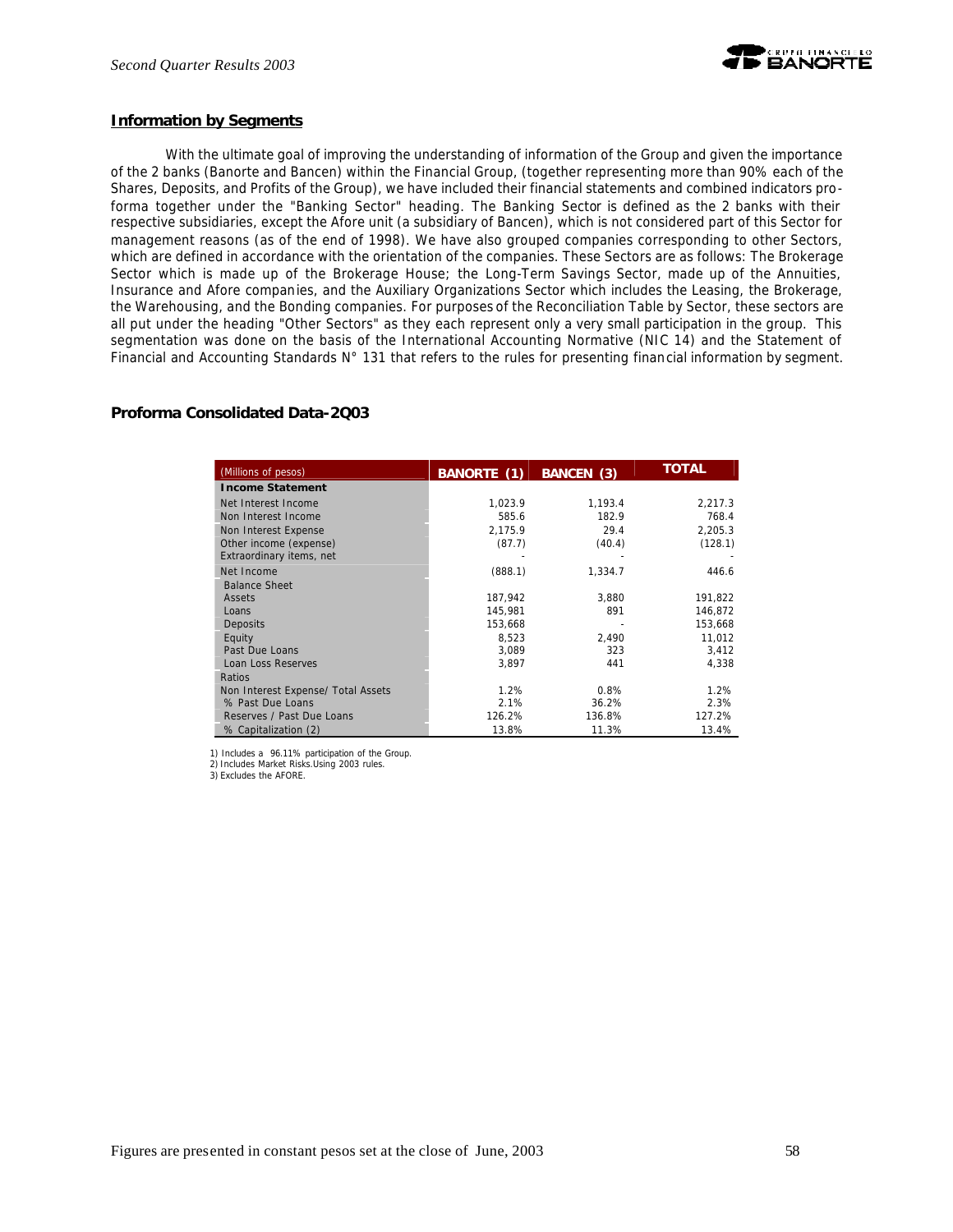

# **Inter-bank Eliminations Summary**

| (Millions of Pesos)                                     | <b>BANORTE</b> | <b>BANCEN</b> | <b>INTERBANK</b><br><b>ELIMINATIONS</b> |
|---------------------------------------------------------|----------------|---------------|-----------------------------------------|
| <b>Income Statement</b>                                 |                |               |                                         |
| Net Interest Income                                     | (1, 183.6)     | 1,183.6       |                                         |
| Non Interest Income                                     |                |               |                                         |
| Non Interest Expense                                    |                |               |                                         |
| Other Income (expense)                                  |                |               |                                         |
| Extraordinary items, net                                |                |               |                                         |
| <b>Balance Sheet</b>                                    |                |               |                                         |
| Assets                                                  | (1,216)        | (235)         | (1, 451)                                |
| Cash and Due from Banks<br><b>Financial Instruments</b> | (490)<br>(726) | (226)         | (716)<br>(726)                          |
| Loans                                                   |                |               |                                         |
| Deposits                                                | (226)          | (726)         | (952)                                   |
| Due to Banks                                            |                | (490)         | (490)                                   |
| Equity                                                  |                |               |                                         |
| Past Due Loans                                          |                |               |                                         |
| Loan Loss Reserves                                      |                |               |                                         |
| Investments in Subsidiaries                             |                |               |                                         |
| Deferred Taxes, (Liabilities) (*)                       |                | (9)           | (9)                                     |
| Deferred Taxes, (Assets)(*)                             |                | (9)           | (9)                                     |

(\*)Reclassifications, in accordance to CNBV and accounting criteria presentation

The aforementioned table shows the eliminations between the two banks, considered as the "Banking Sector," showing the balance of the same under each heading in the Income Statement and the Balance Sheet. Note, however, that the individual numbers from the pro-forma table of combined indicators cannot be compared directly with those of the individual Financial Statements of each Bank, as one must consider the eliminations contained in this section, and also take into account that the Afore unit is not included under Bancen but *is*, nevertheless, included in the individual Financial Statements of Bancen.

Reconciliation per Segments Table

| (Millions of Pesos)      | <b>BANKING</b><br><b>SECTOR</b> | <b>OTHER</b><br><b>SECTORS</b> | WITHOUT<br>OT. SECT. | TOTAL<br><b>GROUP</b> |
|--------------------------|---------------------------------|--------------------------------|----------------------|-----------------------|
| <b>Income Statement</b>  |                                 |                                |                      |                       |
| Net Interest Income      | 2.217.3                         | 96.3                           | (2.4)                | 2,311.1               |
| Non Interest Income      | 768.4                           | 320.4                          |                      | 1,088.8               |
| Non Interest Expense     | 2.205.3                         | 278.4                          | (20.2)               | 2,463.6               |
| Other Income (expense)   | (128.1)                         | 8.5                            | (17.8)               | (137.4)               |
| Extraordinary items, net |                                 |                                |                      |                       |
| <b>Balance Sheet</b>     |                                 |                                |                      |                       |
| Assets                   | 191.822                         | 17.827                         | (13,666)             | 195,983               |
| Loans                    | 146,872                         | 3,798                          | (1.469)              | 149.201               |
| Deposits                 | 153,668                         |                                | (32)                 | 153,636               |
| Equity                   | 11,012                          | 13,633                         | (11, 989)            | 12,656                |
| Past Due Loans           | 3,412                           | 32                             |                      | 3,444                 |
| Loan Loss Reserves       | 4,338                           | 24                             |                      | 4,362                 |

The criteria for distributing income and expenditures between the Subsidiaries of the Group is done on the basis of the relative size and operational volume of each company, depending on the type of primary service it provides. These criteria are applied to the expenses related to the operation of primary areas, these being Accounting, Systems, and Operations, as well as to the expenses for maintaining the corporate structure.